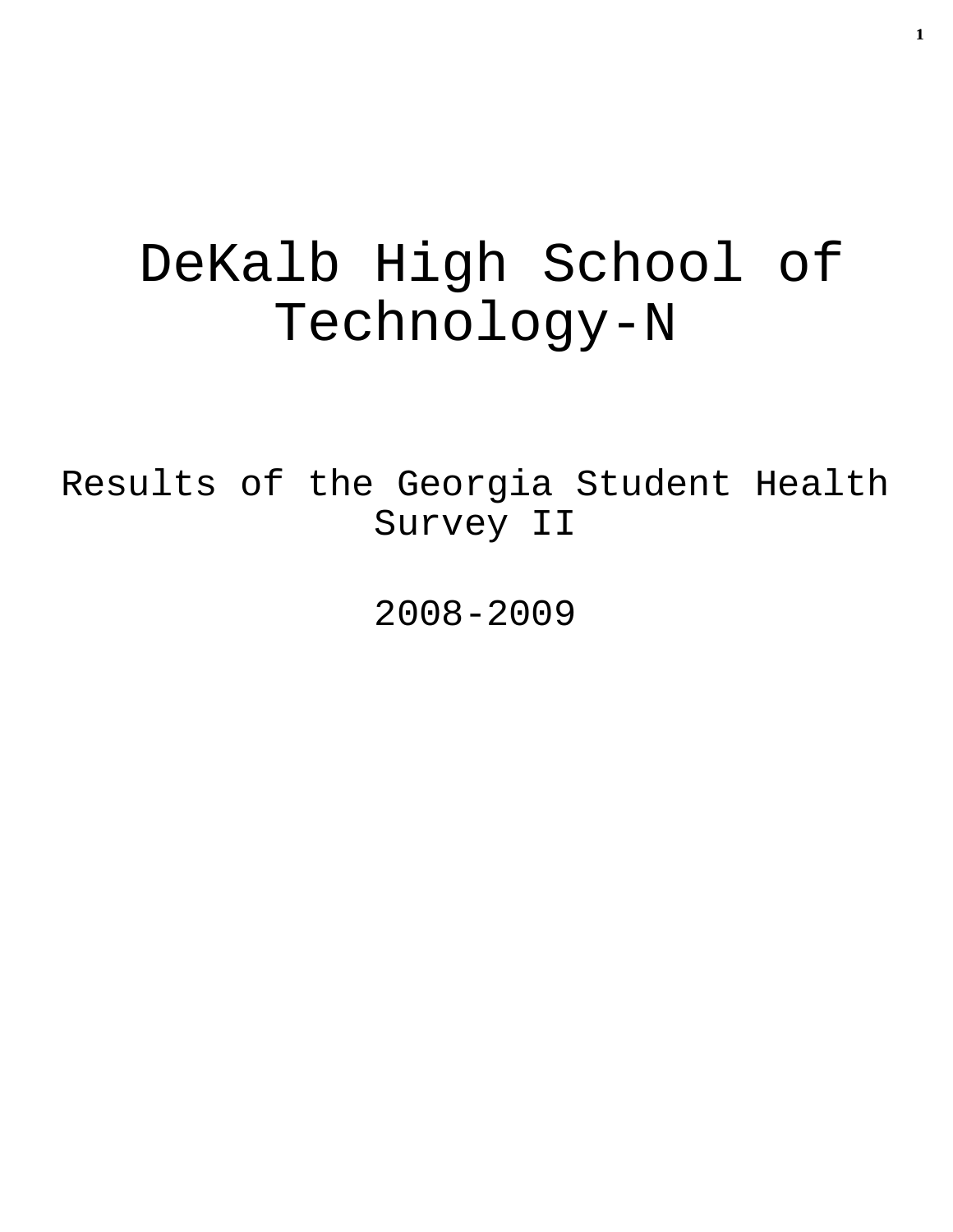## *Demographics* **2**

| Grade                    |    |  |  |  |
|--------------------------|----|--|--|--|
| <b>Grade   Frequency</b> |    |  |  |  |
| 10                       | 36 |  |  |  |
| 12                       | 16 |  |  |  |

| Frequency      | <b>Table of Gender by Grade</b> |              |            |              |  |
|----------------|---------------------------------|--------------|------------|--------------|--|
| <b>Col Pct</b> |                                 | Grade(Grade) |            |              |  |
|                | Gender(Gender)                  | 10           | 12         | <b>Total</b> |  |
|                | <b>Female</b>                   | 18<br>50.00  | 43.75      | 25           |  |
|                | <b>Male</b>                     | 18<br>50.00  | q<br>56.25 | 27           |  |
|                | <b>Total</b>                    | 36           | 16         | 52           |  |

| <b>Frequency</b><br>Col Pct |
|-----------------------------|
|-----------------------------|

| <b>Table of Ethnicity by Grade</b> |              |             |              |  |  |  |  |
|------------------------------------|--------------|-------------|--------------|--|--|--|--|
|                                    | Grade(Grade) |             |              |  |  |  |  |
| <b>Ethnicity</b> (Ethnicity)       | 10           | 12          | <b>Total</b> |  |  |  |  |
| <b>Black</b>                       | 29<br>80.56  | 14<br>87.50 | 43           |  |  |  |  |
| <b>Hispanic</b>                    | 3<br>8.33    | 6.25        |              |  |  |  |  |
| <b>Other</b>                       | 4<br>11.11   | 6.25        | 5            |  |  |  |  |
| <b>Total</b>                       | 36           | 16          | 52           |  |  |  |  |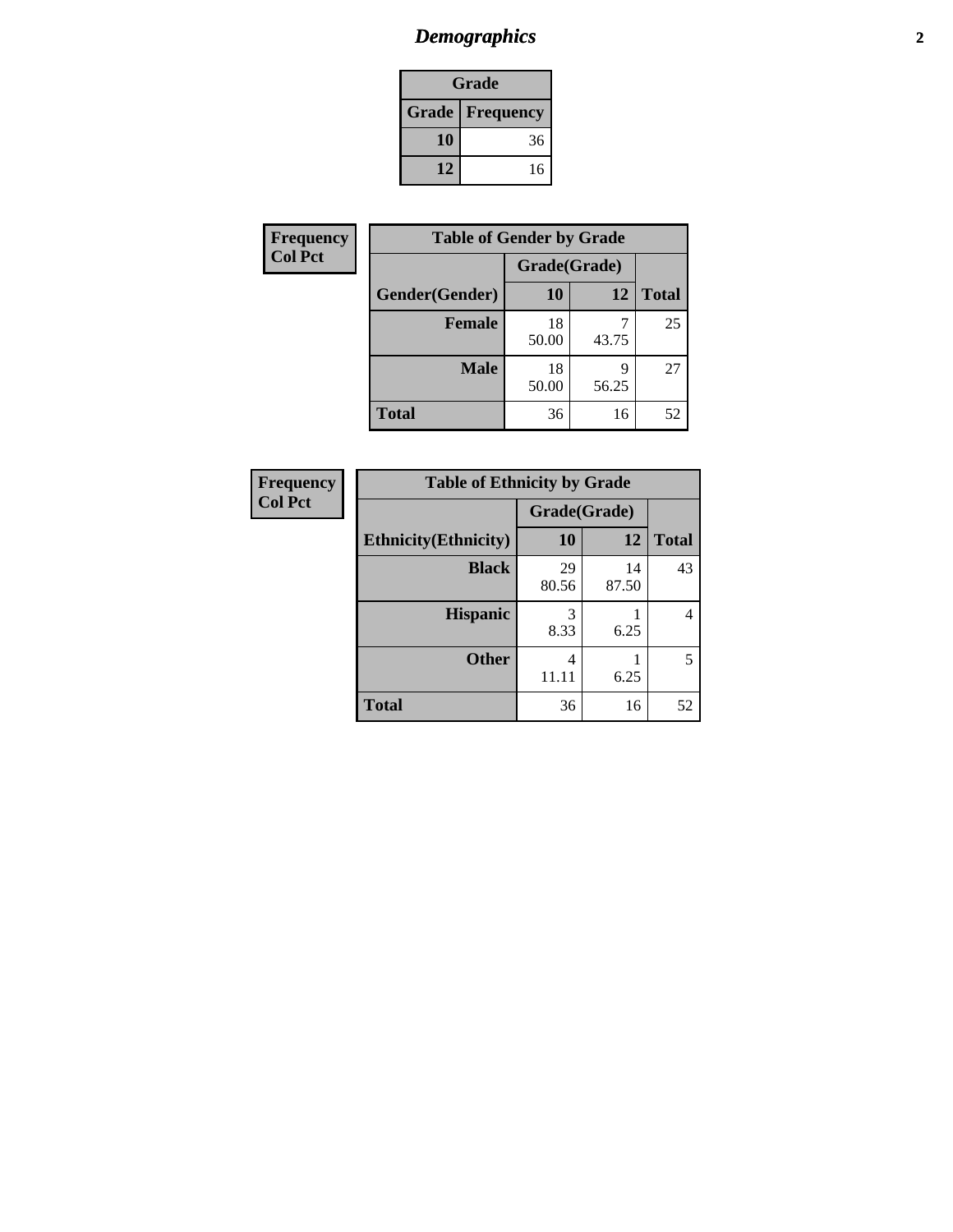#### *Title IV, Part A, Schedule A* **3** *Goal 1: Ensure that all schools are drug-free Baseline Data: Year 2008-2009 Prevalence of Drug Use*

| Frequency<br><b>Col Pct</b> | <b>Table of AlcoholAlt by Grade</b> |              |             |              |  |  |
|-----------------------------|-------------------------------------|--------------|-------------|--------------|--|--|
|                             | AlcoholAlt(Alcohol                  | Grade(Grade) |             |              |  |  |
|                             | use, past 30 days)                  | 10           | 12          | <b>Total</b> |  |  |
|                             | Yes                                 | 11<br>30.56  | 5<br>31.25  | 16           |  |  |
|                             | N <sub>0</sub>                      | 25<br>69.44  | 11<br>68.75 | 36           |  |  |
|                             | <b>Total</b>                        | 36           | 16          | 52           |  |  |

| Frequency<br><b>Col Pct</b> | <b>Table of TobaccoAny by Grade</b> |              |             |              |  |  |
|-----------------------------|-------------------------------------|--------------|-------------|--------------|--|--|
|                             | TobaccoAny(Tobacco                  | Grade(Grade) |             |              |  |  |
|                             | use, past 30 days)                  | 10           | 12          | <b>Total</b> |  |  |
|                             | Yes                                 | 4<br>11.11   | 4<br>25.00  | 8            |  |  |
|                             | N <sub>0</sub>                      | 32<br>88.89  | 12<br>75.00 | 44           |  |  |
|                             | <b>Total</b>                        | 36           | 16          | 52           |  |  |

| Frequency<br><b>Col Pct</b> | <b>Table of MarijuanaAlt by Grade</b> |              |             |              |  |
|-----------------------------|---------------------------------------|--------------|-------------|--------------|--|
|                             | MarijuanaAlt(Marijuana                | Grade(Grade) |             |              |  |
|                             | use, past 30 days)                    | 10           | 12          | <b>Total</b> |  |
|                             | Yes                                   | 6<br>16.67   | 3<br>18.75  | Q            |  |
|                             | N <sub>0</sub>                        | 30<br>83.33  | 13<br>81.25 | 43           |  |
|                             | <b>Total</b>                          | 36           | 16          | 52           |  |

| <b>Frequency</b> | <b>Table of OtherDrugAny by Grade</b>                  |             |              |    |  |
|------------------|--------------------------------------------------------|-------------|--------------|----|--|
| <b>Col Pct</b>   | <b>OtherDrugAny(Other</b><br>Grade(Grade)<br>drug use, |             |              |    |  |
| past 30 days)    | 10                                                     | <b>12</b>   | <b>Total</b> |    |  |
|                  | Yes                                                    | 5.56        | 6.25         | 3  |  |
|                  | N <sub>0</sub>                                         | 34<br>94.44 | 15<br>93.75  | 49 |  |
|                  | <b>Total</b>                                           | 36          | 16           | 52 |  |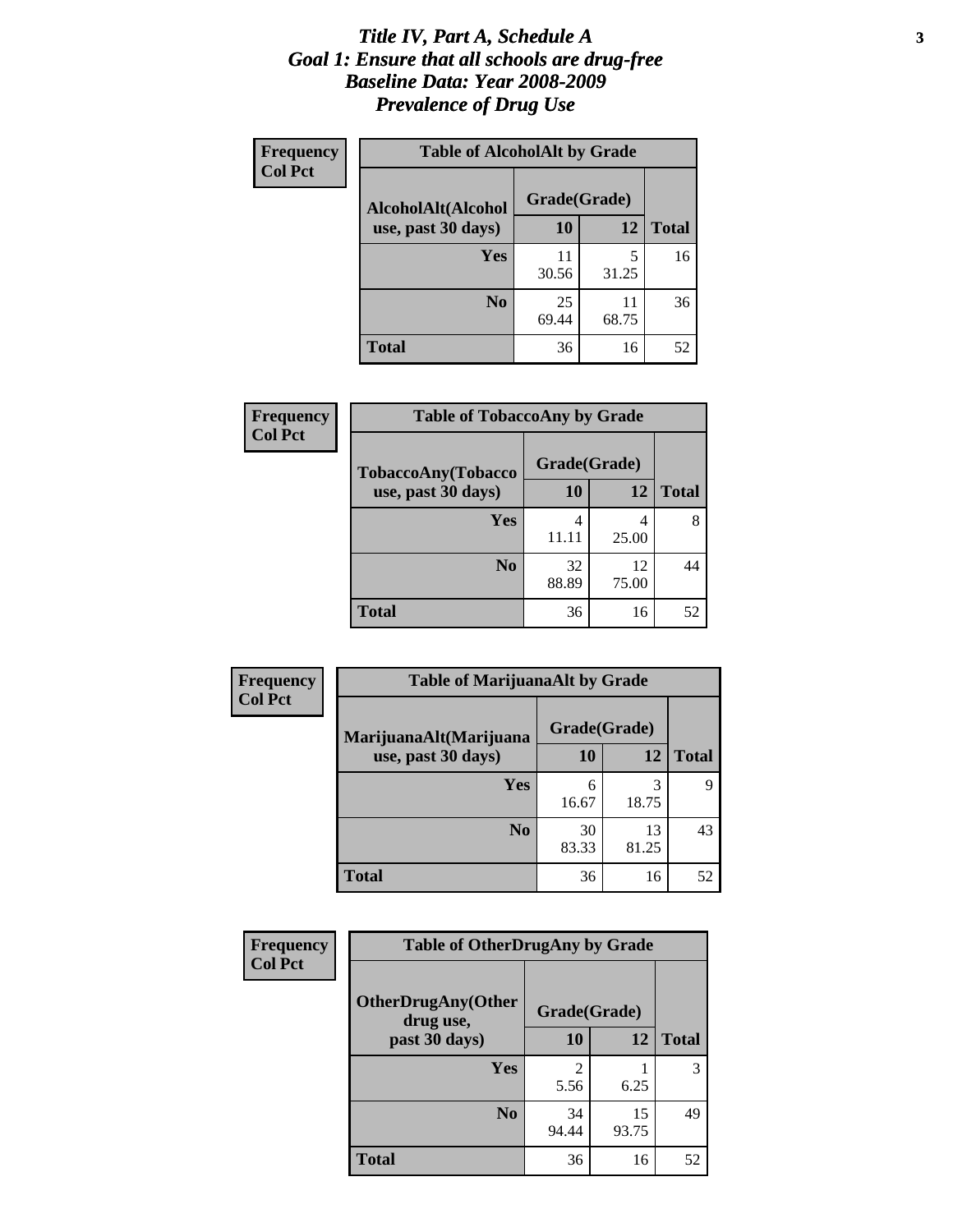#### *Average Age of Onset of Use* **4** *Results for "Average Age of Onset of Use" questions exclude students who said they did not use that substance*

| <b>Variable</b>    | Label                                                              | <b>Mean</b> |
|--------------------|--------------------------------------------------------------------|-------------|
| Alcoholinit2       | I started using alcohol when I was                                 | 13.00       |
| Cigarettesinit2    | I started smoking tobacco when I was                               | 14.00       |
| Smokelessinit2     | I started chewing tobacco when I was                               | 10.00       |
| Marijuanainit2     | I started using marijuana when I was                               | 14.00       |
| Cocaineinit2       | I started using cocaine when I was                                 |             |
| Inhalantsinit2     | I started using inhalants when I was                               | 10.00       |
| Steroidsinit2      | I started using steroids when I was                                |             |
| Ecstasyinit2       | I started using ecstasy when I was                                 | 13.50       |
| Methinit2          | I started using methamphetamines when I was                        |             |
| Hallucinogensinit2 | I started using hallucinogens when I was                           |             |
| Prescriptioninit2  | I started using prescription drugs not prescribed to me when I was | 12.00       |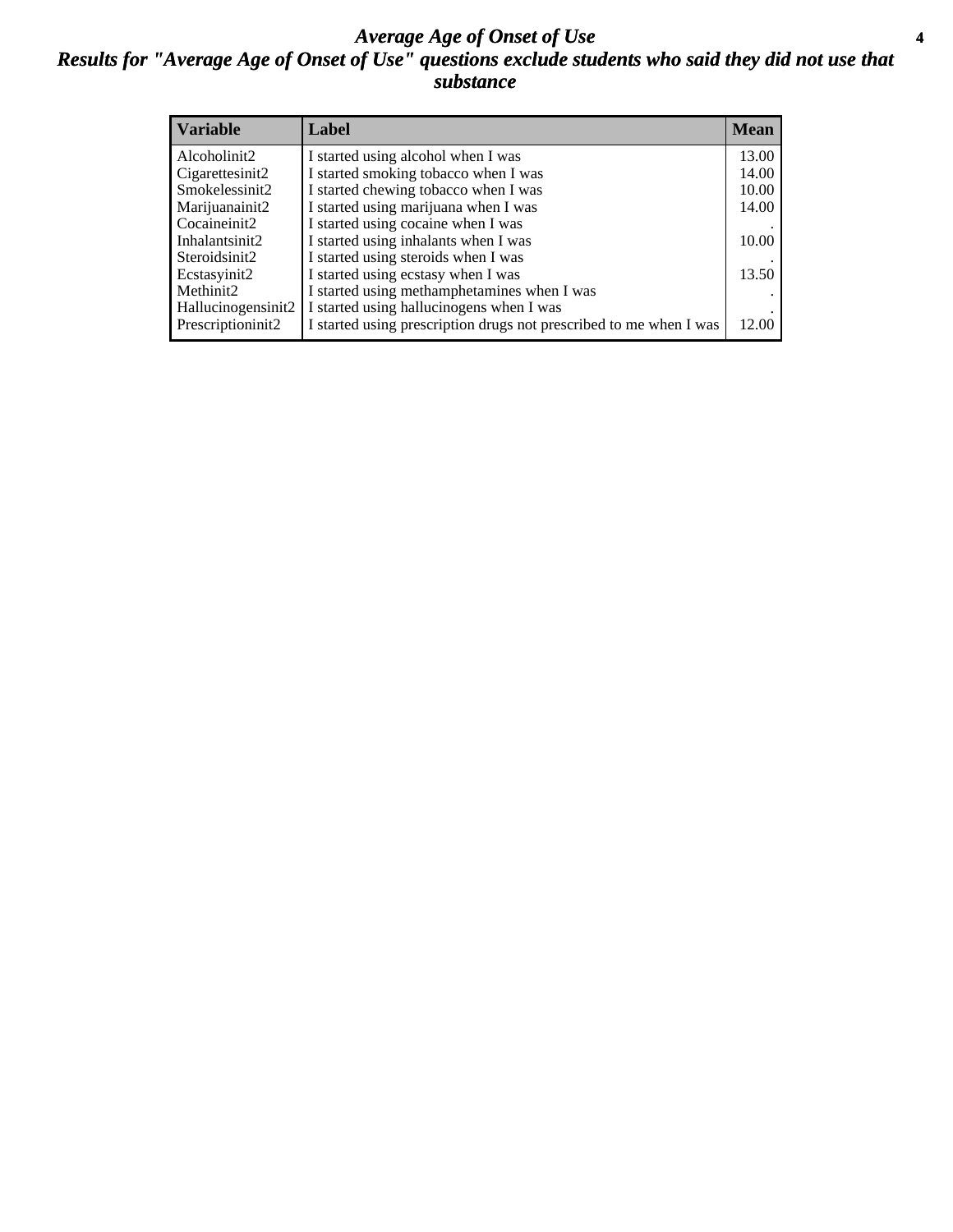## *Perception of Health Risk* **5**

| <b>Frequency</b> | <b>Table of Alcoholharmdich by Grade</b> |              |             |              |  |
|------------------|------------------------------------------|--------------|-------------|--------------|--|
| <b>Col Pct</b>   | Alcoholharmdich(I<br>think alcohol is    | Grade(Grade) |             |              |  |
|                  | harmful)                                 | 10           | 12          | <b>Total</b> |  |
|                  | Yes                                      | 31<br>86.11  | 14<br>87.50 | 45           |  |
|                  | N <sub>0</sub>                           | 5<br>13.89   | 2<br>12.50  | 7            |  |
|                  | <b>Total</b>                             | 36           | 16          | 52           |  |

| Frequency      | <b>Table of Tobaccoharmdich by Grade</b> |              |             |              |  |
|----------------|------------------------------------------|--------------|-------------|--------------|--|
| <b>Col Pct</b> | Tobaccoharmdich(I<br>think tobacco is    | Grade(Grade) |             |              |  |
|                | harmful)                                 | 10           | 12          | <b>Total</b> |  |
|                | <b>Yes</b>                               | 31<br>86.11  | 15<br>93.75 | 46           |  |
|                | N <sub>0</sub>                           | 13.89        | 6.25        | 6            |  |
|                | <b>Total</b>                             | 36           | 16          | 52           |  |

| Frequency      | <b>Table of Marijuanaharmdich by Grade</b> |              |             |              |  |  |
|----------------|--------------------------------------------|--------------|-------------|--------------|--|--|
| <b>Col Pct</b> | Marijuanaharmdich(I<br>think marijuana is  | Grade(Grade) |             |              |  |  |
|                | harmful)                                   | <b>10</b>    | 12          | <b>Total</b> |  |  |
|                | Yes                                        | 28<br>77.78  | 11<br>68.75 | 39           |  |  |
|                | N <sub>0</sub>                             | 22.22        | 5<br>31.25  | 13           |  |  |
|                | <b>Total</b>                               | 36           | 16          | 52           |  |  |

| <b>Frequency</b> | <b>Table of Otherdrugharmdich by Grade</b>           |              |             |              |  |
|------------------|------------------------------------------------------|--------------|-------------|--------------|--|
| <b>Col Pct</b>   | <b>Otherdrugharmdich(I)</b><br>think other drugs are | Grade(Grade) |             |              |  |
|                  | harmful)                                             | <b>10</b>    | 12          | <b>Total</b> |  |
|                  | Yes                                                  | 32<br>88.89  | 15<br>93.75 | 47           |  |
|                  | N <sub>0</sub>                                       | 11.11        | 6.25        | 5            |  |
|                  | <b>Total</b>                                         | 36           | 16          | 52           |  |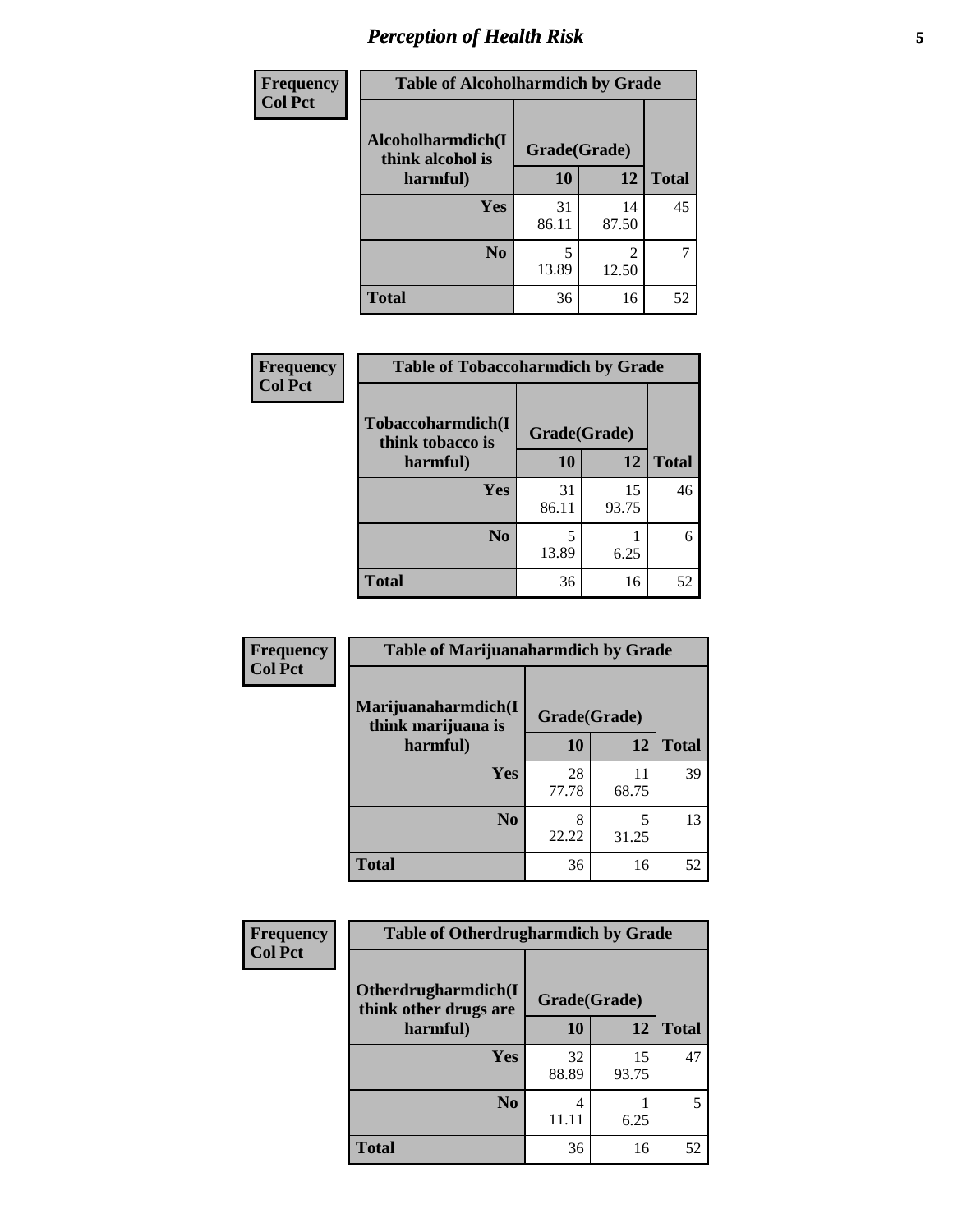### *Social Disapproval* **6**

| Frequency      | <b>Table of Alcoholpeerdich by Grade</b>                    |              |                         |              |  |
|----------------|-------------------------------------------------------------|--------------|-------------------------|--------------|--|
| <b>Col Pct</b> | Alcoholpeerdich(My<br>friends would<br>disapprove if I used | Grade(Grade) |                         |              |  |
| alcohol)       |                                                             | 10           | 12                      | <b>Total</b> |  |
|                | <b>Yes</b>                                                  | 23<br>63.89  | $\mathfrak{D}$<br>12.50 | 25           |  |
|                | N <sub>0</sub>                                              | 13<br>36.11  | 14<br>87.50             | 27           |  |
|                | <b>Total</b>                                                | 36           | 16                      | 52           |  |

| <b>Frequency</b> |
|------------------|
| <b>Col Pct</b>   |

| <b>Table of Tobaccopeerdich by Grade</b>                    |              |             |              |  |  |  |
|-------------------------------------------------------------|--------------|-------------|--------------|--|--|--|
| Tobaccopeerdich(My<br>friends would<br>disapprove if I used | Grade(Grade) |             |              |  |  |  |
| tobacco)                                                    | 10           | 12          | <b>Total</b> |  |  |  |
| Yes                                                         | 27<br>75.00  | 4<br>25.00  | 31           |  |  |  |
| N <sub>0</sub>                                              | 9<br>25.00   | 12<br>75.00 | 21           |  |  |  |
| <b>Total</b>                                                | 36           | 16          | 52           |  |  |  |

| <b>Frequency</b> | <b>Table of Marijuanapeerdich by Grade</b>                    |              |                                  |              |  |
|------------------|---------------------------------------------------------------|--------------|----------------------------------|--------------|--|
| <b>Col Pct</b>   | Marijuanapeerdich(My<br>friends would<br>disapprove if I used | Grade(Grade) |                                  |              |  |
|                  | marijuana)                                                    | 10           | 12                               | <b>Total</b> |  |
|                  | <b>Yes</b>                                                    | 24<br>66.67  | $\overline{\mathbf{5}}$<br>31.25 | 29           |  |
|                  | N <sub>0</sub>                                                | 12<br>33.33  | 11<br>68.75                      | 23           |  |
|                  | <b>Total</b>                                                  | 36           | 16                               | 52           |  |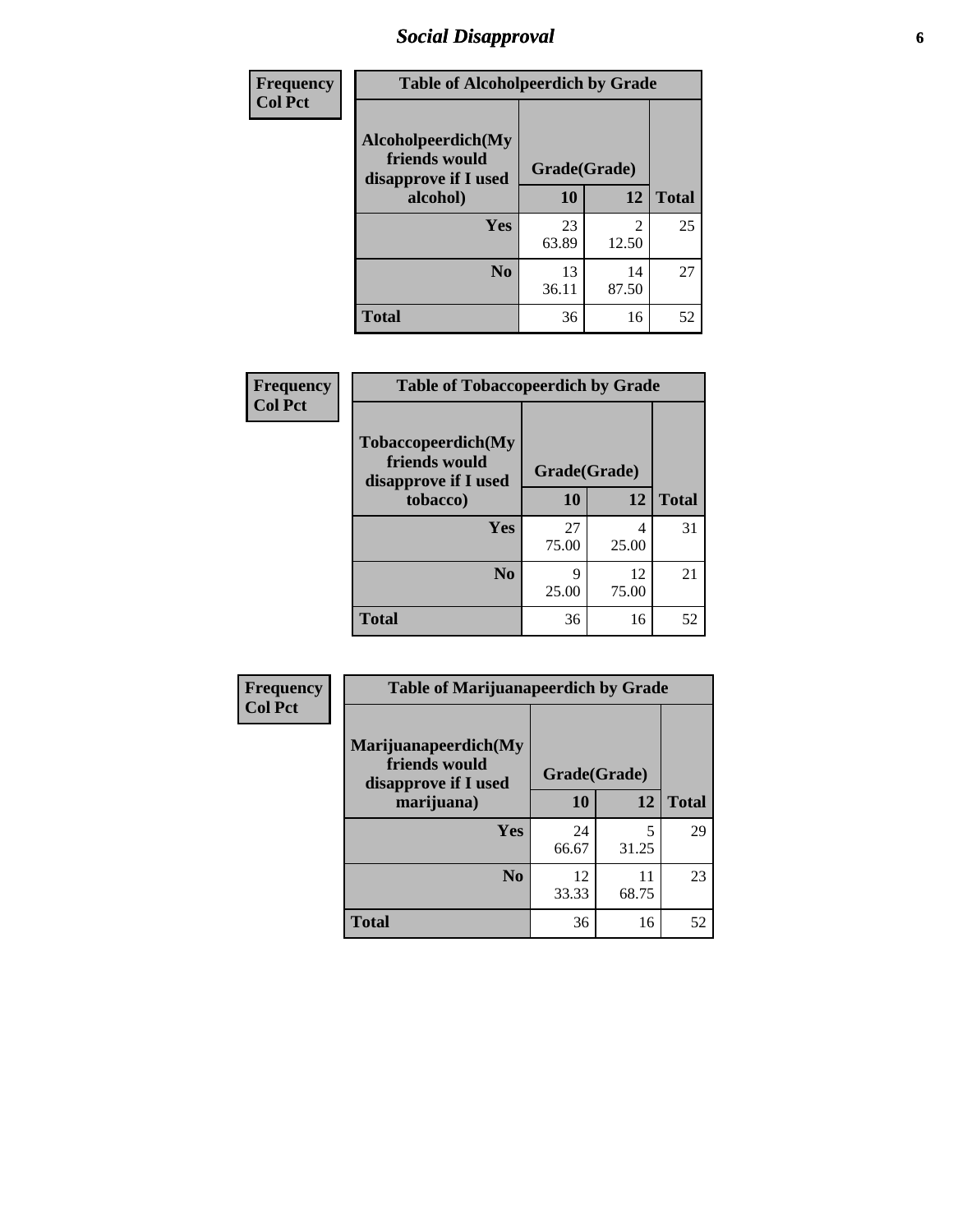### *Social Disapproval* **7**

| Frequency      | <b>Table of Otherdrugpeerdich by Grade</b>                    |             |              |              |  |  |
|----------------|---------------------------------------------------------------|-------------|--------------|--------------|--|--|
| <b>Col Pct</b> | Otherdrugpeerdich(My<br>friends would<br>disapprove if I used |             | Grade(Grade) |              |  |  |
|                | other drugs)                                                  | 10          | 12           | <b>Total</b> |  |  |
|                | Yes                                                           | 30<br>83.33 | 7<br>43.75   | 37           |  |  |
|                | N <sub>0</sub>                                                | 6<br>16.67  | 9<br>56.25   | 15           |  |  |
|                | <b>Total</b>                                                  | 36          | 16           | 52           |  |  |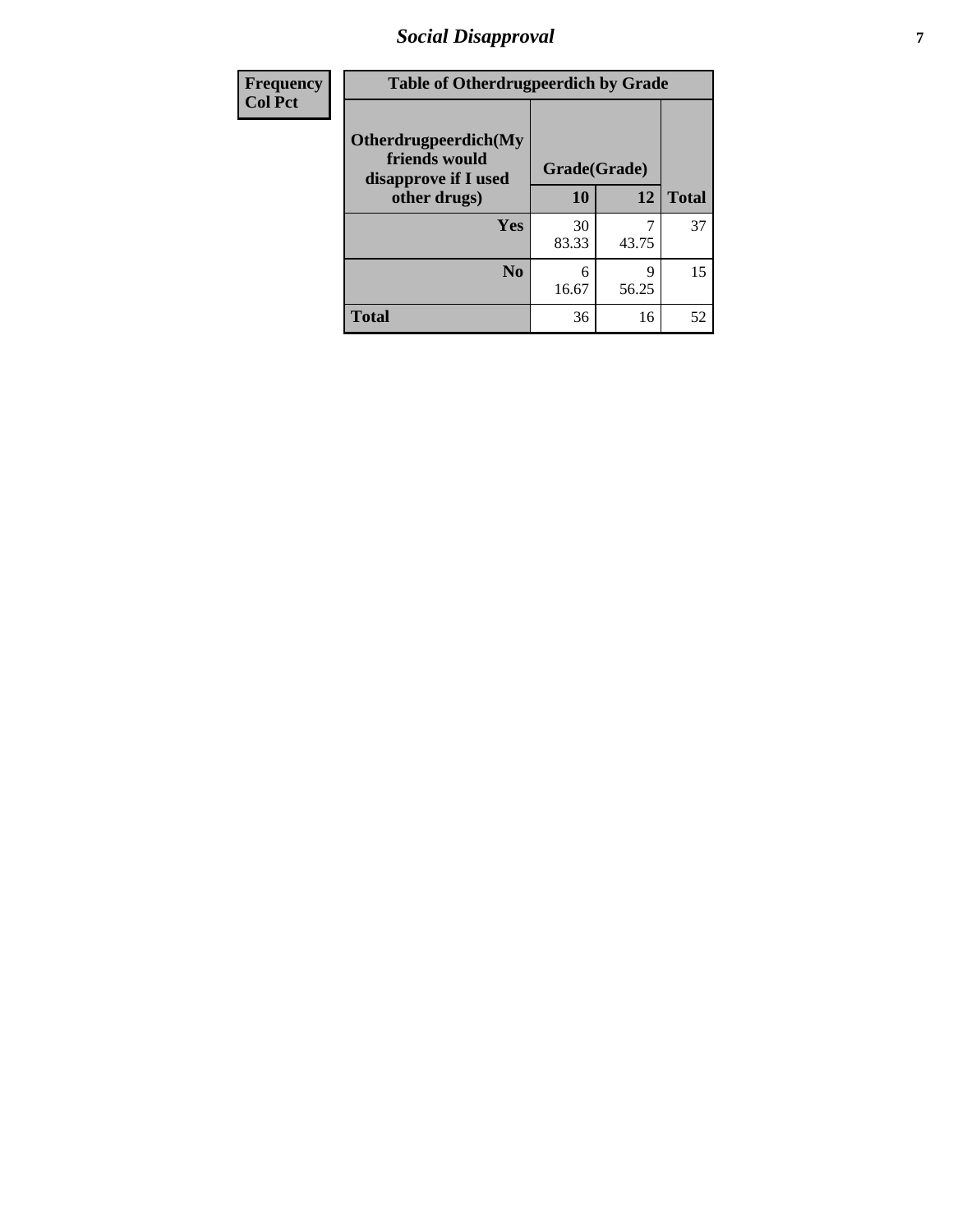#### Title IV, Part A, Schedule A **8** *Goal 2: To help ensure that all schools are safe and disciplined Baseline Data: Year 2008-2009 Student Involvement in Gang Activity*

| Frequency      | <b>Table of Gangself by Grade</b>                                                                 |                    |                  |              |
|----------------|---------------------------------------------------------------------------------------------------|--------------------|------------------|--------------|
| <b>Col Pct</b> | Gangself(I<br>have<br>participated<br>in illegal<br>gang<br>activities in<br>the past 30<br>days) | Grade(Grade)<br>10 | 12               | <b>Total</b> |
|                | Yes                                                                                               | 5<br>13.89         | $\theta$<br>0.00 | 5            |
|                | N <sub>0</sub>                                                                                    | 31<br>86.11        | 16<br>100.00     | 47           |
|                | <b>Total</b>                                                                                      | 36                 | 16               | 52           |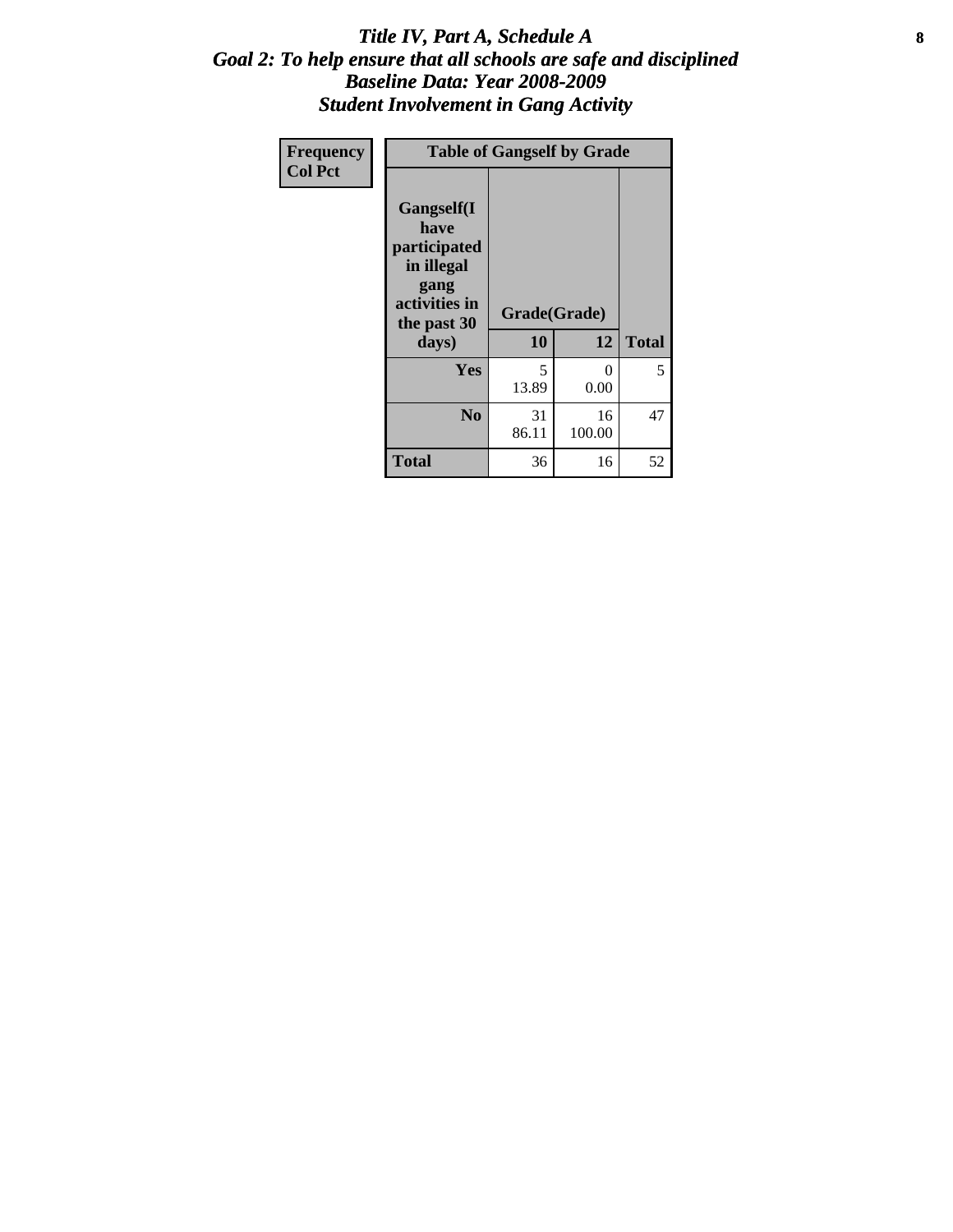## *Student Perception of School Safety* **9**

| <b>Frequency</b><br>Row Pct |
|-----------------------------|
|                             |

| <b>Table of Grade by Safeschool</b> |                          |                                                                                                          |            |            |    |  |  |
|-------------------------------------|--------------------------|----------------------------------------------------------------------------------------------------------|------------|------------|----|--|--|
|                                     |                          | Safeschool (School is a place at which I feel<br>safe)                                                   |            |            |    |  |  |
| Grade(Grade)                        | <b>Strongly</b><br>Agree | Somewhat  <br><b>Somewhat</b><br><b>Strongly</b><br><b>Disagree</b><br>Disagree<br><b>Total</b><br>Agree |            |            |    |  |  |
| 10                                  | 13.89                    | 15<br>41.67                                                                                              | 8<br>22.22 | 8<br>22.22 | 36 |  |  |
| 12                                  | 12.50                    | 9<br>56.25                                                                                               | 3<br>18.75 | 2<br>12.50 | 16 |  |  |
| <b>Total</b>                        |                          | 24                                                                                                       | 11         | 10         | 52 |  |  |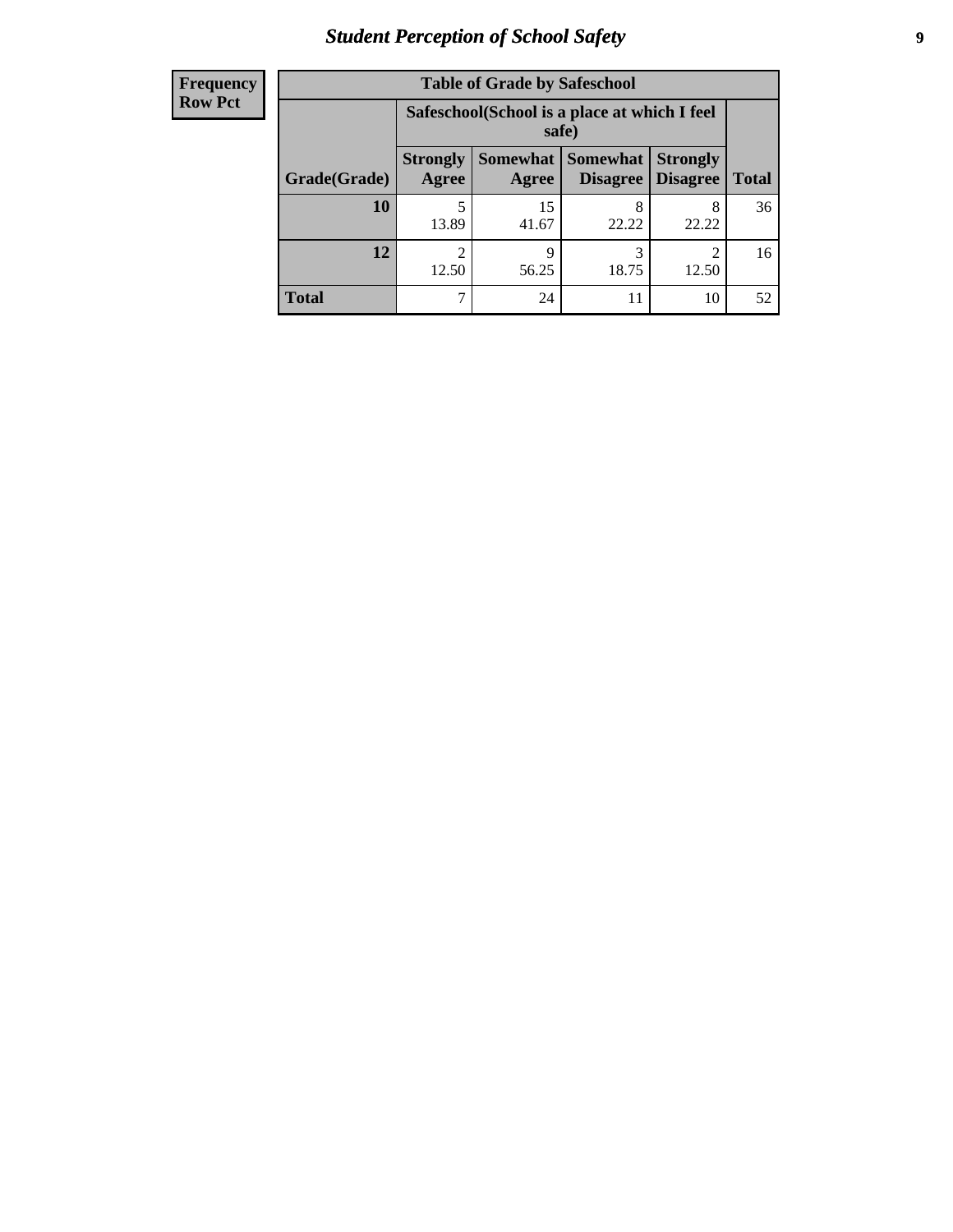### *Students Who Have Been Bullied* **10**

| <b>Frequency</b> | <b>Table of Grade by Bullied</b>                                                    |              |                              |                               |                   |              |
|------------------|-------------------------------------------------------------------------------------|--------------|------------------------------|-------------------------------|-------------------|--------------|
| <b>Row Pct</b>   | <b>Bullied</b> (I have been<br>bullied by other<br>students in the past 30<br>days) |              |                              |                               |                   |              |
|                  | Grade(Grade)   Days                                                                 | $\mathbf{0}$ | 1 or<br>$\mathbf{2}$<br>days | <b>10</b><br>to<br>19<br>days | All<br>30<br>days | <b>Total</b> |
|                  | 10                                                                                  | 33<br>91.67  | 2<br>5.56                    | 2.78                          | 0<br>0.00         | 36           |
|                  | 12                                                                                  | 15<br>93.75  | 0<br>0.00                    | $\Omega$<br>0.00              | 6.25              | 16           |
|                  | <b>Total</b>                                                                        | 48           | $\overline{2}$               | 1                             | 1                 | 52           |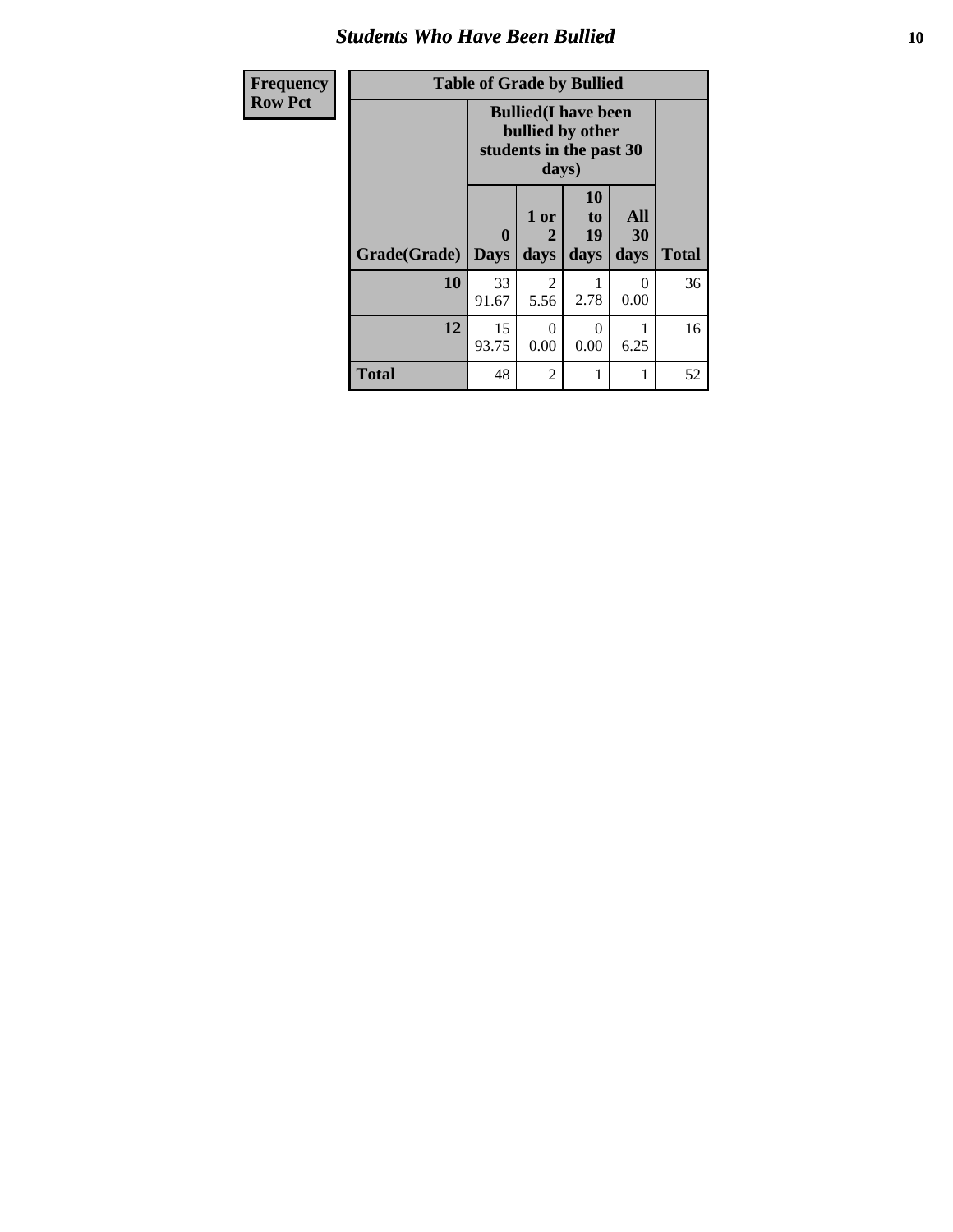#### *School Climate* **11**

| Frequency      | <b>Table of SchoolClimate1 by Grade</b> |                    |                         |              |  |  |
|----------------|-----------------------------------------|--------------------|-------------------------|--------------|--|--|
| <b>Col Pct</b> | SchoolClimate1(I<br>like school)        | Grade(Grade)<br>10 | 12                      | <b>Total</b> |  |  |
|                | <b>Strongly Agree</b>                   | 9<br>25.00         | 3<br>18.75              | 12           |  |  |
|                | <b>Somewhat Agree</b>                   | 23<br>63.89        | 8<br>50.00              | 31           |  |  |
|                | <b>Somewhat Disagree</b>                | 2<br>5.56          | 3<br>18.75              | 5            |  |  |
|                | <b>Strongly Disagree</b>                | 2<br>5.56          | $\mathfrak{D}$<br>12.50 | 4            |  |  |
|                | <b>Total</b>                            | 36                 | 16                      | 52           |  |  |

| Frequency      | <b>Table of SchoolClimate2 by Grade</b>           |                        |                                      |                |  |
|----------------|---------------------------------------------------|------------------------|--------------------------------------|----------------|--|
| <b>Col Pct</b> | SchoolClimate2(I<br>feel successful at<br>school) | Grade(Grade)<br>10     | 12                                   | <b>Total</b>   |  |
|                | <b>Strongly Agree</b>                             | 14<br>38.89            | 9<br>56.25                           | 23             |  |
|                | <b>Somewhat Agree</b>                             | 20<br>55.56            | 4<br>25.00                           | 24             |  |
|                | <b>Somewhat Disagree</b>                          | $\mathfrak{D}$<br>5.56 | 6.25                                 | 3              |  |
|                | <b>Strongly Disagree</b>                          | 0.00                   | $\mathcal{D}_{\mathcal{A}}$<br>12.50 | $\mathfrak{D}$ |  |
|                | <b>Total</b>                                      | 36                     | 16                                   | 52             |  |

| Frequency      | <b>Table of SchoolClimate3 by Grade</b>                                      |                           |                        |              |
|----------------|------------------------------------------------------------------------------|---------------------------|------------------------|--------------|
| <b>Col Pct</b> | <b>SchoolClimate3(My</b><br>school has high<br>standards for<br>achievement) | Grade(Grade)<br><b>10</b> | 12                     | <b>Total</b> |
|                | <b>Strongly Agree</b>                                                        | 19.44                     | 6.25                   | 8            |
|                | <b>Somewhat Agree</b>                                                        | 14<br>38.89               | 10<br>62.50            | 24           |
|                | <b>Somewhat Disagree</b>                                                     | 8<br>22.22                | $\mathcal{L}$<br>12.50 | 10           |
|                | <b>Strongly Disagree</b>                                                     | 19.44                     | 3<br>18.75             | 10           |
|                | Total                                                                        | 36                        | 16                     | 52           |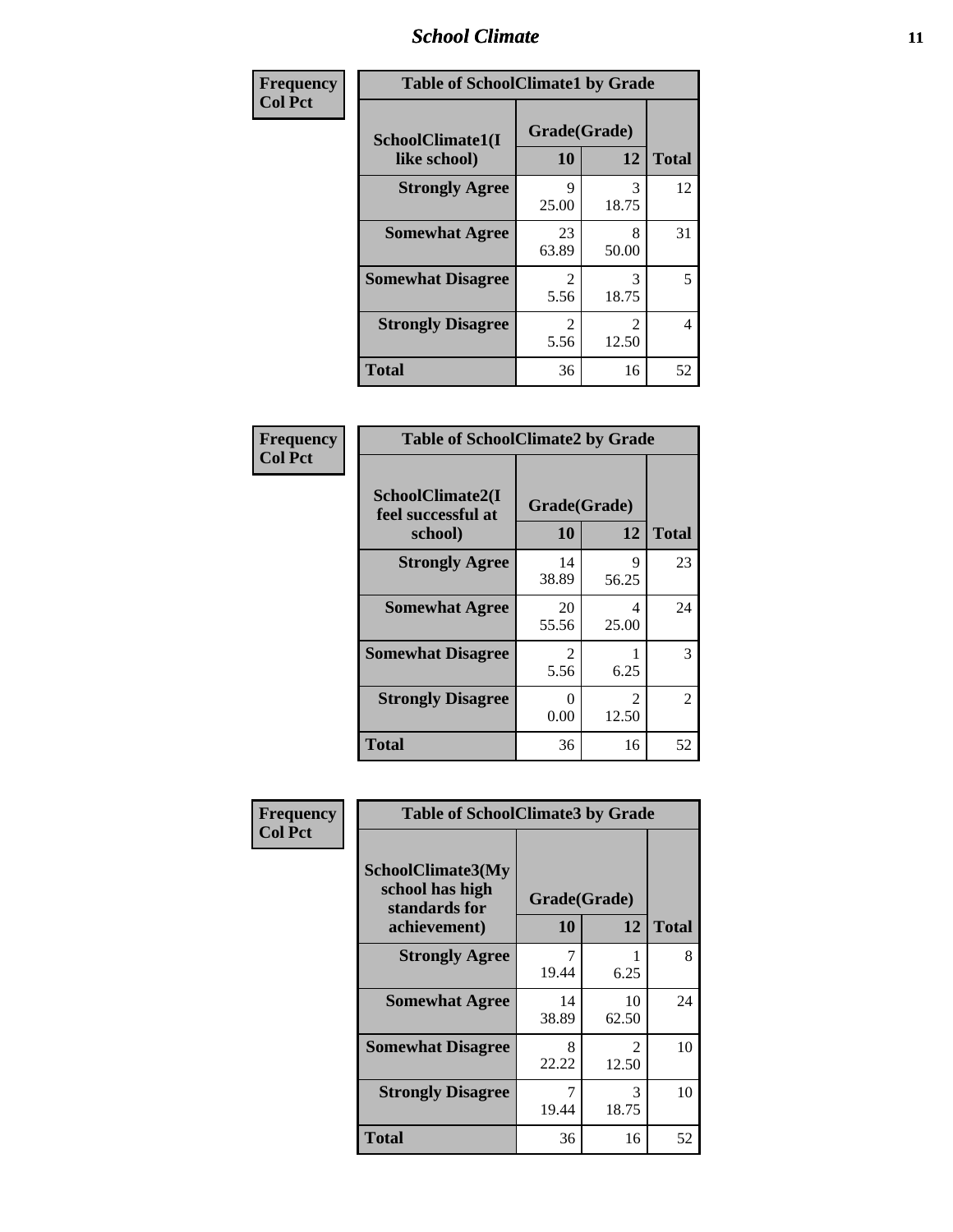### *School Climate* **12**

| Frequency      | <b>Table of SchoolClimate4 by Grade</b>                              |                    |                         |              |
|----------------|----------------------------------------------------------------------|--------------------|-------------------------|--------------|
| <b>Col Pct</b> | <b>SchoolClimate4(My</b><br>school sets clear<br>rules for behavior) | Grade(Grade)<br>10 | 12                      | <b>Total</b> |
|                | <b>Strongly Agree</b>                                                | 12<br>33.33        | 4<br>25.00              | 16           |
|                | <b>Somewhat Agree</b>                                                | 12<br>33.33        | 6<br>37.50              | 18           |
|                | <b>Somewhat Disagree</b>                                             | 7<br>19.44         | $\mathfrak{D}$<br>12.50 | 9            |
|                | <b>Strongly Disagree</b>                                             | 5<br>13.89         | 4<br>25.00              | 9            |
|                | <b>Total</b>                                                         | 36                 | 16                      | 52           |

| <b>Table of SchoolClimate5 by Grade</b>                   |                           |            |              |  |  |
|-----------------------------------------------------------|---------------------------|------------|--------------|--|--|
| SchoolClimate5(I<br>know what to do in<br>an emergency at | Grade(Grade)              |            |              |  |  |
| school)                                                   | 10                        | 12         | <b>Total</b> |  |  |
| <b>Strongly Agree</b>                                     | 24<br>66.67               | 43.75      | 31           |  |  |
| <b>Somewhat Agree</b>                                     | 11<br>30.56               | 5<br>31.25 | 16           |  |  |
| <b>Somewhat Disagree</b>                                  | $\mathbf{\Omega}$<br>0.00 | 3<br>18.75 | 3            |  |  |
| <b>Strongly Disagree</b>                                  | 2.78                      | 6.25       | 2            |  |  |
| Total                                                     | 36                        | 16         | 52           |  |  |

| Frequency      | <b>Table of SchoolClimate6 by Grade</b>                  |                    |                         |              |  |
|----------------|----------------------------------------------------------|--------------------|-------------------------|--------------|--|
| <b>Col Pct</b> | <b>SchoolClimate6(Teachers</b><br>treat me with respect) | Grade(Grade)<br>10 | 12                      | <b>Total</b> |  |
|                | <b>Strongly Agree</b>                                    | Q<br>25.00         | 5<br>31.25              | 14           |  |
|                | <b>Somewhat Agree</b>                                    | 15<br>41.67        | 5<br>31.25              | 20           |  |
|                | <b>Somewhat Disagree</b>                                 | 6<br>16.67         | $\mathfrak{D}$<br>12.50 | 8            |  |
|                | <b>Strongly Disagree</b>                                 | 6<br>16.67         | 4<br>25.00              | 10           |  |
|                | <b>Total</b>                                             | 36                 | 16                      | 52           |  |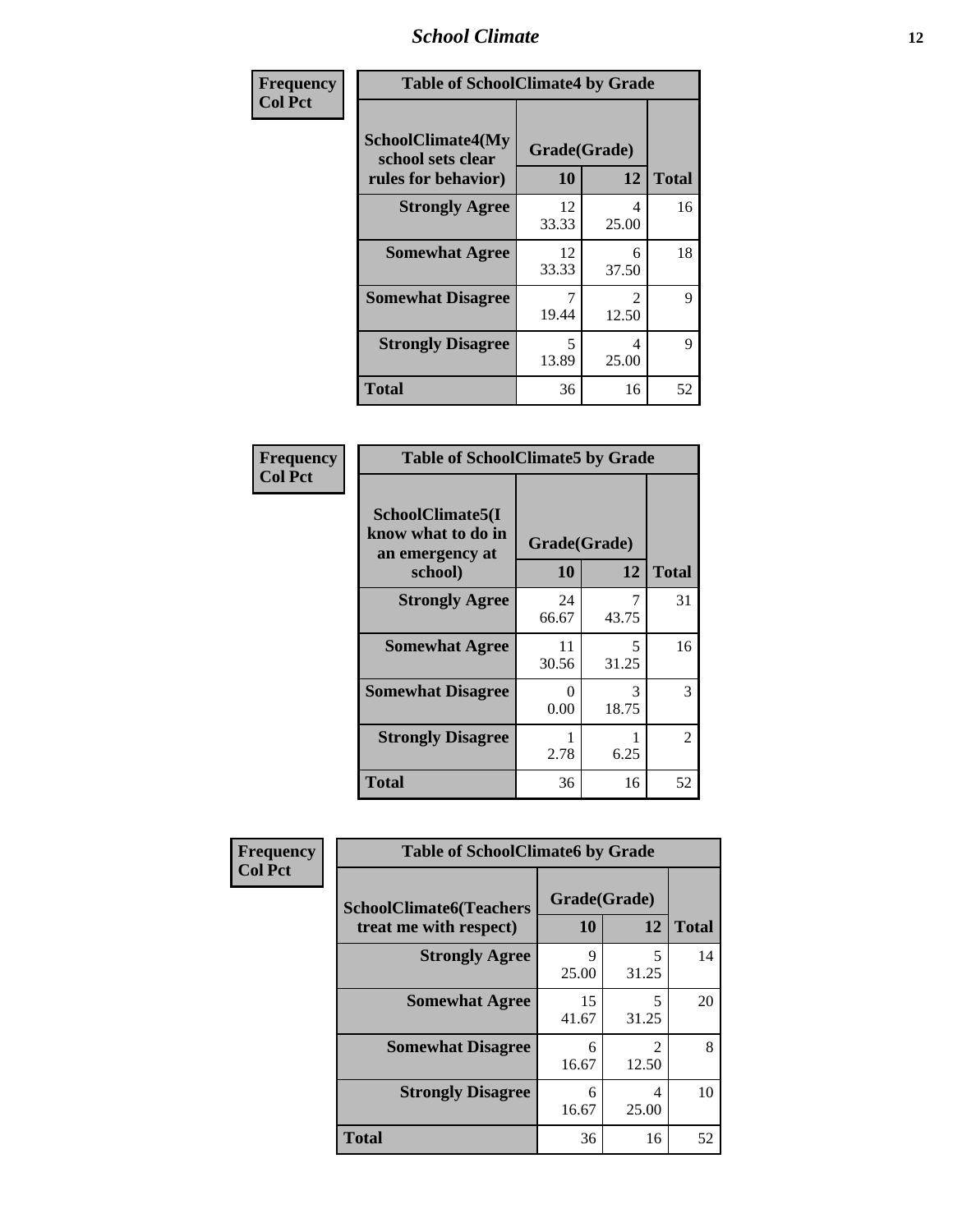### *School Climate* **13**

| Frequency      | <b>Table of SchoolClimate7 by Grade</b>                                       |                           |                         |              |
|----------------|-------------------------------------------------------------------------------|---------------------------|-------------------------|--------------|
| <b>Col Pct</b> | <b>SchoolClimate7(Behaviors</b><br>in my class allow the<br>teacher to teach) | Grade(Grade)<br><b>10</b> | 12                      | <b>Total</b> |
|                | <b>Strongly Agree</b>                                                         | 7<br>19.44                | $\overline{c}$<br>12.50 | 9            |
|                | <b>Somewhat Agree</b>                                                         | 14<br>38.89               | 7<br>43.75              | 21           |
|                | <b>Somewhat Disagree</b>                                                      | 8<br>22.22                | 4<br>25.00              | 12           |
|                | <b>Strongly Disagree</b>                                                      | $\overline{7}$<br>19.44   | $\mathcal{R}$<br>18.75  | 10           |
|                | <b>Total</b>                                                                  | 36                        | 16                      | 52           |

| Frequency      | <b>Table of SchoolClimate8 by Grade</b>                                 |                                   |            |              |
|----------------|-------------------------------------------------------------------------|-----------------------------------|------------|--------------|
| <b>Col Pct</b> | <b>SchoolClimate8(Students</b><br>are frequently<br>recognized for good | Grade(Grade)                      |            |              |
|                | behavior)                                                               | 10                                | 12         | <b>Total</b> |
|                | <b>Strongly Agree</b>                                                   | $\overline{\phantom{0}}$<br>13.89 | 3<br>18.75 | 8            |
|                | <b>Somewhat Agree</b>                                                   | 18<br>50.00                       | 5<br>31.25 | 23           |
|                | <b>Somewhat Disagree</b>                                                | 6<br>16.67                        | 5<br>31.25 | 11           |
|                | <b>Strongly Disagree</b>                                                | 19.44                             | 3<br>18.75 | 10           |
|                | <b>Total</b>                                                            | 36                                | 16         | 52           |

| Frequency      | <b>Table of SchoolClimate9 by Grade</b>                                           |                    |            |              |
|----------------|-----------------------------------------------------------------------------------|--------------------|------------|--------------|
| <b>Col Pct</b> | SchoolClimate9(School<br>counselor would be<br>helpful if I needed<br>assistance) | Grade(Grade)<br>10 | 12         | <b>Total</b> |
|                | <b>Strongly Agree</b>                                                             | 13<br>36.11        | 6<br>37.50 | 19           |
|                | <b>Somewhat Agree</b>                                                             | 15<br>41.67        | 3<br>18.75 | 18           |
|                | <b>Somewhat Disagree</b>                                                          | 4<br>11.11         | 4<br>25.00 | 8            |
|                | <b>Strongly Disagree</b>                                                          | 4<br>11.11         | 3<br>18.75 | 7            |
|                | <b>Total</b>                                                                      | 36                 | 16         | 52           |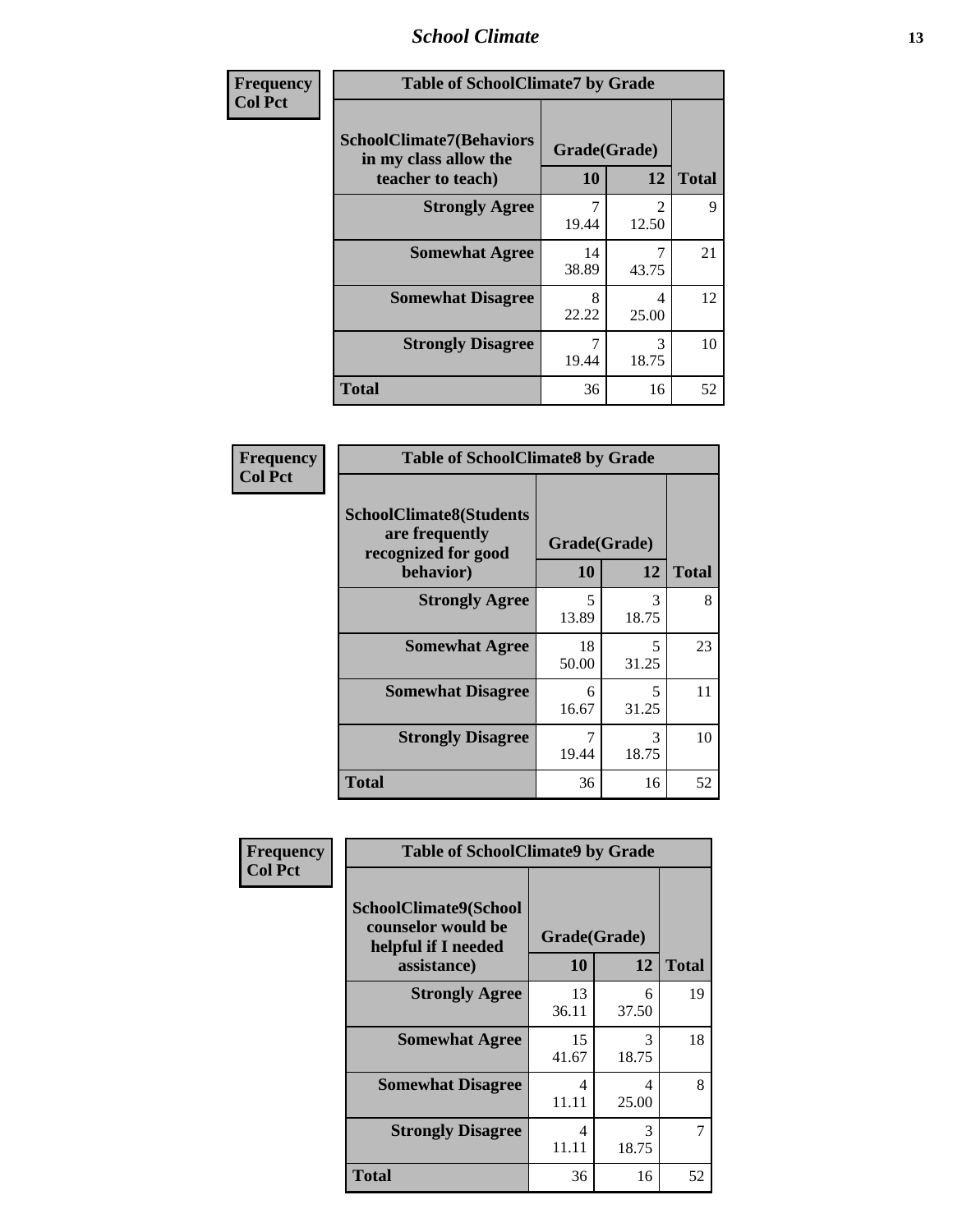### *Reasons for Dropping Out* **14**

| Frequency      | <b>Table of Dropoutreason by Grade</b>                                   |                    |                         |              |
|----------------|--------------------------------------------------------------------------|--------------------|-------------------------|--------------|
| <b>Col Pct</b> | Dropoutreason(If<br>I dropped out the<br>reason would<br>most likely be) | Grade(Grade)<br>10 | 12                      | <b>Total</b> |
|                | <b>Won't Drop out</b>                                                    | 22<br>61.11        | 7<br>43.75              | 29           |
|                | <b>Bored</b>                                                             | 8<br>22.22         | $\mathfrak{D}$<br>12.50 | 10           |
|                | <b>Family Reasons</b>                                                    | 2<br>5.56          | 3<br>18.75              | 5            |
|                | <b>Other</b>                                                             | 4<br>11.11         | 4<br>25.00              | 8            |
|                | <b>Total</b>                                                             | 36                 | 16                      | 52           |

| Frequency      | <b>Table of Dropout by Grade</b>                            |              |            |              |  |
|----------------|-------------------------------------------------------------|--------------|------------|--------------|--|
| <b>Col Pct</b> | Dropout(I<br>have<br>thought<br>about<br>dropping<br>out of | Grade(Grade) |            |              |  |
|                | school)                                                     | 10           | 12         | <b>Total</b> |  |
|                | <b>Yes</b>                                                  | 9<br>25.00   | 9<br>56.25 | 18           |  |
|                | N <sub>0</sub>                                              | 27<br>75.00  | 7<br>43.75 | 34           |  |
|                | <b>Total</b>                                                | 36           | 16         | 52           |  |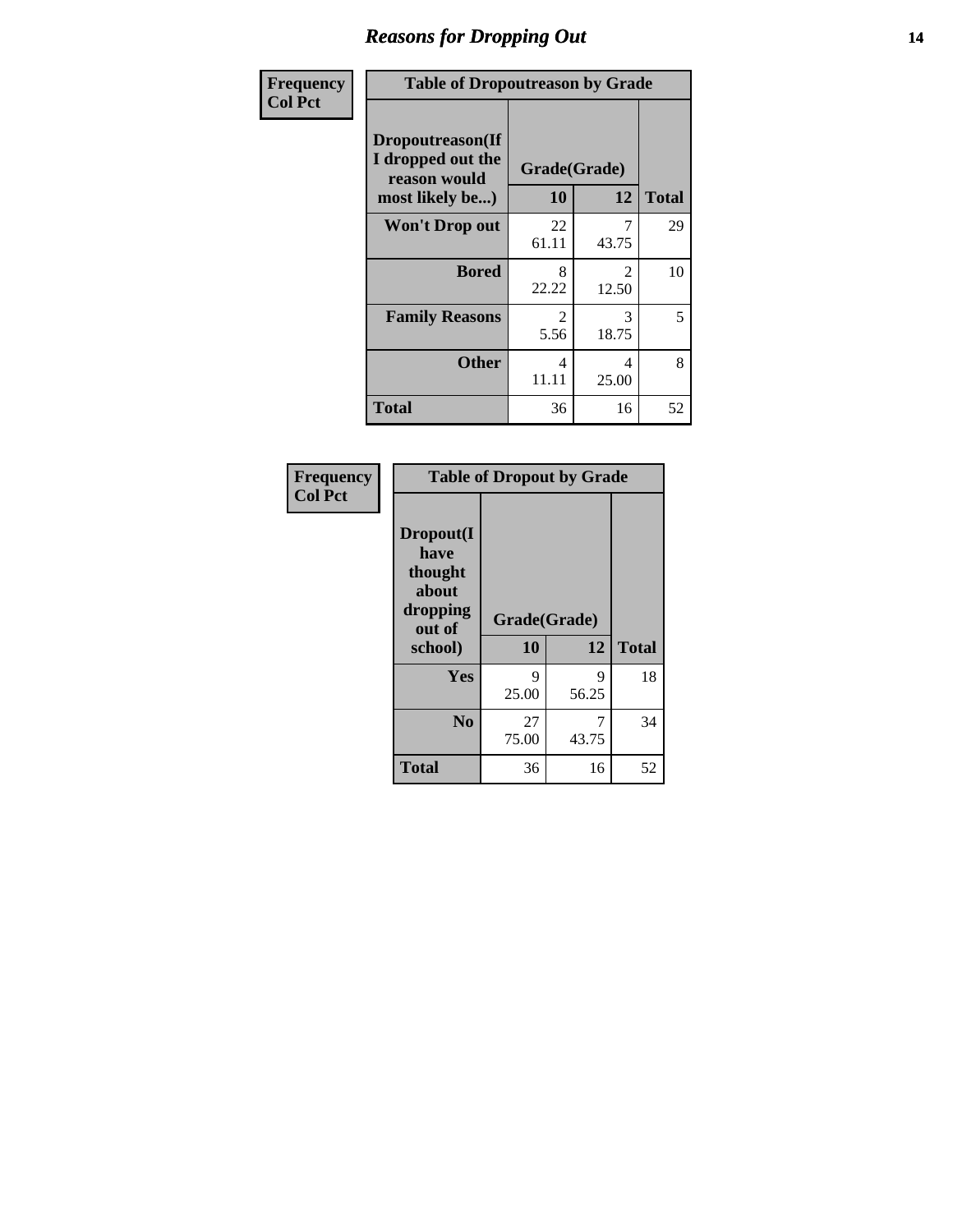*School Safety* **15**

| Frequency      | <b>Table of Gangself by Grade</b>                                                                 |                    |              |              |
|----------------|---------------------------------------------------------------------------------------------------|--------------------|--------------|--------------|
| <b>Col Pct</b> | Gangself(I<br>have<br>participated<br>in illegal<br>gang<br>activities in<br>the past 30<br>days) | Grade(Grade)<br>10 | 12           | <b>Total</b> |
|                | Yes                                                                                               | 5<br>13.89         | 0<br>0.00    | 5            |
|                | N <sub>0</sub>                                                                                    | 31<br>86.11        | 16<br>100.00 | 47           |
|                | <b>Total</b>                                                                                      | 36                 | 16           | 52           |

| Frequency<br><b>Col Pct</b> | <b>Table of Gangpeers by Grade</b>                                                                                             |                    |            |              |
|-----------------------------|--------------------------------------------------------------------------------------------------------------------------------|--------------------|------------|--------------|
|                             | <b>Gangpeers</b> (I<br>have friends<br>who have<br>participated<br>in illegal<br>gang<br>activities in<br>the past 30<br>days) | Grade(Grade)<br>10 | 12         | <b>Total</b> |
|                             | <b>Yes</b>                                                                                                                     | 13<br>36.11        | 8<br>50.00 | 21           |
|                             | N <sub>0</sub>                                                                                                                 | 23<br>63.89        | 8<br>50.00 | 31           |
|                             | <b>Total</b>                                                                                                                   | 36                 | 16         | 52           |

| Frequency      | <b>Table of Pickedon by Grade</b>                                   |              |                                      |              |
|----------------|---------------------------------------------------------------------|--------------|--------------------------------------|--------------|
| <b>Col Pct</b> | <b>Pickedon</b> (I have<br>been picked on or<br>teased at school in | Grade(Grade) |                                      |              |
|                | the past 30 days)                                                   | 10           | 12                                   | <b>Total</b> |
|                | <b>Strongly Agree</b>                                               | 4<br>11.11   | 6.25                                 | 5            |
|                | <b>Somewhat Agree</b>                                               | 4<br>11.11   | $\mathcal{D}_{\mathcal{L}}$<br>12.50 | 6            |
|                | <b>Somewhat Disagree</b>                                            | 3<br>8.33    | $\mathfrak{D}$<br>12.50              | 5            |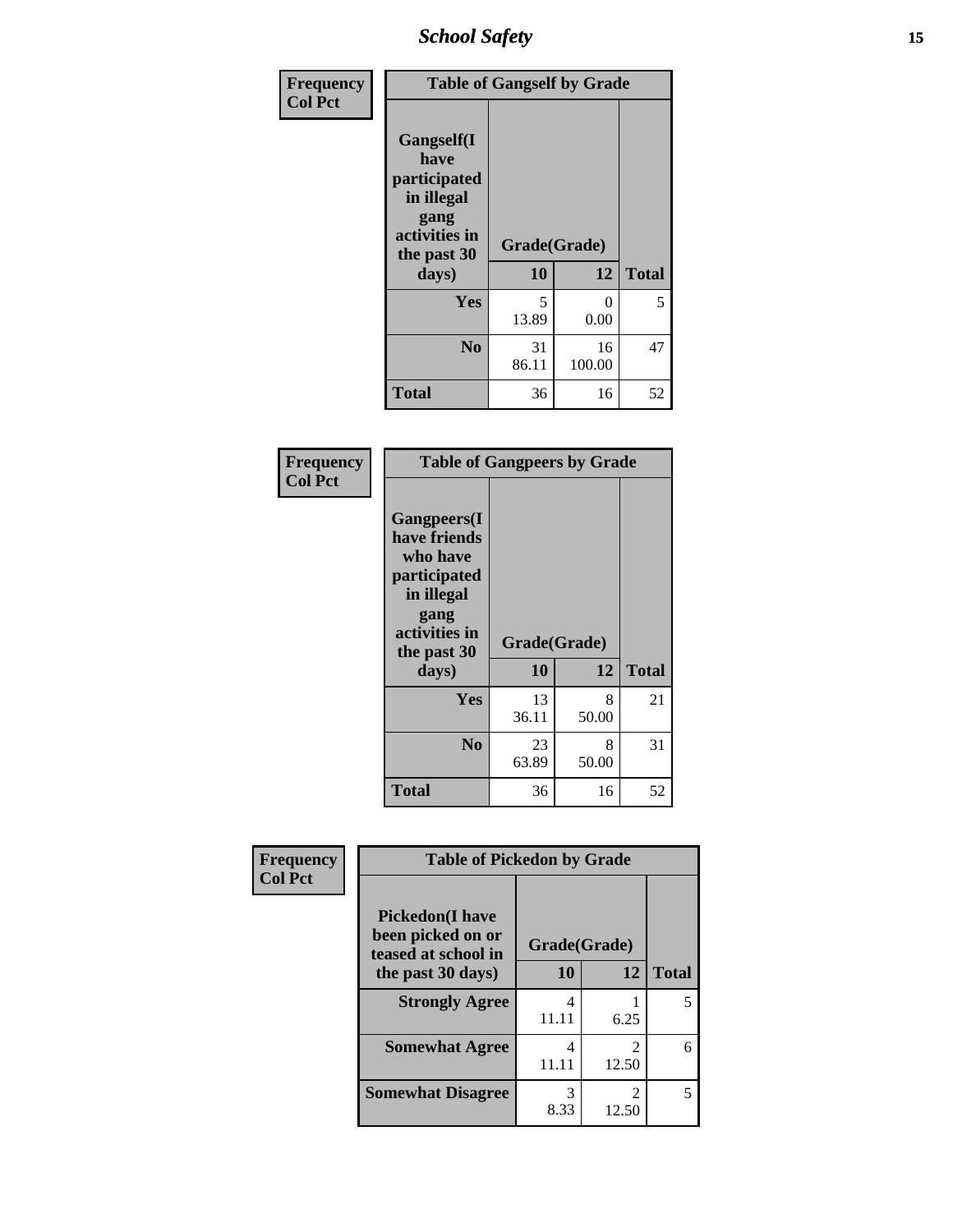*School Safety* **16**

| <b>Frequency</b> | <b>Table of Pickedon by Grade</b>                                                        |                    |             |              |  |
|------------------|------------------------------------------------------------------------------------------|--------------------|-------------|--------------|--|
| <b>Col Pct</b>   | <b>Pickedon</b> (I have<br>been picked on or<br>teased at school in<br>the past 30 days) | Grade(Grade)<br>10 | 12          | <b>Total</b> |  |
|                  | <b>Strongly Disagree</b>                                                                 | 25<br>69.44        | 11<br>68.75 | 36           |  |
|                  | Total                                                                                    | 36                 | 16          | 52           |  |

| Frequency      | <b>Table of Safeschool by Grade</b>                      |                    |                         |              |
|----------------|----------------------------------------------------------|--------------------|-------------------------|--------------|
| <b>Col Pct</b> | Safeschool(School<br>is a place at which I<br>feel safe) | Grade(Grade)<br>10 | 12                      | <b>Total</b> |
|                | <b>Strongly Agree</b>                                    | 5<br>13.89         | $\mathfrak{D}$<br>12.50 | 7            |
|                | <b>Somewhat Agree</b>                                    | 15<br>41.67        | 9<br>56.25              | 24           |
|                | <b>Somewhat Disagree</b>                                 | 8<br>22.22         | 3<br>18.75              | 11           |
|                | <b>Strongly Disagree</b>                                 | 8<br>22.22         | $\mathfrak{D}$<br>12.50 | 10           |
|                | <b>Total</b>                                             | 36                 | 16                      | 52           |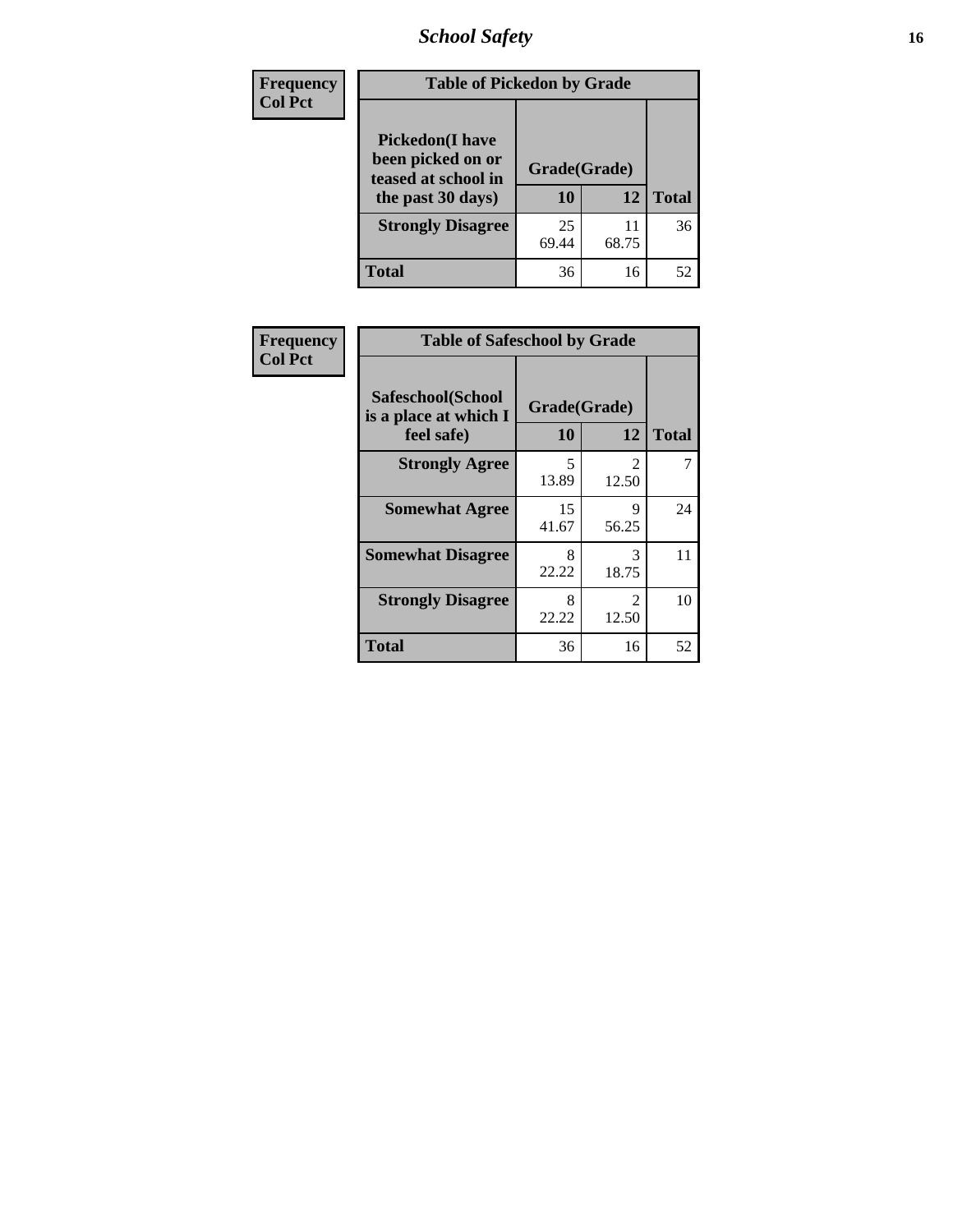*School Safety* **17**

| Frequency      | <b>Table of Grade by Bullied</b> |                  |                   |                                                                            |                          |              |  |  |
|----------------|----------------------------------|------------------|-------------------|----------------------------------------------------------------------------|--------------------------|--------------|--|--|
| <b>Row Pct</b> |                                  |                  | days)             | <b>Bullied</b> (I have been<br>bullied by other<br>students in the past 30 |                          |              |  |  |
|                | Grade(Grade)                     | 0<br><b>Days</b> | 1 or<br>2<br>days | 10<br>to<br>19<br>days                                                     | All<br><b>30</b><br>days | <b>Total</b> |  |  |
|                | 10                               | 33<br>91.67      | 2<br>5.56         | 2.78                                                                       | 0<br>0.00                | 36           |  |  |
|                | 12                               | 15<br>93.75      | $\Omega$<br>0.00  | 0<br>0.00                                                                  | 6.25                     | 16           |  |  |
|                | <b>Total</b>                     | 48               | 2                 | 1                                                                          | 1                        | 52           |  |  |

| Frequency      | <b>Table of Grade by Bulliedothers</b> |                            |                                                                   |                   |              |  |  |
|----------------|----------------------------------------|----------------------------|-------------------------------------------------------------------|-------------------|--------------|--|--|
| <b>Row Pct</b> |                                        |                            | <b>Bulliedothers</b> (I<br>bullied others in<br>the past 30 days) |                   |              |  |  |
|                | Grade(Grade)                           | $\mathbf 0$<br><b>Days</b> | 1 or<br>days                                                      | 3 to<br>5<br>days | <b>Total</b> |  |  |
|                | 10                                     | 31<br>86.11                | 3<br>8.33                                                         | 2<br>5.56         | 36           |  |  |
|                | 12                                     | 16<br>100.00               | 0<br>0.00                                                         | 0<br>0.00         | 16           |  |  |
|                | <b>Total</b>                           | 47                         | 3                                                                 | 2                 | 52           |  |  |

| Frequency      | <b>Table of Grade by Weaponschool</b> |                                                                                 |                        |                     |              |
|----------------|---------------------------------------|---------------------------------------------------------------------------------|------------------------|---------------------|--------------|
| <b>Row Pct</b> |                                       | <b>Weaponschool</b> (I<br>brought a weapon<br>to school in the past<br>30 days) |                        |                     |              |
|                | Grade(Grade)                          | $\mathbf 0$<br><b>Days</b>                                                      | 1 or<br>2<br>days      | 20 to<br>29<br>days | <b>Total</b> |
|                | 10                                    | 34<br>94.44                                                                     | $\overline{2}$<br>5.56 | 0<br>0.00           | 36           |
|                | 12                                    | 15<br>93.75                                                                     | 0<br>0.00              | 6.25                | 16           |
|                | <b>Total</b>                          | 49                                                                              | $\overline{2}$         |                     | 52           |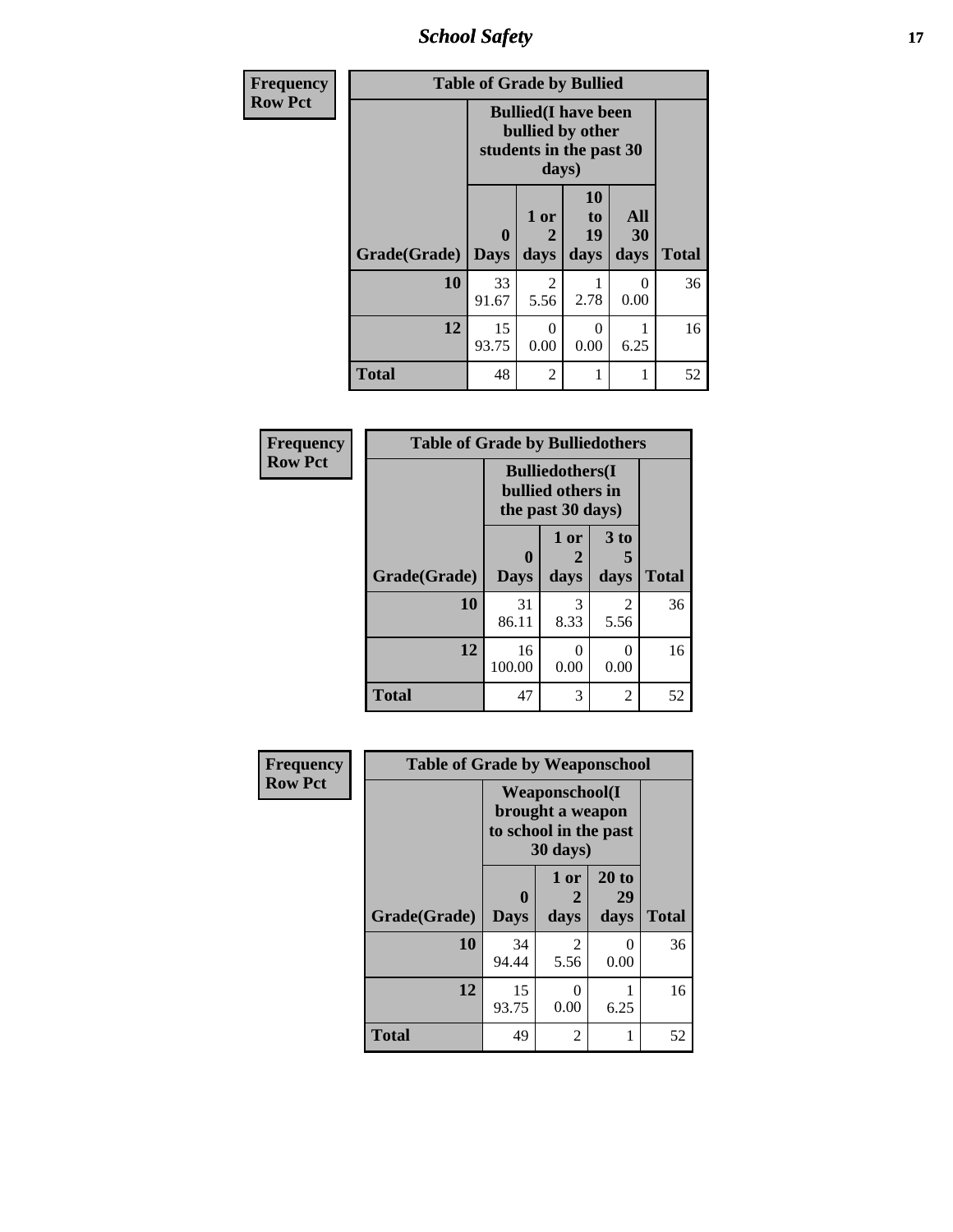*School Safety* **18**

| <b>Frequency</b> | <b>Table of Grade by Absentunsafe</b> |                                                                                           |                  |              |  |  |  |
|------------------|---------------------------------------|-------------------------------------------------------------------------------------------|------------------|--------------|--|--|--|
| <b>Row Pct</b>   |                                       | Absentunsafe(I)<br>have missed<br>school because I<br>felt unsafe in the<br>past 30 days) |                  |              |  |  |  |
|                  | Grade(Grade)                          | 0 Days                                                                                    | $3$ to 5<br>days | <b>Total</b> |  |  |  |
|                  | 10                                    | 35<br>97.22                                                                               | 2.78             | 36           |  |  |  |
|                  | 12                                    | 16<br>100.00                                                                              | 0<br>0.00        | 16           |  |  |  |
|                  | <b>Total</b>                          | 51                                                                                        | 1                | 52           |  |  |  |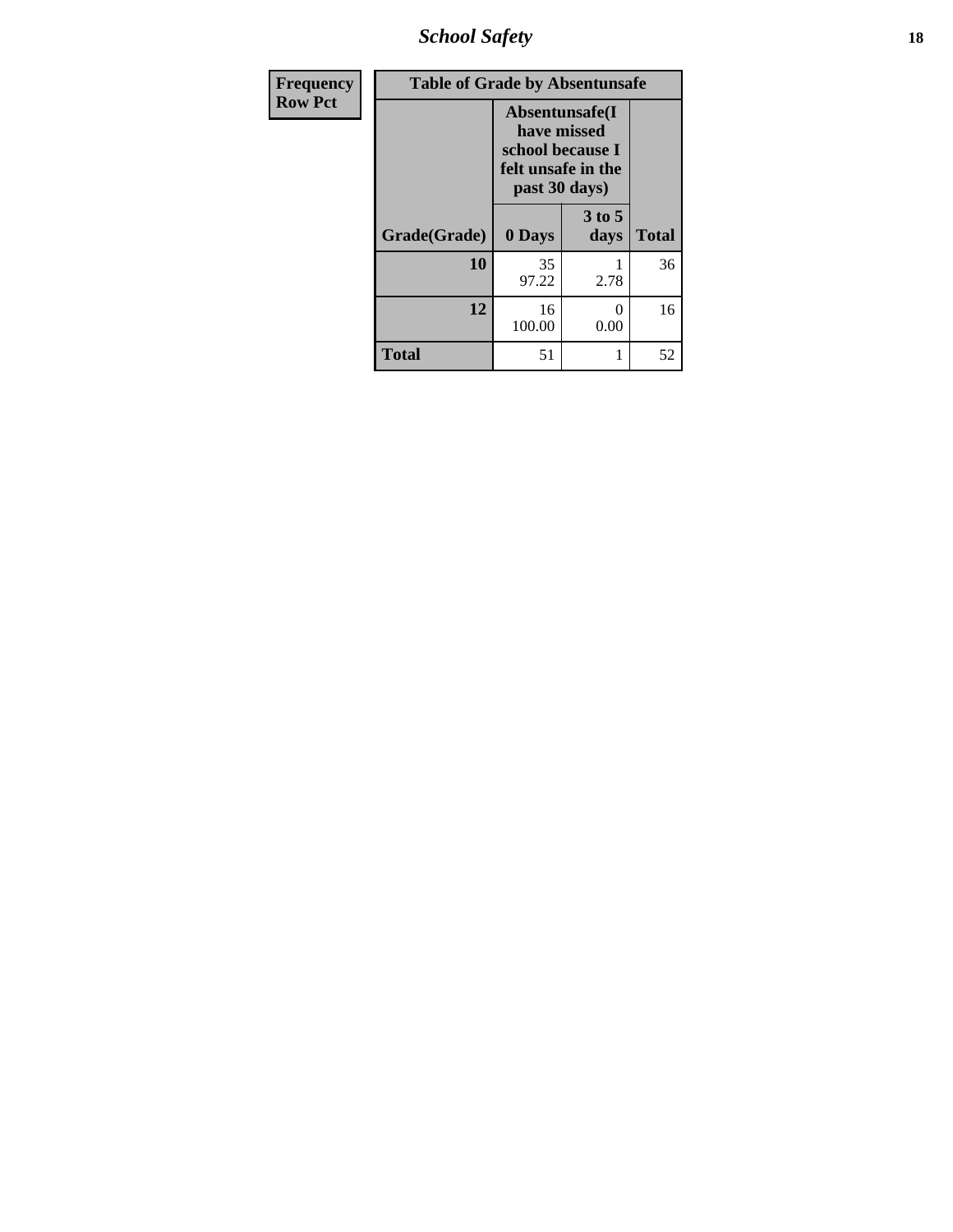### *Drug Use During Last 30 Days* **19**

| Frequency      | <b>Table of Grade by Alcohol</b> |                                 |                      |                 |                        |                        |              |
|----------------|----------------------------------|---------------------------------|----------------------|-----------------|------------------------|------------------------|--------------|
| <b>Row Pct</b> |                                  |                                 | Alcohol(Alcohol use, | past 30 days)   |                        |                        |              |
|                | Grade(Grade)                     | <b>Did</b><br>not<br><b>use</b> | $1-2$<br>days        | $3 - 5$<br>days | $6-9$<br>days          | <b>Every</b><br>day    | <b>Total</b> |
|                | 10                               | 25<br>69.44                     | 3<br>8.33            | 4<br>11.11      | $\overline{c}$<br>5.56 | $\overline{c}$<br>5.56 | 36           |
|                | 12                               | 11<br>68.75                     | 4<br>25.00           | 6.25            | 0<br>0.00              | 0<br>0.00              | 16           |
|                | <b>Total</b>                     | 36                              | 7                    | 5               | $\overline{2}$         | $\overline{2}$         | 52           |

| Frequency      | <b>Table of Grade by Cigarettes</b> |                                                             |                 |                     |              |  |  |
|----------------|-------------------------------------|-------------------------------------------------------------|-----------------|---------------------|--------------|--|--|
| <b>Row Pct</b> |                                     | <b>Cigarettes</b> (Smoking<br>tobacco use,<br>past 30 days) |                 |                     |              |  |  |
|                | Grade(Grade)                        | <b>Did</b><br>not<br><b>use</b>                             | $1 - 2$<br>days | <b>Every</b><br>day | <b>Total</b> |  |  |
|                | 10                                  | 32<br>88.89                                                 | 4<br>11.11      | 0<br>0.00           | 36           |  |  |
|                | 12                                  | 12<br>75.00                                                 | 3<br>18.75      | 6.25                | 16           |  |  |
|                | <b>Total</b>                        | 44                                                          | 7               | 1                   | 52           |  |  |

| Frequency      | <b>Table of Grade by Smokeless</b> |                                                           |                      |              |
|----------------|------------------------------------|-----------------------------------------------------------|----------------------|--------------|
| <b>Row Pct</b> |                                    | <b>Smokeless(Chewing</b><br>tobacco use,<br>past 30 days) |                      |              |
|                | Grade(Grade)                       | Did not<br><b>use</b>                                     | $1-2$ days           | <b>Total</b> |
|                | 10                                 | 36<br>100.00                                              | $\mathbf{0}$<br>0.00 | 36           |
|                | 12                                 | 15<br>93.75                                               | 6.25                 | 16           |
|                | <b>Total</b>                       | 51                                                        | 1                    | 52           |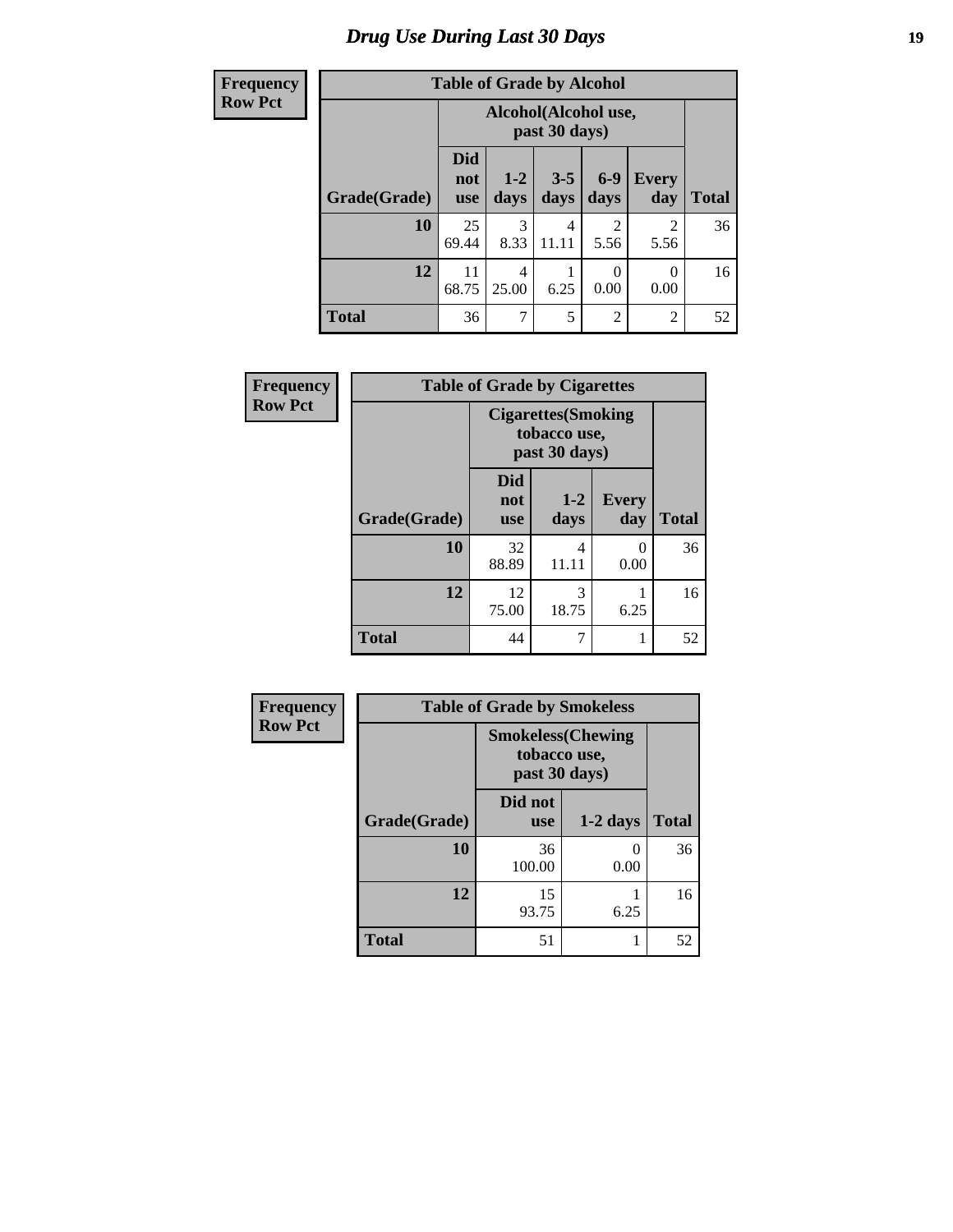### *Drug Use During Last 30 Days* 20

### **Frequency**

П

## **Table of Grade by Marijuana**

| r requency     | Table of Grade by Marijuana |                                 |                |                                            |                 |                     |              |  |
|----------------|-----------------------------|---------------------------------|----------------|--------------------------------------------|-----------------|---------------------|--------------|--|
| <b>Row Pct</b> |                             |                                 |                | Marijuana (Marijuana use,<br>past 30 days) |                 |                     |              |  |
|                | Grade(Grade)                | <b>Did</b><br>not<br><b>use</b> | $1-2$<br>days  | $3 - 5$<br>days                            | $10-19$<br>days | <b>Every</b><br>day | <b>Total</b> |  |
|                | 10                          | 30<br>83.33                     | 2.78           | 4<br>11.11                                 | 2.78            | $\Omega$<br>0.00    | 36           |  |
|                | 12                          | 13<br>81.25                     | 6.25           | 6.25                                       | 0<br>0.00       | 6.25                | 16           |  |
|                | <b>Total</b>                | 43                              | $\overline{2}$ | 5                                          |                 |                     | 52           |  |

| <b>Frequency</b> | <b>Table of Grade by Cocaine</b> |                                               |                 |              |  |  |  |  |
|------------------|----------------------------------|-----------------------------------------------|-----------------|--------------|--|--|--|--|
| <b>Row Pct</b>   |                                  | <b>Cocaine</b> (Cocaine<br>use, past 30 days) |                 |              |  |  |  |  |
|                  | Grade(Grade)                     | Did not<br><b>use</b>                         | $10-19$<br>days | <b>Total</b> |  |  |  |  |
|                  | 10                               | 36<br>100.00                                  | 0.00            | 36           |  |  |  |  |
|                  | 12                               | 15<br>93.75                                   | 6.25            | 16           |  |  |  |  |
|                  | <b>Total</b>                     | 51                                            |                 | 52           |  |  |  |  |

| Frequency      |              | <b>Table of Grade by Inhalants</b> |                            |              |
|----------------|--------------|------------------------------------|----------------------------|--------------|
| <b>Row Pct</b> |              | use, past 30 days)                 | <b>Inhalants</b> (Inhalant |              |
|                | Grade(Grade) | Did not<br><b>use</b>              | 10-19<br>days              | <b>Total</b> |
|                | 10           | 36<br>100.00                       | 0<br>0.00                  | 36           |
|                | 12           | 15<br>93.75                        | 6.25                       | 16           |
|                | <b>Total</b> | 51                                 |                            | 52           |

| Frequency      | <b>Table of Grade by Steroids</b> |                                                |                           |              |
|----------------|-----------------------------------|------------------------------------------------|---------------------------|--------------|
| <b>Row Pct</b> |                                   | <b>Steroids</b> (Steroid<br>use, past 30 days) |                           |              |
|                | Grade(Grade)                      | Did not<br><b>use</b>                          | $3 - 5$<br>days           | <b>Total</b> |
|                | 10                                | 36<br>100.00                                   | $\mathbf{\Omega}$<br>0.00 | 36           |
|                | 12                                | 15<br>93.75                                    | 6.25                      | 16           |
|                | <b>Total</b>                      | 51                                             |                           | 52           |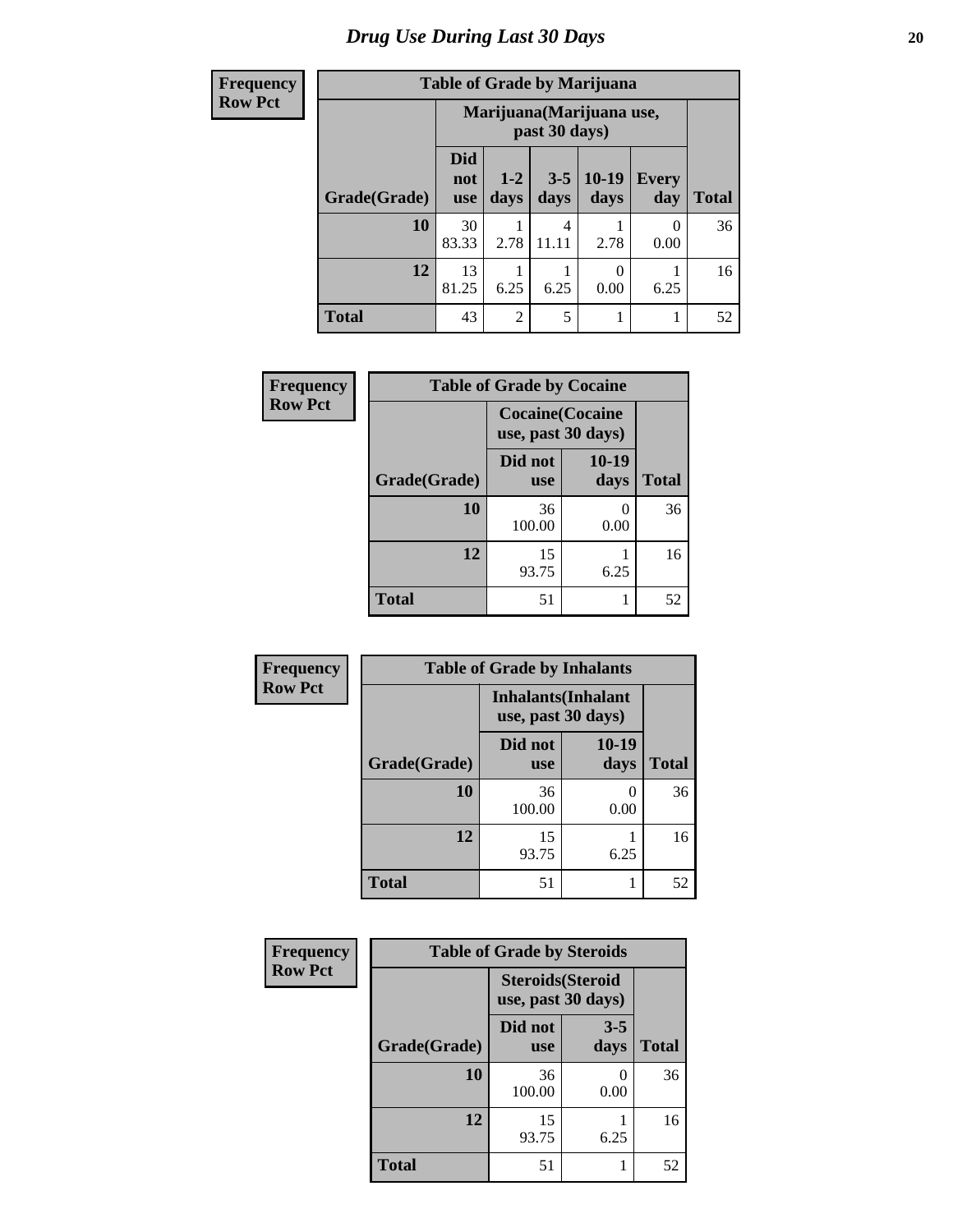## *Drug Use During Last 30 Days* **21**

| <b>Frequency</b> | <b>Table of Grade by Ecstasy</b> |                                               |                 |              |
|------------------|----------------------------------|-----------------------------------------------|-----------------|--------------|
| <b>Row Pct</b>   |                                  | <b>Ecstasy</b> (Ecstasy<br>use, past 30 days) |                 |              |
|                  | Grade(Grade)                     | Did not<br><b>use</b>                         | $1 - 2$<br>days | <b>Total</b> |
|                  | 10                               | 36<br>100.00                                  | 0.00            | 36           |
|                  | 12                               | 15<br>93.75                                   | 6.25            | 16           |
|                  | <b>Total</b>                     | 51                                            |                 | 52           |

| <b>Frequency</b> | <b>Table of Grade by Meth</b> |                                                    |            |              |
|------------------|-------------------------------|----------------------------------------------------|------------|--------------|
| <b>Row Pct</b>   |                               | <b>Meth</b> (Methamphetamine<br>use, past 30 days) |            |              |
|                  | Grade(Grade)                  | Did not use                                        | $1-2$ days | <b>Total</b> |
|                  | 10                            | 36<br>100.00                                       | 0.00       | 36           |
|                  | 12                            | 15<br>93.75                                        | 6.25       | 16           |
|                  | <b>Total</b>                  | 51                                                 |            | 52           |

| <b>Frequency</b> | <b>Table of Grade by Hallucinogens</b> |                                                   |            |              |
|------------------|----------------------------------------|---------------------------------------------------|------------|--------------|
| <b>Row Pct</b>   |                                        | Hallucinogens (Hallucinogen<br>use, past 30 days) |            |              |
|                  | Grade(Grade)                           | Did not use                                       | $1-2$ days | <b>Total</b> |
|                  | 10                                     | 36<br>100.00                                      | 0.00       | 36           |
|                  | 12                                     | 15<br>93.75                                       | 6.25       | 16           |
|                  | Total                                  | 51                                                |            | 52           |

| Frequency      | <b>Table of Grade by Prescription</b> |                                                                                   |                 |               |                     |              |
|----------------|---------------------------------------|-----------------------------------------------------------------------------------|-----------------|---------------|---------------------|--------------|
| <b>Row Pct</b> |                                       | <b>Prescription</b> (Prescription<br>drugs not prescribed to me,<br>past 30 days) |                 |               |                     |              |
|                | Grade(Grade)                          | <b>Did</b><br>not<br><b>use</b>                                                   | $3 - 5$<br>days | $6-9$<br>days | <b>Every</b><br>day | <b>Total</b> |
|                | 10                                    | 34<br>94.44                                                                       | 2.78            | 0<br>0.00     | 2.78                | 36           |
|                | 12                                    | 15<br>93.75                                                                       | 0<br>0.00       | 6.25          | 0<br>0.00           | 16           |
|                | <b>Total</b>                          | 49                                                                                |                 |               |                     | 52           |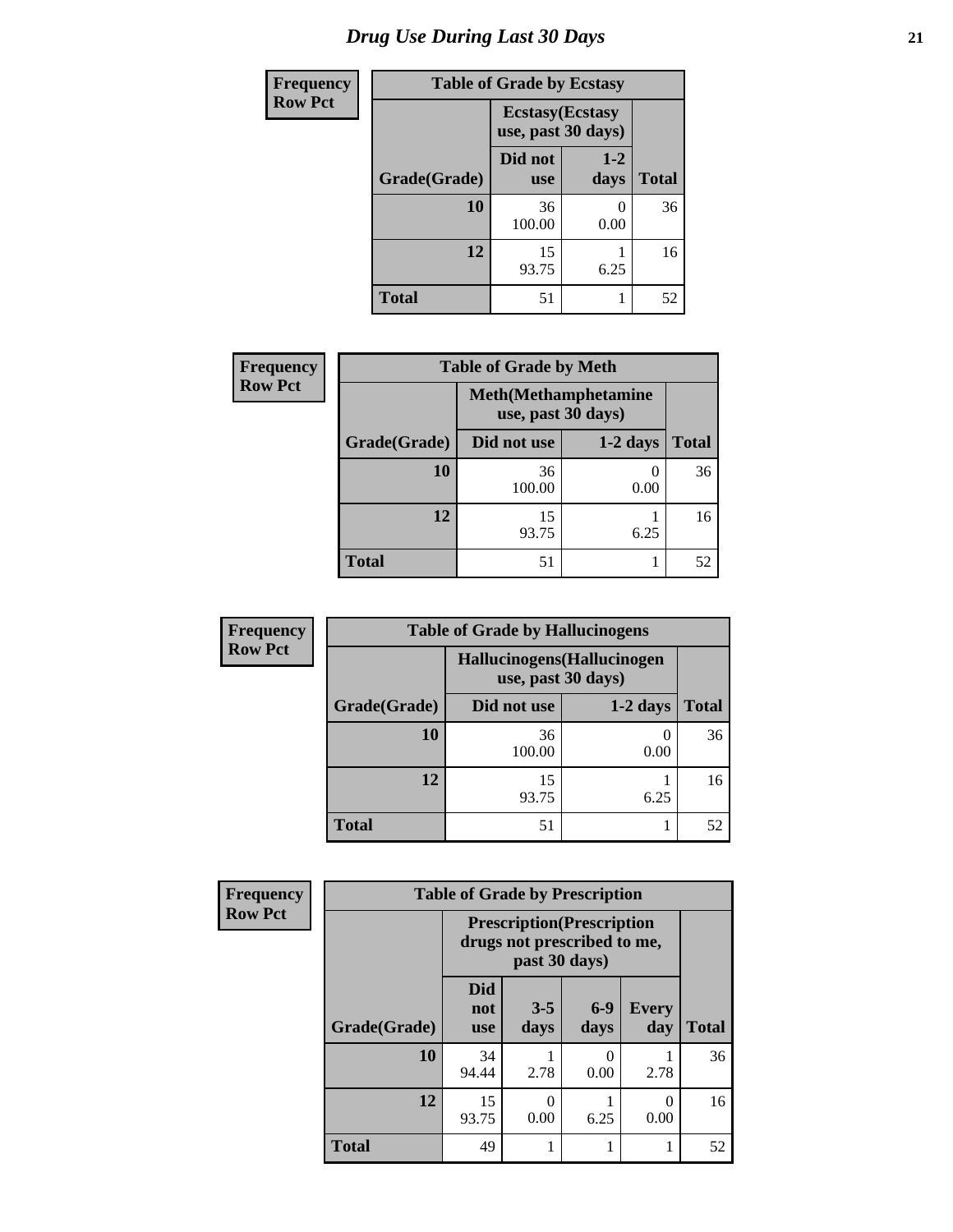| Frequency      | <b>Table of Alcoholease by Grade</b>              |                    |            |              |
|----------------|---------------------------------------------------|--------------------|------------|--------------|
| <b>Col Pct</b> | <b>Alcoholease</b> (It is<br>easy to get alcohol) | Grade(Grade)<br>10 | 12         | <b>Total</b> |
|                | <b>Strongly Agree</b>                             | 10<br>27.78        | 6<br>37.50 | 16           |
|                | <b>Somewhat Agree</b>                             | 9<br>25.00         | 5<br>31.25 | 14           |
|                | <b>Somewhat Disagree</b>                          | 4<br>11.11         | 3<br>18.75 | 7            |
|                | <b>Strongly Disagree</b>                          | 13<br>36.11        | 2<br>12.50 | 15           |
|                | <b>Total</b>                                      | 36                 | 16         | 52           |

| Frequency      | <b>Table of Cigarettesease by Grade</b>                  |                    |            |              |
|----------------|----------------------------------------------------------|--------------------|------------|--------------|
| <b>Col Pct</b> | Cigarettesease (It is<br>easy to get smoking<br>tobacco) | Grade(Grade)<br>10 | 12         | <b>Total</b> |
|                | <b>Strongly Agree</b>                                    | 14<br>38.89        | 43.75      | 21           |
|                | <b>Somewhat Agree</b>                                    | 6<br>16.67         | 2<br>12.50 | 8            |
|                | <b>Somewhat Disagree</b>                                 | 2.78               | 3<br>18.75 | 4            |
|                | <b>Strongly Disagree</b>                                 | 15<br>41.67        | 4<br>25.00 | 19           |
|                | <b>Total</b>                                             | 36                 | 16         | 52           |

| Frequency      | <b>Table of Smokelessease by Grade</b>                         |                    |            |              |  |
|----------------|----------------------------------------------------------------|--------------------|------------|--------------|--|
| <b>Col Pct</b> | <b>Smokelessease</b> (It is<br>easy to get chewing<br>tobacco) | Grade(Grade)<br>10 | 12         | <b>Total</b> |  |
|                | <b>Strongly Agree</b>                                          | 5                  | 5          | 10           |  |
|                |                                                                | 13.89              | 31.25      |              |  |
|                | <b>Somewhat Agree</b>                                          | 6<br>16.67         | 6.25       |              |  |
|                | <b>Somewhat Disagree</b>                                       | 2.78               | 4<br>25.00 | 5            |  |
|                | <b>Strongly Disagree</b>                                       | 24<br>66.67        | 6<br>37.50 | 30           |  |
|                | <b>Total</b>                                                   | 36                 | 16         | 52           |  |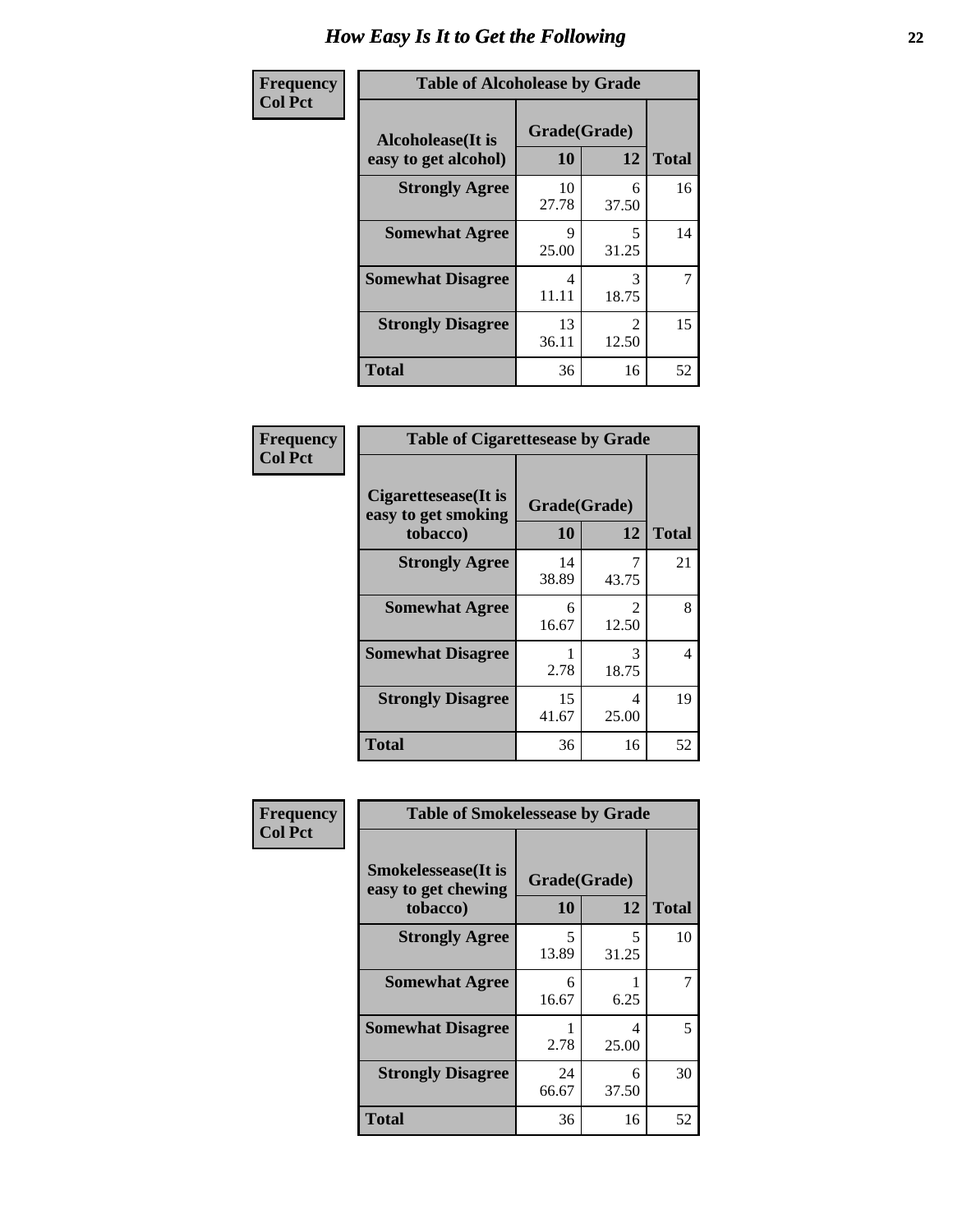| Frequency      | <b>Table of Marijuanaease by Grade</b>           |                    |                                      |              |
|----------------|--------------------------------------------------|--------------------|--------------------------------------|--------------|
| <b>Col Pct</b> | Marijuanaease(It is<br>easy to get<br>marijuana) | Grade(Grade)<br>10 | 12                                   | <b>Total</b> |
|                | <b>Strongly Agree</b>                            | 13<br>36.11        | 43.75                                | 20           |
|                | <b>Somewhat Agree</b>                            | 8<br>22.22         | 3<br>18.75                           | 11           |
|                | <b>Somewhat Disagree</b>                         | 2.78               | $\mathcal{D}_{\mathcal{L}}$<br>12.50 | 3            |
|                | <b>Strongly Disagree</b>                         | 14<br>38.89        | 4<br>25.00                           | 18           |
|                | <b>Total</b>                                     | 36                 | 16                                   | 52           |

| <b>Table of Cocaineease by Grade</b>              |                    |                                      |    |  |  |
|---------------------------------------------------|--------------------|--------------------------------------|----|--|--|
| <b>Cocaineease</b> (It is<br>easy to get cocaine) | Grade(Grade)<br>10 | <b>Total</b>                         |    |  |  |
| <b>Strongly Agree</b>                             | 4<br>11.11         | 4<br>25.00                           | 8  |  |  |
| <b>Somewhat Agree</b>                             | 6<br>16.67         | 4<br>25.00                           | 10 |  |  |
| <b>Somewhat Disagree</b>                          | 4<br>11.11         | $\mathcal{D}_{\mathcal{L}}$<br>12.50 | 6  |  |  |
| <b>Strongly Disagree</b>                          | 22<br>61.11        | 6<br>37.50                           | 28 |  |  |
| <b>Total</b>                                      | 36                 | 16                                   | 52 |  |  |

| Frequency      | <b>Table of Inhalantsease by Grade</b>                   |                                   |            |              |
|----------------|----------------------------------------------------------|-----------------------------------|------------|--------------|
| <b>Col Pct</b> | <b>Inhalantsease</b> (It is<br>easy to get<br>inhalants) | Grade(Grade)<br><b>10</b>         | 12         | <b>Total</b> |
|                | <b>Strongly Agree</b>                                    | 10<br>27.78                       | 8<br>50.00 | 18           |
|                | <b>Somewhat Agree</b>                                    | $\overline{\phantom{0}}$<br>13.89 | 2<br>12.50 | 7            |
|                | <b>Somewhat Disagree</b>                                 | 5<br>13.89                        | 6.25       | 6            |
|                | <b>Strongly Disagree</b>                                 | 16<br>44.44                       | 5<br>31.25 | 21           |
|                | <b>Total</b>                                             | 36                                | 16         | 52           |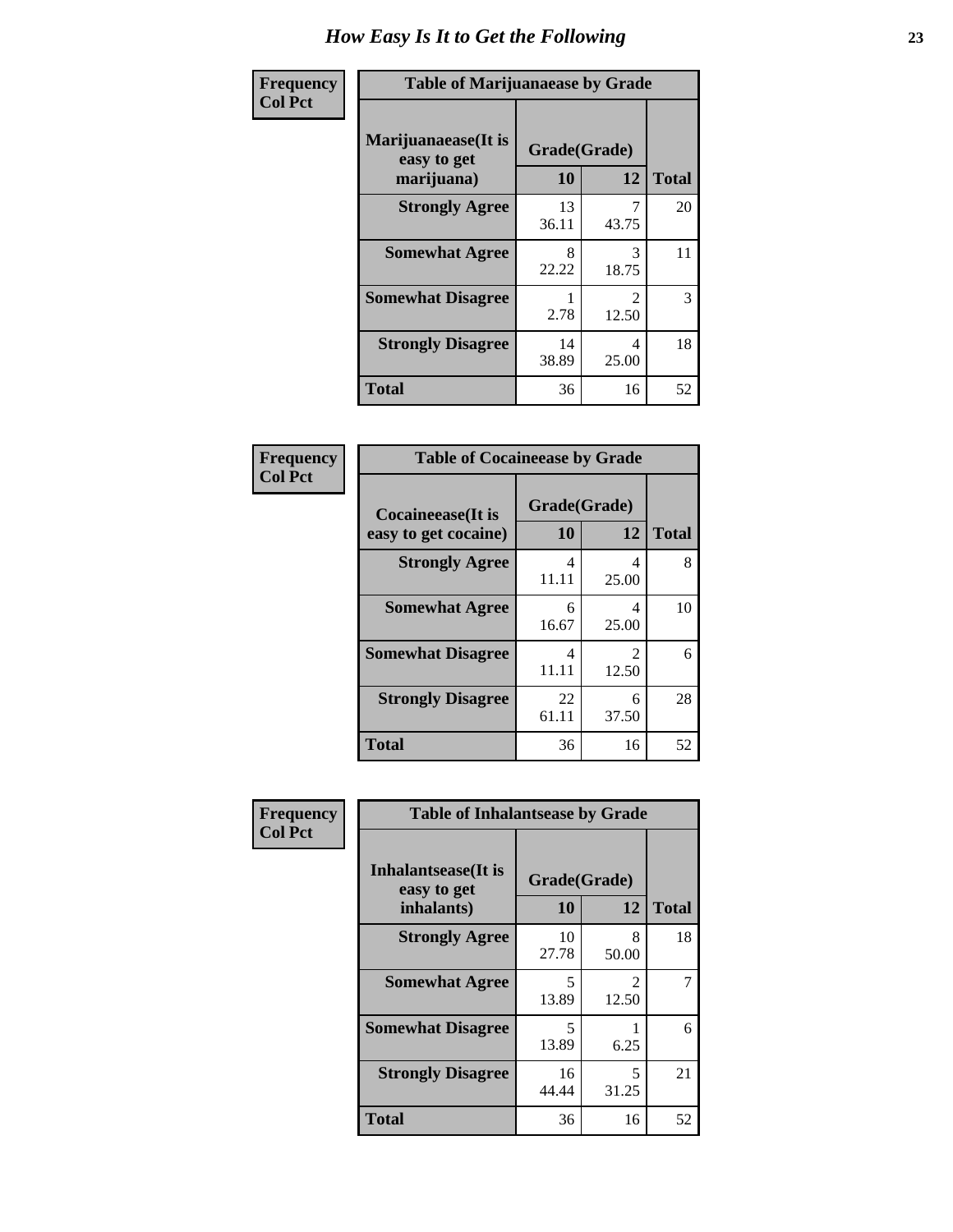| Frequency      | <b>Table of Steroidsease by Grade</b>               |                    |            |              |
|----------------|-----------------------------------------------------|--------------------|------------|--------------|
| <b>Col Pct</b> | <b>Steroidsease</b> (It is<br>easy to get steroids) | Grade(Grade)<br>10 | 12         | <b>Total</b> |
|                | <b>Strongly Agree</b>                               | 3<br>8.33          | 4<br>25.00 |              |
|                | <b>Somewhat Agree</b>                               | 6<br>16.67         | 6.25       | 7            |
|                | <b>Somewhat Disagree</b>                            | 7<br>19.44         | 4<br>25.00 | 11           |
|                | <b>Strongly Disagree</b>                            | 20<br>55.56        | 43.75      | 27           |
|                | <b>Total</b>                                        | 36                 | 16         | 52           |

| Frequency      | <b>Table of Ecstasyease by Grade</b>              |                    |                                      |    |  |  |  |  |  |
|----------------|---------------------------------------------------|--------------------|--------------------------------------|----|--|--|--|--|--|
| <b>Col Pct</b> | <b>Ecstasyease</b> (It is<br>easy to get ecstasy) | Grade(Grade)<br>10 | <b>Total</b>                         |    |  |  |  |  |  |
|                | <b>Strongly Agree</b>                             | 6<br>16.67         | 6<br>37.50                           | 12 |  |  |  |  |  |
|                | <b>Somewhat Agree</b>                             | 5<br>13.89         | $\mathcal{D}_{\mathcal{L}}$<br>12.50 | 7  |  |  |  |  |  |
|                | <b>Somewhat Disagree</b>                          | 4<br>11.11         | 3<br>18.75                           | 7  |  |  |  |  |  |
|                | <b>Strongly Disagree</b>                          | 21<br>58.33        | 5<br>31.25                           | 26 |  |  |  |  |  |
|                | <b>Total</b>                                      | 36                 | 16                                   | 52 |  |  |  |  |  |

| Frequency      | <b>Table of Methease by Grade</b>                          |                    |                         |              |
|----------------|------------------------------------------------------------|--------------------|-------------------------|--------------|
| <b>Col Pct</b> | <b>Methease</b> (It is easy<br>to get<br>methamphetamines) | Grade(Grade)<br>10 | 12                      | <b>Total</b> |
|                | <b>Strongly Agree</b>                                      | 4<br>11.11         | 3<br>18.75              |              |
|                | <b>Somewhat Agree</b>                                      | 3<br>8.33          | 4<br>25.00              |              |
|                | <b>Somewhat Disagree</b>                                   | 19.44              | $\mathfrak{D}$<br>12.50 | 9            |
|                | <b>Strongly Disagree</b>                                   | 22<br>61.11        | 7<br>43.75              | 29           |
|                | <b>Total</b>                                               | 36                 | 16                      | 52           |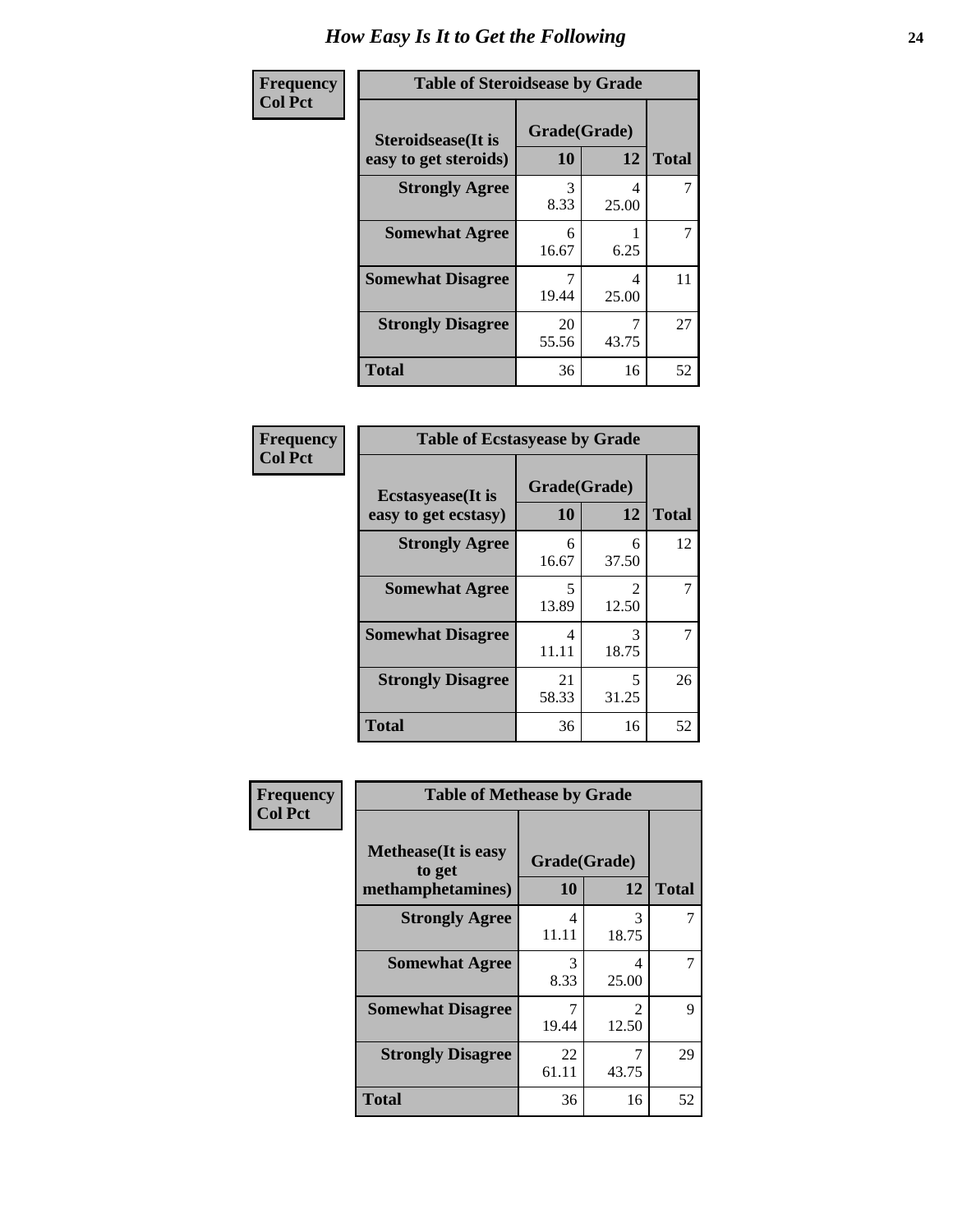| <b>Frequency</b> | <b>Table of Hallucinogensease by Grade</b>               |                                   |                                      |              |  |  |  |  |
|------------------|----------------------------------------------------------|-----------------------------------|--------------------------------------|--------------|--|--|--|--|
| <b>Col Pct</b>   | Hallucinogensease(It<br>is easy to get<br>hallucinogens) | Grade(Grade)<br>10                | 12                                   | <b>Total</b> |  |  |  |  |
|                  | <b>Strongly Agree</b>                                    | 5<br>13.89                        | 3<br>18.75                           | 8            |  |  |  |  |
|                  | <b>Somewhat Agree</b>                                    | $\overline{\phantom{0}}$<br>13.89 | 4<br>25.00                           | 9            |  |  |  |  |
|                  | <b>Somewhat Disagree</b>                                 | $\overline{\phantom{0}}$<br>13.89 | $\mathcal{D}_{\mathcal{L}}$<br>12.50 | 7            |  |  |  |  |
|                  | <b>Strongly Disagree</b>                                 | 21<br>58.33                       | 7<br>43.75                           | 28           |  |  |  |  |
|                  | <b>Total</b>                                             | 36                                | 16                                   | 52           |  |  |  |  |

| Frequency<br>Col Pct |
|----------------------|
|                      |

| <b>Table of Prescriptionease by Grade</b>                                                |             |              |              |  |  |  |  |  |
|------------------------------------------------------------------------------------------|-------------|--------------|--------------|--|--|--|--|--|
| <b>Prescriptionease</b> (It<br>is easy to get<br>prescription drugs<br>not prescribed to |             | Grade(Grade) |              |  |  |  |  |  |
| me)                                                                                      | 10          | 12           | <b>Total</b> |  |  |  |  |  |
| <b>Strongly Agree</b>                                                                    | 10<br>27.78 | 8<br>50.00   | 18           |  |  |  |  |  |
| <b>Somewhat Agree</b>                                                                    | 3<br>8.33   | Δ<br>25.00   | 7            |  |  |  |  |  |
| <b>Somewhat Disagree</b>                                                                 | 3<br>8.33   | 6.25         | 4            |  |  |  |  |  |
| <b>Strongly Disagree</b>                                                                 | 20<br>55.56 | 3<br>18.75   | 23           |  |  |  |  |  |
| <b>Total</b>                                                                             | 36          | 16           | 52           |  |  |  |  |  |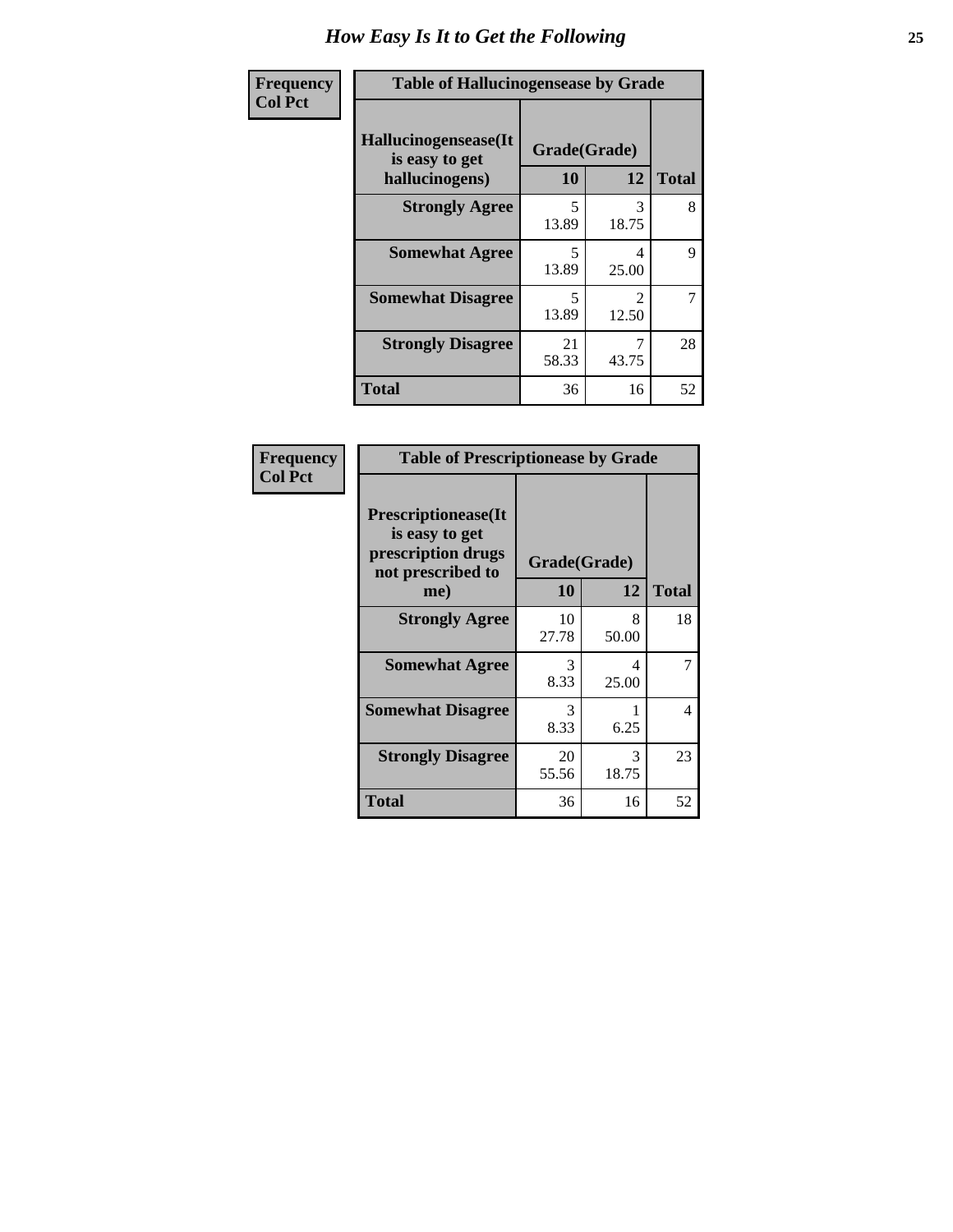*Age at Onset of Use* **26** *Results for "Age at Onset of Use" questions exclude students who said they did not use that substance*

| Frequency      | <b>Table of Grade by Alcoholinit</b> |             |                                                 |               |                  |                        |                               |            |            |                        |           |                       |              |
|----------------|--------------------------------------|-------------|-------------------------------------------------|---------------|------------------|------------------------|-------------------------------|------------|------------|------------------------|-----------|-----------------------|--------------|
| <b>Row Pct</b> |                                      |             | Alcoholinit(I started using alcohol when I was) |               |                  |                        |                               |            |            |                        |           |                       |              |
|                | Grade(Grade)   younger               | <b>8 or</b> | 9                                               | 10            | 11               | 12                     | 13                            | 14         | 15         | 16 <sub>1</sub>        | 17        | <b>18 or</b><br>older | <b>Total</b> |
|                | 10                                   | 0<br>0.00   | 6.67                                            | 13.33         | 13.33            | 3<br>20.00             | 6.67                          | 3<br>20.00 | 3<br>20.00 | $\overline{0}$<br>0.00 | 0<br>0.00 | 0.00                  | 15           |
|                | 12                                   | 11.11       | 0<br>0.00                                       | 0<br>0.00     | $\theta$<br>0.00 | $\mathcal{D}$<br>22.22 | 11.11                         | 11.11      | 11.11      | 11.11   11.11          |           | 11.11                 | 9            |
|                | <b>Total</b>                         |             |                                                 | $\mathcal{L}$ | 2                | 5                      | $\overline{2}$                | 4          | 4          |                        |           |                       | 24           |
|                |                                      |             |                                                 |               |                  |                        | <b>Frequency Missing = 28</b> |            |            |                        |           |                       |              |

| <b>Frequency</b> |              | <b>Table of Grade by Cigarettesinit</b>  |                         |                               |                  |                |                  |              |
|------------------|--------------|------------------------------------------|-------------------------|-------------------------------|------------------|----------------|------------------|--------------|
| <b>Row Pct</b>   |              | Cigarettesinit(I started smoking tobacco |                         |                               |                  |                |                  |              |
|                  | Grade(Grade) | <b>8 or</b><br>vounger                   | <b>12</b>               | 13                            | 15               | <b>16</b>      | 17               | <b>Total</b> |
|                  | 10           | $\Omega$<br>0.00                         | $\mathfrak{D}$<br>40.00 | 1<br>20.00                    | 20.00            | 20.00          | $\theta$<br>0.00 | 5            |
|                  | 12           | 14.29                                    | 1<br>14.29              | 14.29                         | $\Omega$<br>0.00 | 14.29          | 3<br>42.86       | 7            |
|                  | <b>Total</b> |                                          | 3                       | $\overline{2}$                |                  | $\overline{2}$ | 3                | 12           |
|                  |              |                                          |                         | <b>Frequency Missing = 40</b> |                  |                |                  |              |

| Frequency      | <b>Table of Grade by Smokelessinit</b> |                                                                 |              |  |  |  |  |
|----------------|----------------------------------------|-----------------------------------------------------------------|--------------|--|--|--|--|
| <b>Row Pct</b> |                                        | Smokelessinit(I<br>started<br>chewing<br>tobacco when I<br>was) |              |  |  |  |  |
|                | Grade(Grade)                           | 10                                                              | <b>Total</b> |  |  |  |  |
|                | 10                                     | 100.00                                                          |              |  |  |  |  |
|                | 12                                     | 0                                                               | 0            |  |  |  |  |
|                | <b>Total</b>                           | 1                                                               |              |  |  |  |  |
|                |                                        | Frequency Missing $= 51$                                        |              |  |  |  |  |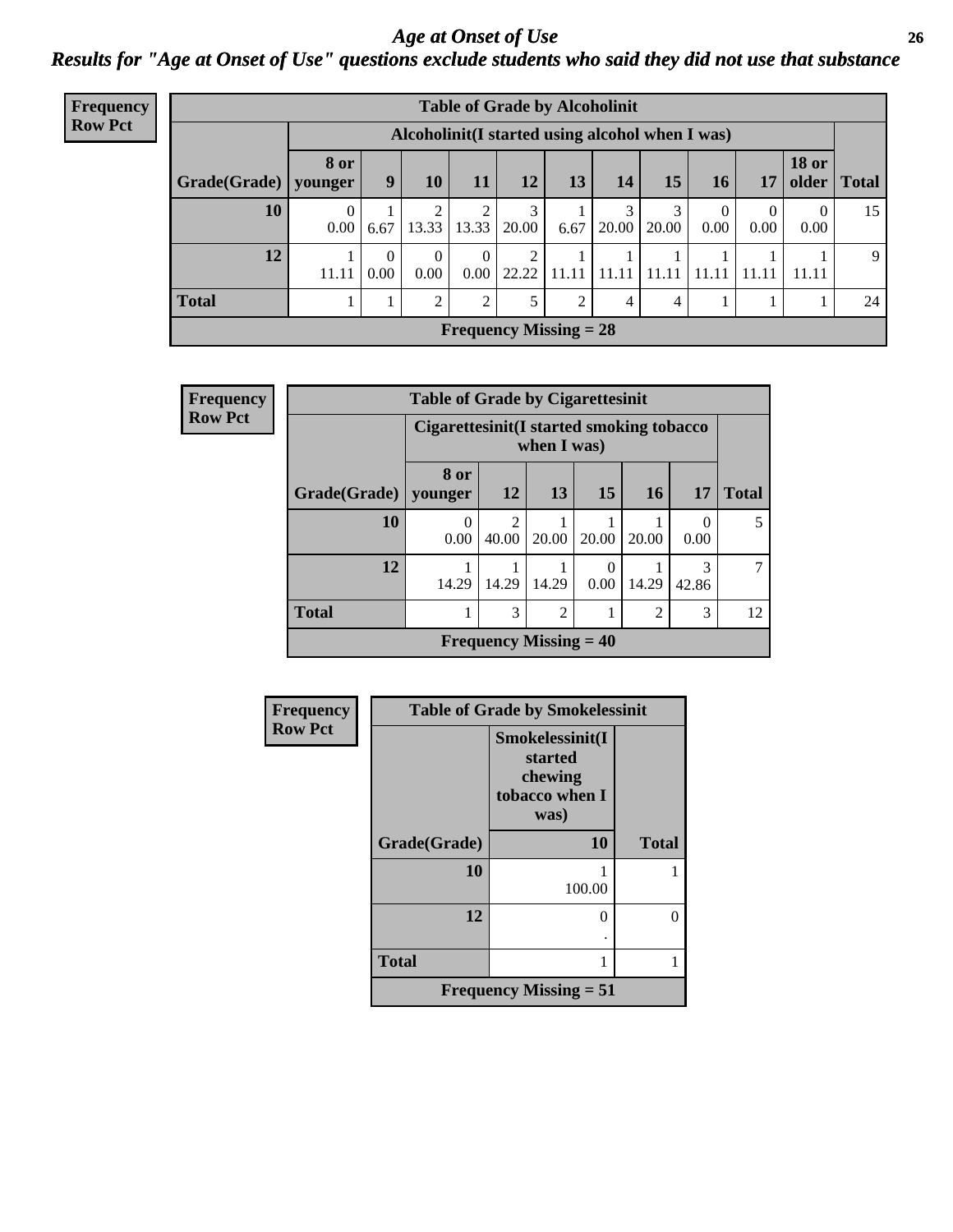#### *Age at Onset of Use* **27**

*Results for "Age at Onset of Use" questions exclude students who said they did not use that substance*

| <b>Frequency</b> | <b>Table of Grade by Marijuanainit</b>               |                               |                               |                          |                            |       |                        |           |                       |              |  |
|------------------|------------------------------------------------------|-------------------------------|-------------------------------|--------------------------|----------------------------|-------|------------------------|-----------|-----------------------|--------------|--|
| <b>Row Pct</b>   | Marijuanainit (I started using marijuana when I was) |                               |                               |                          |                            |       |                        |           |                       |              |  |
|                  | Grade(Grade)                                         | <b>8 or</b><br>younger        | <b>12</b>                     | 13                       | 14                         | 15    | 16                     | 17        | <b>18 or</b><br>older | <b>Total</b> |  |
|                  | 10                                                   | $\Omega$<br>0.00 <sub>l</sub> | 3<br>37.50                    | 3<br>37.50               | 12.50                      | 12.50 | $\left($<br>0.00       | 0<br>0.00 | 0.00                  | 8            |  |
|                  | 12                                                   | 14.29                         | $\left($<br>0.00 <sub>1</sub> | $\Omega$<br>0.00         | $\theta$<br>$0.00^{\circ}$ | 14.29 | $\mathcal{R}$<br>42.86 | 14.29     | 14.29                 |              |  |
|                  | <b>Total</b>                                         |                               | 3                             | 3                        |                            | 2     | 3                      |           |                       | 15           |  |
|                  |                                                      |                               |                               | Frequency Missing $= 37$ |                            |       |                        |           |                       |              |  |

#### *For Grade \* Cocaineinit all data are missing since all the levels of variable Cocaineinit are missing.*

| Frequency      | <b>Table of Grade by Inhalantsinit</b> |                                                                     |              |  |  |  |  |  |
|----------------|----------------------------------------|---------------------------------------------------------------------|--------------|--|--|--|--|--|
| <b>Row Pct</b> |                                        | Inhalantsinit(I<br>started using<br><i>inhalants</i><br>when I was) |              |  |  |  |  |  |
|                | Grade(Grade)                           | 10                                                                  | <b>Total</b> |  |  |  |  |  |
|                | 10                                     | 0                                                                   | ∩            |  |  |  |  |  |
|                | 12                                     | 100.00                                                              |              |  |  |  |  |  |
|                | <b>Total</b>                           |                                                                     |              |  |  |  |  |  |
|                |                                        | Frequency Missing $= 51$                                            |              |  |  |  |  |  |

#### *For Grade \* Steroidsinit all data are missing since all the levels of variable Steroidsinit are missing.*

| <b>Frequency</b> | <b>Table of Grade by Ecstasyinit</b> |                                                          |       |              |  |
|------------------|--------------------------------------|----------------------------------------------------------|-------|--------------|--|
| <b>Row Pct</b>   |                                      | Ecstasyinit(I<br>started using<br>ecstasy when<br>I was) |       |              |  |
|                  | Grade(Grade)                         | 12                                                       | 15    | <b>Total</b> |  |
|                  | 10                                   | 50.00                                                    | 50.00 | 2            |  |
|                  | 12                                   | 0                                                        | 0     | 0            |  |
|                  | <b>Total</b>                         |                                                          | 2     |              |  |
|                  | <b>Frequency Missing = 50</b>        |                                                          |       |              |  |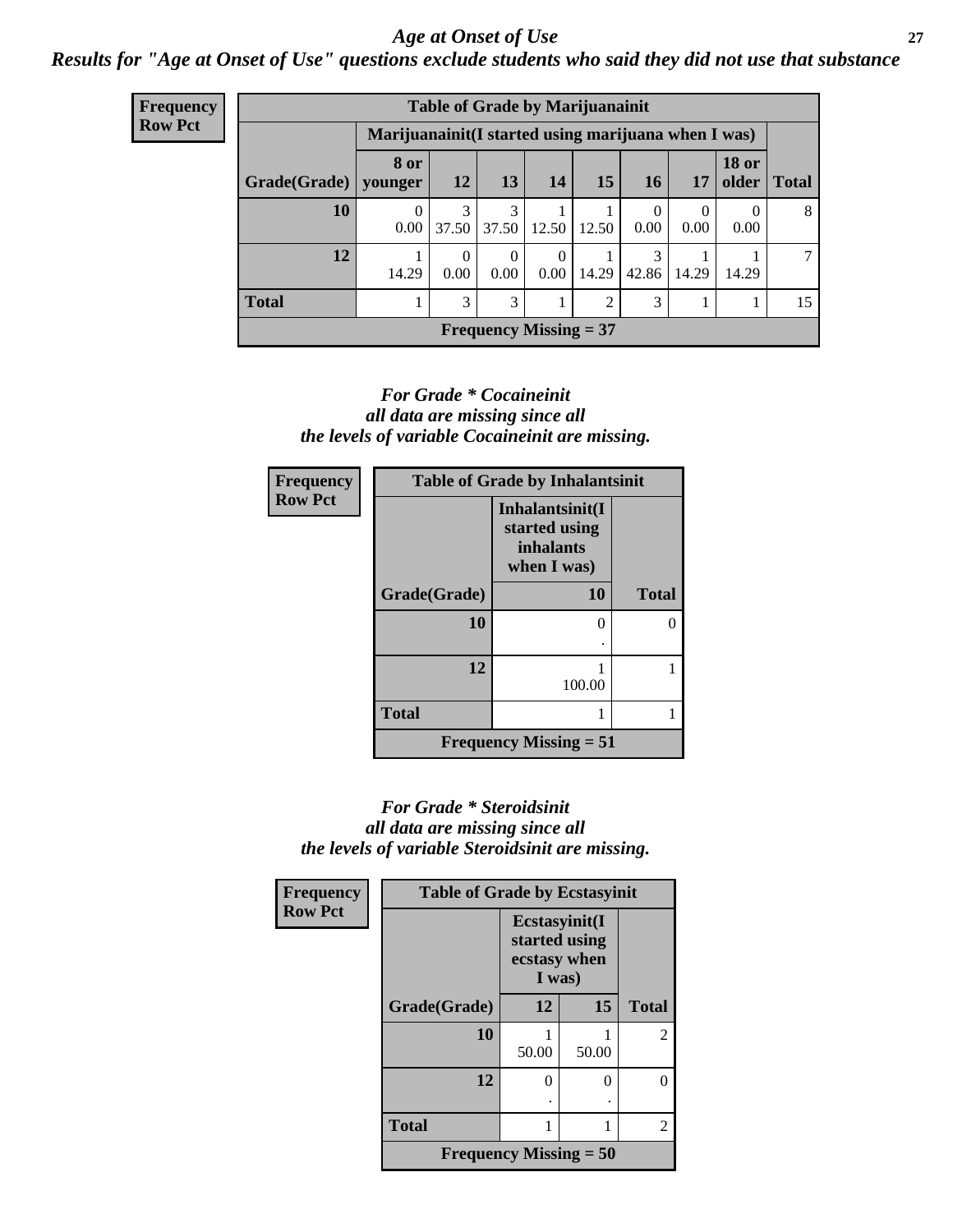### *Age at Onset of Use* **28** *Results for "Age at Onset of Use" questions exclude students who said they did not use that substance*

*For Grade \* Methinit all data are missing since all the levels of variable Methinit are missing. For Grade \* Hallucinogensinit all data are missing since all the levels of variable Hallucinogensinit are missing.*

| Frequency      | <b>Table of Grade by Prescriptioninit</b> |                                                                                                  |       |       |              |  |  |  |  |
|----------------|-------------------------------------------|--------------------------------------------------------------------------------------------------|-------|-------|--------------|--|--|--|--|
| <b>Row Pct</b> |                                           | Prescriptioninit(I<br>started using<br>prescription drugs<br>not prescribed to me<br>when I was) |       |       |              |  |  |  |  |
|                | Grade(Grade)                              | 10                                                                                               | 12    | 14    | <b>Total</b> |  |  |  |  |
|                | 10                                        | 33.33                                                                                            | 33.33 | 33.33 | 3            |  |  |  |  |
|                | 12                                        | $\Omega$                                                                                         | 0     | 0     | 0            |  |  |  |  |
|                | <b>Total</b>                              | 1                                                                                                |       |       | 3            |  |  |  |  |
|                |                                           | <b>Frequency Missing <math>= 49</math></b>                                                       |       |       |              |  |  |  |  |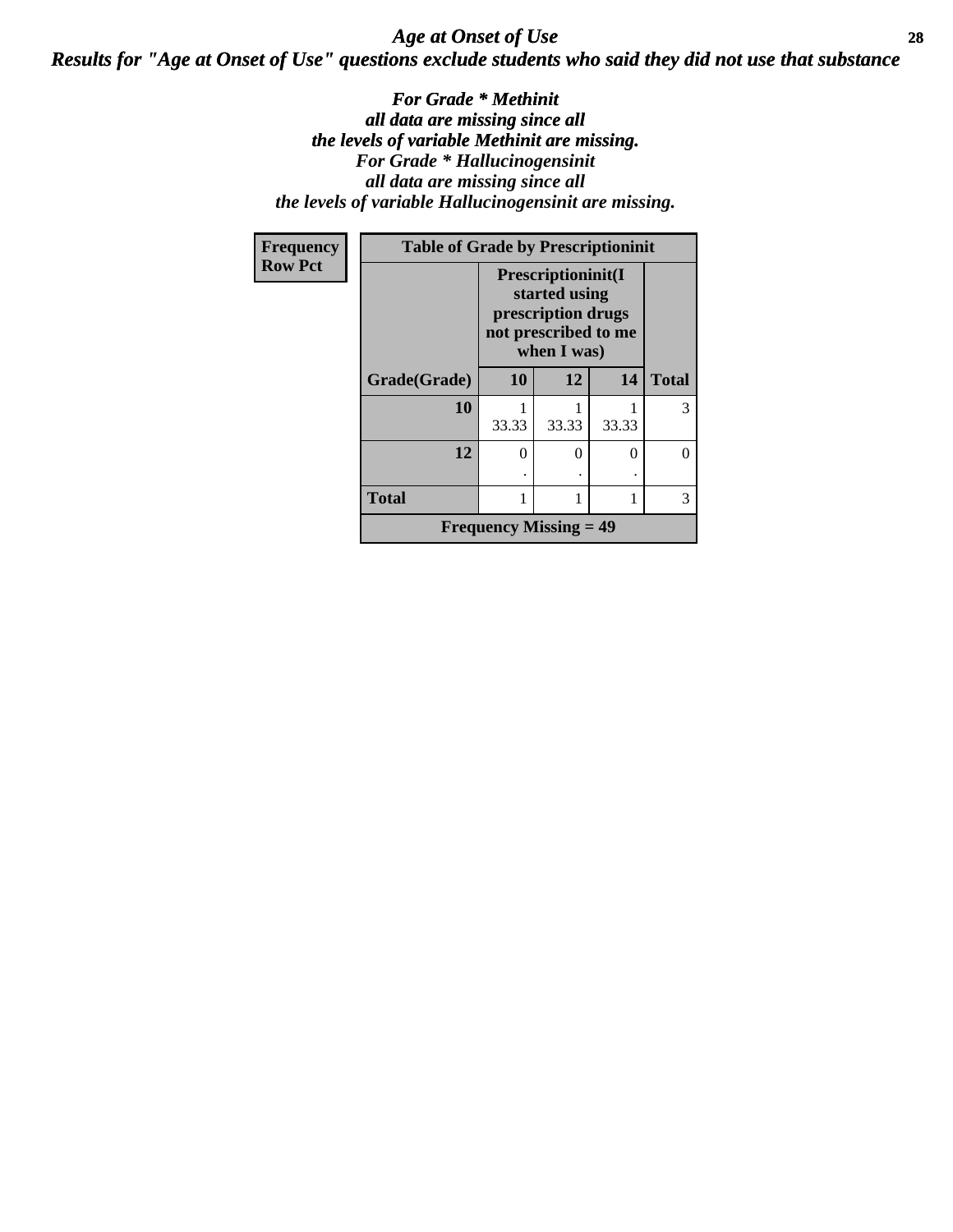| Frequency      | <b>Table of Alcoholharm by Grade</b>          |                        |                         |              |
|----------------|-----------------------------------------------|------------------------|-------------------------|--------------|
| <b>Col Pct</b> | Alcoholharm(I<br>think alcohol is<br>harmful) | Grade(Grade)<br>10     | 12                      | <b>Total</b> |
|                | <b>Strongly Agree</b>                         | 21<br>58.33            | 8<br>50.00              | 29           |
|                | <b>Somewhat Agree</b>                         | 10<br>27.78            | 6<br>37.50              | 16           |
|                | <b>Somewhat Disagree</b>                      | $\mathfrak{D}$<br>5.56 | $\Omega$<br>0.00        | 2            |
|                | <b>Strongly Disagree</b>                      | 3<br>8.33              | $\mathfrak{D}$<br>12.50 | 5            |
|                | <b>Total</b>                                  | 36                     | 16                      | 52           |

| <b>Table of Cigarettesharm by Grade</b>                  |                    |             |              |  |  |
|----------------------------------------------------------|--------------------|-------------|--------------|--|--|
| Cigarettesharm(I<br>think smoking<br>tobacco is harmful) | Grade(Grade)<br>10 | 12          | <b>Total</b> |  |  |
| <b>Strongly Agree</b>                                    | 28<br>77.78        | 12<br>75.00 | 40           |  |  |
| <b>Somewhat Agree</b>                                    | 3<br>8.33          | 3<br>18.75  | 6            |  |  |
| <b>Somewhat Disagree</b>                                 | 2.78               | 0<br>0.00   | 1            |  |  |
| <b>Strongly Disagree</b>                                 | 4<br>11.11         | 6.25        | 5            |  |  |
| <b>Total</b>                                             | 36                 | 16          | 52           |  |  |

| Frequency      | <b>Table of Smokelessharm by Grade</b>                  |                    |             |              |
|----------------|---------------------------------------------------------|--------------------|-------------|--------------|
| <b>Col Pct</b> | Smokelessharm(I<br>think chewing<br>tobacco is harmful) | Grade(Grade)<br>10 | 12          | <b>Total</b> |
|                | <b>Strongly Agree</b>                                   | 30<br>83.33        | 13<br>81.25 | 43           |
|                | <b>Somewhat Agree</b>                                   | 2.78               | 6.25        | 2            |
|                | <b>Somewhat Disagree</b>                                | 0<br>0.00          | 6.25        |              |
|                | <b>Strongly Disagree</b>                                | 5<br>13.89         | 6.25        | 6            |
|                | <b>Total</b>                                            | 36                 | 16          | 52           |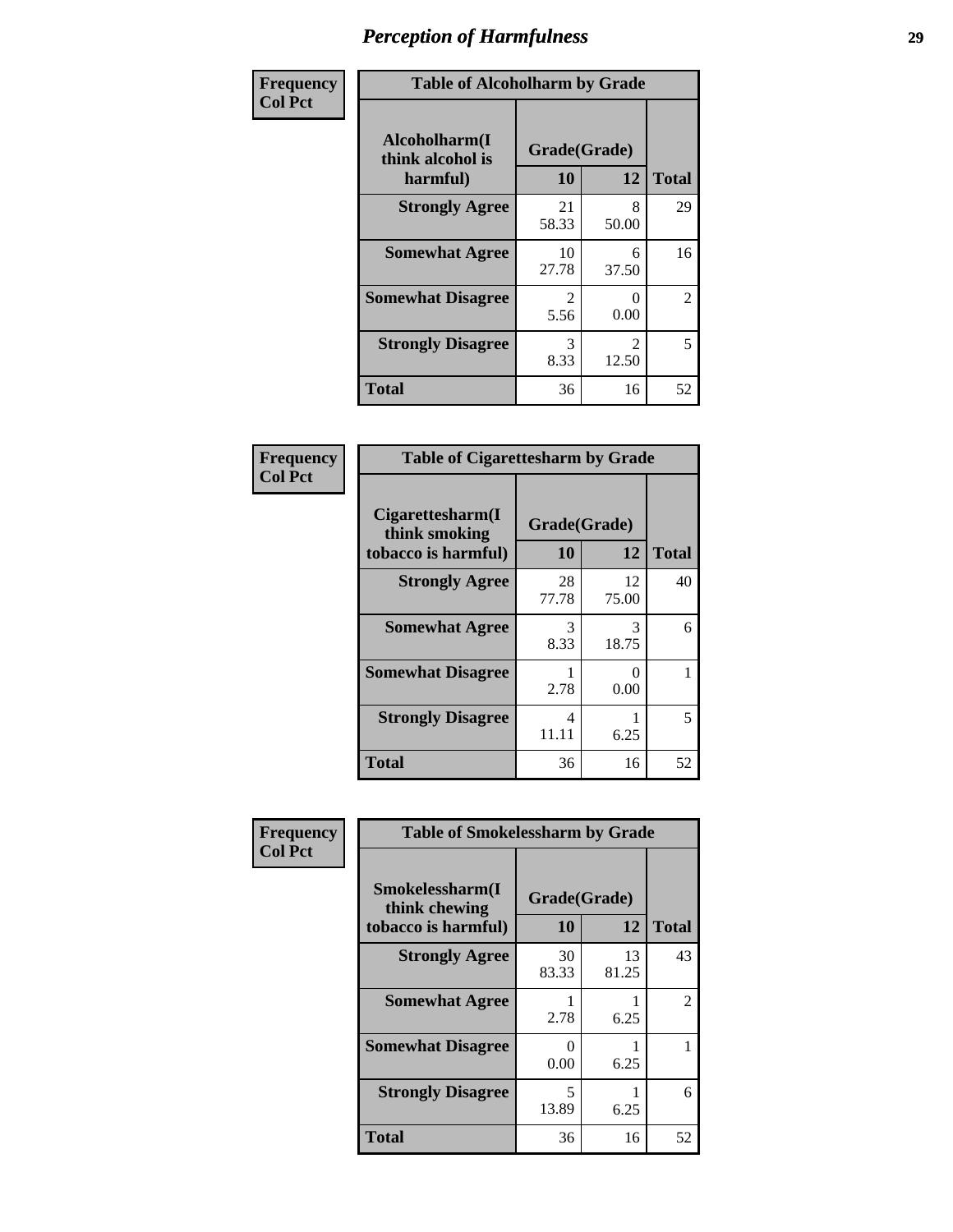| Frequency      | <b>Table of Marijuanaharm by Grade</b>            |                    |                         |              |
|----------------|---------------------------------------------------|--------------------|-------------------------|--------------|
| <b>Col Pct</b> | Marijuanaharm(I<br>think marijuana is<br>harmful) | Grade(Grade)<br>10 | 12                      | <b>Total</b> |
|                | <b>Strongly Agree</b>                             | 21<br>58.33        | 8<br>50.00              | 29           |
|                | <b>Somewhat Agree</b>                             | 7<br>19.44         | 3<br>18.75              | 10           |
|                | <b>Somewhat Disagree</b>                          | 2.78               | $\mathfrak{D}$<br>12.50 | 3            |
|                | <b>Strongly Disagree</b>                          | 7<br>19.44         | 3<br>18.75              | 10           |
|                | <b>Total</b>                                      | 36                 | 16                      | 52           |

| <b>Table of Cocaineharm by Grade</b>          |                    |                           |              |  |  |
|-----------------------------------------------|--------------------|---------------------------|--------------|--|--|
| Cocaineharm(I<br>think cocaine is<br>harmful) | Grade(Grade)<br>10 | 12                        | <b>Total</b> |  |  |
| <b>Strongly Agree</b>                         | 28<br>77.78        | 14<br>87.50               | 42           |  |  |
| <b>Somewhat Agree</b>                         | 2<br>5.56          | $\mathbf{\Omega}$<br>0.00 | 2            |  |  |
| <b>Somewhat Disagree</b>                      | 1<br>2.78          | $\mathbf{\Omega}$<br>0.00 | 1            |  |  |
| <b>Strongly Disagree</b>                      | 5<br>13.89         | $\mathfrak{D}$<br>12.50   | 7            |  |  |
| <b>Total</b>                                  | 36                 | 16                        | 52           |  |  |

| Frequency      | <b>Table of Inhalantsharm by Grade</b>             |                    |             |              |
|----------------|----------------------------------------------------|--------------------|-------------|--------------|
| <b>Col Pct</b> | Inhalantsharm(I<br>think inhalants are<br>harmful) | Grade(Grade)<br>10 | 12          | <b>Total</b> |
|                | <b>Strongly Agree</b>                              | 28<br>77.78        | 13<br>81.25 | 41           |
|                | <b>Somewhat Agree</b>                              | 2<br>5.56          | 6.25        | 3            |
|                | <b>Somewhat Disagree</b>                           | 0<br>0.00          | 6.25        |              |
|                | <b>Strongly Disagree</b>                           | 6<br>16.67         | 6.25        | 7            |
|                | <b>Total</b>                                       | 36                 | 16          | 52           |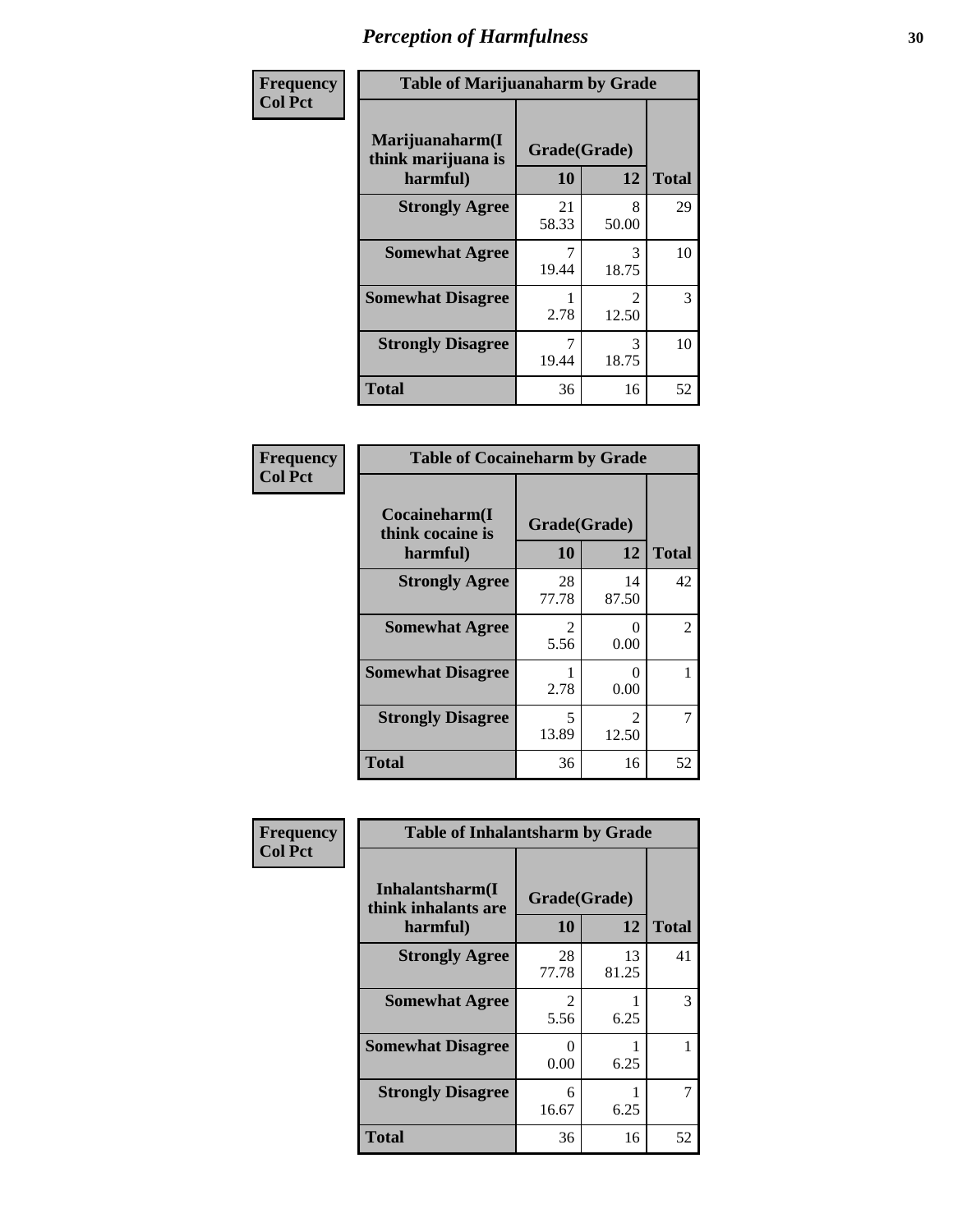| Frequency      | <b>Table of Steroidsharm by Grade</b>            |                    |                        |              |
|----------------|--------------------------------------------------|--------------------|------------------------|--------------|
| <b>Col Pct</b> | Steroidsharm(I<br>think steroids are<br>harmful) | Grade(Grade)<br>10 | 12                     | <b>Total</b> |
|                | <b>Strongly Agree</b>                            | 29<br>80.56        | 13<br>81.25            | 42           |
|                | <b>Somewhat Agree</b>                            | 2.78               | $\mathcal{L}$<br>12.50 | 3            |
|                | <b>Somewhat Disagree</b>                         | 2.78               | 0<br>0.00              |              |
|                | <b>Strongly Disagree</b>                         | 5<br>13.89         | 6.25                   | 6            |
|                | <b>Total</b>                                     | 36                 | 16                     | 52           |

| <b>Table of Ecstasyharm by Grade</b>    |              |             |              |  |  |
|-----------------------------------------|--------------|-------------|--------------|--|--|
| $E$ cstasyharm $(I$<br>think ecstasy is | Grade(Grade) |             |              |  |  |
| harmful)                                | 10           | 12          | <b>Total</b> |  |  |
| <b>Strongly Agree</b>                   | 29<br>80.56  | 14<br>87.50 | 43           |  |  |
| <b>Somewhat Agree</b>                   | 2<br>5.56    | 6.25        | 3            |  |  |
| <b>Strongly Disagree</b>                | 5<br>13.89   | 6.25        | 6            |  |  |
| <b>Total</b>                            | 36           | 16          | 52           |  |  |

| Frequency      | <b>Table of Methharm by Grade</b>                            |                    |             |              |
|----------------|--------------------------------------------------------------|--------------------|-------------|--------------|
| <b>Col Pct</b> | <b>Methharm</b> (I think<br>methamphetamines<br>are harmful) | Grade(Grade)<br>10 | 12          | <b>Total</b> |
|                | <b>Strongly Agree</b>                                        | 30<br>83.33        | 14<br>87.50 | 44           |
|                | <b>Somewhat Agree</b>                                        | 2.78               | 0<br>0.00   |              |
|                | <b>Somewhat Disagree</b>                                     | 0<br>0.00          | 6.25        |              |
|                | <b>Strongly Disagree</b>                                     | 5<br>13.89         | 6.25        | 6            |
|                | <b>Total</b>                                                 | 36                 | 16          | 52           |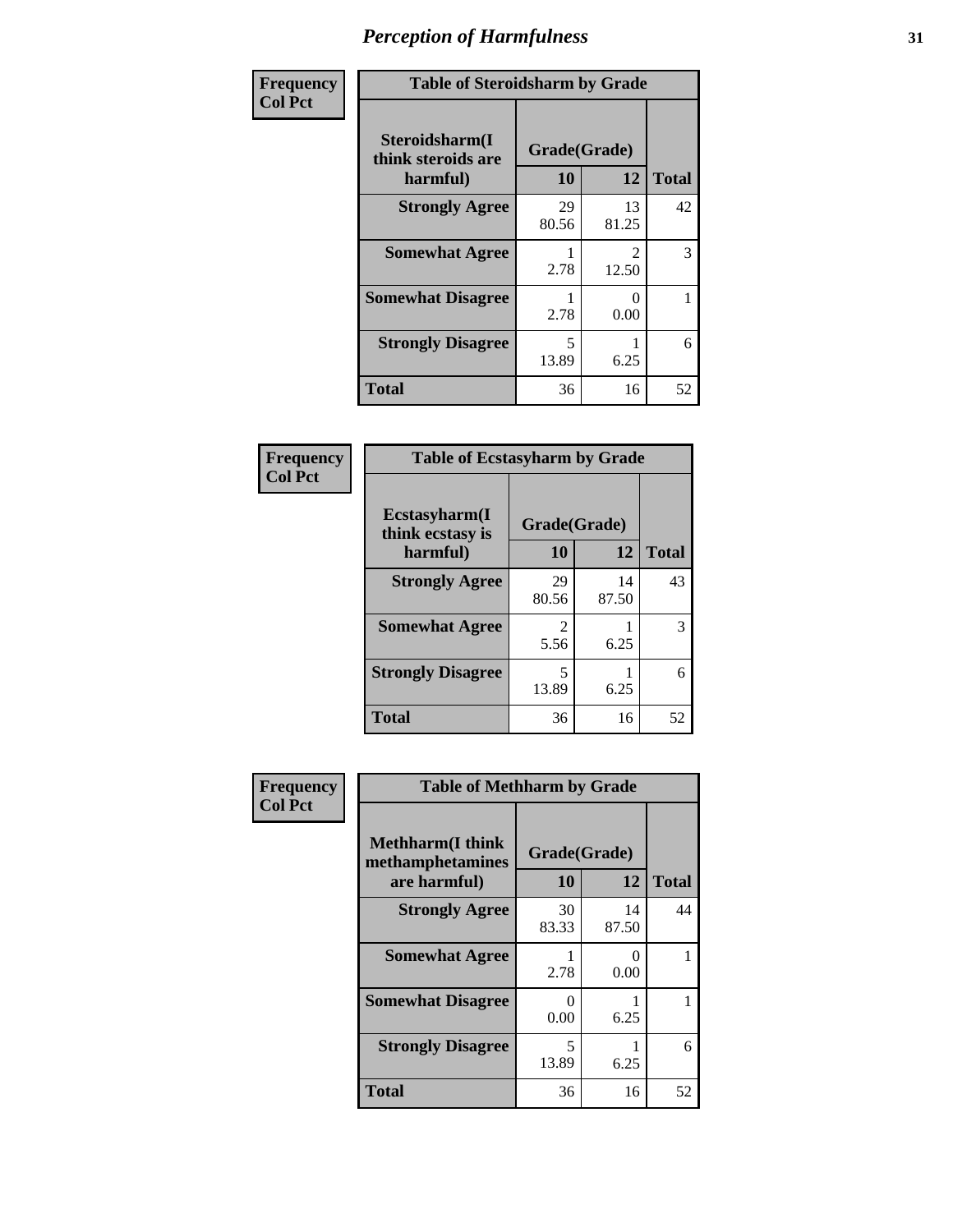| Frequency | <b>Table of Hallucinogensharm by Grade</b> |                    |             |                |
|-----------|--------------------------------------------|--------------------|-------------|----------------|
| Col Pct   | Hallucinogensharm(I<br>think hallucinogens | Grade(Grade)<br>10 | 12          | <b>Total</b>   |
|           | are harmful)                               |                    |             |                |
|           | <b>Strongly Agree</b>                      | 30<br>83.33        | 14<br>87.50 | 44             |
|           | <b>Somewhat Agree</b>                      | 2.78               | 6.25        | $\mathfrak{D}$ |
|           | <b>Strongly Disagree</b>                   | 5<br>13.89         | 6.25        | 6              |
|           | <b>Total</b>                               | 36                 | 16          | 52             |

| Frequency      | <b>Table of Prescriptionharm by Grade</b>                                 |              |                        |                |
|----------------|---------------------------------------------------------------------------|--------------|------------------------|----------------|
| <b>Col Pct</b> | Prescriptionharm(I<br>think prescription<br>drugs not<br>prescribed to me | Grade(Grade) |                        |                |
|                | are harmful)                                                              | 10           | 12                     | <b>Total</b>   |
|                | <b>Strongly Agree</b>                                                     | 29<br>80.56  | 12<br>75.00            | 41             |
|                | <b>Somewhat Agree</b>                                                     | 2<br>5.56    | $\mathcal{L}$<br>12.50 | 4              |
|                | <b>Somewhat Disagree</b>                                                  | 2.78         | 6.25                   | $\overline{2}$ |
|                | <b>Strongly Disagree</b>                                                  | 4<br>11.11   | 6.25                   | 5              |
|                | Total                                                                     | 36           | 16                     | 52             |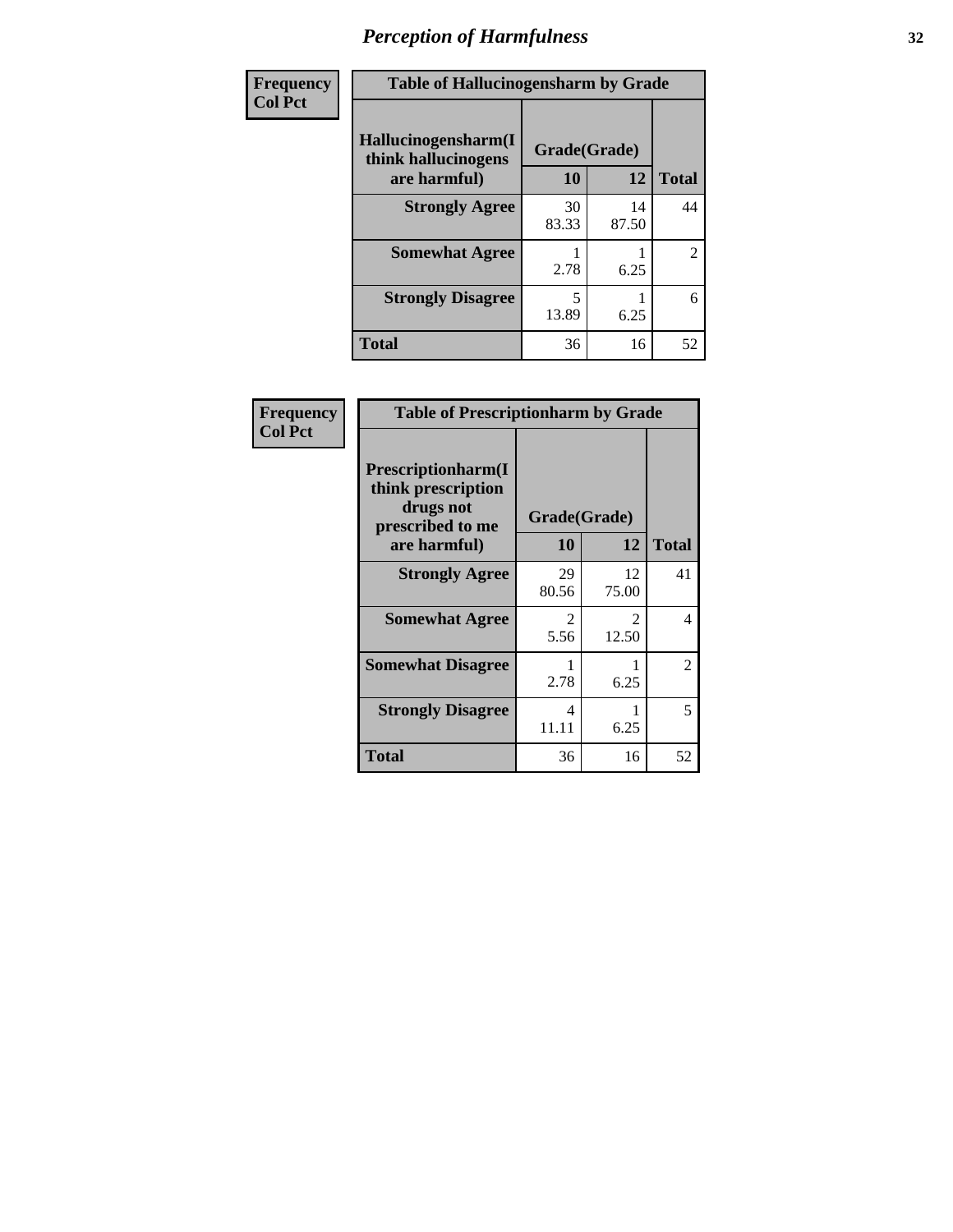### *Disapproval by Adults* **33**

| Frequency      | <b>Table of Alcoholadult by Grade</b>                                 |                    |                         |                |
|----------------|-----------------------------------------------------------------------|--------------------|-------------------------|----------------|
| <b>Col Pct</b> | <b>Alcoholadult</b> (Adults<br>would disapprove if<br>I used alcohol) | Grade(Grade)<br>10 | 12                      | <b>Total</b>   |
|                | <b>Strongly Agree</b>                                                 | 23<br>63.89        | 6<br>37.50              | 29             |
|                | <b>Somewhat Agree</b>                                                 | 7<br>19.44         | 5<br>31.25              | 12             |
|                | <b>Somewhat Disagree</b>                                              | 6<br>16.67         | 3<br>18.75              | 9              |
|                | <b>Strongly Disagree</b>                                              | 0<br>0.00          | $\mathfrak{D}$<br>12.50 | $\overline{2}$ |
|                | <b>Total</b>                                                          | 36                 | 16                      | 52             |

| <b>Table of Tobaccoadult by Grade</b>                                                            |                       |                                      |    |  |  |  |
|--------------------------------------------------------------------------------------------------|-----------------------|--------------------------------------|----|--|--|--|
| <b>Tobaccoadult(Adults</b><br>Grade(Grade)<br>would disapprove if<br>10<br>12<br>I used tobacco) |                       |                                      |    |  |  |  |
| <b>Strongly Agree</b>                                                                            | 31<br>86.11           | 11<br>68.75                          | 42 |  |  |  |
| <b>Somewhat Agree</b>                                                                            | 2<br>5.56             | 6.25                                 | 3  |  |  |  |
| <b>Somewhat Disagree</b>                                                                         | 1<br>2.78             | $\mathcal{L}$<br>12.50               | 3  |  |  |  |
| <b>Strongly Disagree</b>                                                                         | $\mathcal{L}$<br>5.56 | $\mathcal{D}_{\mathcal{L}}$<br>12.50 | 4  |  |  |  |
| <b>Total</b>                                                                                     | 36                    | 16                                   | 52 |  |  |  |

| Frequency      | <b>Table of Marijuanaadult by Grade</b>                           |                        |            |                          |
|----------------|-------------------------------------------------------------------|------------------------|------------|--------------------------|
| <b>Col Pct</b> | Marijuanaadult(Adults<br>would disapprove if I<br>used marijuana) | Grade(Grade)<br>10     | 12         | <b>Total</b>             |
|                | <b>Strongly Agree</b>                                             | 29<br>80.56            | 8<br>50.00 | 37                       |
|                | <b>Somewhat Agree</b>                                             | 3<br>8.33              | 6.25       | $\overline{\mathcal{A}}$ |
|                | <b>Somewhat Disagree</b>                                          | $\mathfrak{D}$<br>5.56 | 4<br>25.00 | 6                        |
|                | <b>Strongly Disagree</b>                                          | $\mathfrak{D}$<br>5.56 | 3<br>18.75 | 5                        |
|                | <b>Total</b>                                                      | 36                     | 16         | 52                       |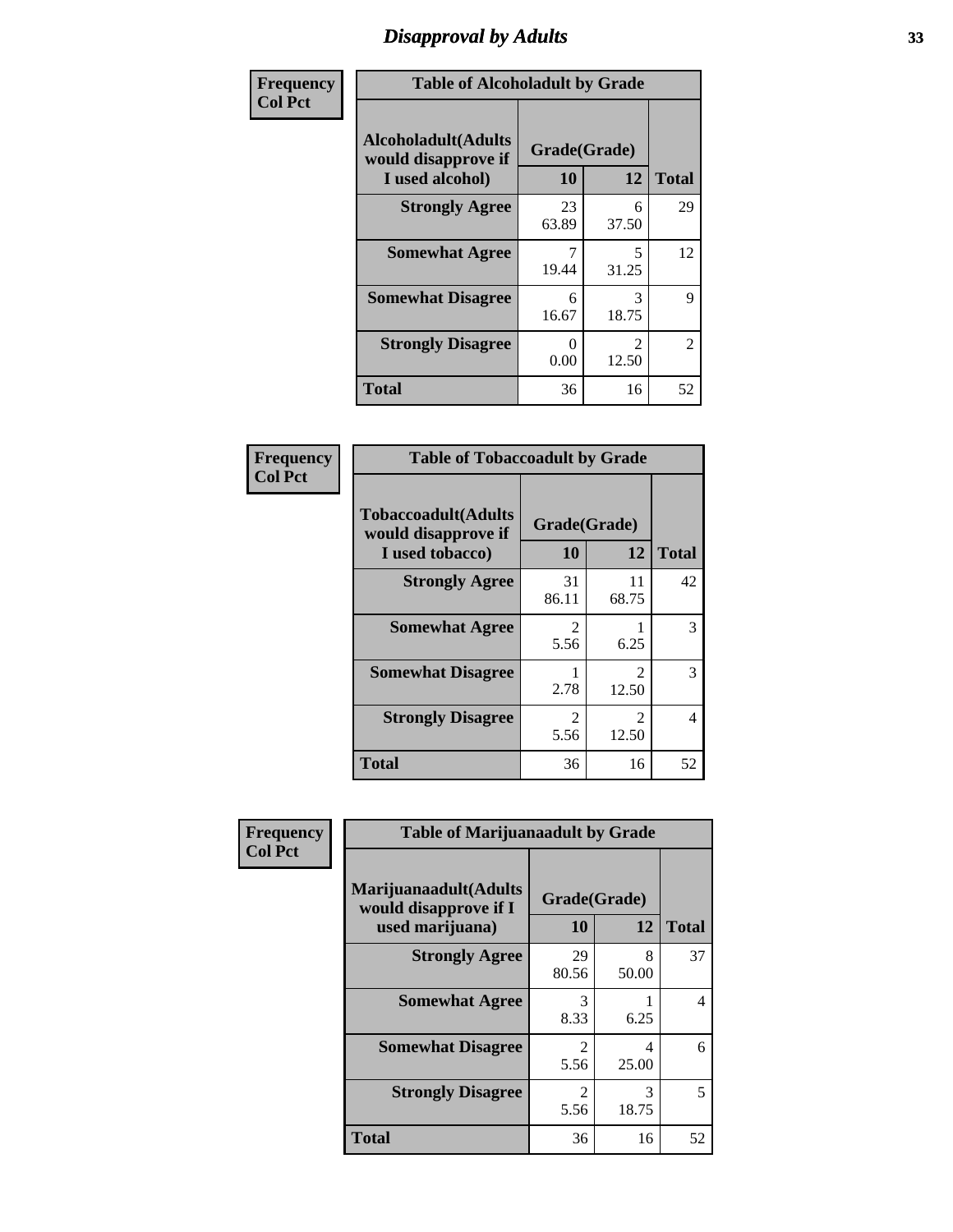## *Disapproval by Adults* **34**

| Frequency      | <b>Table of Otherdrugadult by Grade</b>                                     |                           |                         |              |
|----------------|-----------------------------------------------------------------------------|---------------------------|-------------------------|--------------|
| <b>Col Pct</b> | <b>Otherdrugadult</b> (Adults<br>would disapprove if I<br>used other drugs) | Grade(Grade)<br><b>10</b> | 12                      | <b>Total</b> |
|                | <b>Strongly Agree</b>                                                       | 33<br>91.67               | 12<br>75.00             | 45           |
|                | <b>Somewhat Agree</b>                                                       | $\Omega$<br>0.00          | 6.25                    |              |
|                | <b>Somewhat Disagree</b>                                                    | 0<br>0.00                 | 6.25                    |              |
|                | <b>Strongly Disagree</b>                                                    | 3<br>8.33                 | $\mathfrak{D}$<br>12.50 | 5            |
|                | <b>Total</b>                                                                | 36                        | 16                      | 52           |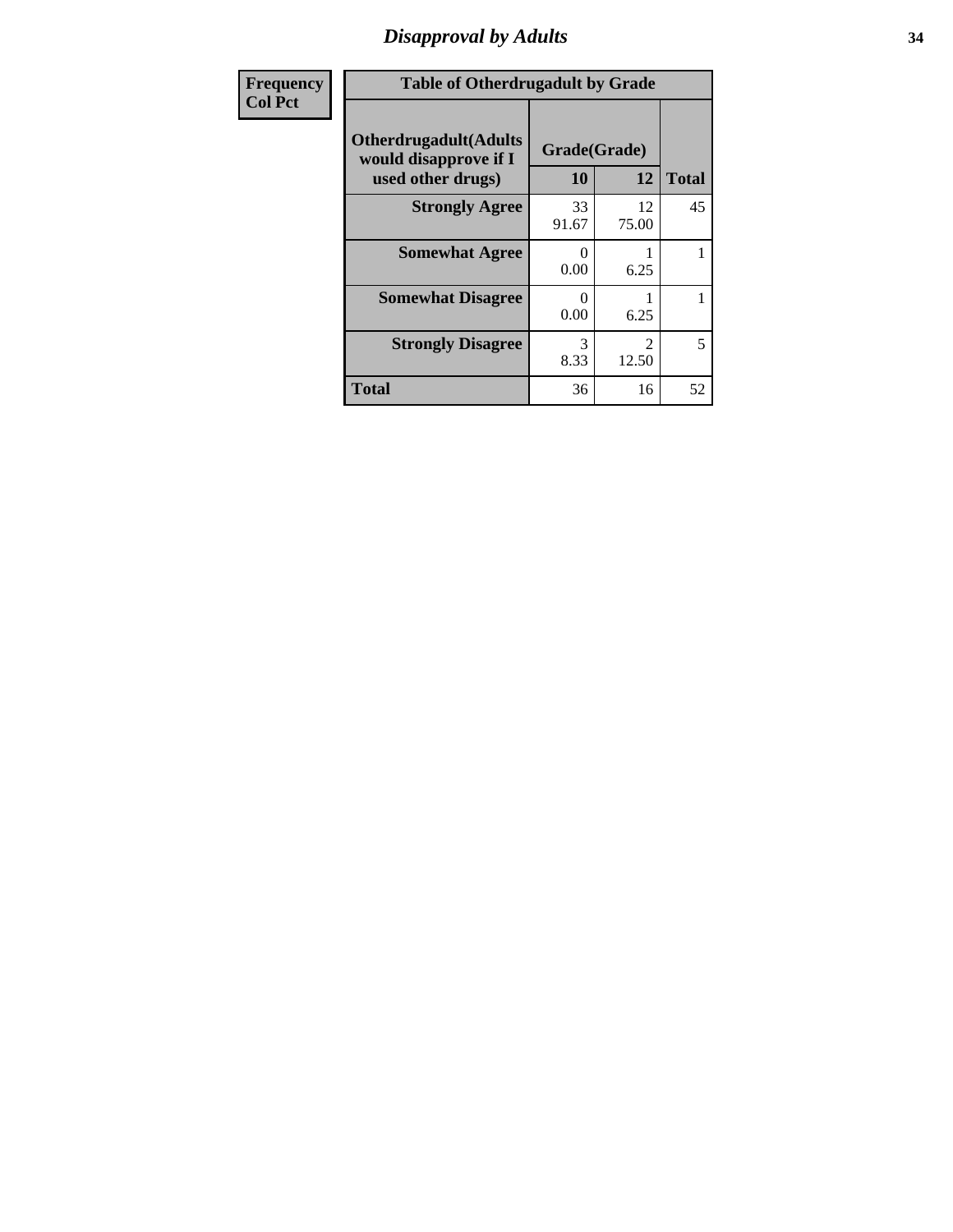### *Disapproval by Peers* **35**

| Frequency      | <b>Table of Alcoholpeer by Grade</b>                    |              |            |              |
|----------------|---------------------------------------------------------|--------------|------------|--------------|
| <b>Col Pct</b> | Alcoholpeer(My<br>friends would<br>disapprove if I used | Grade(Grade) |            |              |
|                | alcohol)                                                | 10           | 12         | <b>Total</b> |
|                | <b>Strongly Agree</b>                                   | 15<br>41.67  | 6.25       | 16           |
|                | <b>Somewhat Agree</b>                                   | 8<br>22.22   | 6.25       | 9            |
|                | <b>Somewhat Disagree</b>                                | 6<br>16.67   | 5<br>31.25 | 11           |
|                | <b>Strongly Disagree</b>                                | 7<br>19.44   | 9<br>56.25 | 16           |
|                | <b>Total</b>                                            | 36           | 16         | 52           |

| Frequency      | <b>Table of Tobaccopeer by Grade</b>                    |              |            |              |
|----------------|---------------------------------------------------------|--------------|------------|--------------|
| <b>Col Pct</b> | Tobaccopeer(My<br>friends would<br>disapprove if I used | Grade(Grade) |            |              |
|                | tobacco)                                                | 10           | 12         | <b>Total</b> |
|                | <b>Strongly Agree</b>                                   | 21<br>58.33  | 4<br>25.00 | 25           |
|                | <b>Somewhat Agree</b>                                   | 6<br>16.67   | 0<br>0.00  | 6            |
|                | <b>Somewhat Disagree</b>                                | 6<br>16.67   | 4<br>25.00 | 10           |
|                | <b>Strongly Disagree</b>                                | 3<br>8.33    | 8<br>50.00 | 11           |
|                | <b>Total</b>                                            | 36           | 16         | 52           |

| Frequency      | <b>Table of Marijuanapeer by Grade</b>                    |              |            |              |
|----------------|-----------------------------------------------------------|--------------|------------|--------------|
| <b>Col Pct</b> | Marijuanapeer(My<br>friends would<br>disapprove if I used | Grade(Grade) |            |              |
|                | marijuana)                                                | 10           | 12         | <b>Total</b> |
|                | <b>Strongly Agree</b>                                     | 18<br>50.00  | 4<br>25.00 | 22           |
|                | <b>Somewhat Agree</b>                                     | 6<br>16.67   | 6.25       | 7            |
|                | <b>Somewhat Disagree</b>                                  | 4<br>11.11   | 4<br>25.00 | 8            |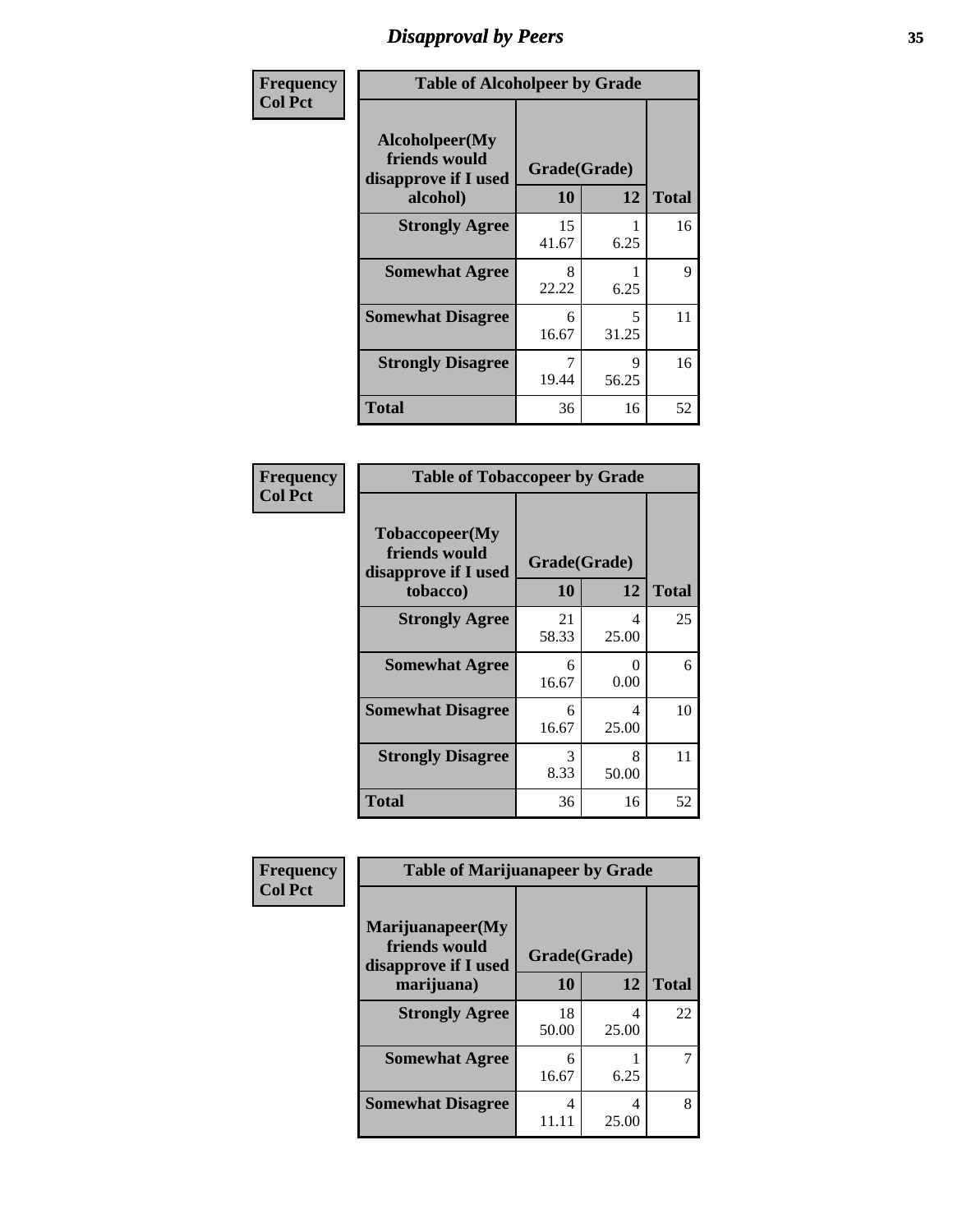## *Disapproval by Peers* **36**

| <b>Frequency</b> | <b>Table of Marijuanapeer by Grade</b>                                  |                    |       |              |
|------------------|-------------------------------------------------------------------------|--------------------|-------|--------------|
| <b>Col Pct</b>   | Marijuanapeer(My<br>friends would<br>disapprove if I used<br>marijuana) | Grade(Grade)<br>10 | 12    | <b>Total</b> |
|                  | <b>Strongly Disagree</b>                                                | 8<br>22.22         | 43.75 | 15           |
|                  | <b>Total</b>                                                            | 36                 | 16    | 52           |

| Frequency      | <b>Table of Otherdrugpeer by Grade</b>                                    |                    |                         |              |
|----------------|---------------------------------------------------------------------------|--------------------|-------------------------|--------------|
| <b>Col Pct</b> | Otherdrugpeer(My<br>friends would<br>disapprove if I used<br>other drugs) | Grade(Grade)<br>10 | 12                      | <b>Total</b> |
|                | <b>Strongly Agree</b>                                                     | 26<br>72.22        | 6<br>37.50              | 32           |
|                | <b>Somewhat Agree</b>                                                     | 4<br>11.11         | 6.25                    | 5            |
|                | <b>Somewhat Disagree</b>                                                  | 4<br>11.11         | $\mathfrak{D}$<br>12.50 | 6            |
|                | <b>Strongly Disagree</b>                                                  | 2<br>5.56          | 7<br>43.75              | 9            |
|                | <b>Total</b>                                                              | 36                 | 16                      | 52           |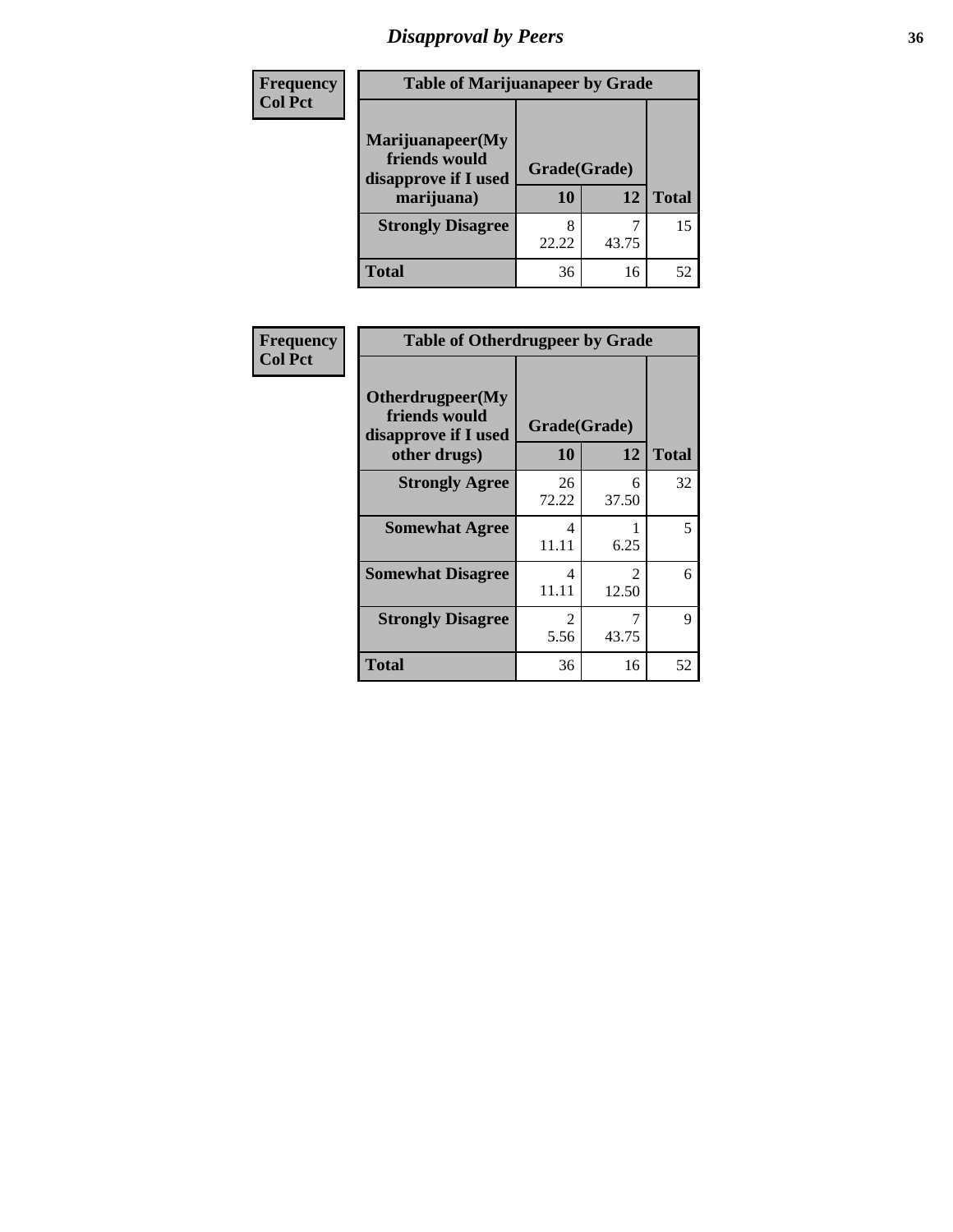| Frequency<br><b>Col Pct</b> | <b>Table of Alcohollocation1 by Grade</b> |              |             |              |  |
|-----------------------------|-------------------------------------------|--------------|-------------|--------------|--|
|                             | <b>Alcohollocation1(Places</b>            | Grade(Grade) |             |              |  |
|                             | <b>Friends Use Alcohol)</b>               | 10           | 12          | <b>Total</b> |  |
|                             |                                           | 18<br>50.00  | 11<br>68.75 | 29           |  |
|                             | Do Not Use                                | 18<br>50.00  | 5<br>31.25  | 23           |  |
|                             | <b>Total</b>                              | 36           | 16          | 52           |  |

| Frequency      | <b>Table of Alcohollocation2 by Grade</b>                     |                    |            |              |
|----------------|---------------------------------------------------------------|--------------------|------------|--------------|
| <b>Col Pct</b> | <b>Alcohollocation2(Places</b><br><b>Friends Use Alcohol)</b> | Grade(Grade)<br>10 | <b>12</b>  | <b>Total</b> |
|                |                                                               | 23<br>63.89        | 8<br>50.00 | 31           |
|                | Home                                                          | 13<br>36.11        | 8<br>50.00 | 21           |
|                | <b>Total</b>                                                  | 36                 | 16         | 52           |

| Frequency<br><b>Col Pct</b> | <b>Table of Alcohollocation 3 by Grade</b>                    |                    |             |              |  |
|-----------------------------|---------------------------------------------------------------|--------------------|-------------|--------------|--|
|                             | <b>Alcohollocation3(Places</b><br><b>Friends Use Alcohol)</b> | Grade(Grade)<br>10 | 12          | <b>Total</b> |  |
|                             |                                                               |                    |             |              |  |
|                             |                                                               | 32<br>88.89        | 13<br>81.25 | 45           |  |
|                             | <b>School</b>                                                 | 4<br>11.11         | 3<br>18.75  |              |  |
|                             | <b>Total</b>                                                  | 36                 | 16          | 52           |  |

| <b>Frequency</b> | <b>Table of Alcohollocation4 by Grade</b> |              |             |              |  |
|------------------|-------------------------------------------|--------------|-------------|--------------|--|
| <b>Col Pct</b>   | <b>Alcohollocation4(Places</b>            | Grade(Grade) |             |              |  |
|                  | <b>Friends Use Alcohol)</b>               | 10           | 12          | <b>Total</b> |  |
|                  |                                           | 31<br>86.11  | 13<br>81.25 | 44           |  |
|                  | Car                                       | 5<br>13.89   | 3<br>18.75  | 8            |  |
|                  | Total                                     | 36           | 16          | 52           |  |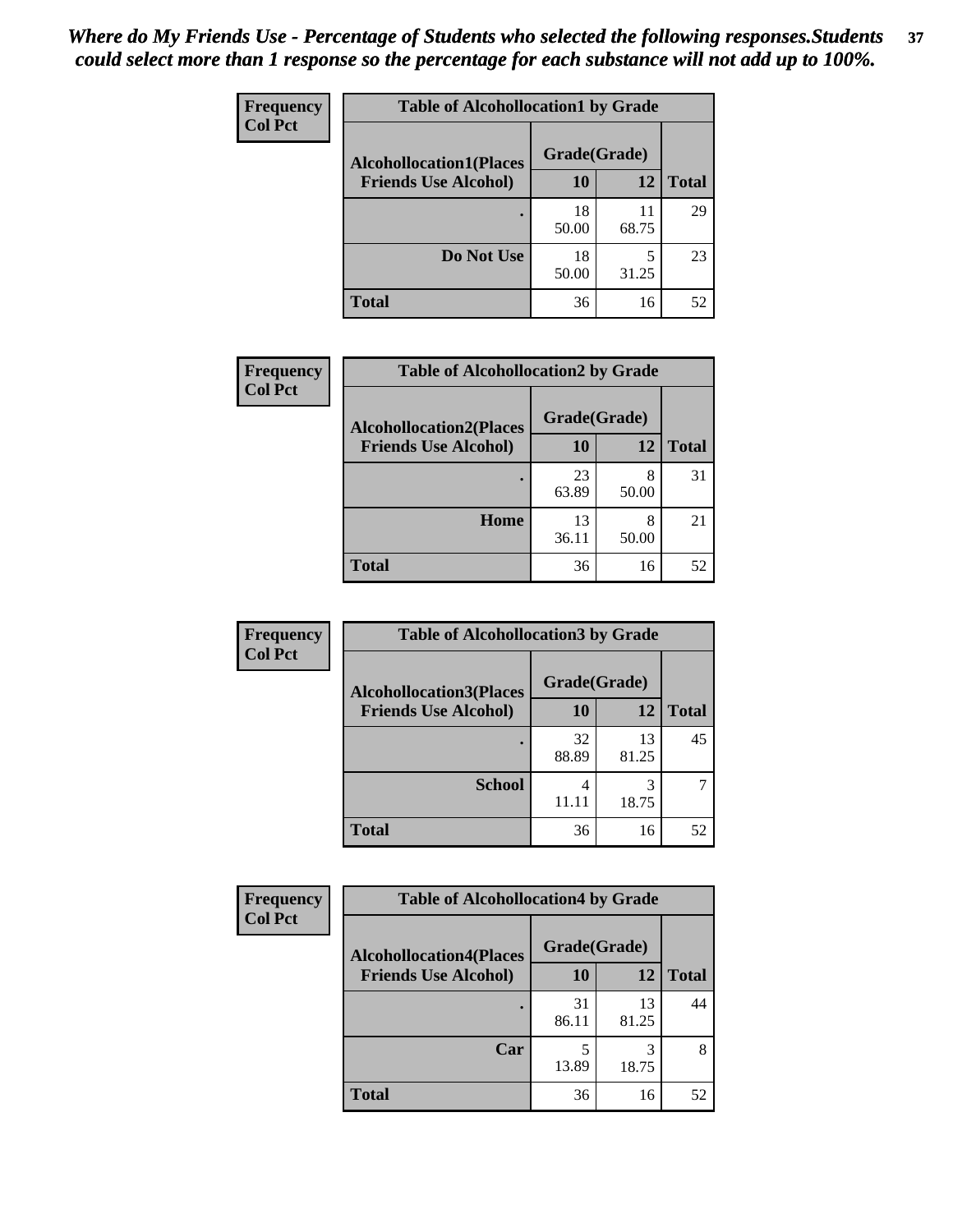| Frequency<br><b>Col Pct</b> | <b>Table of Alcohollocation5 by Grade</b>      |             |            |              |  |
|-----------------------------|------------------------------------------------|-------------|------------|--------------|--|
|                             | Grade(Grade)<br><b>Alcohollocation5(Places</b> |             |            |              |  |
|                             | <b>Friends Use Alcohol)</b>                    | 10          | 12         | <b>Total</b> |  |
|                             |                                                | 27<br>75.00 | 8<br>50.00 | 35           |  |
|                             | <b>Friend's House</b>                          | Q<br>25.00  | 8<br>50.00 | 17           |  |
|                             | <b>Total</b>                                   | 36          | 16         | 52           |  |

| <b>Frequency</b> | <b>Table of Alcohollocation6 by Grade</b>                     |                    |            |              |
|------------------|---------------------------------------------------------------|--------------------|------------|--------------|
| <b>Col Pct</b>   | <b>Alcohollocation6(Places</b><br><b>Friends Use Alcohol)</b> | Grade(Grade)<br>10 | 12         | <b>Total</b> |
|                  |                                                               |                    |            |              |
|                  |                                                               | 30<br>83.33        | q<br>56.25 | 39           |
|                  | <b>Other</b>                                                  | 6<br>16.67         | 43.75      | 13           |
|                  | <b>Total</b>                                                  | 36                 | 16         | 52           |

| Frequency      | <b>Table of Tobaccolocation1 by Grade</b> |              |            |              |
|----------------|-------------------------------------------|--------------|------------|--------------|
| <b>Col Pct</b> | <b>Tobaccolocation1(Places</b>            | Grade(Grade) |            |              |
|                | <b>Friends Use Tobacco)</b>               | 10           | <b>12</b>  | <b>Total</b> |
|                |                                           | 11<br>30.56  | q<br>56.25 | 20           |
|                | Do Not Use                                | 25<br>69.44  | 43.75      | 32           |
|                | <b>Total</b>                              | 36           | 16         | 52           |

| <b>Frequency</b> | <b>Table of Tobaccolocation2 by Grade</b> |              |            |              |  |
|------------------|-------------------------------------------|--------------|------------|--------------|--|
| <b>Col Pct</b>   | <b>Tobaccolocation2(Places</b>            | Grade(Grade) |            |              |  |
|                  | <b>Friends Use Tobacco)</b>               | 10           | 12         | <b>Total</b> |  |
|                  |                                           | 28<br>77.78  | q<br>56.25 | 37           |  |
|                  | Home                                      | 22.22        | 43.75      | 15           |  |
|                  | <b>Total</b>                              | 36           | 16         | 52           |  |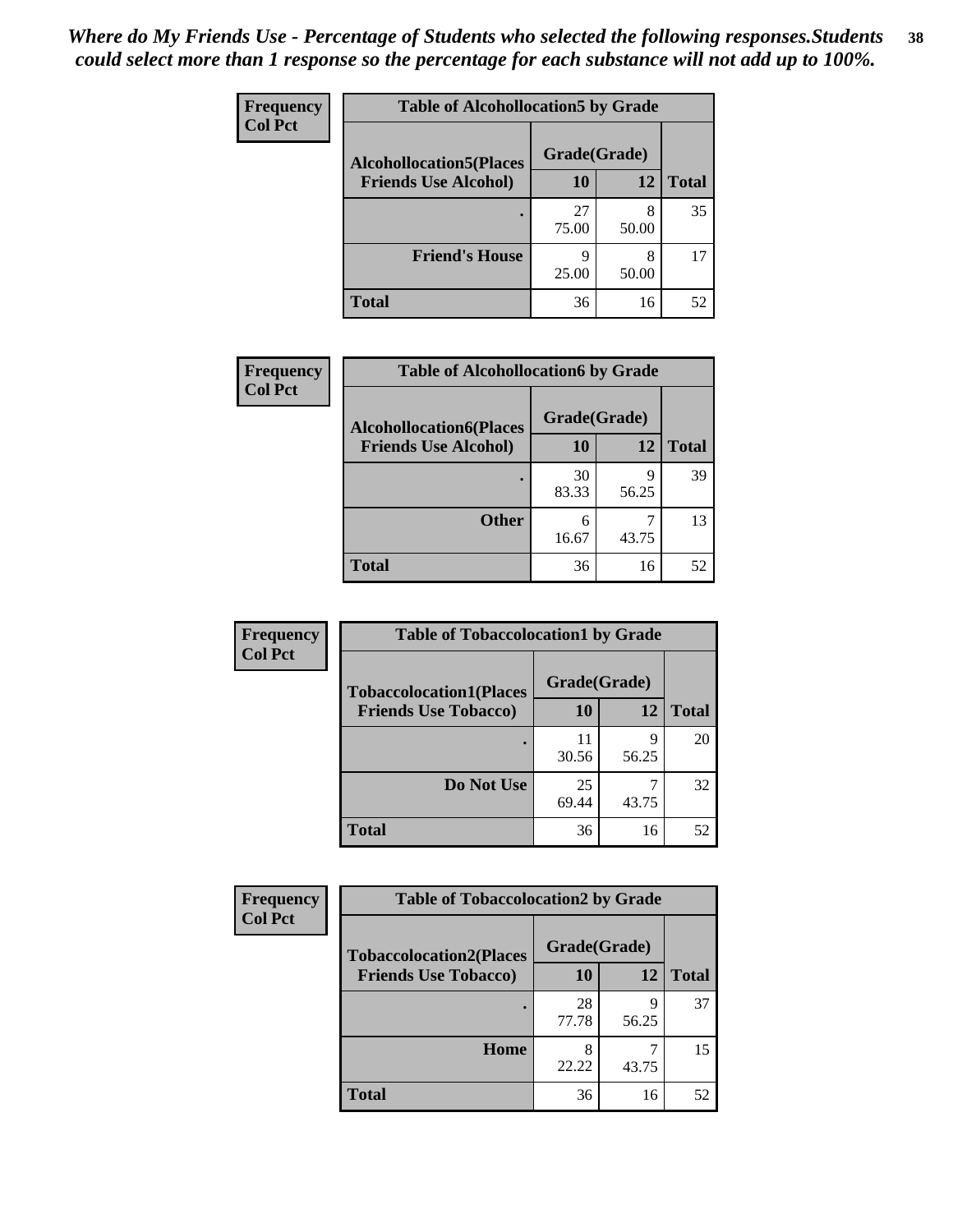| Frequency      | <b>Table of Tobaccolocation3 by Grade</b> |             |                        |              |  |
|----------------|-------------------------------------------|-------------|------------------------|--------------|--|
| <b>Col Pct</b> | <b>Tobaccolocation3(Places</b>            |             | Grade(Grade)           |              |  |
|                | <b>Friends Use Tobacco)</b>               | 10          | <b>12</b>              | <b>Total</b> |  |
|                |                                           | 32<br>88.89 | 14<br>87.50            | 46           |  |
|                | <b>School</b>                             | 4<br>11.11  | $\mathcal{D}$<br>12.50 | 6            |  |
|                | <b>Total</b>                              | 36          | 16                     | 52           |  |

| Frequency      | <b>Table of Tobaccolocation4 by Grade</b>                     |                           |             |              |
|----------------|---------------------------------------------------------------|---------------------------|-------------|--------------|
| <b>Col Pct</b> | <b>Tobaccolocation4(Places</b><br><b>Friends Use Tobacco)</b> | Grade(Grade)<br><b>10</b> | 12          | <b>Total</b> |
|                |                                                               | 33<br>91.67               | 11<br>68.75 | 44           |
|                | Car                                                           | 8.33                      | 31.25       | 8            |
|                | <b>Total</b>                                                  | 36                        | 16          | 52           |

| Frequency      |                                                               | <b>Table of Tobaccolocation5 by Grade</b> |       |              |  |
|----------------|---------------------------------------------------------------|-------------------------------------------|-------|--------------|--|
| <b>Col Pct</b> | <b>Tobaccolocation5(Places</b><br><b>Friends Use Tobacco)</b> | Grade(Grade)<br>10                        | 12    | <b>Total</b> |  |
|                |                                                               | 29<br>80.56                               | 56.25 | 38           |  |
|                | <b>Friend's House</b>                                         | 19.44                                     | 43.75 | 14           |  |
|                | <b>Total</b>                                                  | 36                                        | 16    | 52           |  |

| Frequency      | <b>Table of Tobaccolocation6 by Grade</b> |              |             |              |  |
|----------------|-------------------------------------------|--------------|-------------|--------------|--|
| <b>Col Pct</b> | <b>Tobaccolocation6(Places</b>            | Grade(Grade) |             |              |  |
|                | <b>Friends Use Tobacco)</b>               | 10           | 12          | <b>Total</b> |  |
|                |                                           | 33<br>91.67  | 10<br>62.50 | 43           |  |
|                | <b>Other</b>                              | 8.33         | 6<br>37.50  | 9            |  |
|                | <b>Total</b>                              | 36           | 16          | 52           |  |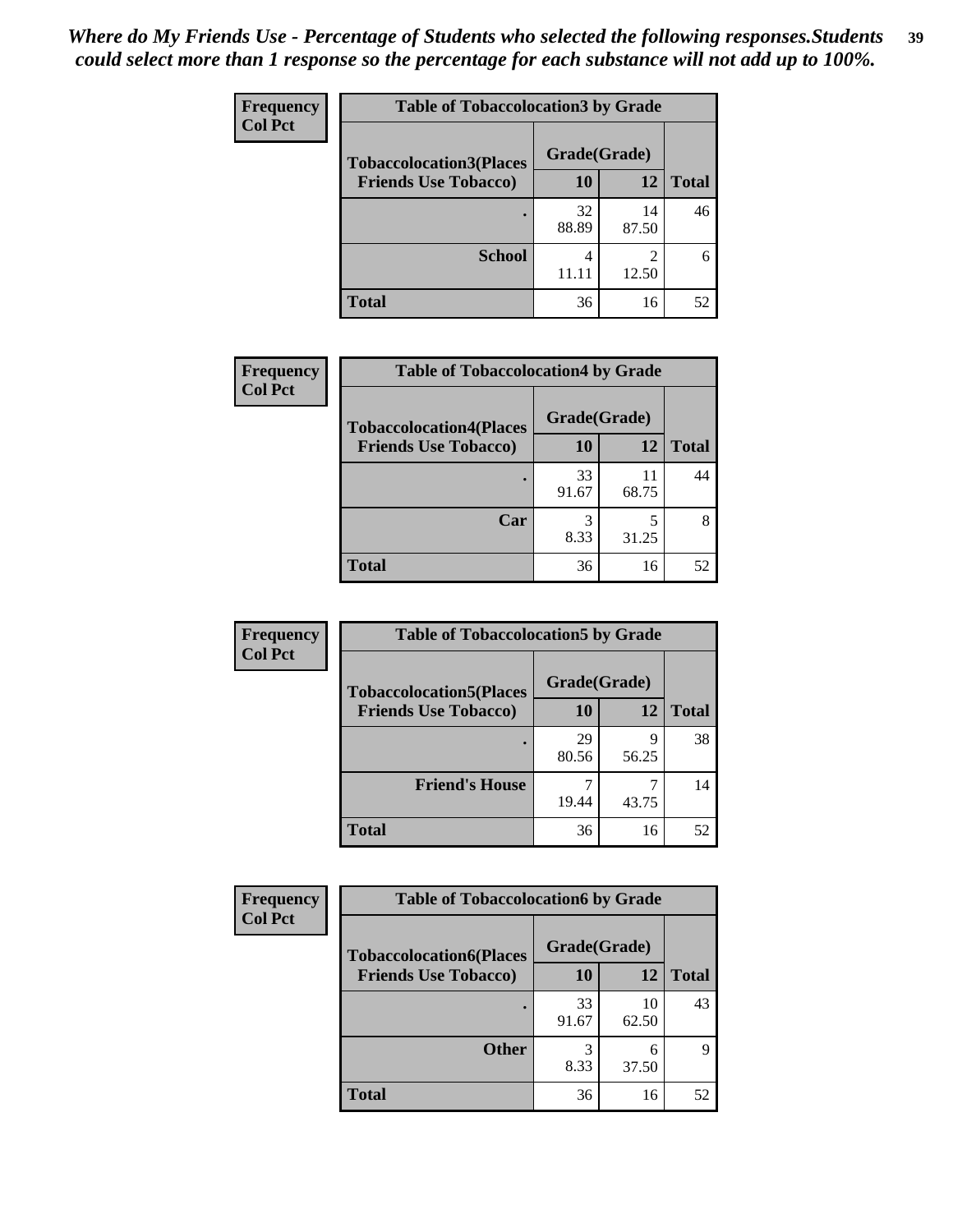| <b>Frequency</b> | <b>Table of Marijuanalocation1 by Grade</b> |             |              |              |
|------------------|---------------------------------------------|-------------|--------------|--------------|
| <b>Col Pct</b>   | <b>Marijuanalocation1(Places</b>            |             | Grade(Grade) |              |
|                  | <b>Friends Use Marijuana</b> )              | 10          | 12           | <b>Total</b> |
|                  |                                             | 14<br>38.89 | 12<br>75.00  | 26           |
|                  | Do Not Use                                  | 22<br>61.11 | 25.00        | 26           |
|                  | Total                                       | 36          | 16           | 52           |

| <b>Frequency</b> | <b>Table of Marijuanalocation2 by Grade</b>                        |                    |            |              |
|------------------|--------------------------------------------------------------------|--------------------|------------|--------------|
| <b>Col Pct</b>   | <b>Marijuanalocation2(Places</b><br><b>Friends Use Marijuana</b> ) | Grade(Grade)<br>10 | 12         | <b>Total</b> |
|                  |                                                                    | 27<br>75.00        | 8<br>50.00 | 35           |
|                  | Home                                                               | q<br>25.00         | 8<br>50.00 | 17           |
|                  | <b>Total</b>                                                       | 36                 | 16         | 52           |

| <b>Frequency</b><br><b>Col Pct</b> | <b>Table of Marijuanalocation3 by Grade</b> |              |             |              |
|------------------------------------|---------------------------------------------|--------------|-------------|--------------|
|                                    | <b>Marijuanalocation3(Places</b>            | Grade(Grade) |             |              |
|                                    | <b>Friends Use Marijuana</b> )              | <b>10</b>    | 12          | <b>Total</b> |
|                                    |                                             | 32<br>88.89  | 11<br>68.75 | 43           |
|                                    | <b>School</b>                               | 4<br>11.11   | 31.25       | Q            |
|                                    | <b>Total</b>                                | 36           | 16          | 52           |

| <b>Frequency</b> | <b>Table of Marijuanalocation4 by Grade</b> |              |             |              |  |
|------------------|---------------------------------------------|--------------|-------------|--------------|--|
| <b>Col Pct</b>   | <b>Marijuanalocation4(Places</b>            | Grade(Grade) |             |              |  |
|                  | <b>Friends Use Marijuana</b> )              | <b>10</b>    | 12          | <b>Total</b> |  |
|                  |                                             | 30<br>83.33  | 10<br>62.50 | 40           |  |
|                  | Car                                         | 6<br>16.67   | 6<br>37.50  | 12           |  |
|                  | <b>Total</b>                                | 36           | 16          | 52           |  |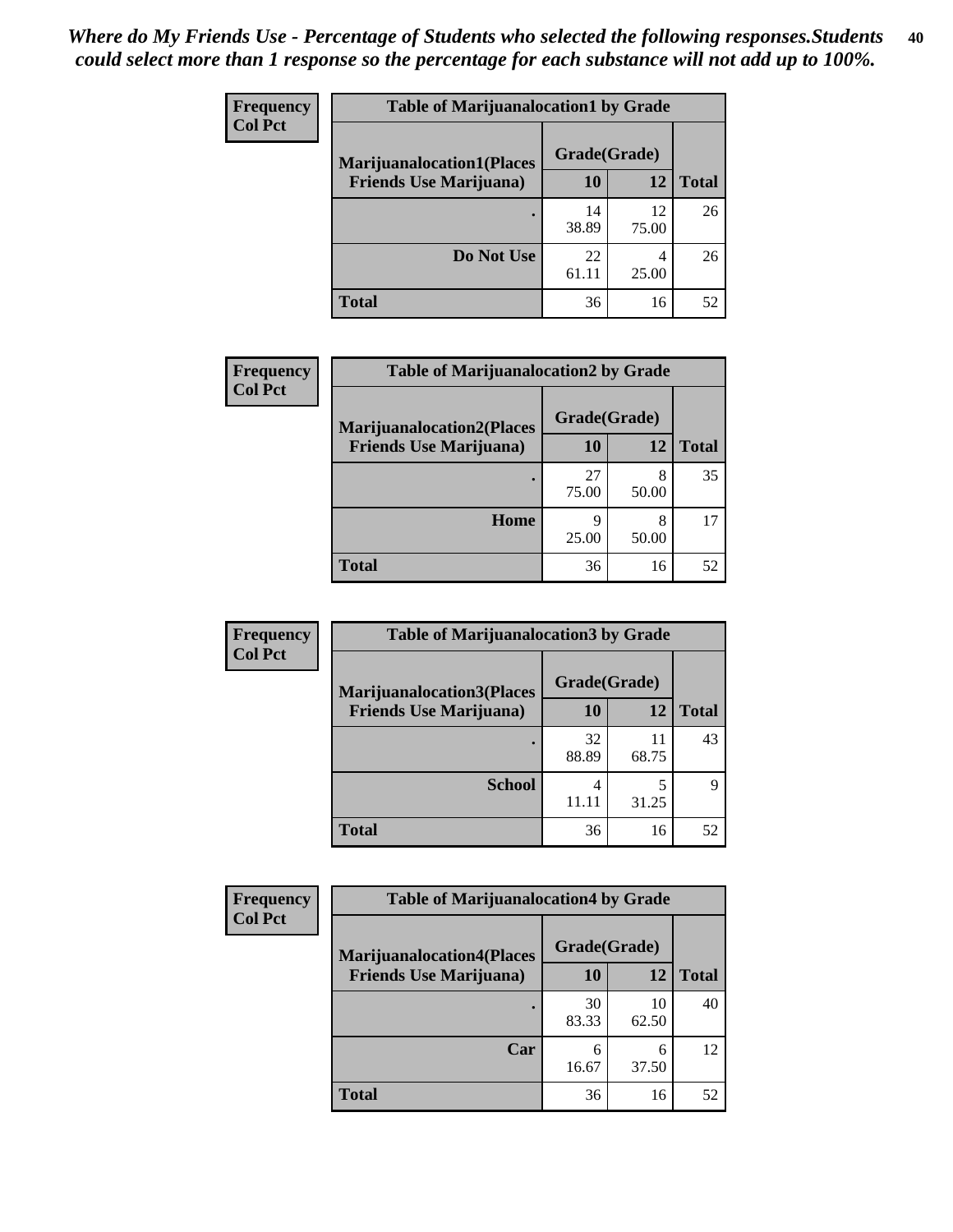| <b>Frequency</b> | <b>Table of Marijuanalocation5 by Grade</b> |              |            |              |
|------------------|---------------------------------------------|--------------|------------|--------------|
| <b>Col Pct</b>   | <b>Marijuanalocation5</b> (Places           | Grade(Grade) |            |              |
|                  | <b>Friends Use Marijuana</b> )              | 10           | 12         | <b>Total</b> |
|                  |                                             | 25<br>69.44  | 43.75      | 32           |
|                  | <b>Friend's House</b>                       | 30.56        | Ω<br>56.25 | 20           |
|                  | <b>Total</b>                                | 36           | 16         | 52           |

| <b>Frequency</b> | <b>Table of Marijuanalocation6 by Grade</b>                        |                           |             |              |
|------------------|--------------------------------------------------------------------|---------------------------|-------------|--------------|
| <b>Col Pct</b>   | <b>Marijuanalocation6(Places</b><br><b>Friends Use Marijuana</b> ) | Grade(Grade)<br><b>10</b> | 12          | <b>Total</b> |
|                  |                                                                    | 29<br>80.56               | 10<br>62.50 | 39           |
|                  | <b>Other</b>                                                       | 19.44                     | 6<br>37.50  | 13           |
|                  | <b>Total</b>                                                       | 36                        | 16          | 52           |

| <b>Frequency</b> | <b>Table of Otherdruglocation1 by Grade</b>                          |              |            |              |
|------------------|----------------------------------------------------------------------|--------------|------------|--------------|
| <b>Col Pct</b>   | <b>Otherdruglocation1(Places</b><br><b>Friends Use Other Illegal</b> | Grade(Grade) |            |              |
|                  | Drugs)                                                               | 10           | 12         | <b>Total</b> |
|                  |                                                                      | 4<br>11.11   | 8<br>50.00 | 12           |
|                  | Do Not Use                                                           | 32<br>88.89  | 8<br>50.00 | 40           |
|                  | <b>Total</b>                                                         | 36           | 16         | 52           |

| <b>Frequency</b> | <b>Table of Otherdruglocation2 by Grade</b>                          |              |             |              |
|------------------|----------------------------------------------------------------------|--------------|-------------|--------------|
| <b>Col Pct</b>   | <b>Otherdruglocation2(Places</b><br><b>Friends Use Other Illegal</b> | Grade(Grade) |             |              |
|                  | Drugs)                                                               | 10           | 12          | <b>Total</b> |
|                  |                                                                      | 34<br>94.44  | 12<br>75.00 | 46           |
|                  | Home                                                                 | 2<br>5.56    | 4<br>25.00  | 6            |
|                  | <b>Total</b>                                                         | 36           | 16          | 52           |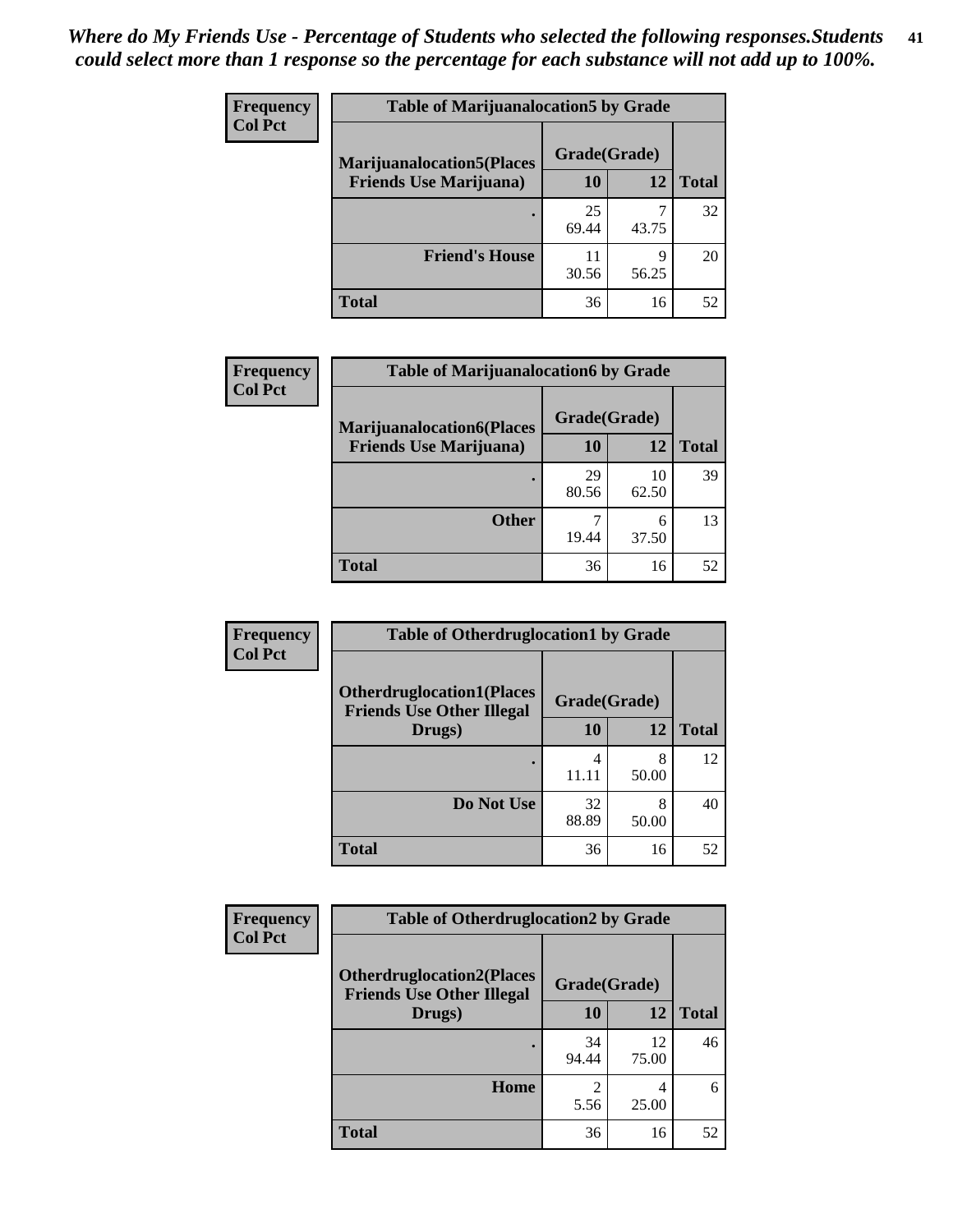| <b>Frequency</b> | <b>Table of Otherdruglocation 3 by Grade</b>                          |              |             |              |
|------------------|-----------------------------------------------------------------------|--------------|-------------|--------------|
| <b>Col Pct</b>   | <b>Otherdruglocation3(Places)</b><br><b>Friends Use Other Illegal</b> | Grade(Grade) |             |              |
|                  | Drugs)                                                                | 10           | 12          | <b>Total</b> |
|                  |                                                                       | 35<br>97.22  | 14<br>87.50 | 49           |
|                  | <b>School</b>                                                         | 2.78         | ◠<br>12.50  | 3            |
|                  | <b>Total</b>                                                          | 36           | 16          | 52           |

| <b>Frequency</b> | <b>Table of Otherdruglocation4 by Grade</b>                          |              |             |              |
|------------------|----------------------------------------------------------------------|--------------|-------------|--------------|
| <b>Col Pct</b>   | <b>Otherdruglocation4(Places</b><br><b>Friends Use Other Illegal</b> | Grade(Grade) |             |              |
|                  | Drugs)                                                               | 10           | 12          | <b>Total</b> |
|                  |                                                                      | 34<br>94.44  | 14<br>87.50 | 48           |
|                  | Car                                                                  | 5.56         | 12.50       | 4            |
|                  | <b>Total</b>                                                         | 36           | 16          | 52           |

| <b>Frequency</b> | <b>Table of Otherdruglocation5 by Grade</b>                          |              |             |              |
|------------------|----------------------------------------------------------------------|--------------|-------------|--------------|
| <b>Col Pct</b>   | <b>Otherdruglocation5(Places</b><br><b>Friends Use Other Illegal</b> | Grade(Grade) |             |              |
|                  | Drugs)                                                               | <b>10</b>    | 12          | <b>Total</b> |
|                  |                                                                      | 34<br>94.44  | 11<br>68.75 | 45           |
|                  | <b>Friend's House</b>                                                | 5.56         | 31.25       |              |
|                  | <b>Total</b>                                                         | 36           | 16          | 52           |

| <b>Frequency</b> | <b>Table of Otherdruglocation6 by Grade</b>                          |              |             |              |
|------------------|----------------------------------------------------------------------|--------------|-------------|--------------|
| <b>Col Pct</b>   | <b>Otherdruglocation6(Places</b><br><b>Friends Use Other Illegal</b> | Grade(Grade) |             |              |
|                  | Drugs)                                                               | <b>10</b>    | 12          | <b>Total</b> |
|                  |                                                                      | 35<br>97.22  | 12<br>75.00 | 47           |
|                  | <b>Other</b>                                                         | 2.78         | 25.00       | 5            |
|                  | <b>Total</b>                                                         | 36           | 16          | 52           |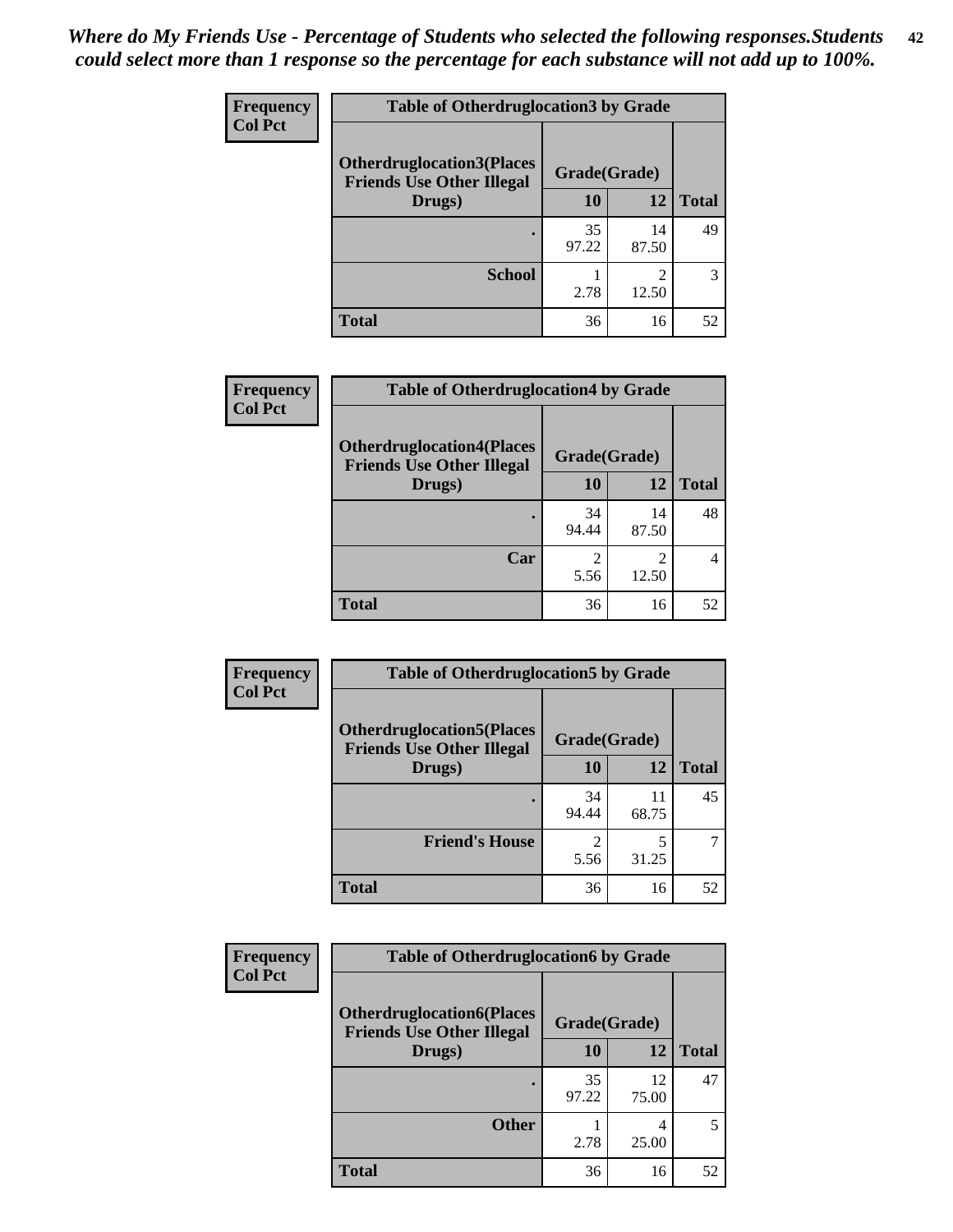| Frequency      | <b>Table of Alcoholtime1 by Grade</b>           |              |             |              |
|----------------|-------------------------------------------------|--------------|-------------|--------------|
| <b>Col Pct</b> | <b>Alcoholtime1(Times</b><br><b>Friends Use</b> | Grade(Grade) |             |              |
|                | Alcohol)                                        | 10           | 12          | <b>Total</b> |
|                |                                                 | 17<br>47.22  | 12<br>75.00 | 29           |
|                | Do Not Use                                      | 19<br>52.78  | 4<br>25.00  | 23           |
|                | <b>Total</b>                                    | 36           | 16          | 52           |

| Frequency      | <b>Table of Alcoholtime2 by Grade</b>           |              |             |              |
|----------------|-------------------------------------------------|--------------|-------------|--------------|
| <b>Col Pct</b> | <b>Alcoholtime2(Times</b><br><b>Friends Use</b> | Grade(Grade) |             |              |
|                | Alcohol)                                        | 10           | 12          | <b>Total</b> |
|                |                                                 | 32<br>88.89  | 13<br>81.25 | 45           |
|                | <b>On Way to School</b>                         | 4<br>11.11   | 3<br>18.75  |              |
|                | <b>Total</b>                                    | 36           | 16          | 52           |

| Frequency<br><b>Col Pct</b> | <b>Table of Alcoholtime3 by Grade</b>           |              |             |              |
|-----------------------------|-------------------------------------------------|--------------|-------------|--------------|
|                             | <b>Alcoholtime3(Times</b><br><b>Friends Use</b> | Grade(Grade) |             |              |
|                             | Alcohol)                                        | 10           | 12          | <b>Total</b> |
|                             |                                                 | 33<br>91.67  | 14<br>87.50 | 47           |
|                             | <b>During School</b>                            | 3<br>8.33    | 2<br>12.50  | 5            |
|                             | <b>Total</b>                                    | 36           | 16          | 52           |

| Frequency<br><b>Col Pct</b> | <b>Table of Alcoholtime4 by Grade</b> |              |             |              |
|-----------------------------|---------------------------------------|--------------|-------------|--------------|
|                             | <b>Alcoholtime4(Times</b>             | Grade(Grade) |             |              |
|                             | <b>Friends Use Alcohol)</b>           | 10           | 12          | <b>Total</b> |
|                             |                                       | 33<br>91.67  | 13<br>81.25 | 46           |
|                             | <b>On Way Home From School</b>        | 3<br>8.33    | 3<br>18.75  | 6            |
|                             | <b>Total</b>                          | 36           | 16          | 52           |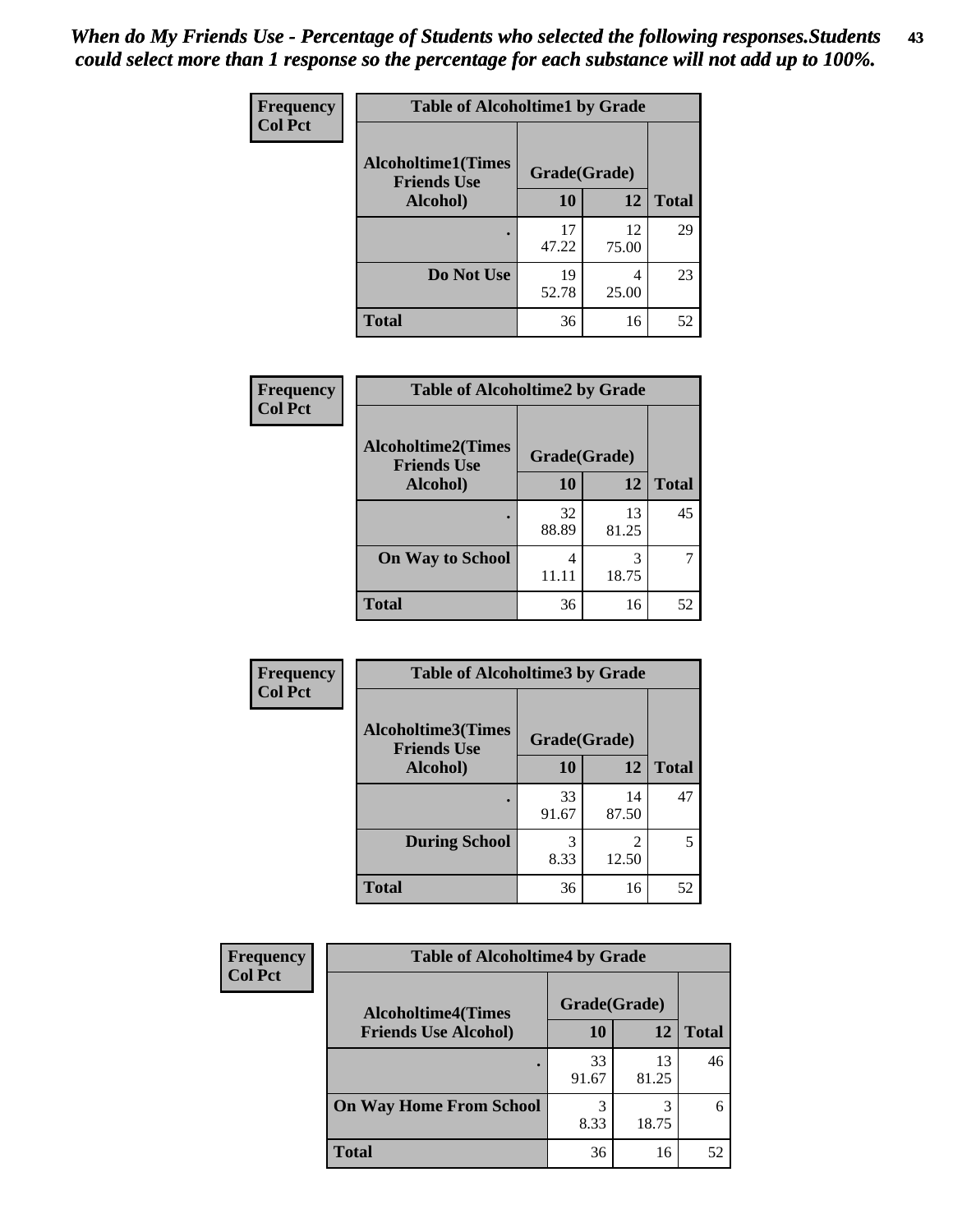*When do My Friends Use - Percentage of Students who selected the following responses.Students could select more than 1 response so the percentage for each substance will not add up to 100%.* **44**

| Frequency      | <b>Table of Alcoholtime5 by Grade</b>           |              |             |              |
|----------------|-------------------------------------------------|--------------|-------------|--------------|
| <b>Col Pct</b> | <b>Alcoholtime5(Times</b><br><b>Friends Use</b> | Grade(Grade) |             |              |
|                | Alcohol)                                        | 10           | 12          | <b>Total</b> |
|                |                                                 | 28<br>77.78  | 10<br>62.50 | 38           |
|                | <b>Weeknights</b>                               | 8<br>22.22   | 6<br>37.50  | 14           |
|                | <b>Total</b>                                    | 36           | 16          | 52           |

| Frequency      | <b>Table of Alcoholtime6 by Grade</b>           |              |             |              |
|----------------|-------------------------------------------------|--------------|-------------|--------------|
| <b>Col Pct</b> | <b>Alcoholtime6(Times</b><br><b>Friends Use</b> | Grade(Grade) |             |              |
|                | Alcohol)                                        | 10           | 12          | <b>Total</b> |
|                |                                                 | 21<br>58.33  | 4<br>25.00  | 25           |
|                | Weekends                                        | 15<br>41.67  | 12<br>75.00 | 27           |
|                | <b>Total</b>                                    | 36           | 16          | 52           |

| <b>Frequency</b> | <b>Table of Tobaccotime1 by Grade</b>           |              |            |              |
|------------------|-------------------------------------------------|--------------|------------|--------------|
| <b>Col Pct</b>   | <b>Tobaccotime1(Times</b><br><b>Friends Use</b> | Grade(Grade) |            |              |
|                  | <b>Tobacco</b> )                                | 10           | 12         | <b>Total</b> |
|                  | $\bullet$                                       | 10<br>27.78  | 9<br>56.25 | 19           |
|                  | Do Not Use                                      | 26<br>72.22  | 43.75      | 33           |
|                  | <b>Total</b>                                    | 36           | 16         | 52           |

| <b>Frequency</b> | <b>Table of Tobaccotime2 by Grade</b>           |              |             |              |
|------------------|-------------------------------------------------|--------------|-------------|--------------|
| <b>Col Pct</b>   | <b>Tobaccotime2(Times</b><br><b>Friends Use</b> | Grade(Grade) |             |              |
|                  | <b>Tobacco</b> )                                | 10           | 12          | <b>Total</b> |
|                  | ٠                                               | 33<br>91.67  | 12<br>75.00 | 45           |
|                  | <b>On Way to School</b>                         | 3<br>8.33    | 4<br>25.00  |              |
|                  | <b>Total</b>                                    | 36           | 16          | 52           |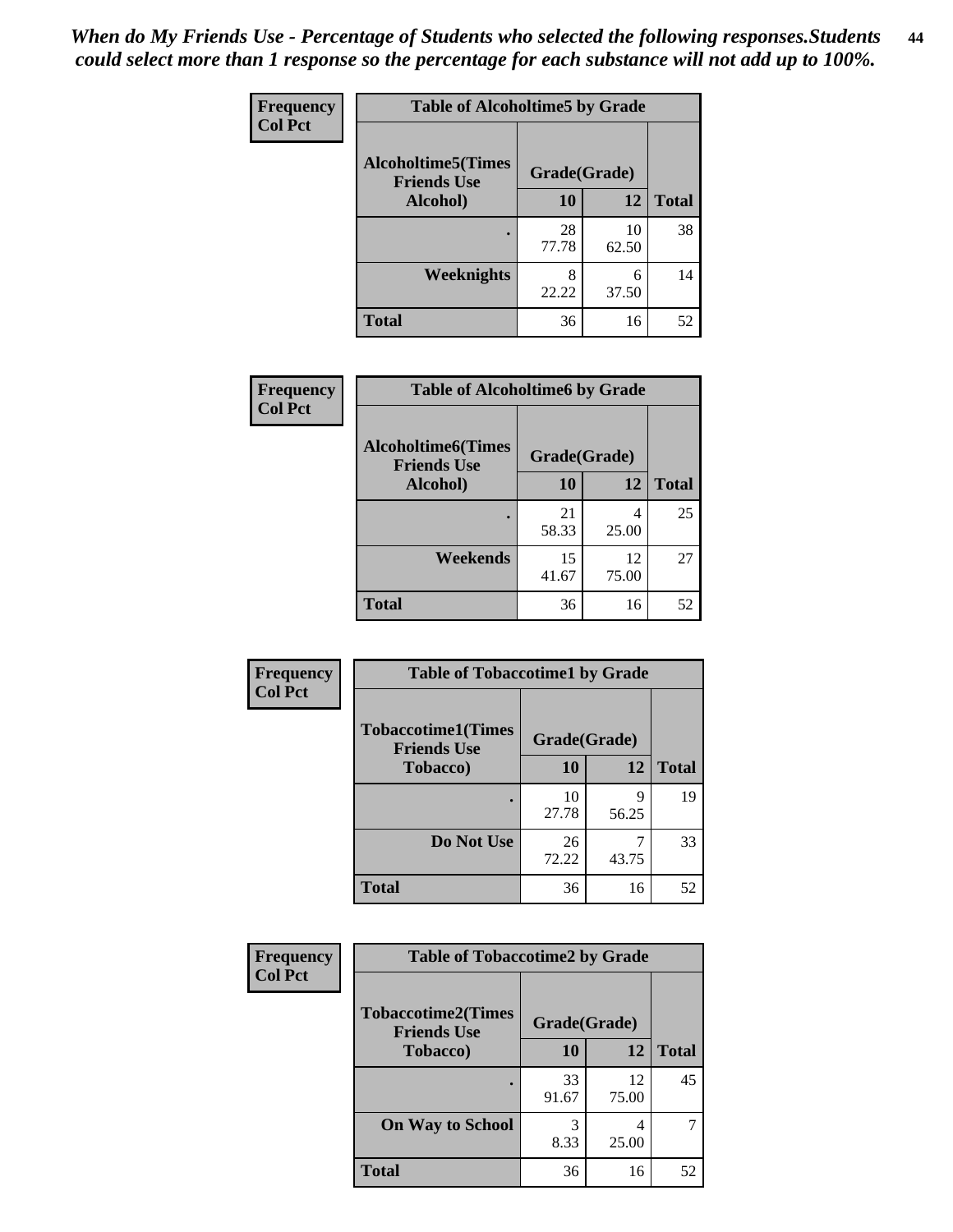| <b>Frequency</b> | <b>Table of Tobaccotime3 by Grade</b>           |              |             |              |
|------------------|-------------------------------------------------|--------------|-------------|--------------|
| <b>Col Pct</b>   | <b>Tobaccotime3(Times</b><br><b>Friends Use</b> | Grade(Grade) |             |              |
|                  | <b>Tobacco</b> )                                | 10           | 12          | <b>Total</b> |
|                  | ٠                                               | 33<br>91.67  | 13<br>81.25 | 46           |
|                  | <b>During School</b>                            | 3<br>8.33    | 3<br>18.75  | 6            |
|                  | <b>Total</b>                                    | 36           | 16          | 52           |

| Frequency<br><b>Col Pct</b> | <b>Table of Tobaccotime4 by Grade</b> |              |             |              |
|-----------------------------|---------------------------------------|--------------|-------------|--------------|
|                             | <b>Tobaccotime4(Times</b>             | Grade(Grade) |             |              |
|                             | <b>Friends Use Tobacco)</b>           | 10           | 12          | <b>Total</b> |
|                             |                                       | 33<br>91.67  | 13<br>81.25 | 46           |
|                             | <b>On Way Home From School</b>        | 3<br>8.33    | 18.75       |              |
|                             | <b>Total</b>                          | 36           | 16          | 52           |

| Frequency      | <b>Table of Tobaccotime5 by Grade</b>            |              |             |              |
|----------------|--------------------------------------------------|--------------|-------------|--------------|
| <b>Col Pct</b> | <b>Tobaccotime5</b> (Times<br><b>Friends Use</b> | Grade(Grade) |             |              |
|                | Tobacco)                                         | 10           | 12          | <b>Total</b> |
|                |                                                  | 29<br>80.56  | 12<br>75.00 | 41           |
|                | <b>Weeknights</b>                                | 19.44        | 4<br>25.00  | 11           |
|                | <b>Total</b>                                     | 36           | 16          | 52           |

| Frequency<br><b>Col Pct</b> | <b>Table of Tobaccotime6 by Grade</b>                           |             |            |              |
|-----------------------------|-----------------------------------------------------------------|-------------|------------|--------------|
|                             | <b>Tobaccotime6(Times</b><br>Grade(Grade)<br><b>Friends Use</b> |             |            |              |
|                             | <b>Tobacco</b> )                                                | 10          | 12         | <b>Total</b> |
|                             |                                                                 | 27<br>75.00 | 8<br>50.00 | 35           |
|                             | Weekends                                                        | q<br>25.00  | 8<br>50.00 | 17           |
|                             | <b>Total</b>                                                    | 36          | 16         | 52           |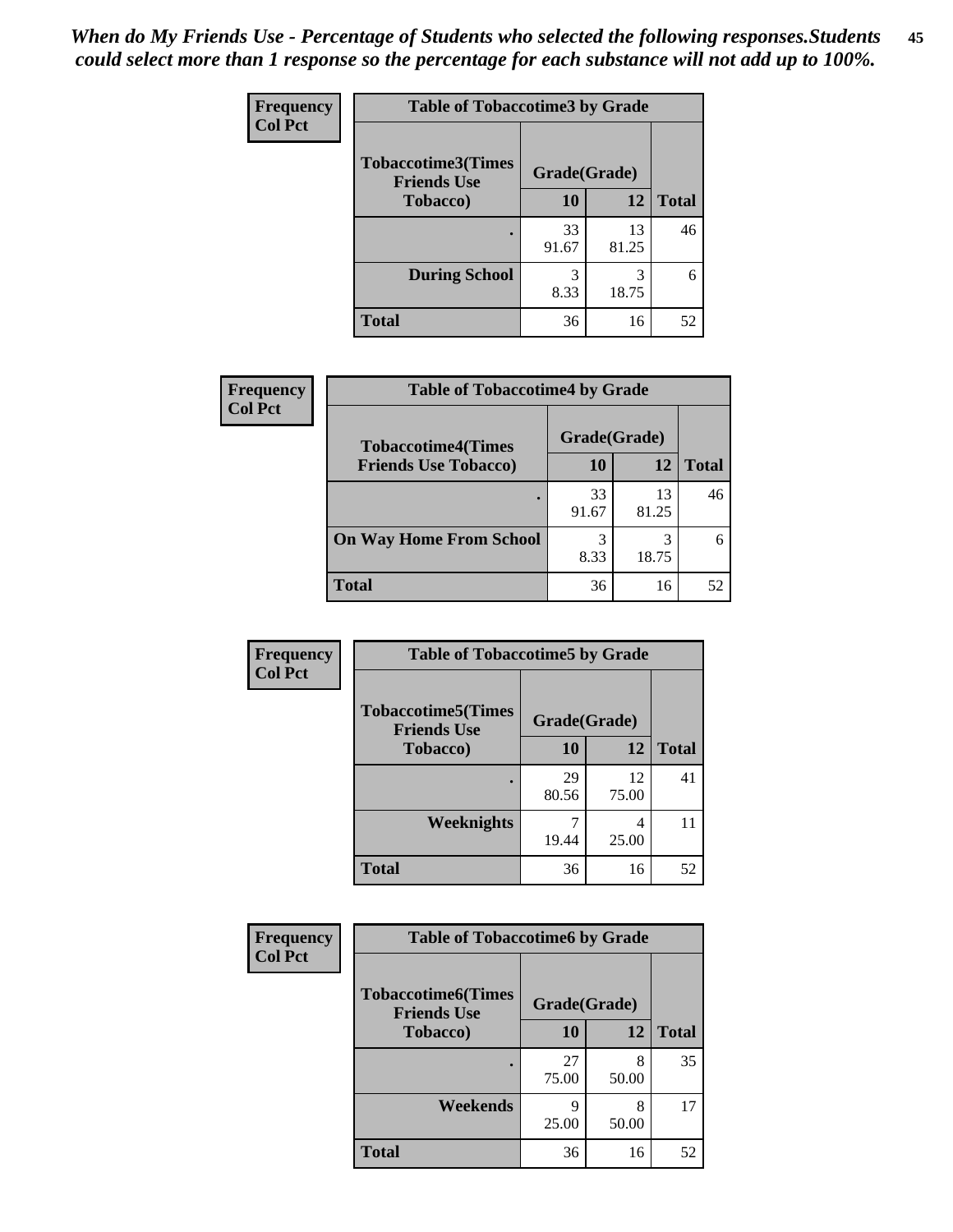| Frequency<br><b>Col Pct</b> | <b>Table of Marijuanatime1 by Grade</b>           |              |             |              |
|-----------------------------|---------------------------------------------------|--------------|-------------|--------------|
|                             | <b>Marijuanatime1(Times</b><br><b>Friends Use</b> | Grade(Grade) |             |              |
|                             | Marijuana)                                        | 10           | 12          | <b>Total</b> |
|                             |                                                   | 14<br>38.89  | 13<br>81.25 | 27           |
|                             | Do Not Use                                        | 22<br>61.11  | 3<br>18.75  | 25           |
|                             | <b>Total</b>                                      | 36           | 16          | 52           |

| <b>Frequency</b> | <b>Table of Marijuanatime2 by Grade</b>           |              |            |              |
|------------------|---------------------------------------------------|--------------|------------|--------------|
| <b>Col Pct</b>   | <b>Marijuanatime2(Times</b><br><b>Friends Use</b> | Grade(Grade) |            |              |
|                  | Marijuana)                                        | 10           | 12         | <b>Total</b> |
|                  |                                                   | 29<br>80.56  | 8<br>50.00 | 37           |
|                  | <b>On Way to School</b>                           | 19.44        | 8<br>50.00 | 15           |
|                  | <b>Total</b>                                      | 36           | 16         | 52           |

| Frequency      | <b>Table of Marijuanatime3 by Grade</b>    |              |             |              |
|----------------|--------------------------------------------|--------------|-------------|--------------|
| <b>Col Pct</b> | Marijuanatime3(Times<br><b>Friends Use</b> | Grade(Grade) |             |              |
|                | Marijuana)                                 | 10           | 12          | <b>Total</b> |
|                |                                            | 33<br>91.67  | 11<br>68.75 | 44           |
|                | <b>During School</b>                       | 3<br>8.33    | 5<br>31.25  | 8            |
|                | <b>Total</b>                               | 36           | 16          | 52           |

| Frequency<br><b>Col Pct</b> | <b>Table of Marijuanatime4 by Grade</b> |              |            |              |
|-----------------------------|-----------------------------------------|--------------|------------|--------------|
|                             | <b>Marijuanatime4</b> (Times            | Grade(Grade) |            |              |
|                             | <b>Friends Use Marijuana</b> )          | 10           | 12         | <b>Total</b> |
|                             |                                         | 31<br>86.11  | 8<br>50.00 | 39           |
|                             | <b>On Way Home From School</b>          | 5<br>13.89   | 8<br>50.00 | 13           |
|                             | <b>Total</b>                            | 36           | 16         | 52           |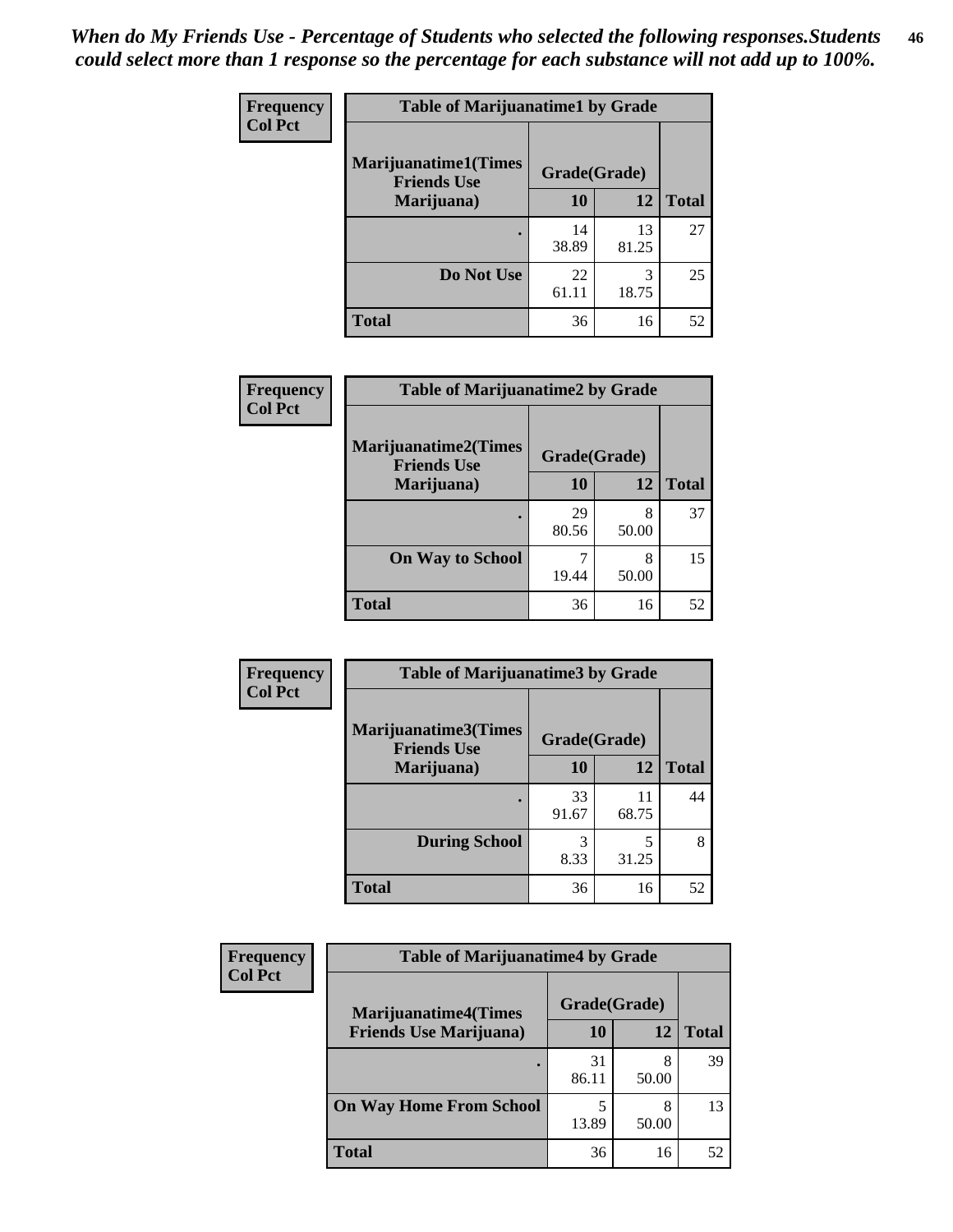| <b>Frequency</b> | <b>Table of Marijuanatime5 by Grade</b>            |              |            |              |
|------------------|----------------------------------------------------|--------------|------------|--------------|
| <b>Col Pct</b>   | <b>Marijuanatime5</b> (Times<br><b>Friends Use</b> | Grade(Grade) |            |              |
|                  | Marijuana)                                         | 10           | 12         | <b>Total</b> |
|                  |                                                    | 28<br>77.78  | ℸ<br>43.75 | 35           |
|                  | Weeknights                                         | 8<br>22.22   | q<br>56.25 | 17           |
|                  | <b>Total</b>                                       | 36           | 16         | 52           |

| <b>Frequency</b> | <b>Table of Marijuanatime6 by Grade</b>            |              |             |              |
|------------------|----------------------------------------------------|--------------|-------------|--------------|
| <b>Col Pct</b>   | <b>Marijuanatime6</b> (Times<br><b>Friends Use</b> | Grade(Grade) |             |              |
|                  | Marijuana)                                         | 10           | 12          | <b>Total</b> |
|                  |                                                    | 24<br>66.67  | 4<br>25.00  | 28           |
|                  | Weekends                                           | 12<br>33.33  | 12<br>75.00 | 24           |
|                  | <b>Total</b>                                       | 36           | 16          | 52           |

| <b>Frequency</b> | <b>Table of Otherdrugtime1 by Grade</b>                  |              |            |              |
|------------------|----------------------------------------------------------|--------------|------------|--------------|
| <b>Col Pct</b>   | <b>Otherdrugtime1</b> (Times<br><b>Friends Use Other</b> | Grade(Grade) |            |              |
|                  | <b>Illegal Drugs</b> )                                   | 10           | 12         | <b>Total</b> |
|                  |                                                          | 4<br>11.11   | 8<br>50.00 | 12           |
|                  | Do Not Use                                               | 32<br>88.89  | 8<br>50.00 | 40           |
|                  | <b>Total</b>                                             | 36           | 16         | 52           |

| Frequency      | <b>Table of Otherdrugtime2 by Grade</b>                 |                                     |                         |                |
|----------------|---------------------------------------------------------|-------------------------------------|-------------------------|----------------|
| <b>Col Pct</b> | <b>Otherdrugtime2(Times</b><br><b>Friends Use Other</b> | Grade(Grade)                        |                         |                |
|                | <b>Illegal Drugs</b> )                                  | 10                                  | 12                      | <b>Total</b>   |
|                |                                                         | 34<br>94.44                         | 14<br>87.50             | 48             |
|                | <b>On Way to School</b>                                 | $\mathcal{D}_{\mathcal{A}}$<br>5.56 | $\mathfrak{D}$<br>12.50 | $\overline{4}$ |
|                | <b>Total</b>                                            | 36                                  | 16                      | 52             |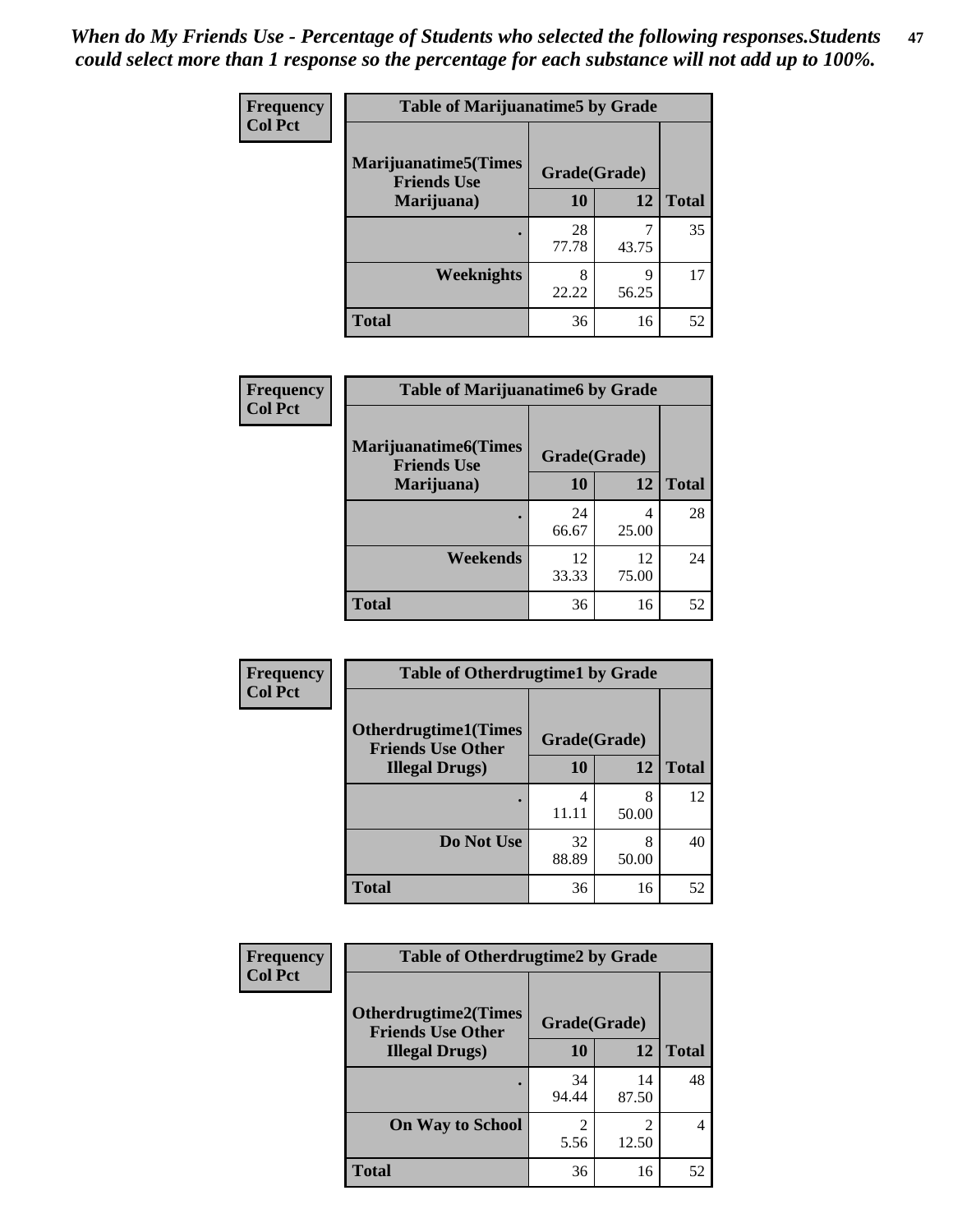| <b>Frequency</b> | <b>Table of Otherdrugtime3 by Grade</b>          |              |             |                |
|------------------|--------------------------------------------------|--------------|-------------|----------------|
| <b>Col Pct</b>   | Otherdrugtime3(Times<br><b>Friends Use Other</b> | Grade(Grade) |             |                |
|                  | <b>Illegal Drugs</b> )                           | 10           | 12          | <b>Total</b>   |
|                  |                                                  | 35<br>97.22  | 15<br>93.75 | 50             |
|                  | <b>During School</b>                             | 2.78         | 6.25        | $\mathfrak{D}$ |
|                  | <b>Total</b>                                     | 36           | 16          | 52             |

| Frequency      | <b>Table of Otherdrugtime4 by Grade</b>    |              |             |              |
|----------------|--------------------------------------------|--------------|-------------|--------------|
| <b>Col Pct</b> | <b>Otherdrugtime4(Times</b>                | Grade(Grade) |             |              |
|                | <b>Friends Use Other Illegal</b><br>Drugs) | 10           | 12          | <b>Total</b> |
|                | ٠                                          | 34<br>94.44  | 13<br>81.25 | 47           |
|                | <b>On Way Home From School</b>             | 2<br>5.56    | 3<br>18.75  |              |
|                | <b>Total</b>                               | 36           | 16          | 52           |

| Frequency      | <b>Table of Otherdrugtime5 by Grade</b>                  |              |             |              |
|----------------|----------------------------------------------------------|--------------|-------------|--------------|
| <b>Col Pct</b> | <b>Otherdrugtime5</b> (Times<br><b>Friends Use Other</b> | Grade(Grade) |             |              |
|                | <b>Illegal Drugs</b> )                                   | 10           | 12          | <b>Total</b> |
|                |                                                          | 34<br>94.44  | 12<br>75.00 | 46           |
|                | Weeknights                                               | 2<br>5.56    | 4<br>25.00  | 6            |
|                | <b>Total</b>                                             | 36           | 16          | 52           |

| <b>Frequency</b> | <b>Table of Otherdrugtime6 by Grade</b>                 |              |            |              |
|------------------|---------------------------------------------------------|--------------|------------|--------------|
| <b>Col Pct</b>   | <b>Otherdrugtime6(Times</b><br><b>Friends Use Other</b> | Grade(Grade) |            |              |
|                  | <b>Illegal Drugs</b> )                                  | 10           | 12         | <b>Total</b> |
|                  |                                                         | 33<br>91.67  | 9<br>56.25 | 42           |
|                  | Weekends                                                | 3<br>8.33    | 43.75      | 10           |
|                  | <b>Total</b>                                            | 36           | 16         | 52           |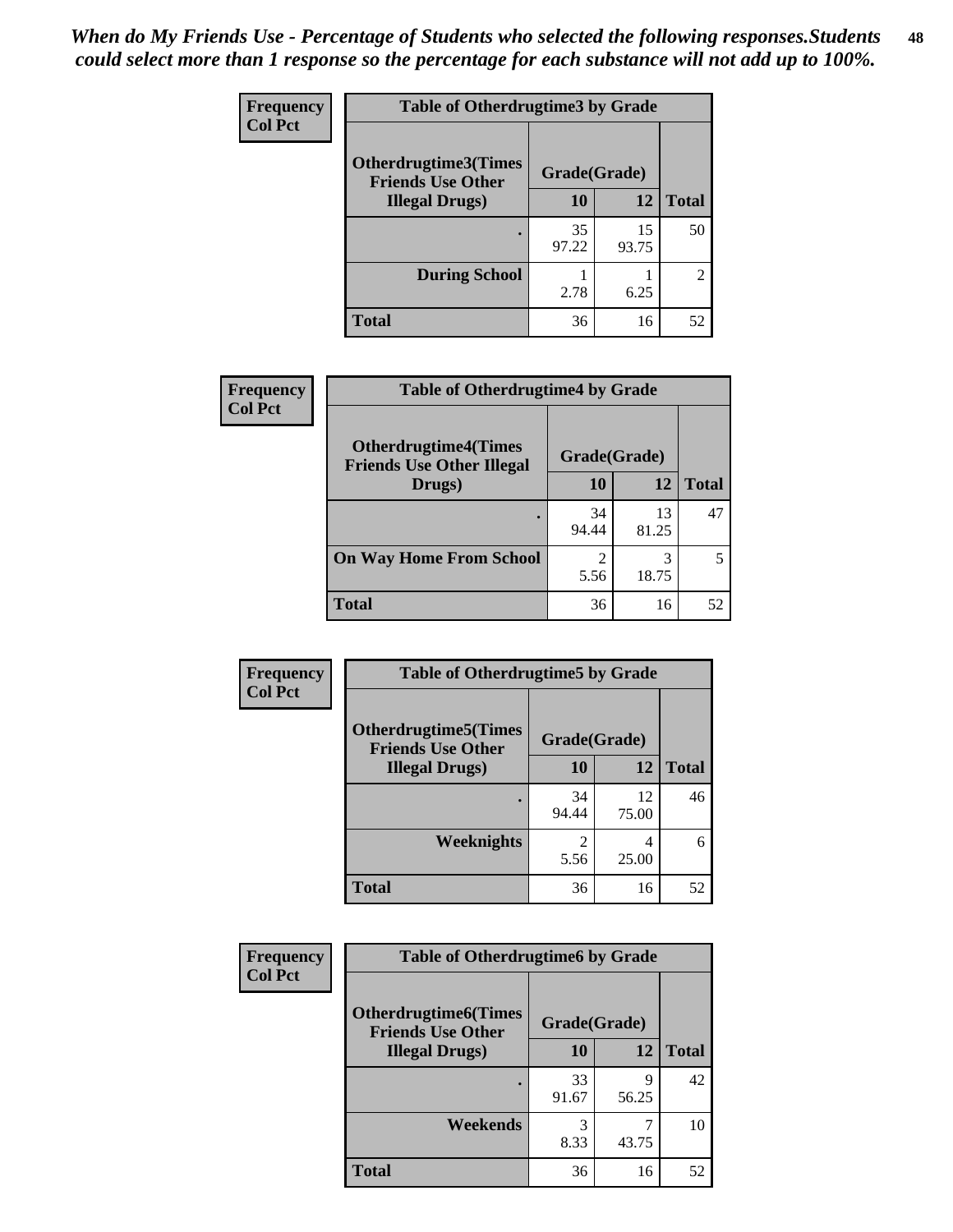| Frequency      | <b>Table of Educationalcohol by Grade</b>                                                                  |              |            |              |  |
|----------------|------------------------------------------------------------------------------------------------------------|--------------|------------|--------------|--|
| <b>Col Pct</b> | Educationalcohol(I<br>have been taught<br>about alcohol,<br>tobacco,<br>and other drugs<br>within the last | Grade(Grade) |            |              |  |
|                | year at school)                                                                                            | 10           | 12         | <b>Total</b> |  |
|                | <b>Yes</b>                                                                                                 | 25<br>69.44  | 7<br>43.75 | 32           |  |
|                | N <sub>0</sub>                                                                                             | 11<br>30.56  | 9<br>56.25 | 20           |  |
|                | <b>Total</b>                                                                                               | 36           | 16         | 52           |  |

| Frequency      | <b>Table of Eversmoked by Grade</b> |              |            |              |  |  |
|----------------|-------------------------------------|--------------|------------|--------------|--|--|
| <b>Col Pct</b> | Eversmoked(I<br>have smoked         | Grade(Grade) |            |              |  |  |
|                | a cigarette)                        | 10           | 12         | <b>Total</b> |  |  |
|                | Yes                                 | 9<br>25.00   | 9<br>56.25 | 18           |  |  |
|                | N <sub>0</sub>                      | 27<br>75.00  | 43.75      | 34           |  |  |
|                | <b>Total</b>                        | 36           | 16         | 52           |  |  |

| Frequency      | <b>Table of Drovedrinking by Grade</b>                                                                              |                    |                  |              |  |  |
|----------------|---------------------------------------------------------------------------------------------------------------------|--------------------|------------------|--------------|--|--|
| <b>Col Pct</b> | Drovedrinking(In<br>the past 30 days I<br>have driven a car<br>or other vehicle<br>while I was<br>drinking alcohol) | Grade(Grade)<br>10 | 12               | <b>Total</b> |  |  |
|                | <b>Yes</b>                                                                                                          | 5<br>13.89         | $\Omega$<br>0.00 | 5            |  |  |
|                | N <sub>0</sub>                                                                                                      | 31<br>86.11        | 16<br>100.00     | 47           |  |  |
|                | <b>Total</b>                                                                                                        | 36                 | 16               | 52           |  |  |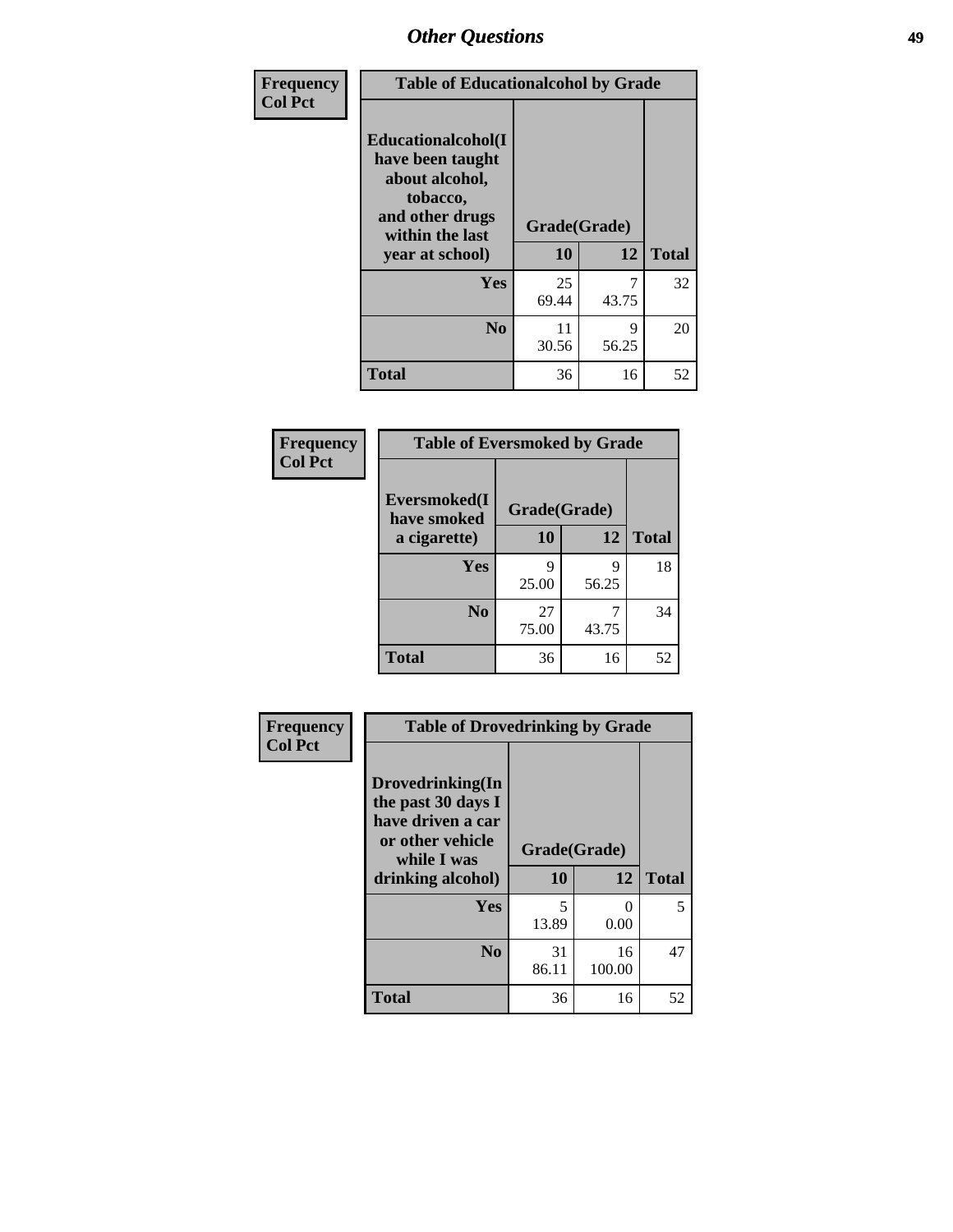| Frequency<br><b>Col Pct</b> | <b>Table of Rodedrinking by Grade</b>                                                                      |              |                         |              |  |  |
|-----------------------------|------------------------------------------------------------------------------------------------------------|--------------|-------------------------|--------------|--|--|
|                             | Rodedrinking(In<br>the past 30 days<br>I have ridden in<br>a car with a<br>driver who had<br>been drinking | Grade(Grade) |                         |              |  |  |
|                             | alcohol)                                                                                                   | 10           | 12                      | <b>Total</b> |  |  |
|                             | <b>Yes</b>                                                                                                 | 5<br>13.89   | $\mathfrak{D}$<br>12.50 | 7            |  |  |
|                             | N <sub>0</sub>                                                                                             | 31<br>86.11  | 14<br>87.50             | 45           |  |  |
|                             | <b>Total</b>                                                                                               | 36           | 16                      | 52           |  |  |

#### **Frequency Col Pct**

| <b>Table of Drugsschool by Grade</b>                                                                                      |              |             |              |  |  |
|---------------------------------------------------------------------------------------------------------------------------|--------------|-------------|--------------|--|--|
| <b>Drugsschool</b> (During<br>the past 12 months,<br>I have been offered,<br>sold,<br>or given illegal<br>drugs on school | Grade(Grade) |             |              |  |  |
| property)                                                                                                                 | 10           | 12          | <b>Total</b> |  |  |
| Yes                                                                                                                       | 6<br>16.67   | 5<br>31.25  | 11           |  |  |
| N <sub>0</sub>                                                                                                            | 30<br>83.33  | 11<br>68.75 | 41           |  |  |
| <b>Total</b>                                                                                                              | 36           | 16          | 52           |  |  |

| Frequency      | <b>Table of Helpbullied by Grade</b>                                   |                    |            |              |  |  |
|----------------|------------------------------------------------------------------------|--------------------|------------|--------------|--|--|
| <b>Col Pct</b> | $Helpb$ ullied $(I$<br>would help<br>someone who was<br>being bullied) | Grade(Grade)<br>10 | 12         | <b>Total</b> |  |  |
|                |                                                                        |                    |            |              |  |  |
|                | <b>Strongly Agree</b>                                                  | 11<br>30.56        | 6<br>37.50 | 17           |  |  |
|                | <b>Somewhat Agree</b>                                                  | 22<br>61.11        | 5<br>31.25 | 27           |  |  |
|                | <b>Somewhat Disagree</b>                                               | 2.78               | 3<br>18.75 | 4            |  |  |
|                | <b>Strongly Disagree</b>                                               | 2<br>5.56          | 2<br>12.50 | 4            |  |  |
|                | Total                                                                  | 36                 | 16         | 52           |  |  |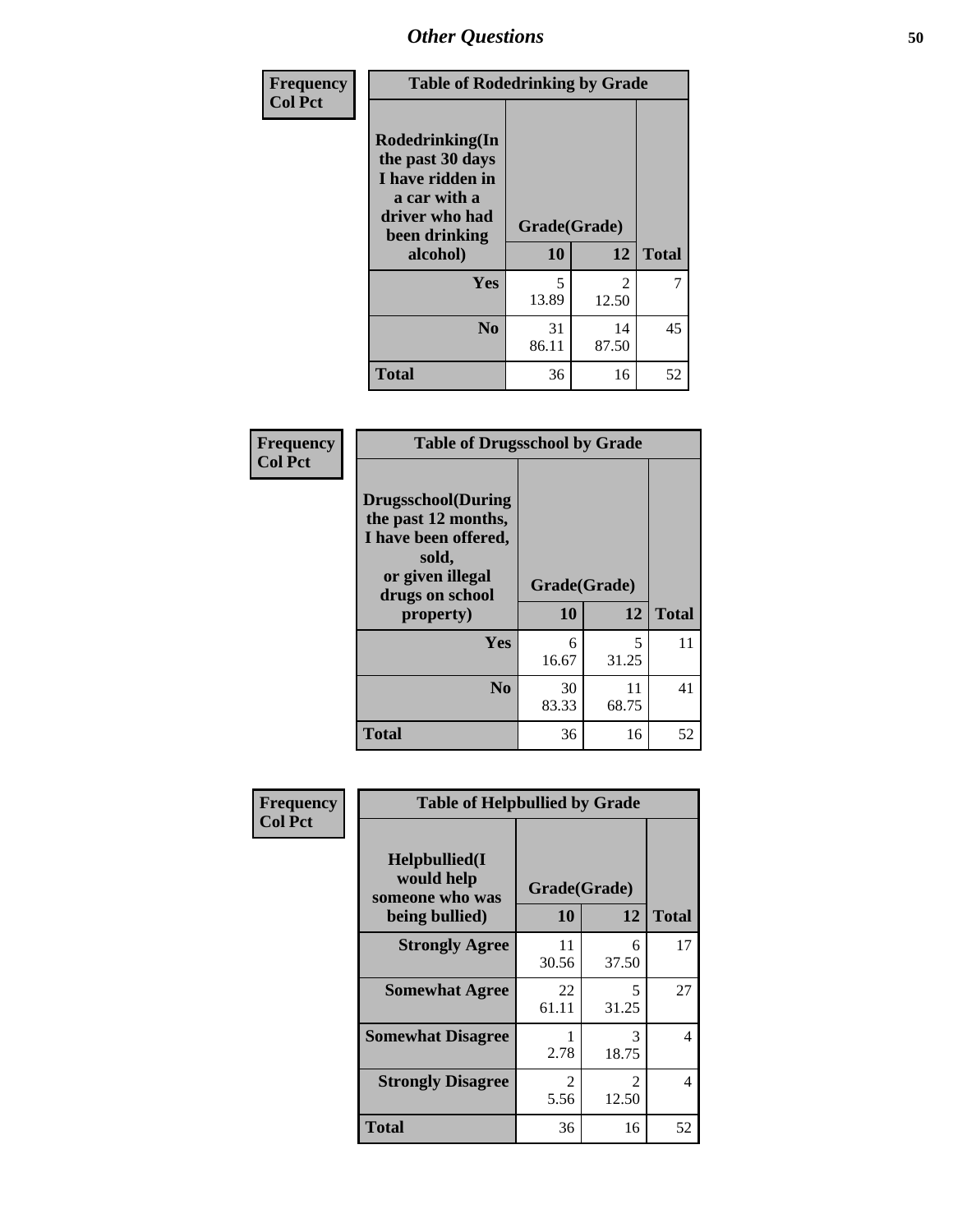*Other Questions* **51**

| Frequency      | <b>Table of Grade by Bingedrinking</b>                                                                            |                         |                                |                   |                              |                   |              |
|----------------|-------------------------------------------------------------------------------------------------------------------|-------------------------|--------------------------------|-------------------|------------------------------|-------------------|--------------|
| <b>Row Pct</b> | <b>Bingedrinking(I have drunk</b><br>five or more drinks of alcohol<br>at one sitting during the last<br>30 days) |                         |                                |                   |                              |                   |              |
|                | Grade(Grade)                                                                                                      | $\bf{0}$<br><b>Days</b> | 1 or<br>$\overline{2}$<br>days | 3 to<br>5<br>days | 6 <sub>to</sub><br>9<br>days | All<br>30<br>days | <b>Total</b> |
|                | 10                                                                                                                | 33<br>91.67             | 2.78                           | 2.78              | 2.78                         | $\Omega$<br>0.00  | 36           |
|                | 12                                                                                                                | 15<br>93.75             | $\theta$<br>0.00               | $\Omega$<br>0.00  | 0<br>0.00                    | 6.25              | 16           |
|                | <b>Total</b>                                                                                                      | 48                      |                                |                   |                              |                   | 52           |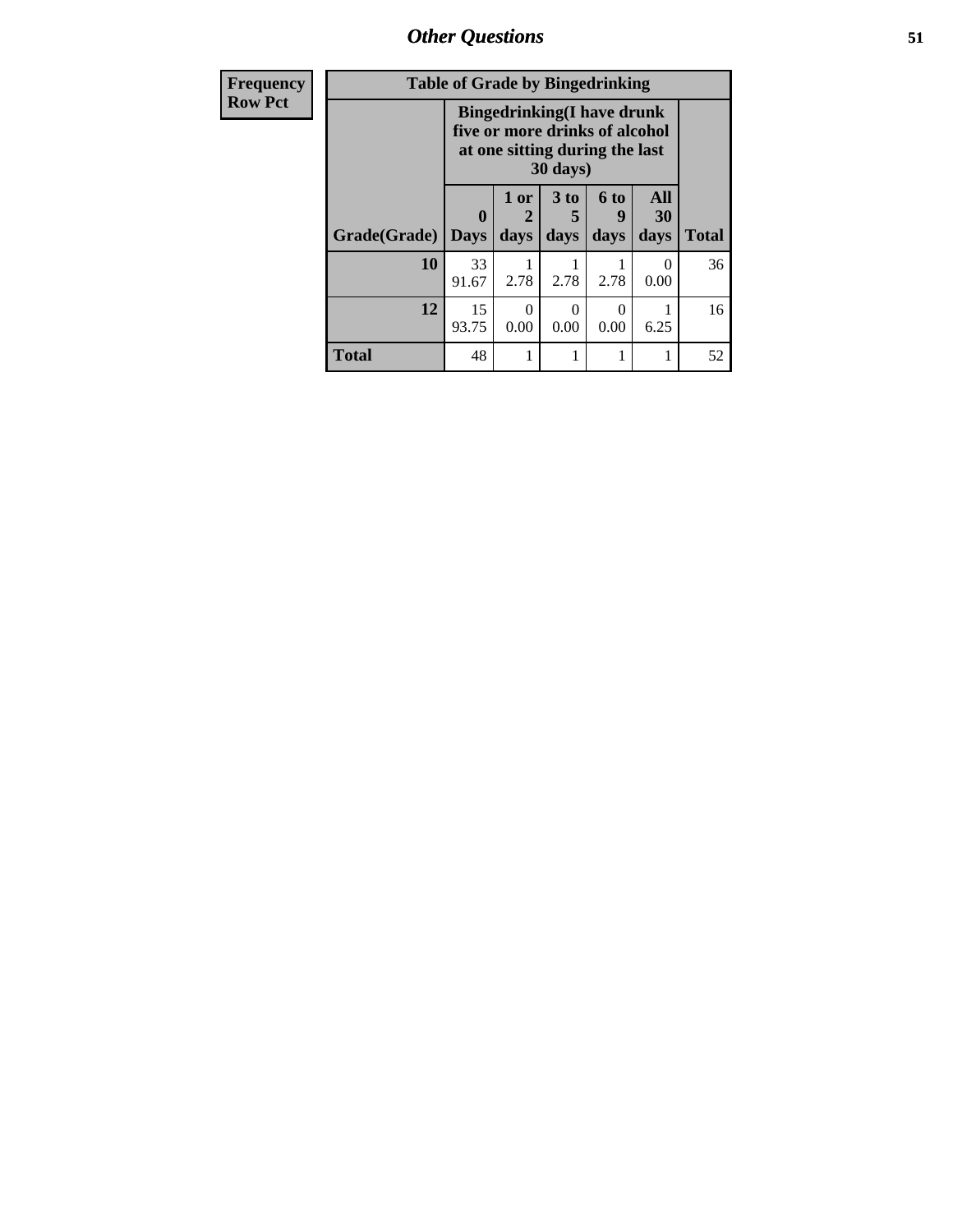### *Nutrition* **52**

| Frequency |
|-----------|
| Row Pct   |

| <b>Table of Grade by Dairy</b> |                                                                                                                                 |                                                                 |            |            |    |  |  |
|--------------------------------|---------------------------------------------------------------------------------------------------------------------------------|-----------------------------------------------------------------|------------|------------|----|--|--|
|                                |                                                                                                                                 | Dairy (I eat at least 3 servings of dairy<br>products each day) |            |            |    |  |  |
| Grade(Grade)                   | Somewhat Somewhat<br><b>Strongly</b><br><b>Strongly</b><br><b>Disagree</b><br><b>Total</b><br>Agree<br><b>Disagree</b><br>Agree |                                                                 |            |            |    |  |  |
| 10                             | 8<br>22.22                                                                                                                      | 17<br>47.22                                                     | 5<br>13.89 | 6<br>16.67 | 36 |  |  |
| 12                             | 5<br>31.25                                                                                                                      | 4<br>25.00                                                      | 5<br>31.25 | ി<br>12.50 | 16 |  |  |
| <b>Total</b>                   | 13                                                                                                                              | 21                                                              | 10         | 8          | 52 |  |  |

| <b>Frequency</b> |
|------------------|
| <b>Row Pct</b>   |

| $\overline{\textbf{c}\textbf{v}}$ | <b>Table of Grade by Fruitveg</b> |                                                                                                                            |                                                                          |       |            |    |  |  |
|-----------------------------------|-----------------------------------|----------------------------------------------------------------------------------------------------------------------------|--------------------------------------------------------------------------|-------|------------|----|--|--|
| J.                                |                                   |                                                                                                                            | Fruitveg(I eat at least 5 servings of fruits<br>and vegetables each day) |       |            |    |  |  |
|                                   | Grade(Grade)                      | Somewhat   Somewhat<br><b>Strongly</b><br><b>Strongly</b><br>Agree<br>Disagree<br><b>Disagree</b><br><b>Total</b><br>Agree |                                                                          |       |            |    |  |  |
|                                   | 10                                | 19.44                                                                                                                      | 17<br>47.22                                                              | 19.44 | 13.89      | 36 |  |  |
|                                   | 12                                | $\overline{2}$<br>12.50                                                                                                    | 31.25                                                                    | 37.50 | 3<br>18.75 | 16 |  |  |
|                                   | <b>Total</b>                      | 9                                                                                                                          | 22                                                                       | 13    | 8          | 52 |  |  |

**Frequency Row Pct**

| <b>Table of Grade by Cafeteriahealthy</b> |                          |                                                                                           |            |             |    |  |  |  |
|-------------------------------------------|--------------------------|-------------------------------------------------------------------------------------------|------------|-------------|----|--|--|--|
|                                           |                          | Cafeteriahealthy (School meals in my<br>school cafeteria are healthy)                     |            |             |    |  |  |  |
| Grade(Grade)                              | <b>Strongly</b><br>Agree | Somewhat  <br>Somewhat<br><b>Strongly</b><br>Disagree   Disagree<br><b>Total</b><br>Agree |            |             |    |  |  |  |
| 10                                        | 5<br>13.89               | 11<br>30.56                                                                               | q<br>25.00 | 11<br>30.56 | 36 |  |  |  |
| 12                                        | 6.25                     | 18.75                                                                                     | 4<br>25.00 | 8<br>50.00  | 16 |  |  |  |
| <b>Total</b>                              | 6                        | 14                                                                                        | 13         | 19          | 52 |  |  |  |

**Frequency Row Pct**

| <b>Table of Grade by Cafeterianutrition</b> |                                                                                                                              |             |            |       |    |  |
|---------------------------------------------|------------------------------------------------------------------------------------------------------------------------------|-------------|------------|-------|----|--|
|                                             | <b>Cafeterianutrition</b> (Facts about nutrition<br>are available in my school cafeteria)                                    |             |            |       |    |  |
| Grade(Grade)                                | Somewhat   Somewhat  <br><b>Strongly</b><br><b>Strongly</b><br><b>Disagree</b><br>Agree<br><b>Total</b><br>Disagree<br>Agree |             |            |       |    |  |
| 10                                          | 10<br>27.78                                                                                                                  | 14<br>38.89 | 5<br>13.89 | 19.44 | 36 |  |
| 12                                          | 3<br>18.75                                                                                                                   | 31.25       | 5<br>31.25 | 18.75 | 16 |  |
| <b>Total</b>                                | 13                                                                                                                           | 19          | 10         | 10    | 52 |  |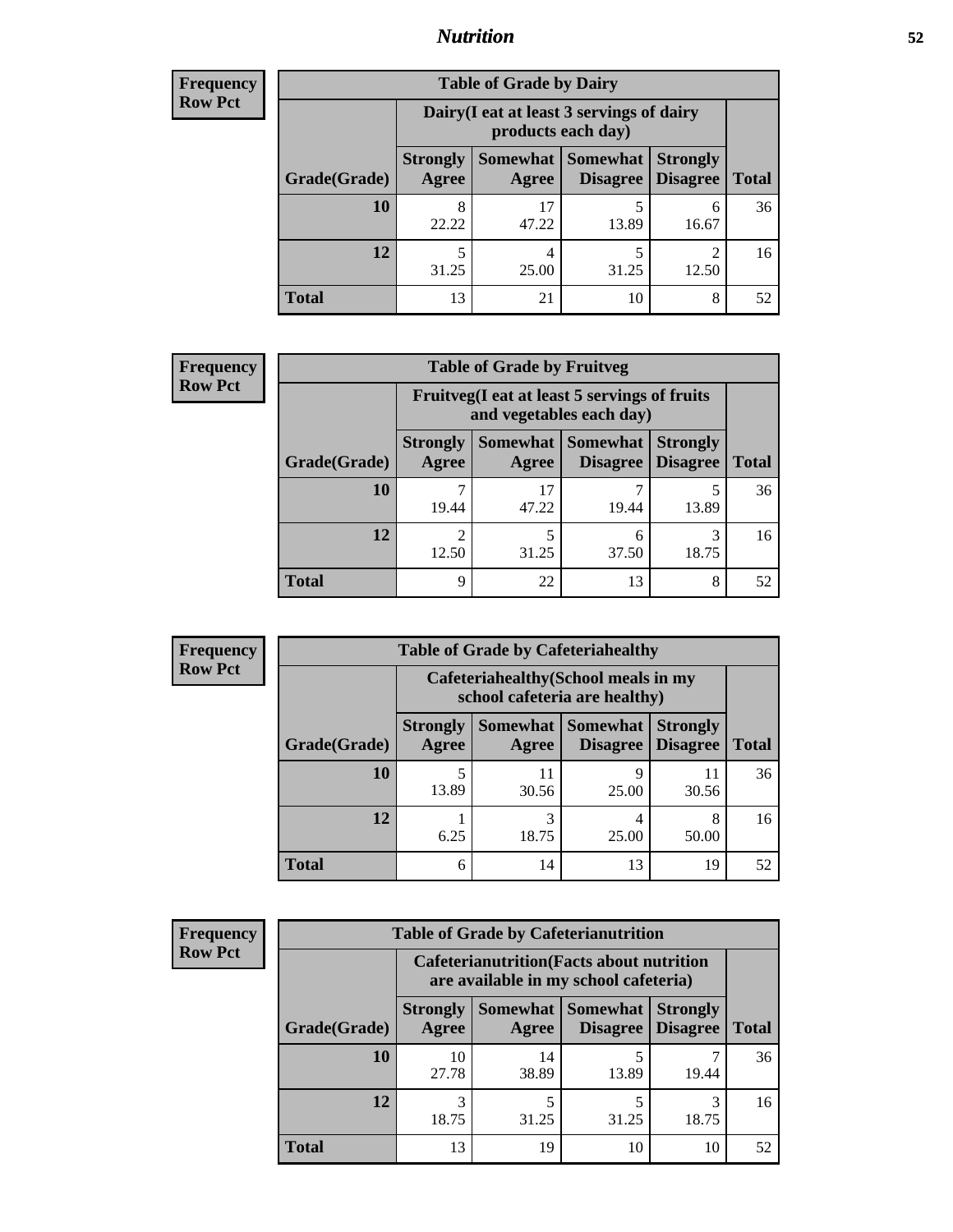### *Nutrition* **53**

| Frequency |  |
|-----------|--|
| Row Pct   |  |

| <b>Table of Grade by Schoollunch</b> |                                                                                                                          |                                                                 |                         |            |    |  |
|--------------------------------------|--------------------------------------------------------------------------------------------------------------------------|-----------------------------------------------------------------|-------------------------|------------|----|--|
|                                      |                                                                                                                          | Schoollunch(I eat school lunch three or<br>more times per week) |                         |            |    |  |
| Grade(Grade)                         | Somewhat Somewhat<br><b>Strongly</b><br><b>Strongly</b><br><b>Disagree</b><br><b>Total</b><br>Agree<br>Disagree<br>Agree |                                                                 |                         |            |    |  |
| 10                                   | 11<br>30.56                                                                                                              | 11<br>30.56                                                     | 5<br>13.89              | Q<br>25.00 | 36 |  |
| 12                                   | 6<br>37.50                                                                                                               | 25.00                                                           | $\overline{2}$<br>12.50 | 25.00      | 16 |  |
| <b>Total</b>                         | 17                                                                                                                       | 15                                                              | ┑                       | 13         | 52 |  |

| <b>Frequency</b> |  |
|------------------|--|
| <b>Row Pct</b>   |  |

| $\mathbf{y}$ | <b>Table of Grade by Foodchoices</b> |                                                                     |                     |                                 |                 |              |  |
|--------------|--------------------------------------|---------------------------------------------------------------------|---------------------|---------------------------------|-----------------|--------------|--|
|              |                                      | Foodchoices (I make healthy food choices in<br>my school cafeteria) |                     |                                 |                 |              |  |
|              | Grade(Grade)                         | <b>Strongly</b><br>Agree                                            | Somewhat  <br>Agree | Somewhat<br>Disagree   Disagree | <b>Strongly</b> | <b>Total</b> |  |
|              | 10                                   | 8<br>22.22                                                          | 15<br>41.67         | 11.11                           | Q<br>25.00      | 36           |  |
|              | 12                                   | $\mathfrak{D}$<br>12.50                                             | 3<br>18.75          | 56.25                           | 12.50           | 16           |  |
|              | <b>Total</b>                         | 10                                                                  | 18                  | 13                              | 11              | 52           |  |

| Frequency      | <b>Table of Grade by Wholewheat</b> |                                                                                                             |             |                                        |                                    |              |  |
|----------------|-------------------------------------|-------------------------------------------------------------------------------------------------------------|-------------|----------------------------------------|------------------------------------|--------------|--|
| <b>Row Pct</b> |                                     | Wholewheat (There are whole wheat and<br>multigrain breads and cereals available in<br>my school cafeteria) |             |                                        |                                    |              |  |
|                | Grade(Grade)                        | <b>Strongly</b><br>Agree                                                                                    | Agree       | Somewhat   Somewhat<br><b>Disagree</b> | <b>Strongly</b><br><b>Disagree</b> | <b>Total</b> |  |
|                | 10                                  | 6<br>16.67                                                                                                  | 13<br>36.11 | 4<br>11.11                             | 13<br>36.11                        | 36           |  |
|                | 12                                  | $\mathfrak{D}$<br>12.50                                                                                     | 3<br>18.75  | ↑<br>12.50                             | 9<br>56.25                         | 16           |  |
|                | <b>Total</b>                        | 8                                                                                                           | 16          | 6                                      | 22                                 | 52           |  |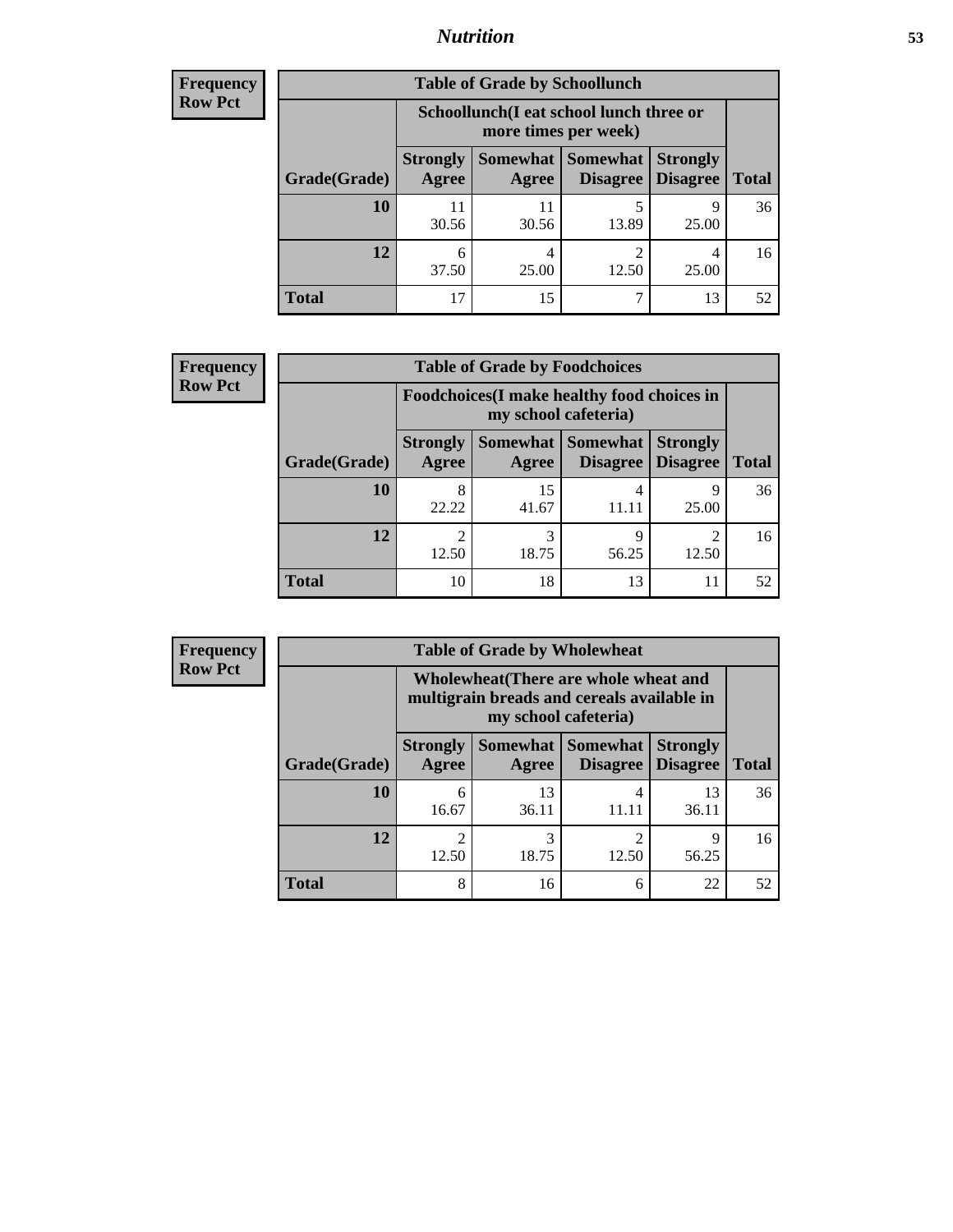### *Nutrition* **54**

**Frequency Row Pct**

| <b>Table of Grade by Healthyvending</b> |                                                                                                                                               |                          |                                    |                                    |              |  |
|-----------------------------------------|-----------------------------------------------------------------------------------------------------------------------------------------------|--------------------------|------------------------------------|------------------------------------|--------------|--|
|                                         | Healthyvending (If only healthy snacks and<br>beverages were available in the vending<br>machines during the school day,<br>I would buy them) |                          |                                    |                                    |              |  |
| Grade(Grade)                            | <b>Strongly</b><br>Agree                                                                                                                      | <b>Somewhat</b><br>Agree | <b>Somewhat</b><br><b>Disagree</b> | <b>Strongly</b><br><b>Disagree</b> | <b>Total</b> |  |
| 10                                      | 5<br>13.89                                                                                                                                    | 18<br>50.00              | 19.44                              | 6<br>16.67                         | 36           |  |
| 12                                      | 3<br>18.75                                                                                                                                    | 43.75                    | 3<br>18.75                         | 3<br>18.75                         | 16           |  |
| <b>Total</b>                            | 8                                                                                                                                             | 25                       | 10                                 | 9                                  | 52           |  |

**Frequency Row Pct**

| <b>Table of Grade by Schoolbreakfast</b> |                                                                                                                                         |             |                                 |                                    |              |  |
|------------------------------------------|-----------------------------------------------------------------------------------------------------------------------------------------|-------------|---------------------------------|------------------------------------|--------------|--|
|                                          | Schoolbreakfast (If breakfast were<br>available at school,<br>but outside the cafeteria,<br>I would eat breakfast at school more often) |             |                                 |                                    |              |  |
| Grade(Grade)                             | <b>Strongly</b><br>Agree                                                                                                                | Agree       | Somewhat   Somewhat<br>Disagree | <b>Strongly</b><br><b>Disagree</b> | <b>Total</b> |  |
| 10                                       | 16<br>44.44                                                                                                                             | 13<br>36.11 | 3<br>8.33                       | 4<br>11.11                         | 36           |  |
| 12                                       | 7<br>43.75                                                                                                                              | 4<br>25.00  | 3<br>18.75                      | $\mathcal{D}$<br>12.50             | 16           |  |
| <b>Total</b>                             | 23                                                                                                                                      | 17          | 6                               | 6                                  | 52           |  |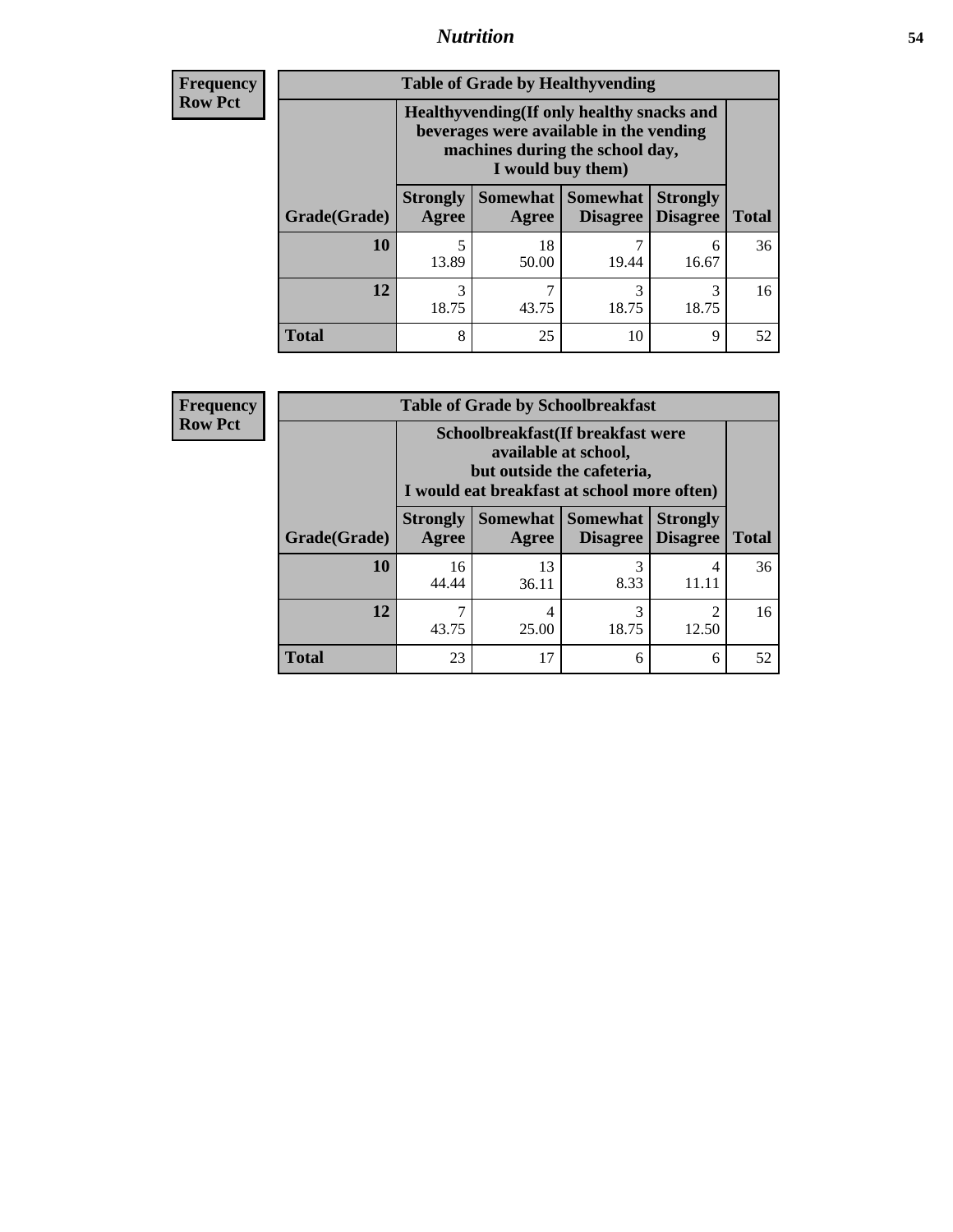| Frequency<br><b>Col Pct</b> | <b>Table of Educationaids by Grade</b>                                                                    |                    |              |    |  |
|-----------------------------|-----------------------------------------------------------------------------------------------------------|--------------------|--------------|----|--|
|                             | <b>Educationaids</b> (I<br>have been<br>taught about<br><b>HIV/AIDS</b> at<br>school in the<br>past year) | Grade(Grade)<br>10 | <b>Total</b> |    |  |
|                             | Yes                                                                                                       | 30<br>83.33        | 8<br>50.00   | 38 |  |
|                             | N <sub>0</sub>                                                                                            | 6<br>16.67         | 8<br>50.00   | 14 |  |
|                             | <b>Total</b>                                                                                              | 36                 | 16           | 52 |  |

| Frequency      | <b>Table of Educationcharacter by Grade</b>                         |              |            |              |  |  |
|----------------|---------------------------------------------------------------------|--------------|------------|--------------|--|--|
| <b>Col Pct</b> | <b>Educationcharacter(I)</b><br>have been taught<br>about character | Grade(Grade) |            |              |  |  |
|                | education in the past<br>year at school)                            | 10           | 12         | <b>Total</b> |  |  |
|                | Yes                                                                 | 17<br>47.22  | 9<br>56.25 | 26           |  |  |
|                | N <sub>0</sub>                                                      | 19<br>52.78  | 7<br>43.75 | 26           |  |  |
|                | <b>Total</b>                                                        | 36           | 16         | 52           |  |  |

| <b>Frequency</b> | <b>Table of Gradcoach1 by Grade</b> |              |             |              |
|------------------|-------------------------------------|--------------|-------------|--------------|
| <b>Col Pct</b>   | Gradcoach1(I                        |              |             |              |
|                  | know who my<br><b>Graduation</b>    | Grade(Grade) |             |              |
|                  | Coach is)                           | 10           | 12          | <b>Total</b> |
|                  | <b>Yes</b>                          | 30<br>83.33  | 14<br>87.50 | 44           |
|                  | N <sub>0</sub>                      | 6<br>16.67   | 2<br>12.50  | 8            |
|                  | <b>Total</b>                        | 36           | 16          | 52           |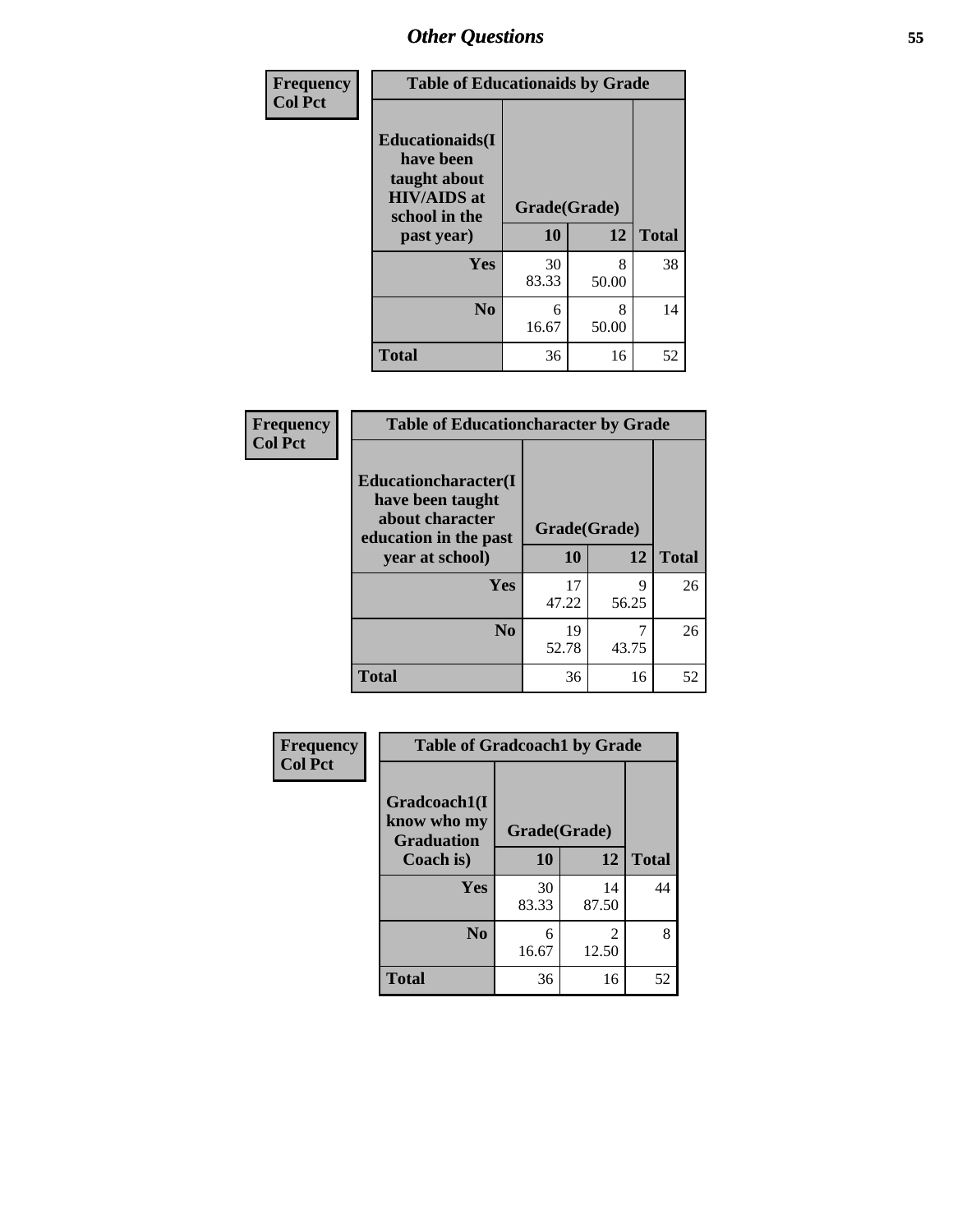| Frequency      | <b>Table of Gradcoach2 by Grade</b> |             |              |              |  |
|----------------|-------------------------------------|-------------|--------------|--------------|--|
| <b>Col Pct</b> | Gradcoach2(I<br>have                |             |              |              |  |
|                | contacted my<br><b>Graduation</b>   |             | Grade(Grade) |              |  |
|                | Coach)                              | 10          | 12           | <b>Total</b> |  |
|                | Yes                                 | 17<br>47.22 | 13<br>81.25  | 30           |  |
|                | N <sub>0</sub>                      | 19<br>52.78 | 3<br>18.75   | 22           |  |
|                | <b>Total</b>                        | 36          | 16           | 52           |  |

| Frequency<br><b>Col Pct</b> | <b>Table of Gradcoach3 by Grade</b>                                         |              |            |              |  |
|-----------------------------|-----------------------------------------------------------------------------|--------------|------------|--------------|--|
|                             | Gradcoach3(I<br>have received<br>assistance<br>from my<br><b>Graduation</b> | Grade(Grade) |            |              |  |
|                             | Coach)                                                                      | 10           | 12         | <b>Total</b> |  |
|                             | Yes                                                                         | 15<br>41.67  | 9<br>56.25 | 24           |  |
|                             | N <sub>0</sub>                                                              | 10<br>27.78  | 0<br>0.00  | 10           |  |
|                             | Don't know                                                                  | 11<br>30.56  | 7<br>43.75 | 18           |  |
|                             | <b>Total</b>                                                                | 36           | 16         | 52           |  |

| Frequency      | <b>Table of Selfharm by Grade</b>                                                                                                                                                      |                    |                  |              |
|----------------|----------------------------------------------------------------------------------------------------------------------------------------------------------------------------------------|--------------------|------------------|--------------|
| <b>Col Pct</b> | <b>Selfharm</b> (During<br>the past 12<br>months,<br>I harmed myself<br>on purpose<br><b>Suicideconsider</b><br>During the past<br>12 months,<br>I seriously<br>considered<br>suicide) | Grade(Grade)<br>10 | 12               | <b>Total</b> |
|                | Yes                                                                                                                                                                                    | 8<br>22.22         | $\Omega$<br>0.00 | 8            |
|                | N <sub>0</sub>                                                                                                                                                                         | 28<br>77.78        | 16<br>100.00     | 44           |
|                | Total                                                                                                                                                                                  | 36                 | 16               | 52           |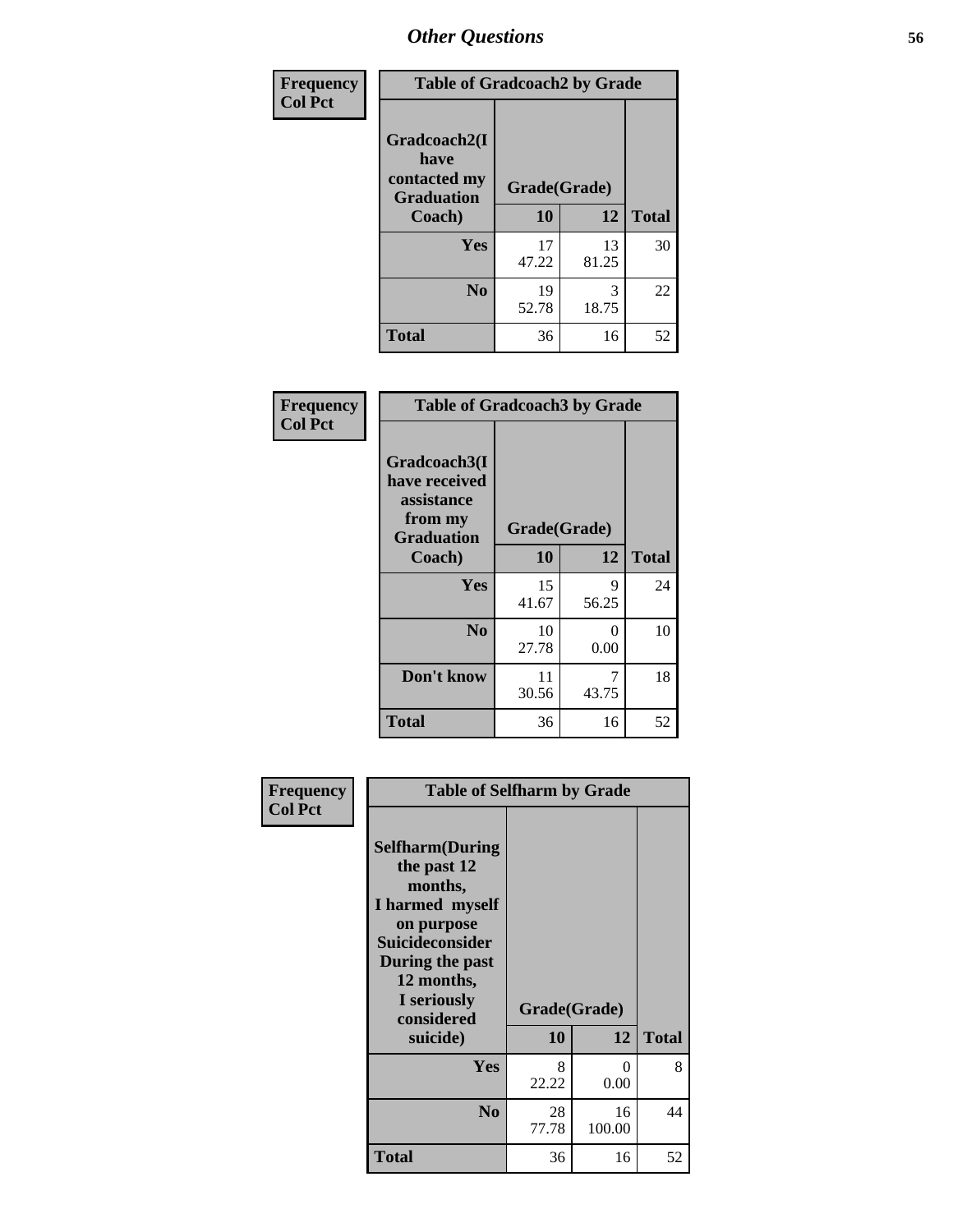| <b>Frequency</b> |                        | <b>Table of Suicideconsider by Grade</b> |              |              |  |  |
|------------------|------------------------|------------------------------------------|--------------|--------------|--|--|
| <b>Col Pct</b>   |                        | Grade(Grade)                             |              |              |  |  |
|                  | <b>Suicideconsider</b> | <b>10</b>                                | 12           | <b>Total</b> |  |  |
|                  | <b>Yes</b>             | 6<br>16.67                               | 0.00         | 6            |  |  |
|                  | N <sub>0</sub>         | 30<br>83.33                              | 16<br>100.00 | 46           |  |  |
|                  | <b>Total</b>           | 36                                       | 16           | 52           |  |  |

| Frequency      | <b>Table of Suicideattempt by Grade</b>              |              |              |              |  |
|----------------|------------------------------------------------------|--------------|--------------|--------------|--|
| <b>Col Pct</b> | Suicideattempt(I<br>have attempted<br>suicide in the | Grade(Grade) |              |              |  |
|                | last year)                                           | 10           | 12           | <b>Total</b> |  |
|                | Yes                                                  | 3<br>8.33    | 0.00         | 3            |  |
|                | $\bf No$                                             | 33<br>91.67  | 16<br>100.00 | 49           |  |
|                | <b>Total</b>                                         | 36           | 16           | 52           |  |

| Frequency      | <b>Table of Instantmessaged by Grade</b>               |              |              |              |
|----------------|--------------------------------------------------------|--------------|--------------|--------------|
| <b>Col Pct</b> | Instantmessaged(I<br>have instant<br>messaged people I | Grade(Grade) |              |              |
|                | do not even know)                                      | 10           | 12           | <b>Total</b> |
|                | Yes                                                    | 19.44        | 0<br>0.00    |              |
|                | N <sub>0</sub>                                         | 29<br>80.56  | 16<br>100.00 | 45           |
|                | <b>Total</b>                                           | 36           | 16           | 52           |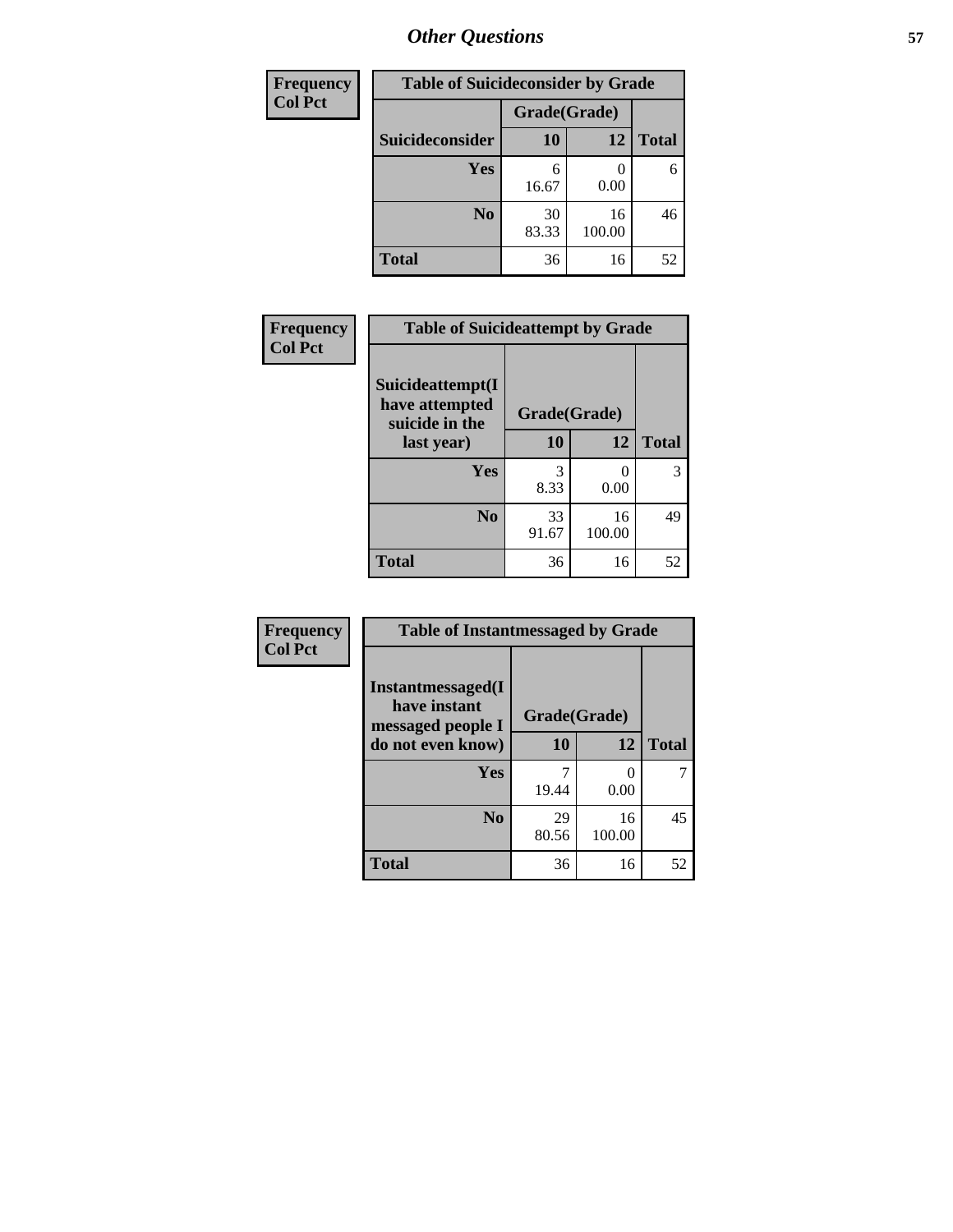| Frequency      | <b>Table of Getsalong by Grade</b>                          |              |            |              |  |
|----------------|-------------------------------------------------------------|--------------|------------|--------------|--|
| <b>Col Pct</b> | <b>Getsalong</b> (I get<br>along with other<br>students and | Grade(Grade) |            |              |  |
|                | adults)                                                     | 10           | 12         | <b>Total</b> |  |
|                | <b>Strongly Agree</b>                                       | 13<br>36.11  | 8<br>50.00 | 21           |  |
|                | <b>Somewhat Agree</b>                                       | 17<br>47.22  | 3<br>18.75 | 20           |  |
|                | <b>Somewhat Disagree</b>                                    | 5<br>13.89   | 4<br>25.00 | 9            |  |
|                | <b>Strongly Disagree</b>                                    | 2.78         | 6.25       | 2            |  |
|                | <b>Total</b>                                                | 36           | 16         | 52           |  |

| Frequency      |                                  | <b>Table of Safehome by Grade</b> |            |              |  |  |  |
|----------------|----------------------------------|-----------------------------------|------------|--------------|--|--|--|
| <b>Col Pct</b> | Safehome(I feel<br>safe at home) | Grade(Grade)<br>10                | 12         | <b>Total</b> |  |  |  |
|                | <b>Strongly Agree</b>            | 16<br>44.44                       | 43.75      | 23           |  |  |  |
|                | <b>Somewhat Agree</b>            | 16<br>44.44                       | 4<br>25.00 | 20           |  |  |  |
|                | <b>Somewhat Disagree</b>         | 3<br>8.33                         | 4<br>25.00 | 7            |  |  |  |
|                | <b>Strongly Disagree</b>         | 2.78                              | 6.25       | 2            |  |  |  |
|                | <b>Total</b>                     | 36                                | 16         | 52           |  |  |  |

| Frequency      | <b>Table of Adulttalk by Grade</b>                                                                |                    |             |              |
|----------------|---------------------------------------------------------------------------------------------------|--------------------|-------------|--------------|
| <b>Col Pct</b> | <b>Adulttalk(I</b><br>know an<br>adult at<br>school that<br>I can talk<br>with if I<br>need help) | Grade(Grade)<br>10 | 12          | <b>Total</b> |
|                |                                                                                                   |                    |             |              |
|                | <b>Yes</b>                                                                                        | 29<br>80.56        | 11<br>68.75 | 40           |
|                | N <sub>0</sub>                                                                                    | 19.44              | 5<br>31.25  | 12           |
|                | <b>Total</b>                                                                                      | 36                 | 16          | 52           |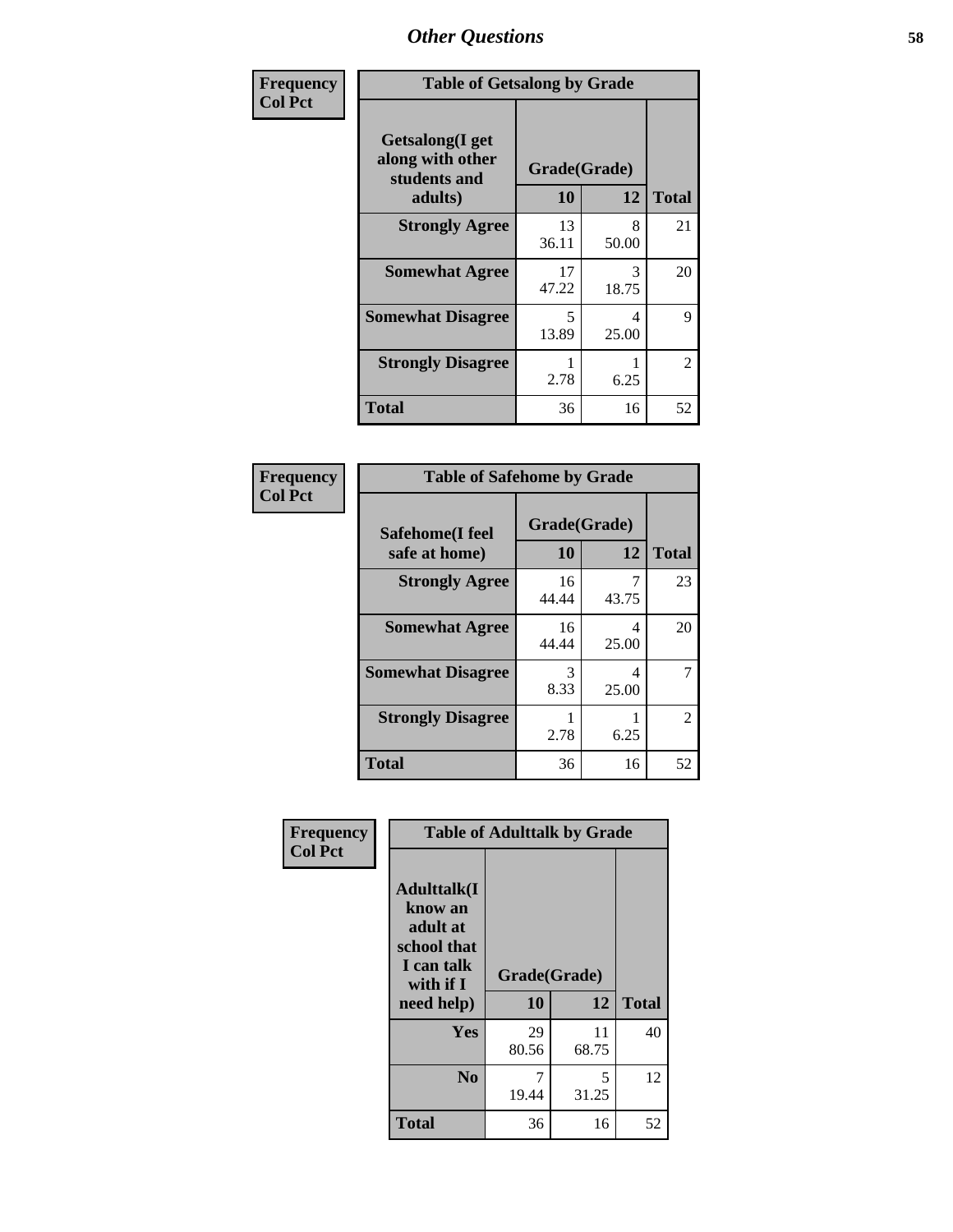| <b>Frequency</b> |
|------------------|
| <b>Row Pct</b>   |

| <b>Table of Grade by Tytime</b>           |            |                                                                                        |            |                      |                      |                   |                 |
|-------------------------------------------|------------|----------------------------------------------------------------------------------------|------------|----------------------|----------------------|-------------------|-----------------|
|                                           |            | Tvtime(On an average school day,<br>how much unsupervised time do I spend watching TV) |            |                      |                      |                   |                 |
| Grade(Grade)   None   hour/day   hour/day |            | <b>Less that</b>                                                                       |            | $2 - 3$<br>hours/day | $4 - 5$<br>hours/day | $6+$<br>hours/day | <b>Total</b>    |
| 10                                        | 6<br>16.67 | 16.67                                                                                  | h<br>16.67 | 8<br>22.22           | 19.44                | 8.33              | 36              |
| 12                                        | 3<br>18.75 | 25.00                                                                                  | 6.25       | 25.00                | 0.00                 | 25.00             | 16 <sup>1</sup> |
| <b>Total</b>                              | 9          | 10                                                                                     | ⇁          | 12                   |                      |                   | 52              |

#### **Frequency Row Pct**

| <b>Table of Grade by Computertime</b> |             |                                                                                                   |          |                      |                      |                   |              |
|---------------------------------------|-------------|---------------------------------------------------------------------------------------------------|----------|----------------------|----------------------|-------------------|--------------|
|                                       |             | Computertime (On an average school day,<br>how much unsupervised time do I spend on the computer) |          |                      |                      |                   |              |
| Grade(Grade)                          | None        | <b>Less that</b><br>hour/day                                                                      | hour/day | $2 - 3$<br>hours/day | $4 - 5$<br>hours/day | $6+$<br>hours/day | <b>Total</b> |
| 10                                    | 10<br>27.78 | 3<br>8.33                                                                                         | 11.11    | 11<br>30.56          | 19.44                | 2.78              | 36           |
| 12                                    | 31.25       | ↑<br>12.50                                                                                        | 37.50    | 12.50                | 0.00                 | 6.25              | 16           |
| <b>Total</b>                          | 15          | 5                                                                                                 | 10       | 13                   |                      | ◠                 | 52           |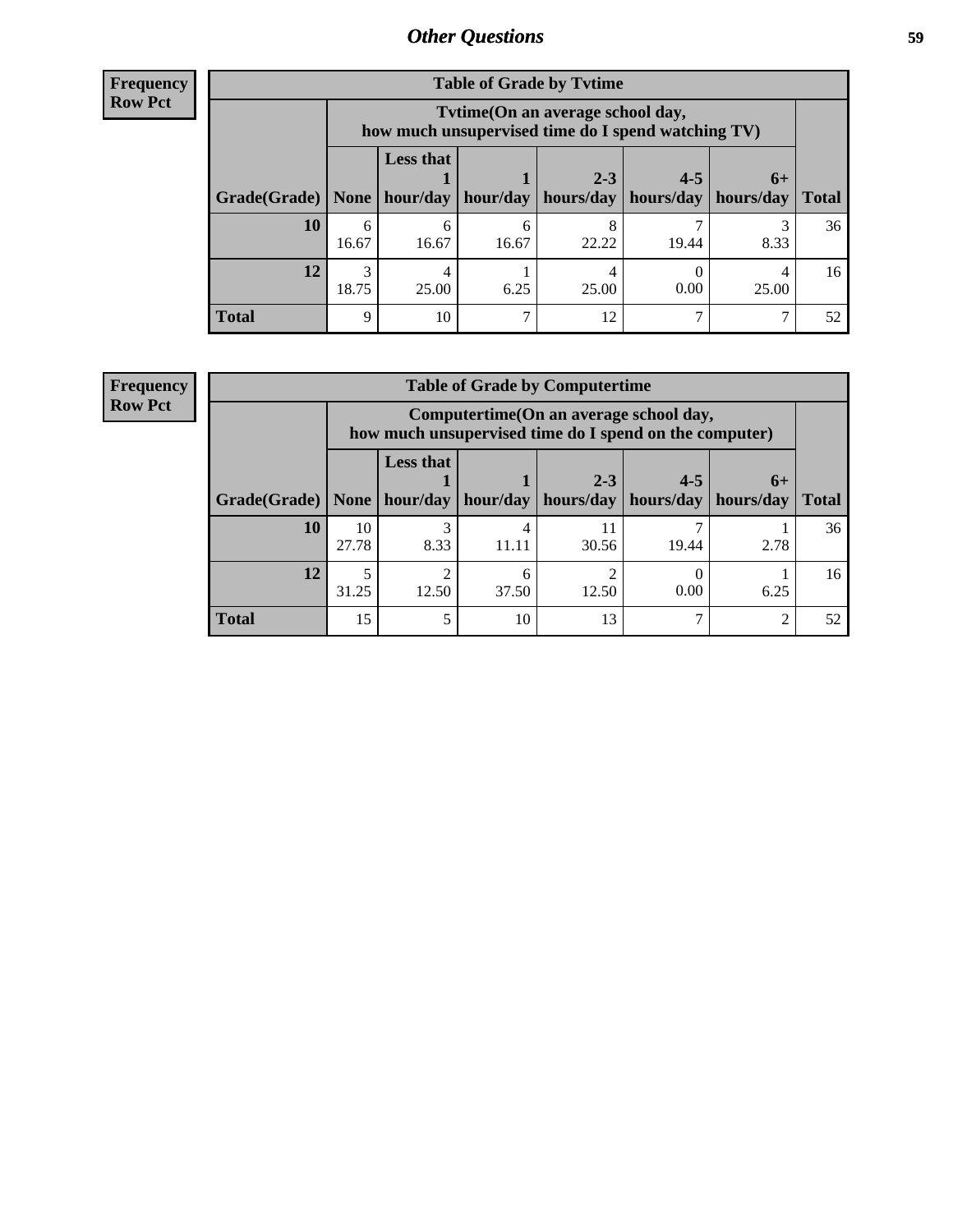### *Questions about Driving Laws* **60** *Driving Questions were asked only of high school students.*

| <b>Frequency</b> |
|------------------|
| <b>Row Pct</b>   |

| <b>Table of Grade by License1</b> |                                                                                                                                           |                                     |                |            |               |              |  |  |
|-----------------------------------|-------------------------------------------------------------------------------------------------------------------------------------------|-------------------------------------|----------------|------------|---------------|--------------|--|--|
|                                   | License1(During the first 6 months of driving<br>with a provisional license,<br>the only passengers who can ride with the<br>driver are:) |                                     |                |            |               |              |  |  |
| Grade(Grade)                      | <b>Parent or</b>                                                                                                                          | Family<br><b>Guardian</b>   Members | <b>Friends</b> | Anyone     | Don't<br>Know | <b>Total</b> |  |  |
| <b>10</b>                         | 11<br>30.56                                                                                                                               | 3<br>8.33                           | 3<br>8.33      | 9<br>25.00 | 10<br>27.78   | 36           |  |  |
| 12                                | 43.75                                                                                                                                     | 3<br>18.75                          | 6.25           | 6.25       | 4<br>25.00    | 16           |  |  |
| <b>Total</b>                      | 18                                                                                                                                        | 6                                   | 4              | 10         | 14            | 52           |  |  |

| <b>Frequency</b> |              | <b>Table of Grade by License2</b>                                                                                    |                              |                                     |                                                      |                      |              |  |
|------------------|--------------|----------------------------------------------------------------------------------------------------------------------|------------------------------|-------------------------------------|------------------------------------------------------|----------------------|--------------|--|
| <b>Row Pct</b>   |              | License $2(17 \text{ yr})$ old drivers with a<br>provisional driver's license cannot<br>drive between the hours of:) |                              |                                     |                                                      |                      |              |  |
|                  | Grade(Grade) | <b>Midnight</b><br>to 6am                                                                                            | 1am<br>t <sub>0</sub><br>5am | 1am<br>t <sub>0</sub><br><b>6am</b> | N <sub>0</sub><br>curfew<br>for $17$<br>vear<br>olds | Don't<br><b>Know</b> | <b>Total</b> |  |
|                  | 10           | 13<br>36.11                                                                                                          | 3<br>8.33                    | 2.78                                | 6<br>16.67                                           | 13<br>36.11          | 36           |  |
|                  | 12           | 7<br>43.75                                                                                                           | 6.25                         | 0<br>0.00                           | 6.25                                                 | 7<br>43.75           | 16           |  |
|                  | <b>Total</b> | 20                                                                                                                   | $\overline{4}$               | 1                                   | 7                                                    | 20                   | 52           |  |

| <b>Frequency</b> |              | <b>Table of Grade by License3</b> |                                                                                        |                          |                                      |            |               |              |  |
|------------------|--------------|-----------------------------------|----------------------------------------------------------------------------------------|--------------------------|--------------------------------------|------------|---------------|--------------|--|
| <b>Row Pct</b>   |              |                                   | License3(For drivers under the age of 21,<br>what level of alcohol is considered DUI?) |                          |                                      |            |               |              |  |
|                  | Grade(Grade) | Any<br><b>Amount</b>              | 0.02                                                                                   | 0.04                     | 0.06                                 | 0.08       | Don't<br>know | <b>Total</b> |  |
|                  | 10           | 6<br>16.67                        | 4<br>11.11                                                                             | $\mathfrak{D}$<br>5.56   | 6<br>16.67                           | 4<br>11.11 | 14<br>38.89   | 36           |  |
|                  | 12           | $\mathfrak{D}$<br>12.50           | 6.25                                                                                   | $\left( \right)$<br>0.00 | $\mathcal{D}_{\mathcal{L}}$<br>12.50 | 6.25       | 10<br>62.50   | 16           |  |
|                  | <b>Total</b> | 8                                 | 5                                                                                      | 2                        | 8                                    | 5          | 24            | 52           |  |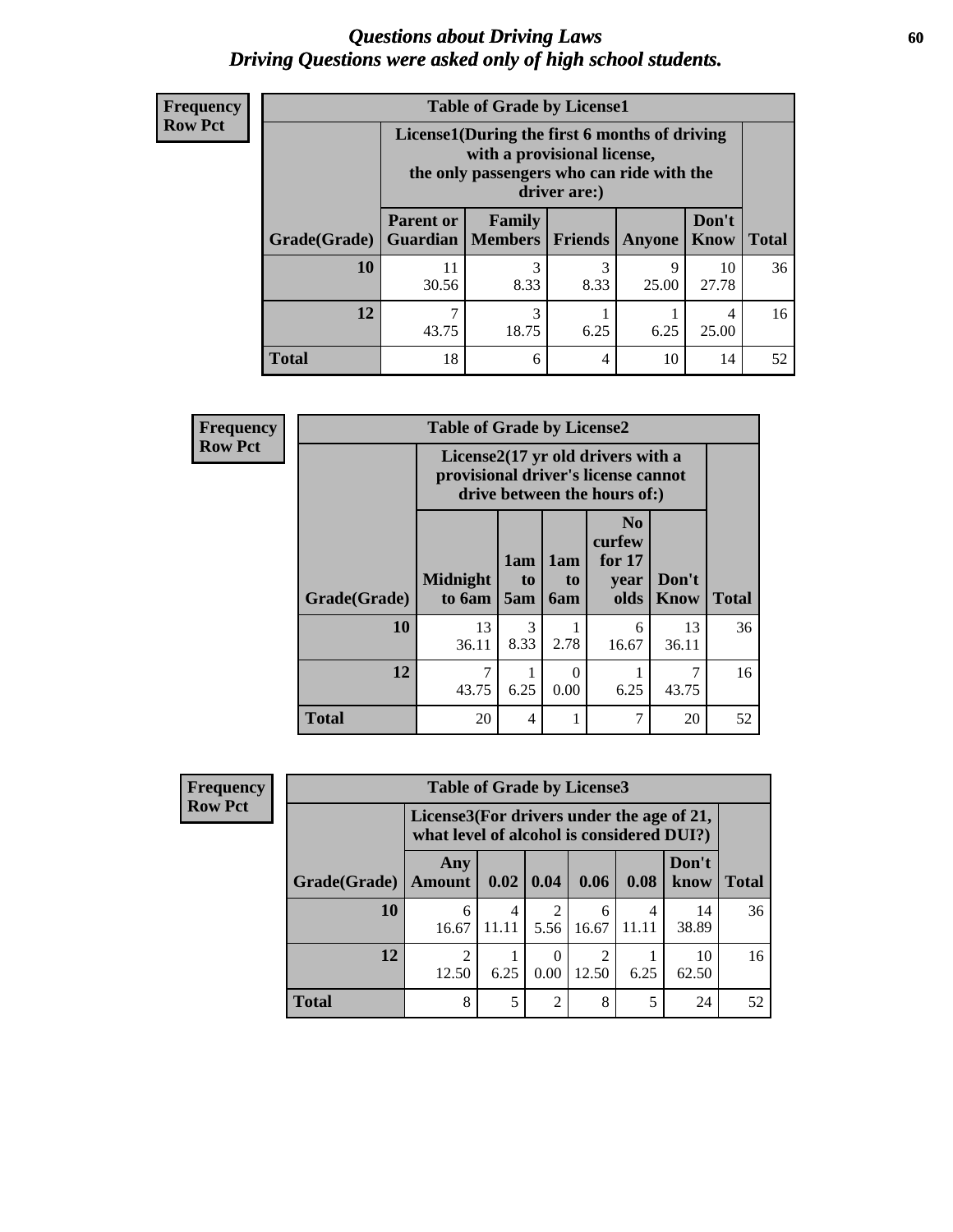### *Questions about Driving Laws* **61** *Driving Questions were asked only of high school students.*

**Frequency Row Pct**

| <b>Table of Grade by License4</b> |              |                                                                                                                      |              |                                          |                                             |               |              |  |
|-----------------------------------|--------------|----------------------------------------------------------------------------------------------------------------------|--------------|------------------------------------------|---------------------------------------------|---------------|--------------|--|
|                                   |              | License4(A driver under 21 automatically<br>loses his/her license if caught exceeding the<br>posted speet limit by:) |              |                                          |                                             |               |              |  |
| Grade(Grade)                      | $15+$<br>mph | $25+$<br>mph                                                                                                         | $35+$<br>mph | <b>Depends</b><br>$\mathbf{on}$<br>judge | Can't<br>lose<br>license<br>for<br>speeding | Don't<br>know | <b>Total</b> |  |
| 10                                | 6<br>16.67   | $\overline{2}$<br>5.56                                                                                               | 5<br>13.89   | 6<br>16.67                               | 5.56                                        | 15<br>41.67   | 36           |  |
| 12                                | 2<br>12.50   | 6.25                                                                                                                 | 6.25         | $\overline{4}$<br>25.00                  | 6.25                                        | 43.75         | 16           |  |
| <b>Total</b>                      | 8            | 3                                                                                                                    | 6            | 10                                       | 3                                           | 22            | 52           |  |

| Frequency      | <b>Table of Grade by License5</b> |            |                                                                                                                                                             |               |              |  |
|----------------|-----------------------------------|------------|-------------------------------------------------------------------------------------------------------------------------------------------------------------|---------------|--------------|--|
| <b>Row Pct</b> |                                   |            | License5(A)<br>Georgia teenager<br>with family<br>connections or a<br>good lawyer can<br>break a teen<br>driving law and<br>keep their driver's<br>license) |               |              |  |
|                | Grade(Grade)                      | Yes        | N <sub>0</sub>                                                                                                                                              | Don't<br>know | <b>Total</b> |  |
|                | 10                                | 2<br>5.56  | 17<br>47.22                                                                                                                                                 | 17<br>47.22   | 36           |  |
|                | 12                                | 2<br>12.50 | 9<br>56.25                                                                                                                                                  | 5<br>31.25    | 16           |  |
|                | <b>Total</b>                      | 4          | 26                                                                                                                                                          | 22            | 52           |  |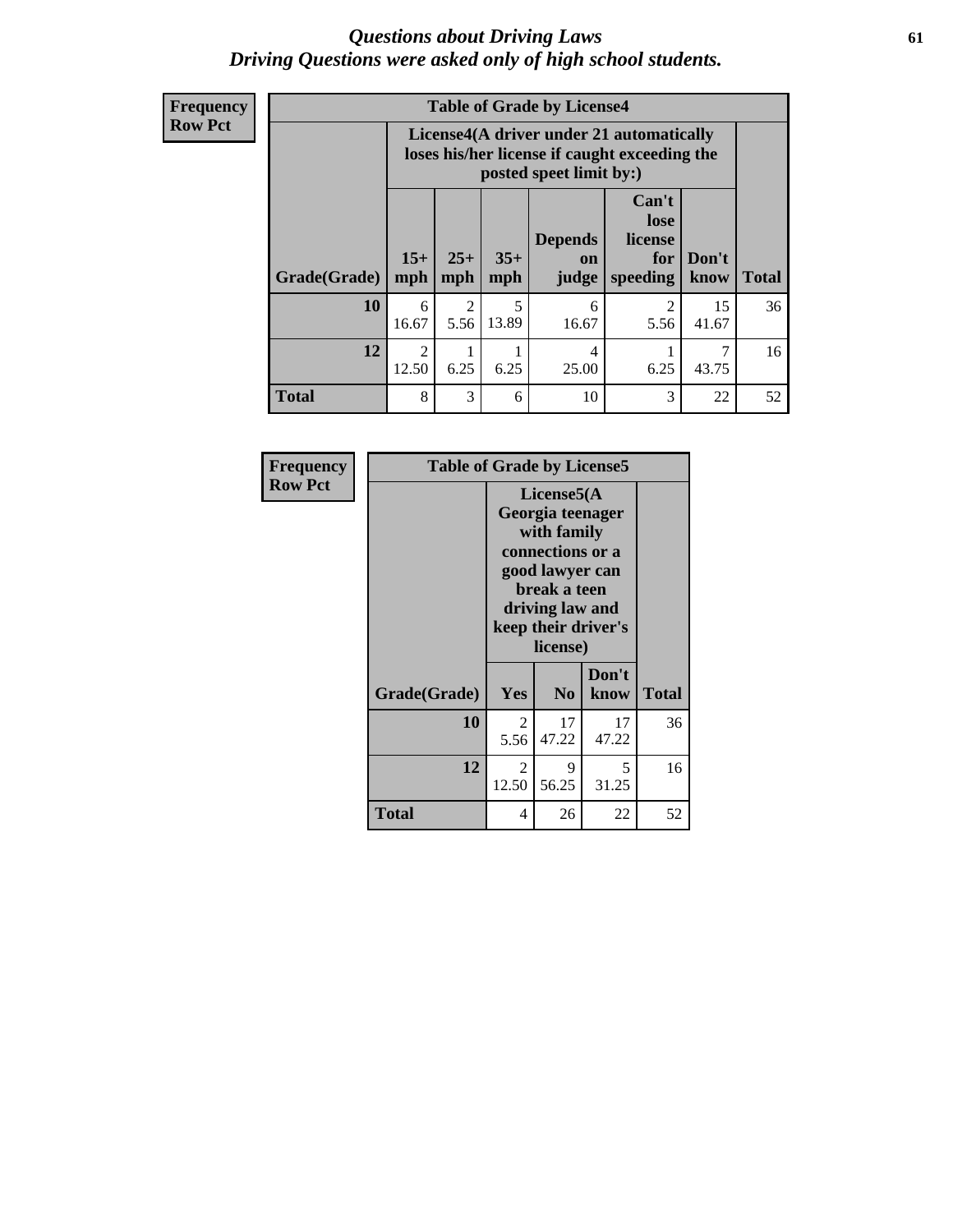### *Questions about Driving Laws* **62** *Driving Questions were asked only of high school students.*

| <b>Frequency</b> |              | <b>Table of Grade by License6</b> |                                                                                                                                                 |               |       |  |  |
|------------------|--------------|-----------------------------------|-------------------------------------------------------------------------------------------------------------------------------------------------|---------------|-------|--|--|
| <b>Row Pct</b>   |              |                                   | License <sub>6</sub> (I know a<br>friend or<br>classmate that<br>broke a teen<br>driving law,<br>but was allowed to<br>keep his/her<br>license) |               |       |  |  |
|                  | Grade(Grade) | Yes                               | N <sub>0</sub>                                                                                                                                  | Don't<br>know | Total |  |  |
|                  | 10           | 3<br>8.33                         | 16<br>44.44                                                                                                                                     | 17<br>47.22   | 36    |  |  |
|                  | 12           | 3<br>18.75                        | 10<br>62.50                                                                                                                                     | 3<br>18.75    | 16    |  |  |
|                  | <b>Total</b> | 6                                 | 26                                                                                                                                              | 20            | 52    |  |  |

| <b>Frequency</b> |              | <b>Table of Grade by License7</b>                                                             |                                   |                                            |                        |              |  |  |  |
|------------------|--------------|-----------------------------------------------------------------------------------------------|-----------------------------------|--------------------------------------------|------------------------|--------------|--|--|--|
| <b>Row Pct</b>   |              | License7(A student under the age of 18 cam loser<br>his/her driving privileges if he or she:) |                                   |                                            |                        |              |  |  |  |
|                  | Grade(Grade) | <b>Have</b><br>more than<br>10<br>unexcused<br>absences<br>per school<br>yr                   | Drop out<br>without<br>graduating | Bring<br>alcohol/drugs/weapon<br>to school | All of<br>the<br>above | <b>Total</b> |  |  |  |
|                  | 10           | 13<br>36.11                                                                                   | 2<br>5.56                         | 8.33                                       | 18<br>50.00            | 36           |  |  |  |
|                  | 12           | 4<br>25.00                                                                                    | 6.25                              | 0<br>0.00                                  | 11<br>68.75            | 16           |  |  |  |
|                  | <b>Total</b> | 17                                                                                            | 3                                 | 3                                          | 29                     | 52           |  |  |  |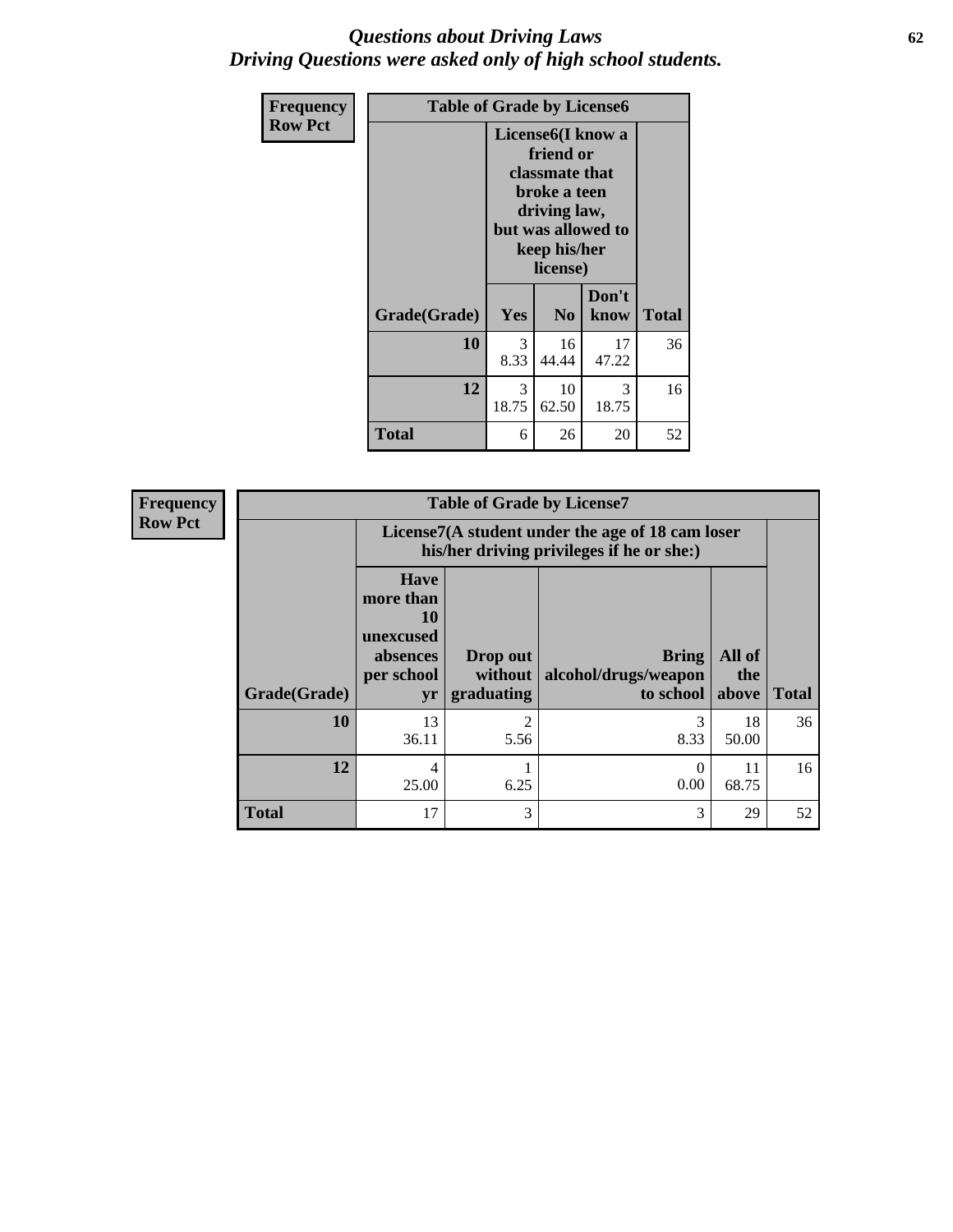# *Select Results by Gender* **63**

| Frequency      |                                                   | <b>Table of SchoolClimate2 by Gender</b> |                  |                |  |  |  |
|----------------|---------------------------------------------------|------------------------------------------|------------------|----------------|--|--|--|
| <b>Col Pct</b> | SchoolClimate2(I<br>feel successful at<br>school) | Gender(Gender)<br><b>Female</b>          | <b>Male</b>      | <b>Total</b>   |  |  |  |
|                | <b>Strongly Agree</b>                             | 10<br>40.00                              | 13<br>48.15      | 23             |  |  |  |
|                | <b>Somewhat Agree</b>                             | 11<br>44.00                              | 13<br>48.15      | 24             |  |  |  |
|                | <b>Somewhat Disagree</b>                          | $\mathcal{D}_{\mathcal{L}}$<br>8.00      | 3.70             | 3              |  |  |  |
|                | <b>Strongly Disagree</b>                          | $\mathcal{D}_{\mathcal{L}}$<br>8.00      | $\Omega$<br>0.00 | $\overline{2}$ |  |  |  |
|                | <b>Total</b>                                      | 25                                       | 27               | 52             |  |  |  |

| Frequency      | <b>Table of SchoolClimate6 by Gender</b>                 |               |                               |              |  |  |
|----------------|----------------------------------------------------------|---------------|-------------------------------|--------------|--|--|
| <b>Col Pct</b> | <b>SchoolClimate6(Teachers</b><br>treat me with respect) | <b>Female</b> | Gender(Gender)<br><b>Male</b> | <b>Total</b> |  |  |
|                | <b>Strongly Agree</b>                                    | 6<br>24.00    | 8<br>29.63                    | 14           |  |  |
|                | <b>Somewhat Agree</b>                                    | 9<br>36.00    | 11<br>40.74                   | 20           |  |  |
|                | <b>Somewhat Disagree</b>                                 | 3<br>12.00    | 5<br>18.52                    | 8            |  |  |
|                | <b>Strongly Disagree</b>                                 | 7<br>28.00    | 3<br>11.11                    | 10           |  |  |
|                | <b>Total</b>                                             | 25            | 27                            | 52           |  |  |

| <b>Frequency</b> | <b>Table of SchoolClimate8 by Gender</b>                                             |                                 |              |    |
|------------------|--------------------------------------------------------------------------------------|---------------------------------|--------------|----|
| <b>Col Pct</b>   | <b>SchoolClimate8(Students</b><br>are frequently<br>recognized for good<br>behavior) | Gender(Gender)<br><b>Female</b> | <b>Total</b> |    |
|                  | <b>Strongly Agree</b>                                                                | $\mathfrak{D}$<br>8.00          | 6<br>22.22   | 8  |
|                  | <b>Somewhat Agree</b>                                                                | 12<br>48.00                     | 11<br>40.74  | 23 |
|                  | <b>Somewhat Disagree</b>                                                             | 6<br>24.00                      | 5<br>18.52   | 11 |
|                  | <b>Strongly Disagree</b>                                                             | 5<br>20.00                      | 5<br>18.52   | 10 |
|                  | Total                                                                                | 25                              | 27           | 52 |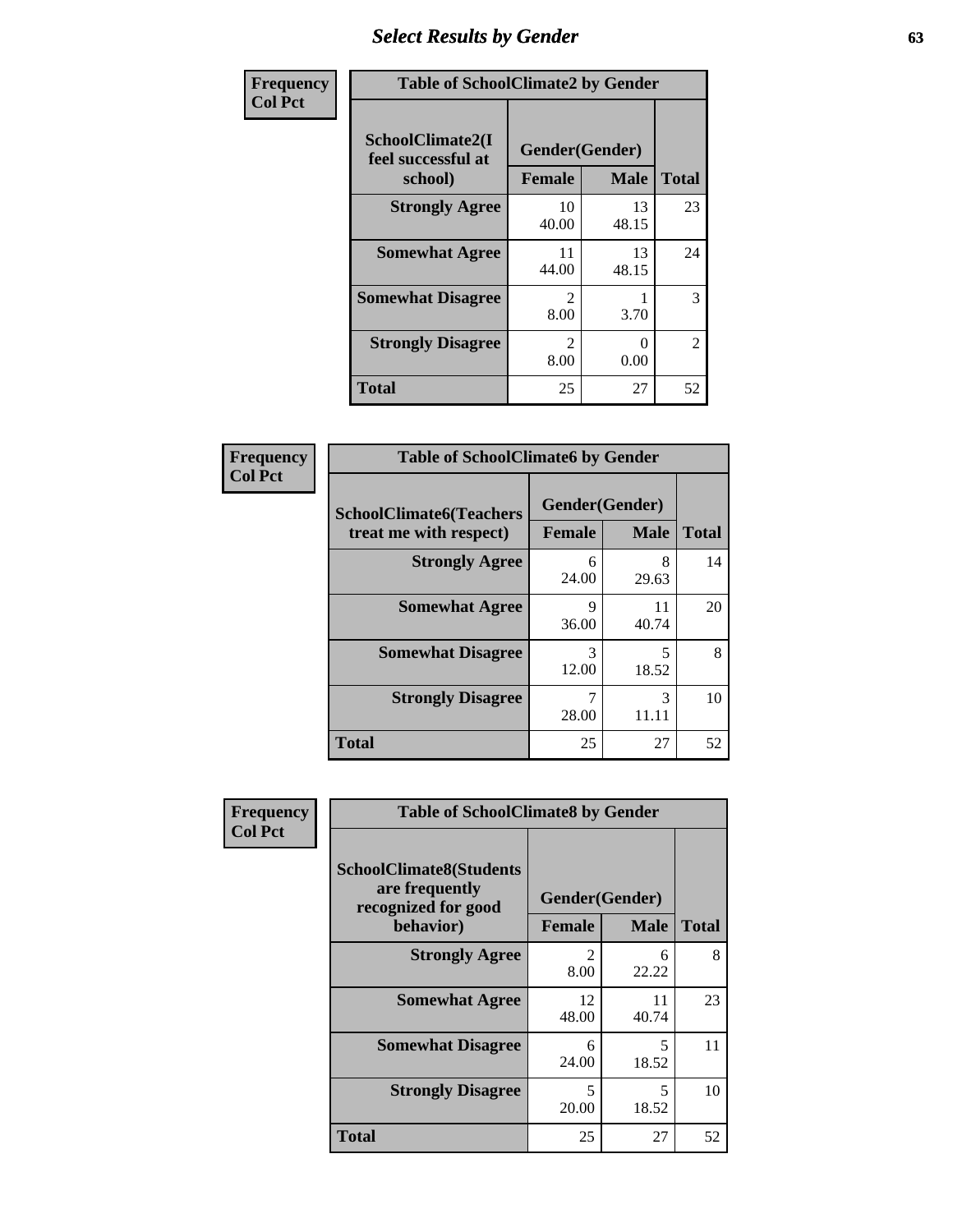# *Select Results by Gender* **64**

| Frequency      |                | <b>Table of Gender by Dropout</b>                                      |                |              |  |
|----------------|----------------|------------------------------------------------------------------------|----------------|--------------|--|
| <b>Row Pct</b> |                | Dropout(I<br>have<br>thought<br>about<br>dropping<br>out of<br>school) |                |              |  |
|                | Gender(Gender) | Yes                                                                    | N <sub>0</sub> | <b>Total</b> |  |
|                | <b>Female</b>  | 7<br>28.00                                                             | 18<br>72.00    | 25           |  |
|                | <b>Male</b>    | 11<br>40.74                                                            | 16<br>59.26    | 27           |  |
|                | <b>Total</b>   | 18                                                                     | 34             | 52           |  |

| Frequency      | <b>Table of Gender by Dropoutreason</b> |                                                                 |              |                          |              |              |  |
|----------------|-----------------------------------------|-----------------------------------------------------------------|--------------|--------------------------|--------------|--------------|--|
| <b>Row Pct</b> |                                         | Dropoutreason (If I dropped out<br>the reason would most likely |              |                          |              |              |  |
|                | Gender(Gender)                          | Won't<br><b>Drop</b><br>out                                     | <b>Bored</b> | Family<br><b>Reasons</b> | <b>Other</b> | <b>Total</b> |  |
|                | <b>Female</b>                           | 15<br>60.00                                                     | 3<br>12.00   | 8.00                     | 5<br>20.00   | 25           |  |
|                | <b>Male</b>                             | 14<br>51.85                                                     | 25.93        | 3<br>11.11               | 3<br>11.11   | 27           |  |
|                | <b>Total</b>                            | 29                                                              | 10           | 5                        | 8            | 52           |  |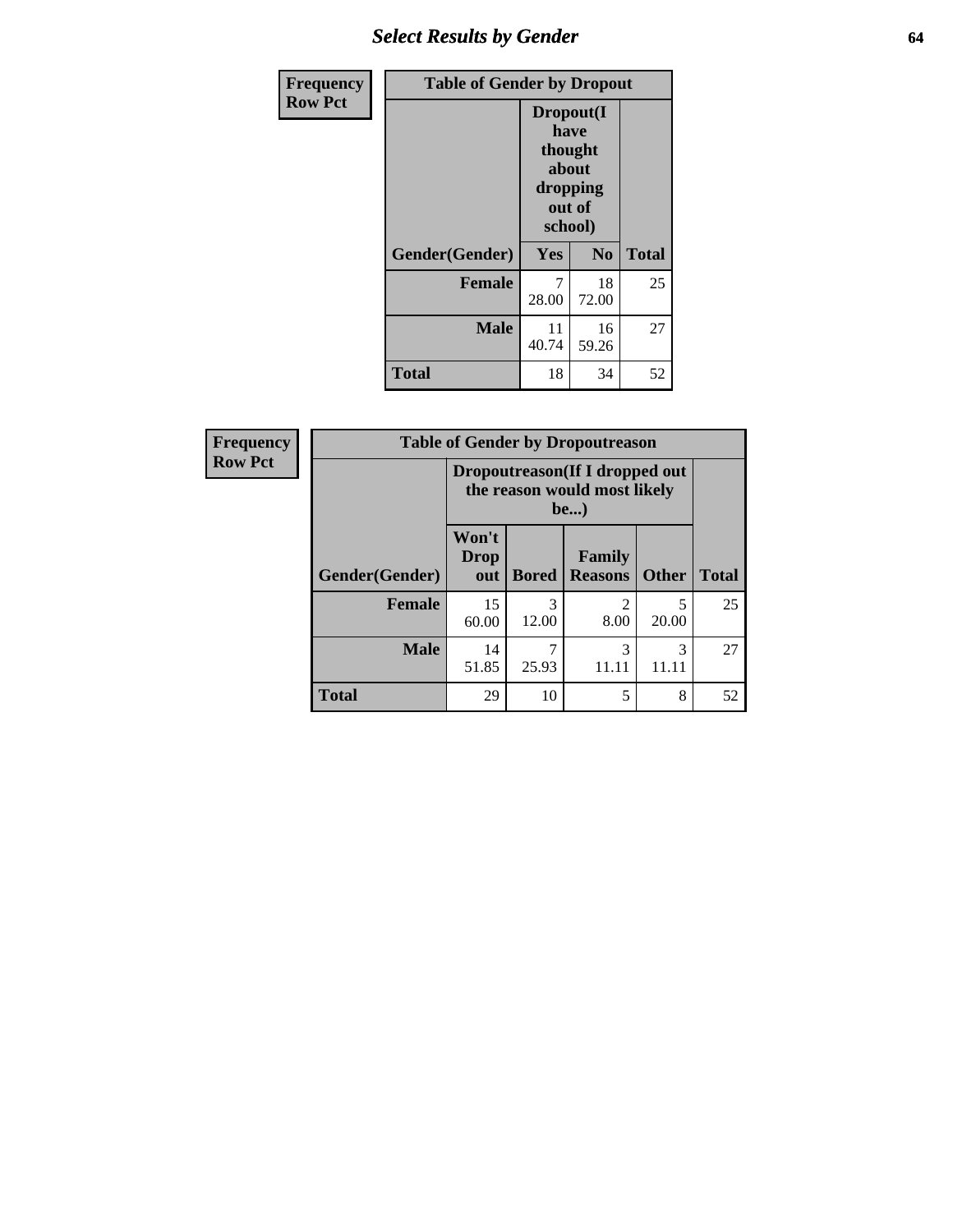# *School Safety* **65**

| Frequency      | <b>Table of Gender by Bullied2</b> |       |                 |              |
|----------------|------------------------------------|-------|-----------------|--------------|
| <b>Row Pct</b> |                                    |       | <b>Bullied2</b> |              |
|                | Gender(Gender)                     | Yes   | N <sub>0</sub>  | <b>Total</b> |
|                | <b>Female</b>                      | 16.00 | 21<br>84.00     | 25           |
|                | <b>Male</b>                        | 0.00  | 27<br>100.00    | 27           |
|                | <b>Total</b>                       | 4     | 48              | 52           |

| <b>Frequency</b> | <b>Table of Gender by Bulliedothers2</b> |                       |                |              |
|------------------|------------------------------------------|-----------------------|----------------|--------------|
| <b>Row Pct</b>   |                                          | <b>Bulliedothers2</b> |                |              |
|                  | Gender(Gender)                           | <b>Yes</b>            | N <sub>0</sub> | <b>Total</b> |
|                  | <b>Female</b>                            | 3<br>12.00            | 22<br>88.00    | 25           |
|                  | <b>Male</b>                              | 7.41                  | 25<br>92.59    | 27           |
|                  | <b>Total</b>                             | 5                     | 47             | 52           |

| Frequency      | <b>Table of Gender by Weaponschool2</b> |                        |                |              |
|----------------|-----------------------------------------|------------------------|----------------|--------------|
| <b>Row Pct</b> |                                         | <b>Weaponschool2</b>   |                |              |
|                | Gender(Gender)                          | Yes                    | N <sub>0</sub> | <b>Total</b> |
|                | <b>Female</b>                           | 4.00                   | 24<br>96.00    | 25           |
|                | <b>Male</b>                             | $\mathfrak{D}$<br>7.41 | 25<br>92.59    | 27           |
|                | <b>Total</b>                            | 3                      | 49             | 52           |

| Frequency      | <b>Table of Gender by Absentunsafe2</b> |               |                |              |
|----------------|-----------------------------------------|---------------|----------------|--------------|
| <b>Row Pct</b> |                                         | Absentunsafe2 |                |              |
|                | Gender(Gender)                          | Yes           | N <sub>0</sub> | <b>Total</b> |
|                | <b>Female</b>                           | 4.00          | 24<br>96.00    | 25           |
|                | <b>Male</b>                             | 0.00          | 27<br>100.00   | 27           |
|                | <b>Total</b>                            |               | 51             | 52           |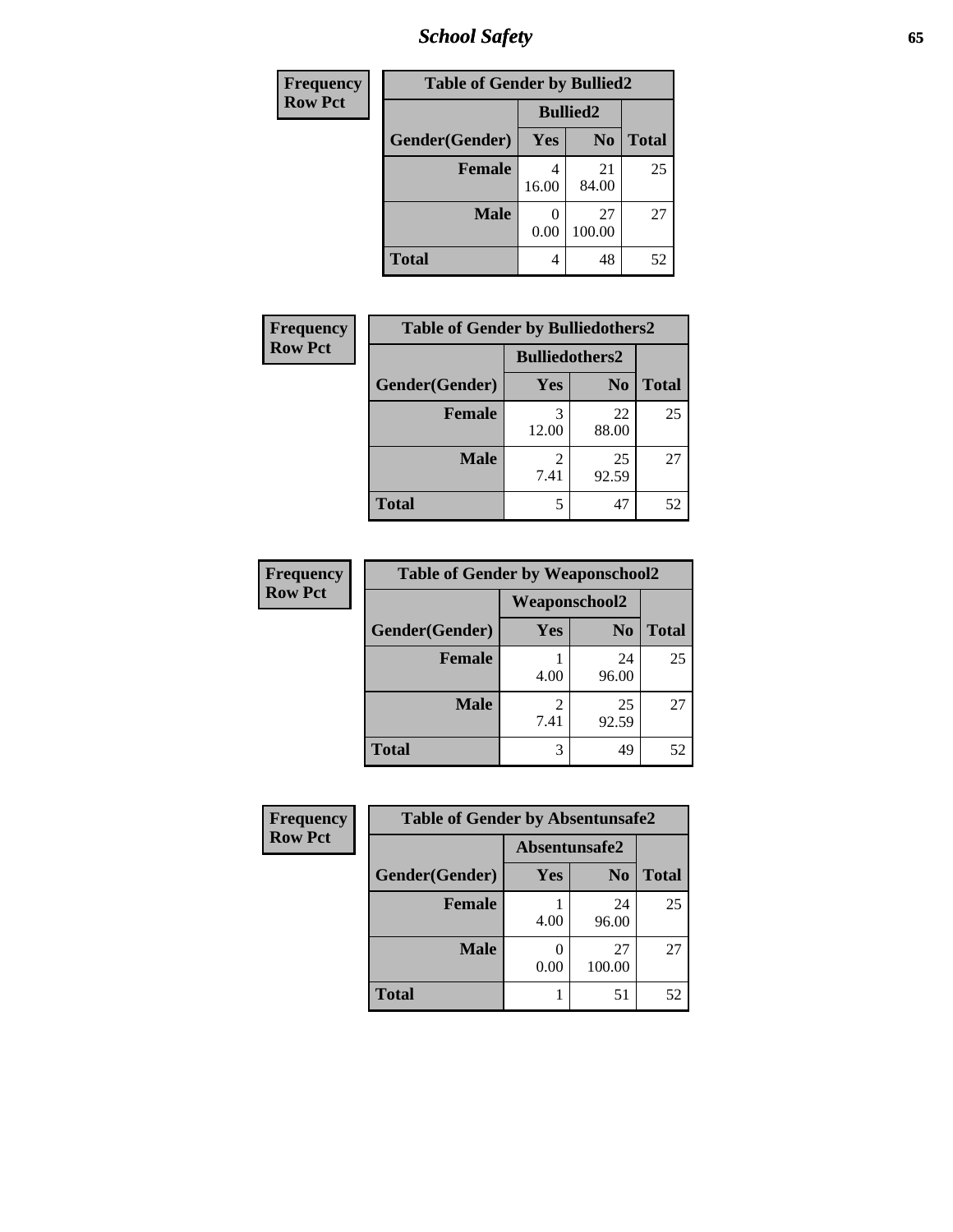*School Safety* **66**

| Frequency      | <b>Table of Gender by Gangself</b> |                                                                                                |                |              |
|----------------|------------------------------------|------------------------------------------------------------------------------------------------|----------------|--------------|
| <b>Row Pct</b> |                                    | Gangself(I<br>have<br>participated<br>in illegal gang<br>activities in<br>the past 30<br>days) |                |              |
|                | Gender(Gender)                     | Yes                                                                                            | N <sub>0</sub> | <b>Total</b> |
|                | <b>Female</b>                      | 3<br>12.00                                                                                     | 22<br>88.00    | 25           |
|                | <b>Male</b>                        | $\mathfrak{D}$<br>7.41                                                                         | 25<br>92.59    | 27           |
|                | <b>Total</b>                       | 5                                                                                              | 47             | 52           |

| Frequency      | <b>Table of Gender by Gangpeers</b> |                                                                                                                             |                |              |
|----------------|-------------------------------------|-----------------------------------------------------------------------------------------------------------------------------|----------------|--------------|
| <b>Row Pct</b> |                                     | <b>Gangpeers</b> (I<br>have friends<br>who have<br>participated<br>in illegal gang<br>activities in<br>the past 30<br>days) |                |              |
|                | Gender(Gender)                      | Yes                                                                                                                         | N <sub>0</sub> | <b>Total</b> |
|                | <b>Female</b>                       | 12<br>48.00                                                                                                                 | 13<br>52.00    | 25           |
|                | <b>Male</b>                         | 9<br>33.33                                                                                                                  | 18<br>66.67    | 27           |
|                | <b>Total</b>                        | 21                                                                                                                          | 31             | 52           |

| Frequency      | <b>Table of Gender by Pickedon2</b> |            |                |              |
|----------------|-------------------------------------|------------|----------------|--------------|
| <b>Row Pct</b> |                                     | Pickedon2  |                |              |
|                | Gender(Gender)                      | <b>Yes</b> | N <sub>0</sub> | <b>Total</b> |
|                | <b>Female</b>                       | 28.00      | 18<br>72.00    | 25           |
|                | <b>Male</b>                         | 14.81      | 23<br>85.19    | 27           |
|                | <b>Total</b>                        | 11         | 41             | 52           |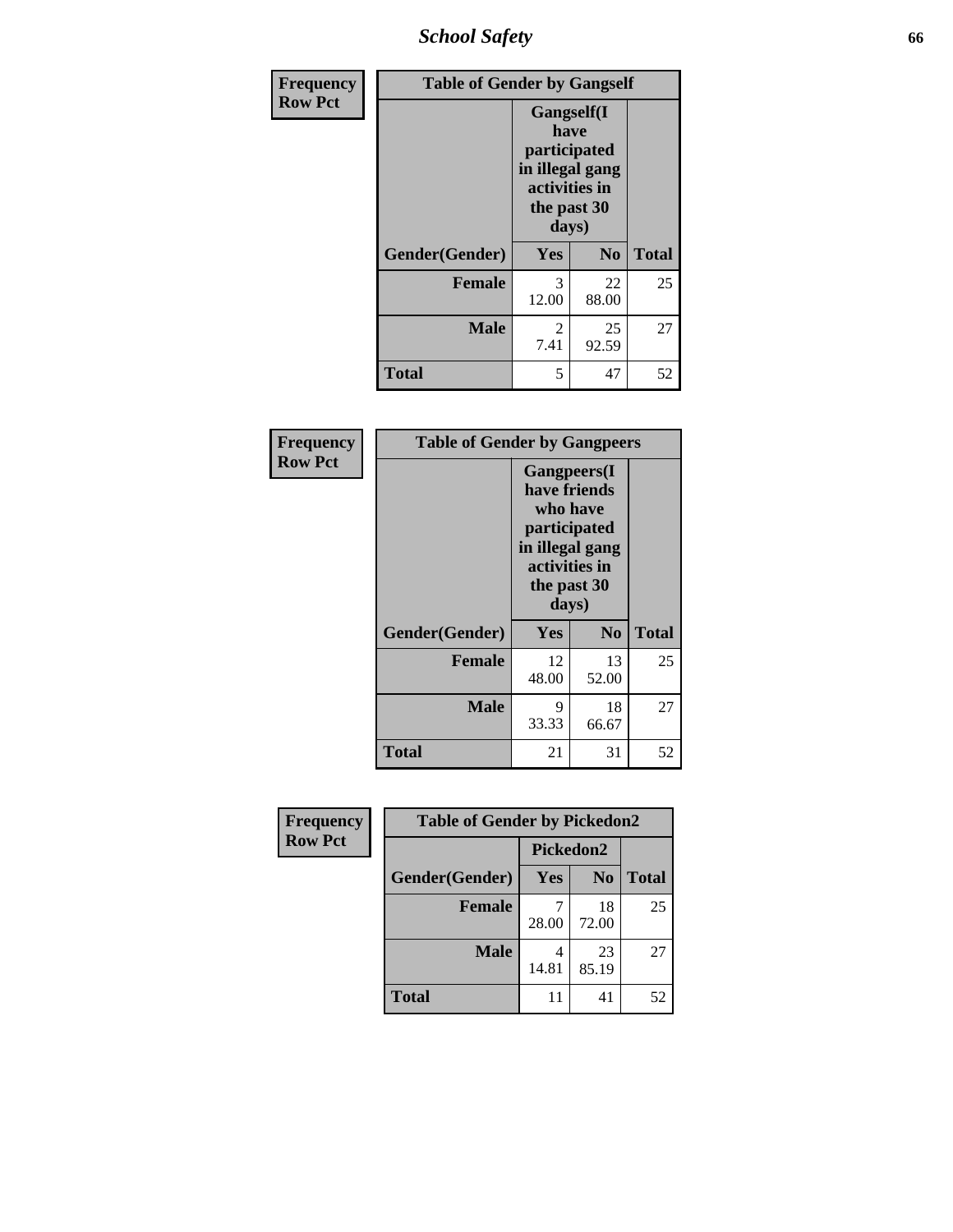*School Safety* **67**

| Frequency      | <b>Table of Gender by Safeschool2</b> |             |                |              |
|----------------|---------------------------------------|-------------|----------------|--------------|
| <b>Row Pct</b> |                                       | Safeschool2 |                |              |
|                | Gender(Gender)                        | Yes         | N <sub>0</sub> | <b>Total</b> |
|                | <b>Female</b>                         | 14<br>56.00 | 11<br>44.00    | 25           |
|                | <b>Male</b>                           | 17<br>62.96 | 10<br>37.04    | 27           |
|                | <b>Total</b>                          | 31          | 21             | 52           |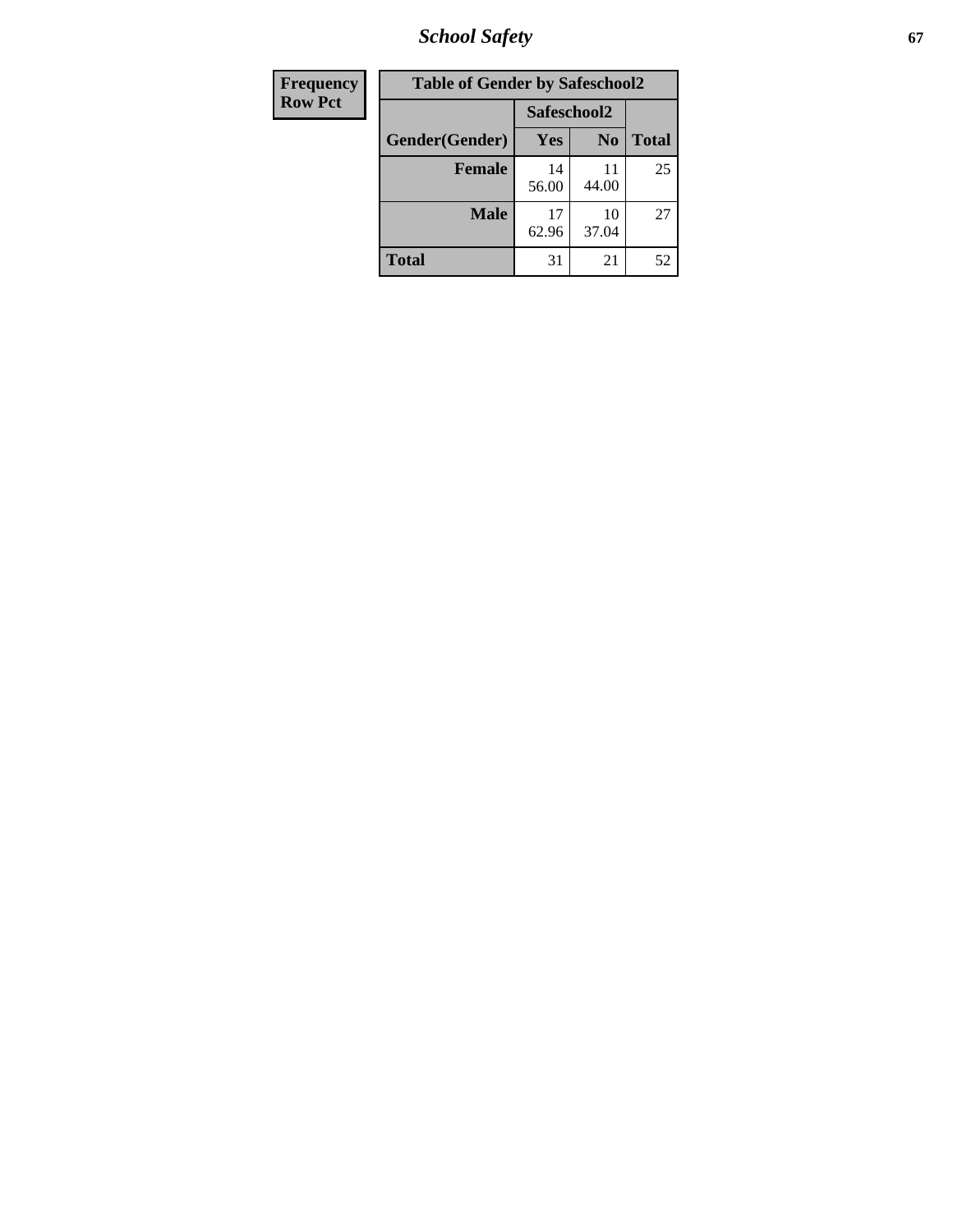# *Incidence of Drug Use* 68

| <b>Frequency</b> | <b>Table of Gender by AlcoholAlt</b> |                                          |                |              |
|------------------|--------------------------------------|------------------------------------------|----------------|--------------|
| <b>Row Pct</b>   |                                      | AlcoholAlt(Alcohol<br>use, past 30 days) |                |              |
|                  | Gender(Gender)                       | <b>Yes</b>                               | N <sub>0</sub> | <b>Total</b> |
|                  | <b>Female</b>                        | 28.00                                    | 18<br>72.00    | 25           |
|                  | <b>Male</b>                          | Q<br>33.33                               | 18<br>66.67    | 27           |
|                  | <b>Total</b>                         | 16                                       | 36             | 52           |

| <b>Frequency</b> |                | <b>Table of Gender by TobaccoAny</b>     |                |              |
|------------------|----------------|------------------------------------------|----------------|--------------|
| <b>Row Pct</b>   |                | TobaccoAny(Tobacco<br>use, past 30 days) |                |              |
|                  | Gender(Gender) | Yes                                      | N <sub>0</sub> | <b>Total</b> |
|                  | <b>Female</b>  | 3<br>12.00                               | 22<br>88.00    | 25           |
|                  | <b>Male</b>    | 5<br>18.52                               | 22<br>81.48    | 27           |
|                  | <b>Total</b>   | 8                                        | 44             | 52           |

| <b>Frequency</b> | <b>Table of Gender by MarijuanaAlt</b> |            |                                              |       |
|------------------|----------------------------------------|------------|----------------------------------------------|-------|
| <b>Row Pct</b>   |                                        |            | MarijuanaAlt(Marijuana<br>use, past 30 days) |       |
|                  | Gender(Gender)                         | Yes        | N <sub>0</sub>                               | Total |
|                  | Female                                 | 3<br>12.00 | 22<br>88.00                                  | 25    |
|                  | <b>Male</b>                            | 6<br>22.22 | 21<br>77.78                                  | 27    |
|                  | <b>Total</b>                           | 9          | 43                                           | 52    |

| <b>Frequency</b> | <b>Table of Gender by OtherDrugAny</b> |                                                      |                |              |
|------------------|----------------------------------------|------------------------------------------------------|----------------|--------------|
| <b>Row Pct</b>   |                                        | <b>OtherDrugAny(Other</b><br>drug use, past 30 days) |                |              |
|                  | Gender(Gender)                         | <b>Yes</b>                                           | N <sub>0</sub> | <b>Total</b> |
|                  | <b>Female</b>                          | $\mathfrak{D}$<br>8.00                               | 23<br>92.00    | 25           |
|                  | <b>Male</b>                            | 3.70                                                 | 26<br>96.30    | 27           |
|                  | <b>Total</b>                           | 3                                                    | 49             | 52           |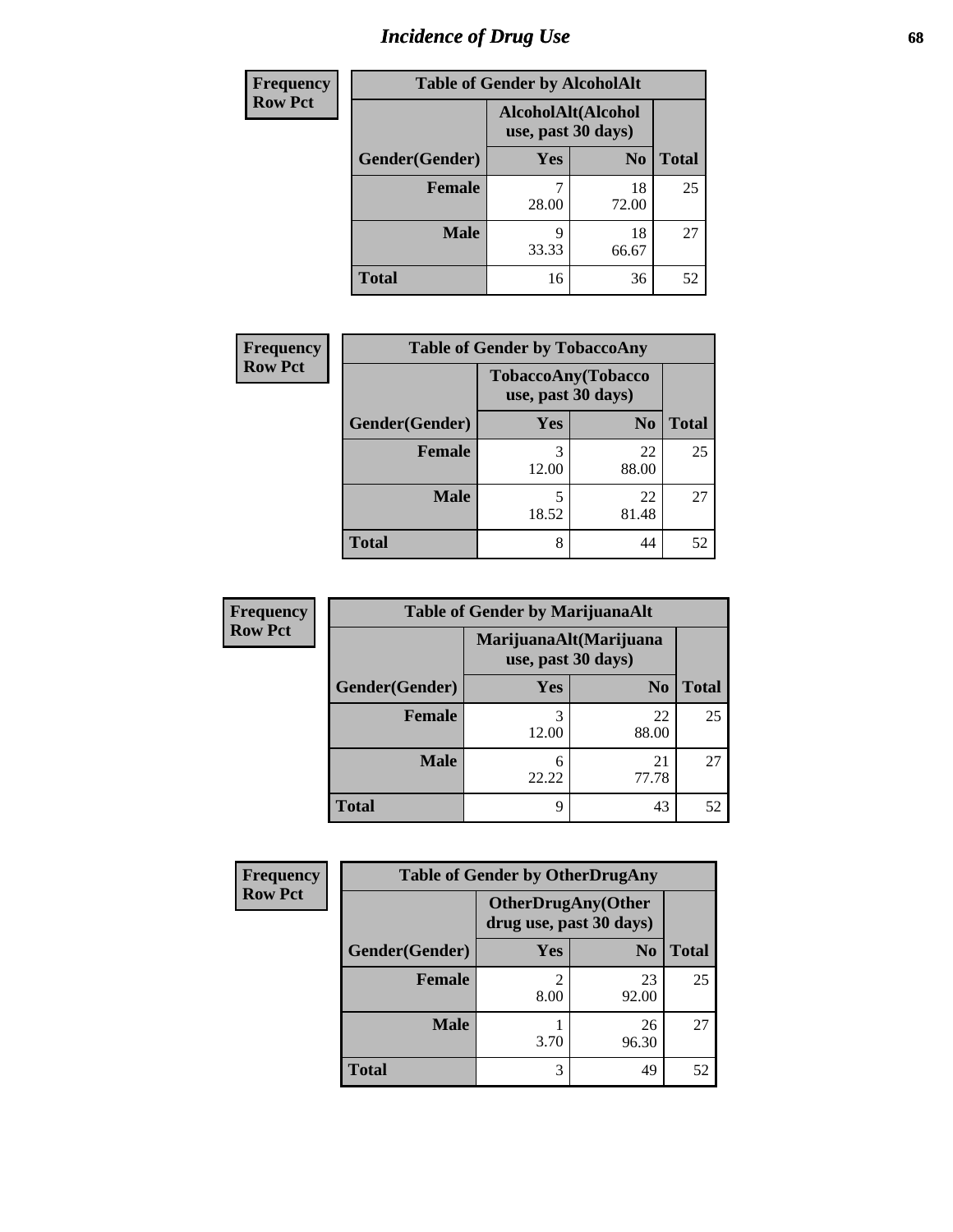### *Average Age at Onset of Use* **69** *Results for "Average Age at Onset of Use" questions exclude students who said they did not use that substance*

### **Gender=Female**

| <b>Variable</b>    | <b>Label</b>                                                       | <b>Mean</b> |
|--------------------|--------------------------------------------------------------------|-------------|
| Alcoholinit2       | I started using alcohol when I was                                 | 12.29       |
| Cigarettesinit2    | I started smoking tobacco when I was                               | 13.00       |
| Smokelessinit2     | I started chewing tobacco when I was                               | 10.00       |
| Marijuanainit2     | I started using marijuana when I was                               | 13.71       |
| Cocaineinit2       | I started using cocaine when I was                                 |             |
| Inhalantsinit2     | I started using inhalants when I was                               | 10.00       |
| Steroidsinit2      | I started using steroids when I was                                |             |
| Ecstasyinit2       | I started using ecstasy when I was                                 | 13.50       |
| Methinit2          | I started using methamphetamines when I was                        |             |
| Hallucinogensinit2 | I started using hallucinogens when I was                           |             |
| Prescription in t2 | I started using prescription drugs not prescribed to me when I was | 12.00       |

#### **Gender=Male**

| <b>Variable</b>                 | Label                                                              | <b>Mean</b> |
|---------------------------------|--------------------------------------------------------------------|-------------|
| Alcoholinit2                    | I started using alcohol when I was                                 | 14.00       |
| Cigarettesinit2                 | I started smoking tobacco when I was                               | 15.00       |
| Smokelessinit2                  | I started chewing tobacco when I was                               |             |
| Marijuanainit2                  | I started using marijuana when I was                               | 14.25       |
| Cocaineinit2                    | I started using cocaine when I was                                 |             |
| Inhalantsinit2                  | I started using inhalants when I was                               |             |
| Steroidsinit2                   | I started using steroids when I was                                |             |
| Ecstasyinit2                    | I started using ecstasy when I was                                 |             |
| Methinit2                       | I started using methamphetamines when I was                        |             |
| Hallucinogensinit2              | I started using hallucinogens when I was                           |             |
| Prescription in it <sub>2</sub> | I started using prescription drugs not prescribed to me when I was |             |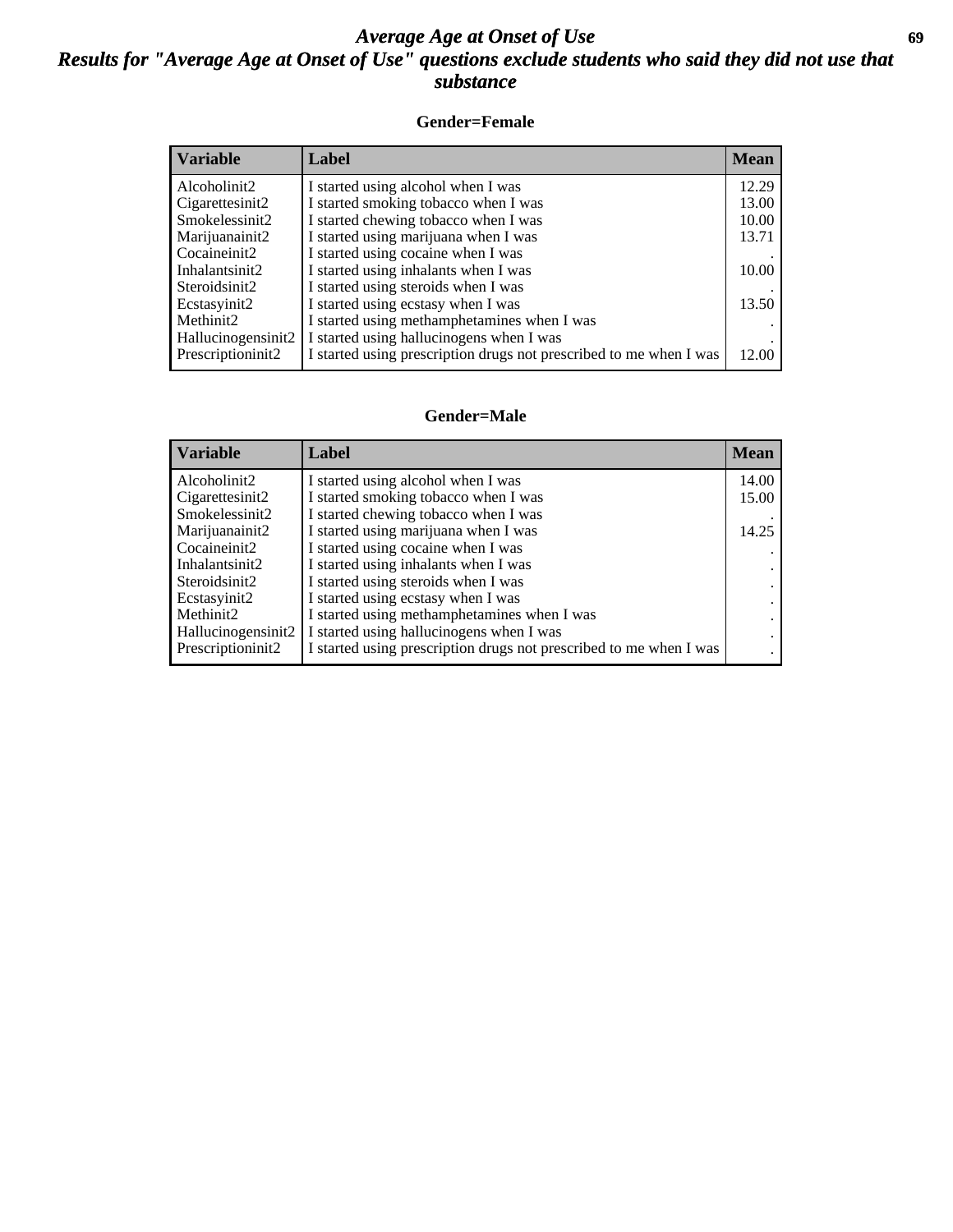# *I Think These Drugs are Harmful* **70**

| Frequency      | <b>Table of Gender by Alcoholharmdich</b> |                                                   |                |              |
|----------------|-------------------------------------------|---------------------------------------------------|----------------|--------------|
| <b>Row Pct</b> |                                           | Alcoholharmdich(I<br>think alcohol is<br>harmful) |                |              |
|                | Gender(Gender)                            | <b>Yes</b>                                        | N <sub>0</sub> | <b>Total</b> |
|                | <b>Female</b>                             | 21<br>84.00                                       | 4<br>16.00     | 25           |
|                | <b>Male</b>                               | 24<br>88.89                                       | 3<br>11.11     | 27           |
|                | <b>Total</b>                              | 45                                                |                | 52           |

| Frequency      | <b>Table of Gender by Tobaccoharmdich</b> |                              |                        |              |
|----------------|-------------------------------------------|------------------------------|------------------------|--------------|
| <b>Row Pct</b> |                                           | think tobacco is<br>harmful) | Tobaccoharmdich(I      |              |
|                | Gender(Gender)                            | Yes                          | N <sub>0</sub>         | <b>Total</b> |
|                | <b>Female</b>                             | 21<br>84.00                  | 4<br>16.00             | 25           |
|                | <b>Male</b>                               | 25<br>92.59                  | $\mathfrak{D}$<br>7.41 | 27           |
|                | <b>Total</b>                              | 46                           | 6                      | 52           |

| Frequency      | <b>Table of Gender by Marijuanaharmdich</b> |                                |                     |              |  |
|----------------|---------------------------------------------|--------------------------------|---------------------|--------------|--|
| <b>Row Pct</b> |                                             | think marijuana is<br>harmful) | Marijuanaharmdich(I |              |  |
|                | Gender(Gender)                              | <b>Yes</b>                     | N <sub>0</sub>      | <b>Total</b> |  |
|                | <b>Female</b>                               | 18<br>72.00                    | 28.00               | 25           |  |
|                | <b>Male</b>                                 | 21<br>77.78                    | 6<br>22.22          | 27           |  |
|                | <b>Total</b>                                | 39                             | 13                  | 52           |  |

| <b>Frequency</b> | <b>Table of Gender by Otherdrugharmdich</b> |                                                          |                        |              |
|------------------|---------------------------------------------|----------------------------------------------------------|------------------------|--------------|
| <b>Row Pct</b>   |                                             | Otherdrugharmdich(I<br>think other drugs are<br>harmful) |                        |              |
|                  | Gender(Gender)                              | <b>Yes</b>                                               | N <sub>0</sub>         | <b>Total</b> |
|                  | <b>Female</b>                               | 22<br>88.00                                              | 3<br>12.00             | 25           |
|                  | <b>Male</b>                                 | 25<br>92.59                                              | $\overline{c}$<br>7.41 | 27           |
|                  | <b>Total</b>                                | 47                                                       | 5                      | 52           |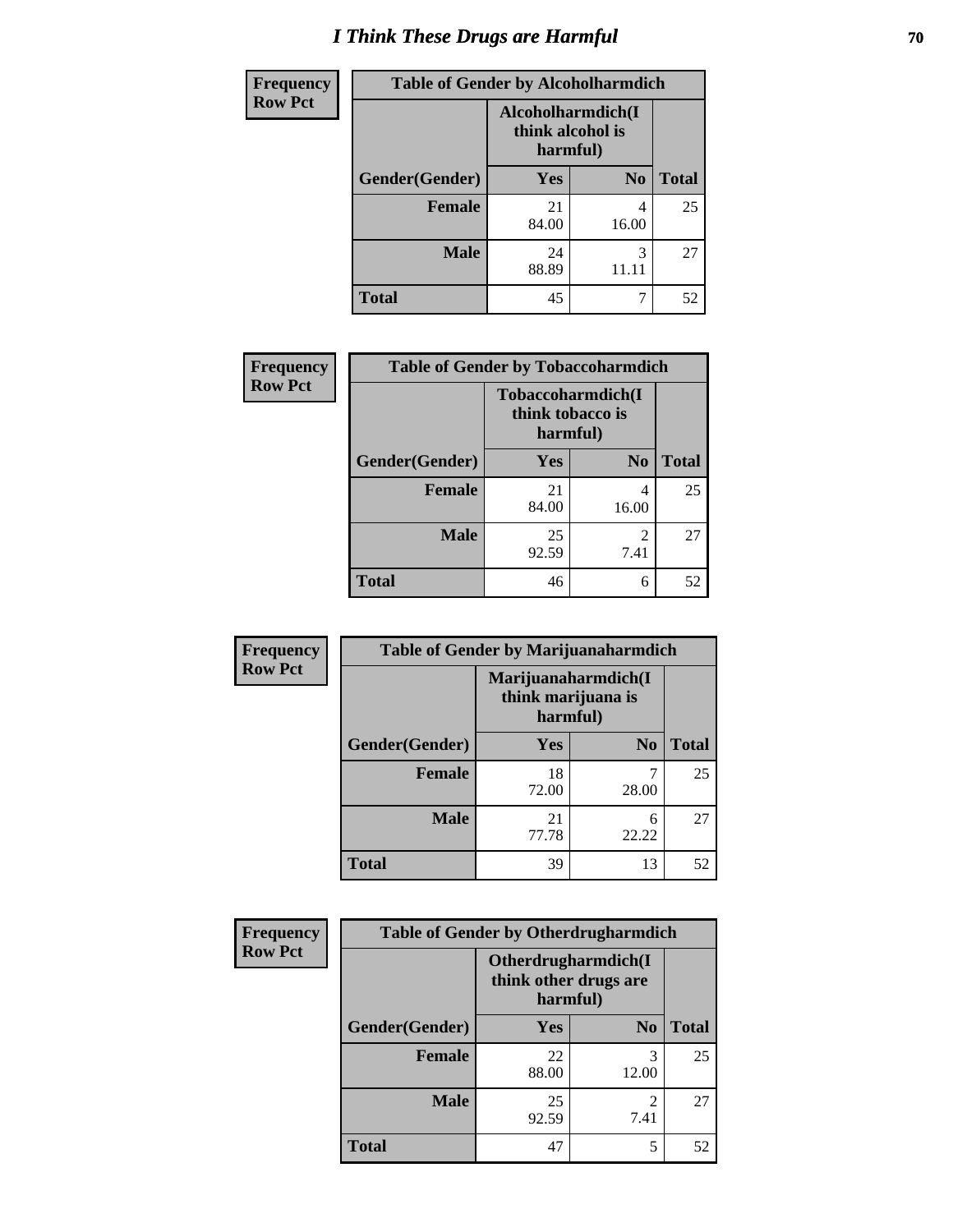| <b>Frequency</b> | <b>Table of Gender by Alcohollocation1</b> |                                                               |             |              |
|------------------|--------------------------------------------|---------------------------------------------------------------|-------------|--------------|
| <b>Row Pct</b>   |                                            | <b>Alcohollocation1(Places</b><br><b>Friends Use Alcohol)</b> |             |              |
|                  | Gender(Gender)                             |                                                               | Do Not Use  | <b>Total</b> |
|                  | <b>Female</b>                              | 15<br>60.00                                                   | 10<br>40.00 | 25           |
|                  | <b>Male</b>                                | 14<br>51.85                                                   | 13<br>48.15 | 27           |
|                  | <b>Total</b>                               | 29                                                            | 23          | 52           |

| <b>Frequency</b> | <b>Table of Gender by Alcohollocation2</b> |                                                               |             |              |
|------------------|--------------------------------------------|---------------------------------------------------------------|-------------|--------------|
| <b>Row Pct</b>   |                                            | <b>Alcohollocation2(Places</b><br><b>Friends Use Alcohol)</b> |             |              |
|                  | Gender(Gender)                             |                                                               | Home        | <b>Total</b> |
|                  | <b>Female</b>                              | 14<br>56.00                                                   | 11<br>44.00 | 25           |
|                  | <b>Male</b>                                | 17<br>62.96                                                   | 10<br>37.04 | 27           |
|                  | <b>Total</b>                               | 31                                                            | 21          | 52           |

| Frequency      | <b>Table of Gender by Alcohollocation3</b> |                                                               |               |              |
|----------------|--------------------------------------------|---------------------------------------------------------------|---------------|--------------|
| <b>Row Pct</b> |                                            | <b>Alcohollocation3(Places</b><br><b>Friends Use Alcohol)</b> |               |              |
|                | Gender(Gender)                             |                                                               | <b>School</b> | <b>Total</b> |
|                | <b>Female</b>                              | 21<br>84.00                                                   | 16.00         | 25           |
|                | <b>Male</b>                                | 24<br>88.89                                                   | 3<br>11.11    | 27           |
|                | <b>Total</b>                               | 45                                                            |               | 52           |

| Frequency      | <b>Table of Gender by Alcohollocation4</b> |             |                                                               |              |
|----------------|--------------------------------------------|-------------|---------------------------------------------------------------|--------------|
| <b>Row Pct</b> |                                            |             | <b>Alcohollocation4(Places</b><br><b>Friends Use Alcohol)</b> |              |
|                | Gender(Gender)                             |             | Car                                                           | <b>Total</b> |
|                | <b>Female</b>                              | 20<br>80.00 | 20.00                                                         | 25           |
|                | <b>Male</b>                                | 24<br>88.89 | 3                                                             | 27           |
|                | <b>Total</b>                               | 44          | 8                                                             | 52           |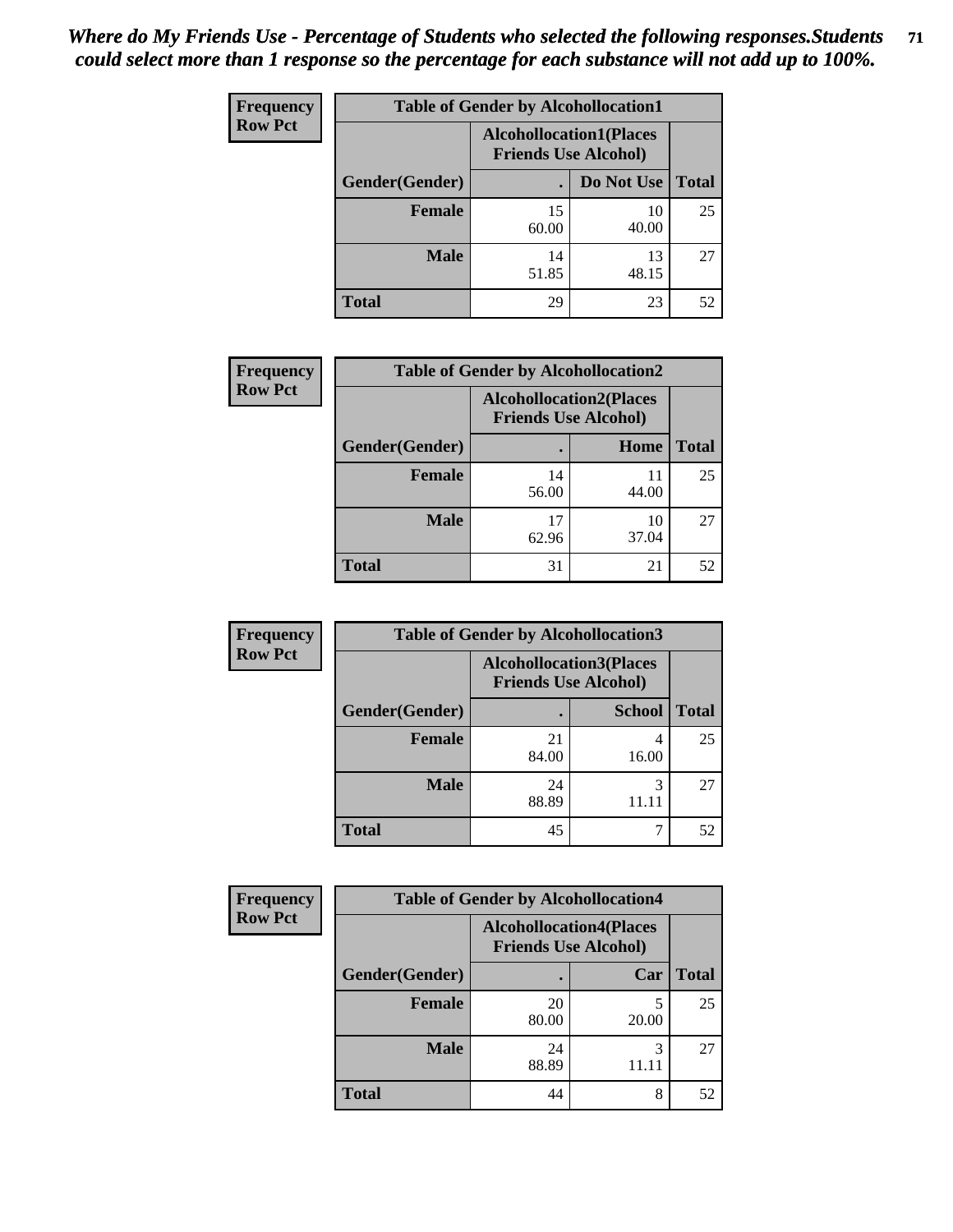| <b>Frequency</b> | <b>Table of Gender by Alcohollocation5</b> |             |                                                                |              |
|------------------|--------------------------------------------|-------------|----------------------------------------------------------------|--------------|
| <b>Row Pct</b>   |                                            |             | <b>Alcohollocation5</b> (Places<br><b>Friends Use Alcohol)</b> |              |
|                  | Gender(Gender)                             | $\bullet$   | <b>Friend's</b><br>House                                       | <b>Total</b> |
|                  | <b>Female</b>                              | 16<br>64.00 | 9<br>36.00                                                     | 25           |
|                  | <b>Male</b>                                | 19<br>70.37 | 8<br>29.63                                                     | 27           |
|                  | <b>Total</b>                               | 35          | 17                                                             | 52           |

| <b>Frequency</b> | <b>Table of Gender by Alcohollocation6</b> |                                                               |              |              |
|------------------|--------------------------------------------|---------------------------------------------------------------|--------------|--------------|
| <b>Row Pct</b>   |                                            | <b>Alcohollocation6(Places</b><br><b>Friends Use Alcohol)</b> |              |              |
|                  | Gender(Gender)                             |                                                               | <b>Other</b> | <b>Total</b> |
|                  | <b>Female</b>                              | 21<br>84.00                                                   | 16.00        | 25           |
|                  | <b>Male</b>                                | 18<br>66.67                                                   | q<br>33.33   | 27           |
|                  | <b>Total</b>                               | 39                                                            | 13           | 52           |

| Frequency      | <b>Table of Gender by Tobaccolocation1</b> |                                                               |             |              |  |
|----------------|--------------------------------------------|---------------------------------------------------------------|-------------|--------------|--|
| <b>Row Pct</b> |                                            | <b>Tobaccolocation1(Places</b><br><b>Friends Use Tobacco)</b> |             |              |  |
|                | Gender(Gender)                             |                                                               | Do Not Use  | <b>Total</b> |  |
|                | Female                                     | 10<br>40.00                                                   | 15<br>60.00 | 25           |  |
|                | <b>Male</b>                                | 10<br>37.04                                                   | 17<br>62.96 | 27           |  |
|                | <b>Total</b>                               | 20                                                            | 32          | 52           |  |

| <b>Frequency</b> | <b>Table of Gender by Tobaccolocation2</b> |                                                               |             |              |
|------------------|--------------------------------------------|---------------------------------------------------------------|-------------|--------------|
| <b>Row Pct</b>   |                                            | <b>Tobaccolocation2(Places</b><br><b>Friends Use Tobacco)</b> |             |              |
|                  | <b>Gender</b> (Gender)                     |                                                               | Home        | <b>Total</b> |
|                  | Female                                     | 20<br>80.00                                                   | 20.00       | 25           |
|                  | <b>Male</b>                                | 62.96                                                         | 10<br>37.04 | 27           |
|                  | <b>Total</b>                               | 37                                                            | 15          | 52           |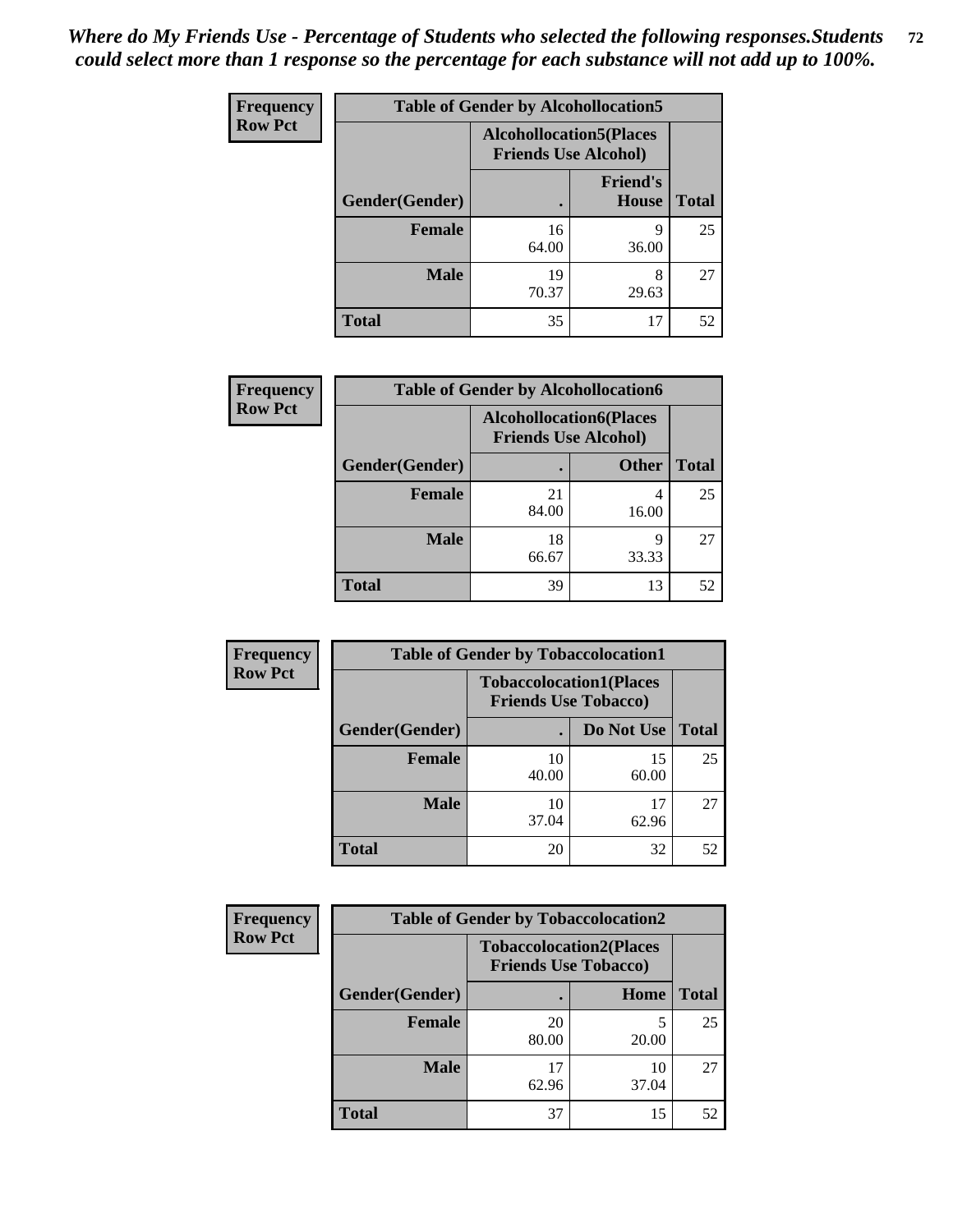| <b>Frequency</b> | <b>Table of Gender by Tobaccolocation3</b> |                                                               |               |              |
|------------------|--------------------------------------------|---------------------------------------------------------------|---------------|--------------|
| <b>Row Pct</b>   |                                            | <b>Tobaccolocation3(Places</b><br><b>Friends Use Tobacco)</b> |               |              |
|                  | Gender(Gender)                             |                                                               | <b>School</b> | <b>Total</b> |
|                  | <b>Female</b>                              | 22<br>88.00                                                   | 12.00         | 25           |
|                  | <b>Male</b>                                | 24<br>88.89                                                   | 3<br>11.11    | 27           |
|                  | <b>Total</b>                               | 46                                                            | 6             | 52           |

| <b>Frequency</b> | <b>Table of Gender by Tobaccolocation4</b> |                                                               |            |              |
|------------------|--------------------------------------------|---------------------------------------------------------------|------------|--------------|
| <b>Row Pct</b>   |                                            | <b>Tobaccolocation4(Places</b><br><b>Friends Use Tobacco)</b> |            |              |
|                  | Gender(Gender)                             |                                                               | Car        | <b>Total</b> |
|                  | <b>Female</b>                              | 23<br>92.00                                                   | ◠<br>8.00  | 25           |
|                  | <b>Male</b>                                | 21<br>77.78                                                   | 6<br>22.22 | 27           |
|                  | <b>Total</b>                               | 44                                                            | 8          | 52           |

| <b>Frequency</b> | <b>Table of Gender by Tobaccolocation5</b> |                                                               |                          |              |  |
|------------------|--------------------------------------------|---------------------------------------------------------------|--------------------------|--------------|--|
| <b>Row Pct</b>   |                                            | <b>Tobaccolocation5(Places</b><br><b>Friends Use Tobacco)</b> |                          |              |  |
|                  | Gender(Gender)                             |                                                               | <b>Friend's</b><br>House | <b>Total</b> |  |
|                  | Female                                     | 20<br>80.00                                                   | 20.00                    | 25           |  |
|                  | <b>Male</b>                                | 18<br>66.67                                                   | Q<br>33.33               | 27           |  |
|                  | <b>Total</b>                               | 38                                                            | 14                       | 52           |  |

| <b>Frequency</b> | <b>Table of Gender by Tobaccolocation6</b> |                                                               |              |              |
|------------------|--------------------------------------------|---------------------------------------------------------------|--------------|--------------|
| <b>Row Pct</b>   |                                            | <b>Tobaccolocation6(Places</b><br><b>Friends Use Tobacco)</b> |              |              |
|                  | <b>Gender</b> (Gender)                     |                                                               | <b>Other</b> | <b>Total</b> |
|                  | Female                                     | 22<br>88.00                                                   | 12.00        | 25           |
|                  | <b>Male</b>                                | 21<br>77.78                                                   | 22.22        | 27           |
|                  | <b>Total</b>                               | 43                                                            | 9            | 52           |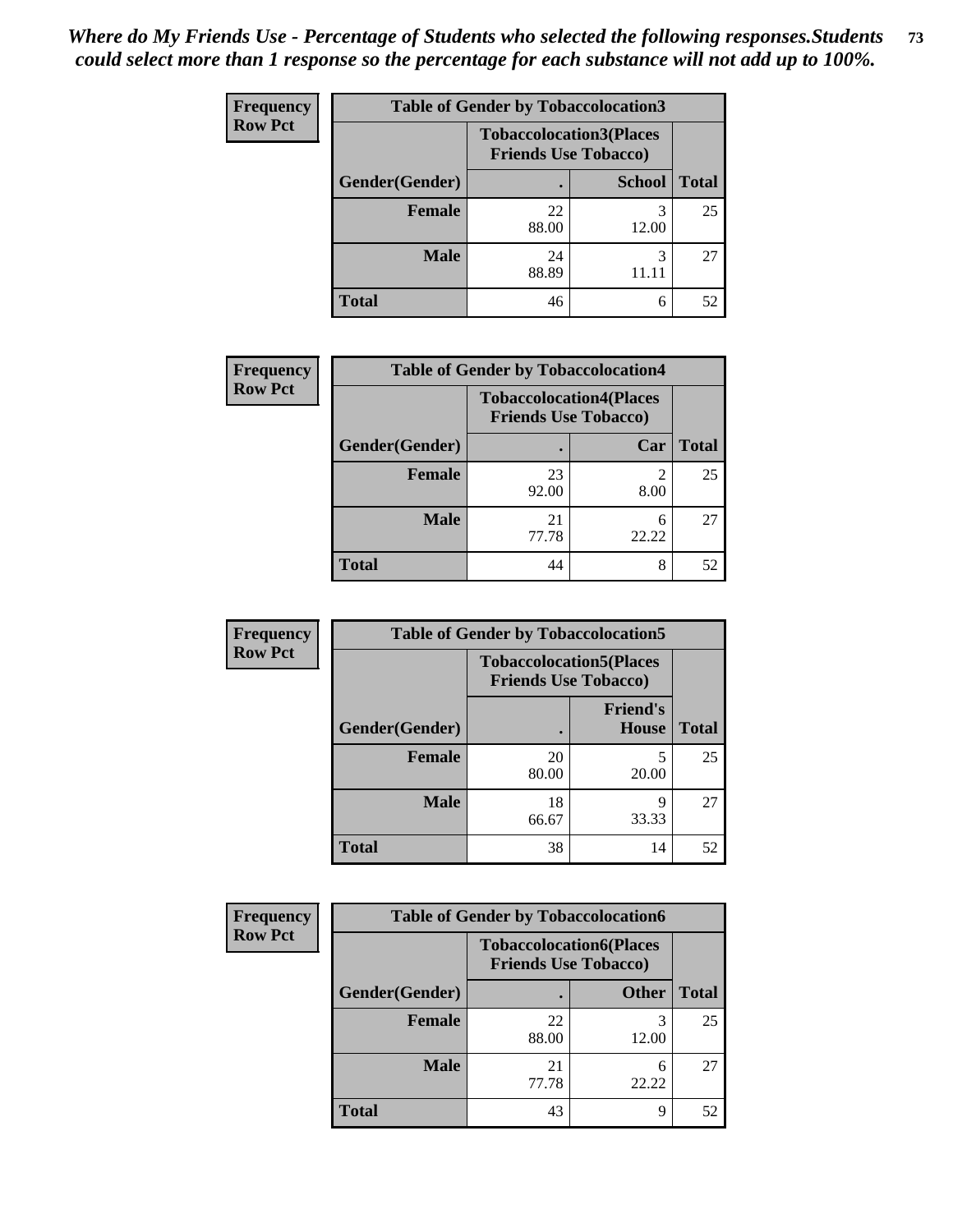| <b>Frequency</b> | <b>Table of Gender by Marijuanalocation1</b> |                                                                    |             |              |
|------------------|----------------------------------------------|--------------------------------------------------------------------|-------------|--------------|
| <b>Row Pct</b>   |                                              | <b>Marijuanalocation1(Places</b><br><b>Friends Use Marijuana</b> ) |             |              |
|                  | Gender(Gender)                               |                                                                    | Do Not Use  | <b>Total</b> |
|                  | <b>Female</b>                                | 13<br>52.00                                                        | 12<br>48.00 | 25           |
|                  | <b>Male</b>                                  | 13<br>48.15                                                        | 14<br>51.85 | 27           |
|                  | <b>Total</b>                                 | 26                                                                 | 26          | 52           |

| <b>Frequency</b> | <b>Table of Gender by Marijuanalocation2</b> |                                                                    |            |              |
|------------------|----------------------------------------------|--------------------------------------------------------------------|------------|--------------|
| <b>Row Pct</b>   |                                              | <b>Marijuanalocation2(Places</b><br><b>Friends Use Marijuana</b> ) |            |              |
|                  | Gender(Gender)                               |                                                                    | Home       | <b>Total</b> |
|                  | Female                                       | 16<br>64.00                                                        | 9<br>36.00 | 25           |
|                  | <b>Male</b>                                  | 19<br>70.37                                                        | 29.63      | 27           |
|                  | <b>Total</b>                                 | 35                                                                 | 17         | 52           |

| Frequency      |                | <b>Table of Gender by Marijuanalocation3</b>                       |               |              |  |
|----------------|----------------|--------------------------------------------------------------------|---------------|--------------|--|
| <b>Row Pct</b> |                | <b>Marijuanalocation3(Places</b><br><b>Friends Use Marijuana</b> ) |               |              |  |
|                | Gender(Gender) |                                                                    | <b>School</b> | <b>Total</b> |  |
|                | Female         | 20<br>80.00                                                        | 20.00         | 25           |  |
|                | <b>Male</b>    | 23<br>85.19                                                        | 14.81         | 27           |  |
|                | <b>Total</b>   | 43                                                                 | Q             | 52           |  |

| <b>Frequency</b> | <b>Table of Gender by Marijuanalocation4</b> |             |                                                                    |              |
|------------------|----------------------------------------------|-------------|--------------------------------------------------------------------|--------------|
| <b>Row Pct</b>   |                                              |             | <b>Marijuanalocation4(Places</b><br><b>Friends Use Marijuana</b> ) |              |
|                  | Gender(Gender)                               |             | Car                                                                | <b>Total</b> |
|                  | Female                                       | 20<br>80.00 | 20.00                                                              | 25           |
|                  | <b>Male</b>                                  | 20<br>74.07 | 25.93                                                              | 27           |
|                  | <b>Total</b>                                 | 40          | 12                                                                 | 52           |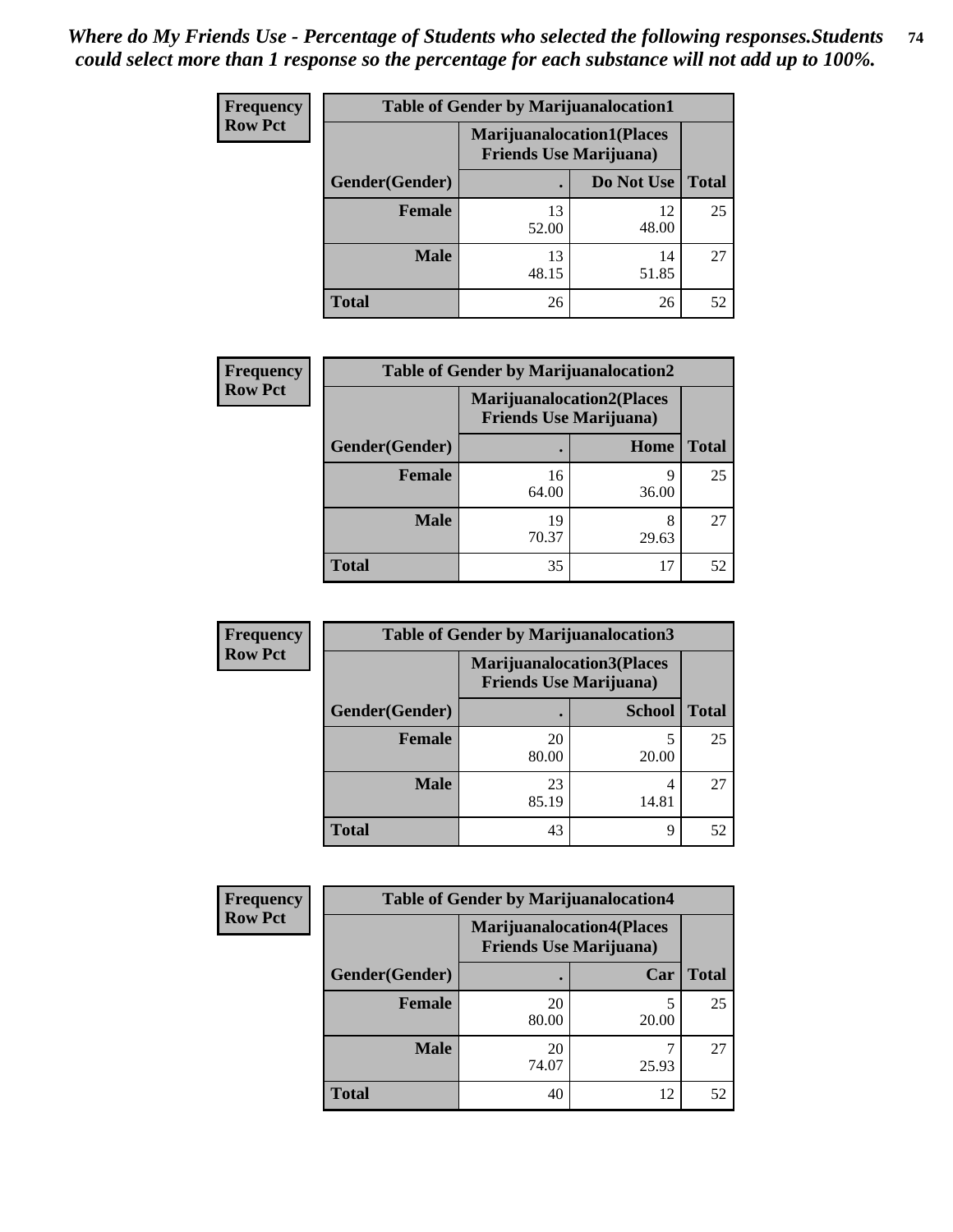| <b>Frequency</b> |                | <b>Table of Gender by Marijuanalocation5</b>                        |                          |              |  |
|------------------|----------------|---------------------------------------------------------------------|--------------------------|--------------|--|
| <b>Row Pct</b>   |                | <b>Marijuanalocation5</b> (Places<br><b>Friends Use Marijuana</b> ) |                          |              |  |
|                  | Gender(Gender) |                                                                     | <b>Friend's</b><br>House | <b>Total</b> |  |
|                  | Female         | 15<br>60.00                                                         | 10<br>40.00              | 25           |  |
|                  | <b>Male</b>    | 17<br>62.96                                                         | 10<br>37.04              | 27           |  |
|                  | <b>Total</b>   | 32                                                                  | 20                       | 52           |  |

| <b>Frequency</b> |                | <b>Table of Gender by Marijuanalocation6</b>                       |              |              |
|------------------|----------------|--------------------------------------------------------------------|--------------|--------------|
| <b>Row Pct</b>   |                | <b>Marijuanalocation6(Places</b><br><b>Friends Use Marijuana</b> ) |              |              |
|                  | Gender(Gender) |                                                                    | <b>Other</b> | <b>Total</b> |
|                  | <b>Female</b>  | 22<br>88.00                                                        | 12.00        | 25           |
|                  | <b>Male</b>    | 62.96                                                              | 10<br>37.04  | 27           |
|                  | <b>Total</b>   | 39                                                                 | 13           | 52           |

| Frequency      | <b>Table of Gender by Otherdruglocation1</b> |                                                                                |             |              |
|----------------|----------------------------------------------|--------------------------------------------------------------------------------|-------------|--------------|
| <b>Row Pct</b> |                                              | <b>Otherdruglocation1(Places</b><br><b>Friends Use Other Illegal</b><br>Drugs) |             |              |
|                | Gender(Gender)                               |                                                                                | Do Not Use  | <b>Total</b> |
|                | Female                                       | 9<br>36.00                                                                     | 16<br>64.00 | 25           |
|                | <b>Male</b>                                  | 3<br>11.11                                                                     | 24<br>88.89 | 27           |
|                | <b>Total</b>                                 | 12                                                                             | 40          | 52           |

| Frequency      | <b>Table of Gender by Otherdruglocation2</b> |                                                                                |           |              |
|----------------|----------------------------------------------|--------------------------------------------------------------------------------|-----------|--------------|
| <b>Row Pct</b> |                                              | <b>Otherdruglocation2(Places</b><br><b>Friends Use Other Illegal</b><br>Drugs) |           |              |
|                | Gender(Gender)                               |                                                                                | Home      | <b>Total</b> |
|                | Female                                       | 21<br>84.00                                                                    | 16.00     | 25           |
|                | <b>Male</b>                                  | 25<br>92.59                                                                    | ∍<br>7.41 | 27           |
|                | <b>Total</b>                                 | 46                                                                             | 6         | 52           |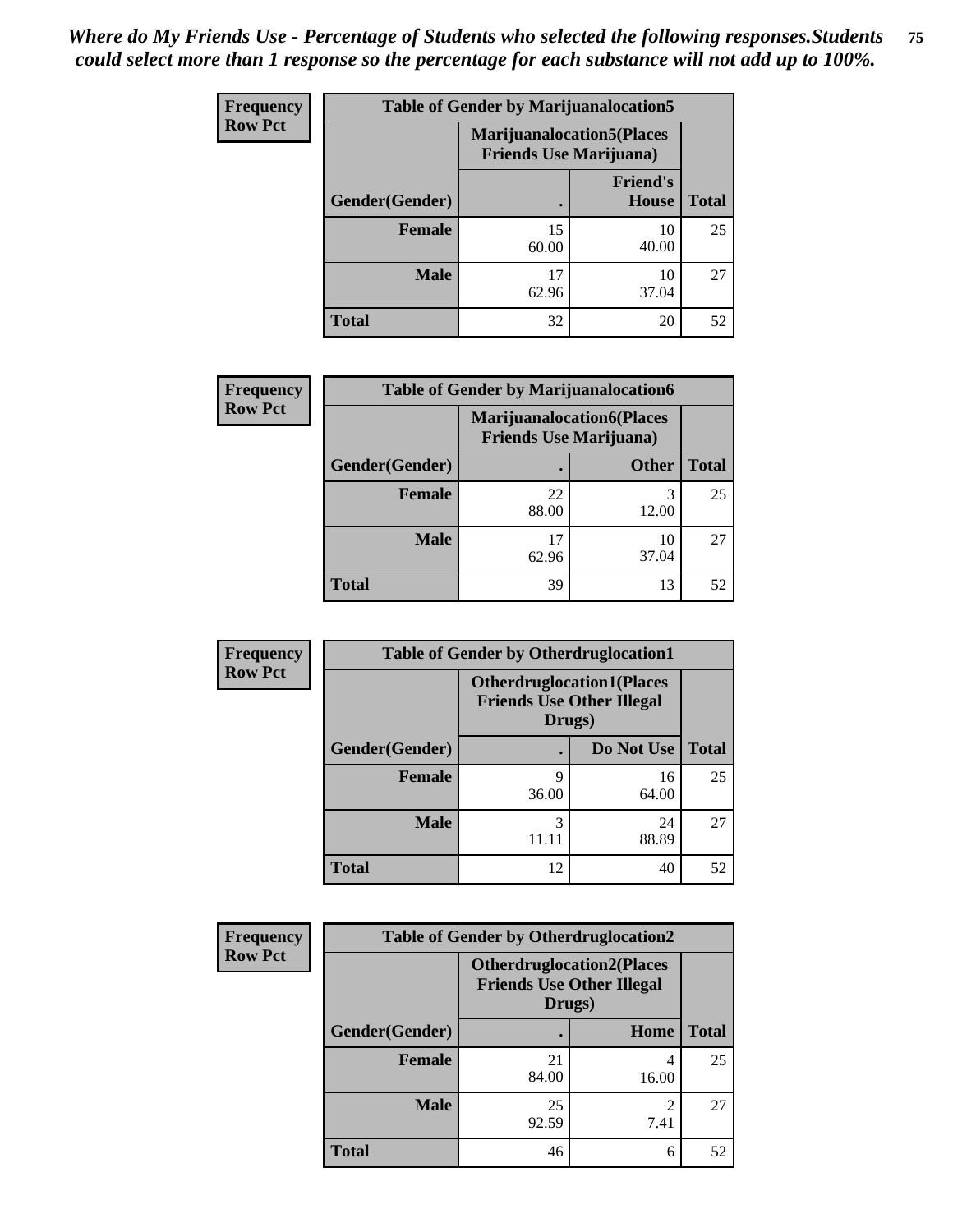| Frequency      | <b>Table of Gender by Otherdruglocation3</b> |                                                                                |               |              |
|----------------|----------------------------------------------|--------------------------------------------------------------------------------|---------------|--------------|
| <b>Row Pct</b> |                                              | <b>Otherdruglocation3(Places</b><br><b>Friends Use Other Illegal</b><br>Drugs) |               |              |
|                | Gender(Gender)                               |                                                                                | <b>School</b> | <b>Total</b> |
|                | <b>Female</b>                                | 23<br>92.00                                                                    | っ<br>8.00     | 25           |
|                | <b>Male</b>                                  | 26<br>96.30                                                                    | 3.70          | 27           |
|                | <b>Total</b>                                 | 49                                                                             | 3             | 52           |

| Frequency      | <b>Table of Gender by Otherdruglocation4</b> |                                            |                                  |              |
|----------------|----------------------------------------------|--------------------------------------------|----------------------------------|--------------|
| <b>Row Pct</b> |                                              | <b>Friends Use Other Illegal</b><br>Drugs) | <b>Otherdruglocation4(Places</b> |              |
|                | Gender(Gender)                               |                                            | Car                              | <b>Total</b> |
|                | Female                                       | 22<br>88.00                                | 3<br>12.00                       | 25           |
|                | <b>Male</b>                                  | 26<br>96.30                                | 3.70                             | 27           |
|                | <b>Total</b>                                 | 48                                         | 4                                | 52           |

| Frequency      | <b>Table of Gender by Otherdruglocation5</b> |                                                                                |                                 |              |
|----------------|----------------------------------------------|--------------------------------------------------------------------------------|---------------------------------|--------------|
| <b>Row Pct</b> |                                              | <b>Otherdruglocation5(Places</b><br><b>Friends Use Other Illegal</b><br>Drugs) |                                 |              |
|                | Gender(Gender)                               |                                                                                | <b>Friend's</b><br><b>House</b> | <b>Total</b> |
|                | <b>Female</b>                                | 20<br>80.00                                                                    | 20.00                           | 25           |
|                | <b>Male</b>                                  | 25<br>92.59                                                                    | っ<br>7.41                       | 27           |
|                | <b>Total</b>                                 | 45                                                                             | 7                               | 52           |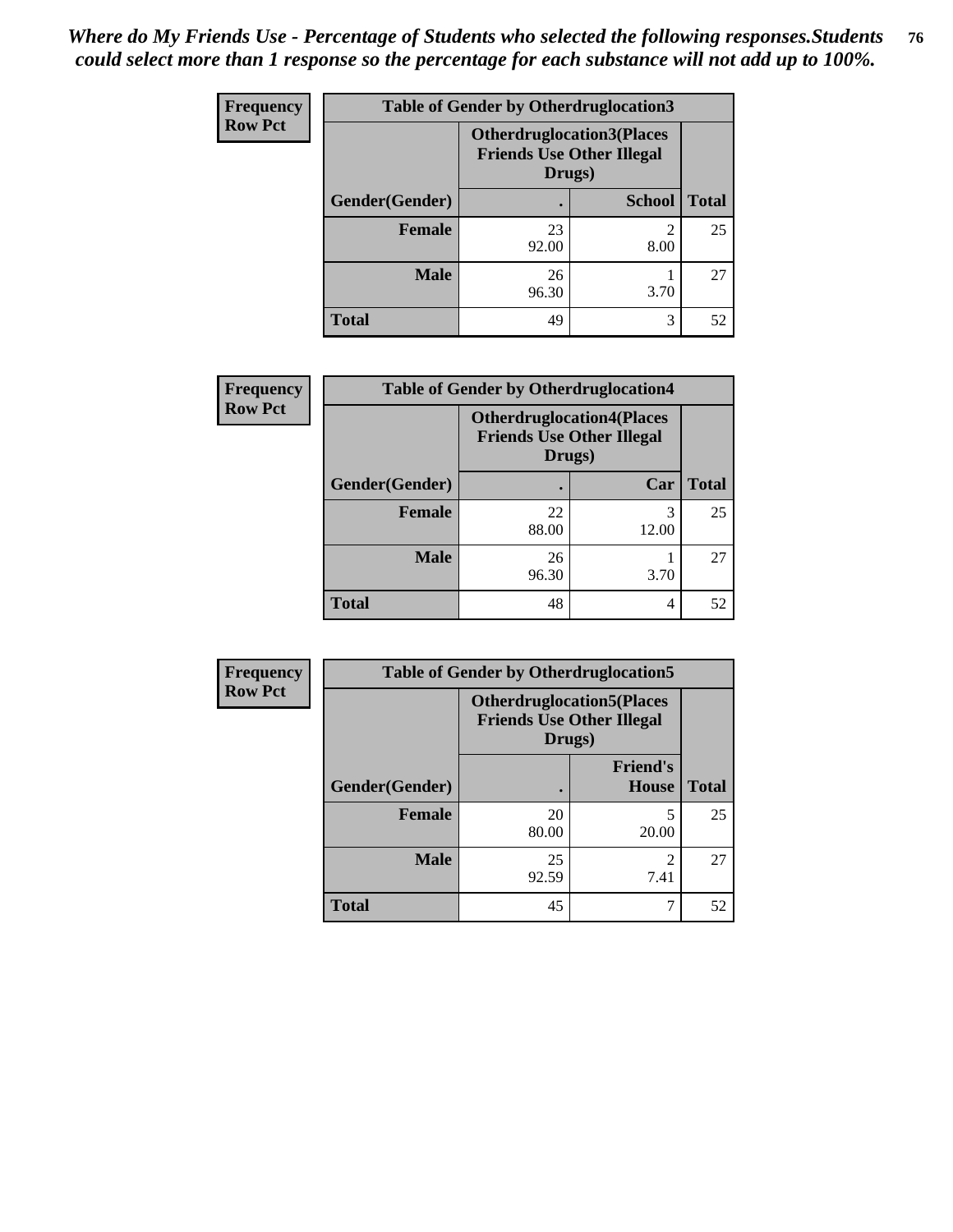| <b>Frequency</b> | <b>Table of Gender by Otherdruglocation6</b> |             |                                                                      |              |
|------------------|----------------------------------------------|-------------|----------------------------------------------------------------------|--------------|
| <b>Row Pct</b>   |                                              | Drugs)      | <b>Otherdruglocation6(Places</b><br><b>Friends Use Other Illegal</b> |              |
|                  | Gender(Gender)                               |             | <b>Other</b>                                                         | <b>Total</b> |
|                  | Female                                       | 23<br>92.00 | ∍<br>8.00                                                            | 25           |
|                  | <b>Male</b>                                  | 24<br>88.89 | 3                                                                    | 27           |
|                  | <b>Total</b>                                 | 47          | 5                                                                    | 52           |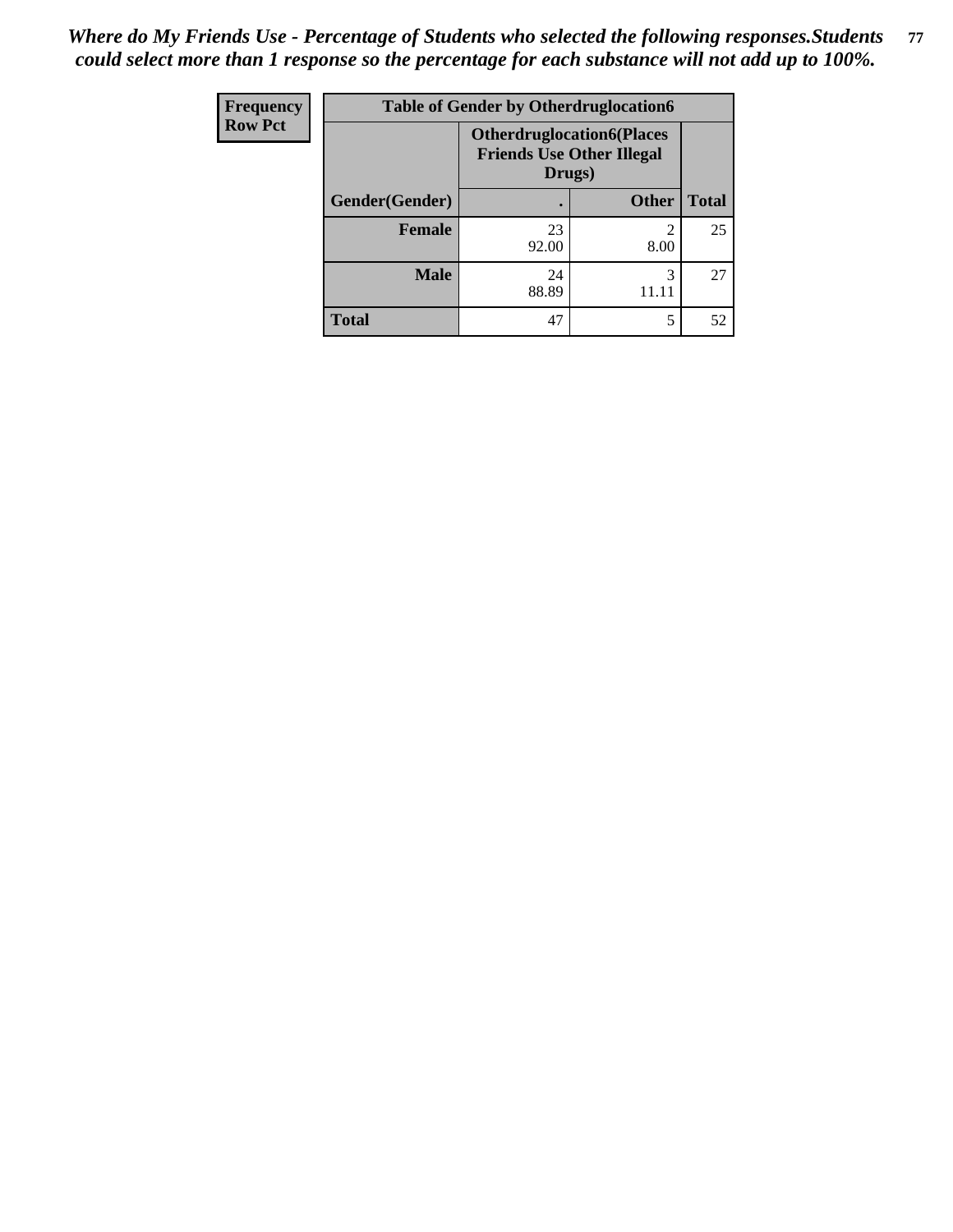| <b>Frequency</b> | <b>Table of Gender by Alcoholtime1</b> |                                                          |                      |              |
|------------------|----------------------------------------|----------------------------------------------------------|----------------------|--------------|
| <b>Row Pct</b>   |                                        | <b>Alcoholtime1(Times</b><br><b>Friends Use Alcohol)</b> |                      |              |
|                  | Gender(Gender)                         | $\bullet$                                                | Do Not<br><b>Use</b> | <b>Total</b> |
|                  | <b>Female</b>                          | 14<br>56.00                                              | 11<br>44.00          | 25           |
|                  | <b>Male</b>                            | 15<br>55.56                                              | 12<br>44.44          | 27           |
|                  | <b>Total</b>                           | 29                                                       | 23                   | 52           |

| Frequency      | <b>Table of Gender by Alcoholtime2</b> |                                                          |                            |              |
|----------------|----------------------------------------|----------------------------------------------------------|----------------------------|--------------|
| <b>Row Pct</b> |                                        | <b>Alcoholtime2(Times</b><br><b>Friends Use Alcohol)</b> |                            |              |
|                | Gender(Gender)                         |                                                          | <b>On Way</b><br>to School | <b>Total</b> |
|                | <b>Female</b>                          | 21<br>84.00                                              | 4<br>16.00                 | 25           |
|                | <b>Male</b>                            | 24<br>88.89                                              | 3<br>11.11                 | 27           |
|                | <b>Total</b>                           | 45                                                       |                            | 52           |

| <b>Frequency</b> | <b>Table of Gender by Alcoholtime3</b> |                                                          |                                |              |
|------------------|----------------------------------------|----------------------------------------------------------|--------------------------------|--------------|
| <b>Row Pct</b>   |                                        | <b>Alcoholtime3(Times</b><br><b>Friends Use Alcohol)</b> |                                |              |
|                  | Gender(Gender)                         |                                                          | <b>During</b><br><b>School</b> | <b>Total</b> |
|                  | <b>Female</b>                          | 21<br>84.00                                              | 4<br>16.00                     | 25           |
|                  | <b>Male</b>                            | 26<br>96.30                                              | 3.70                           | 27           |
|                  | <b>Total</b>                           | 47                                                       | 5                              | 52           |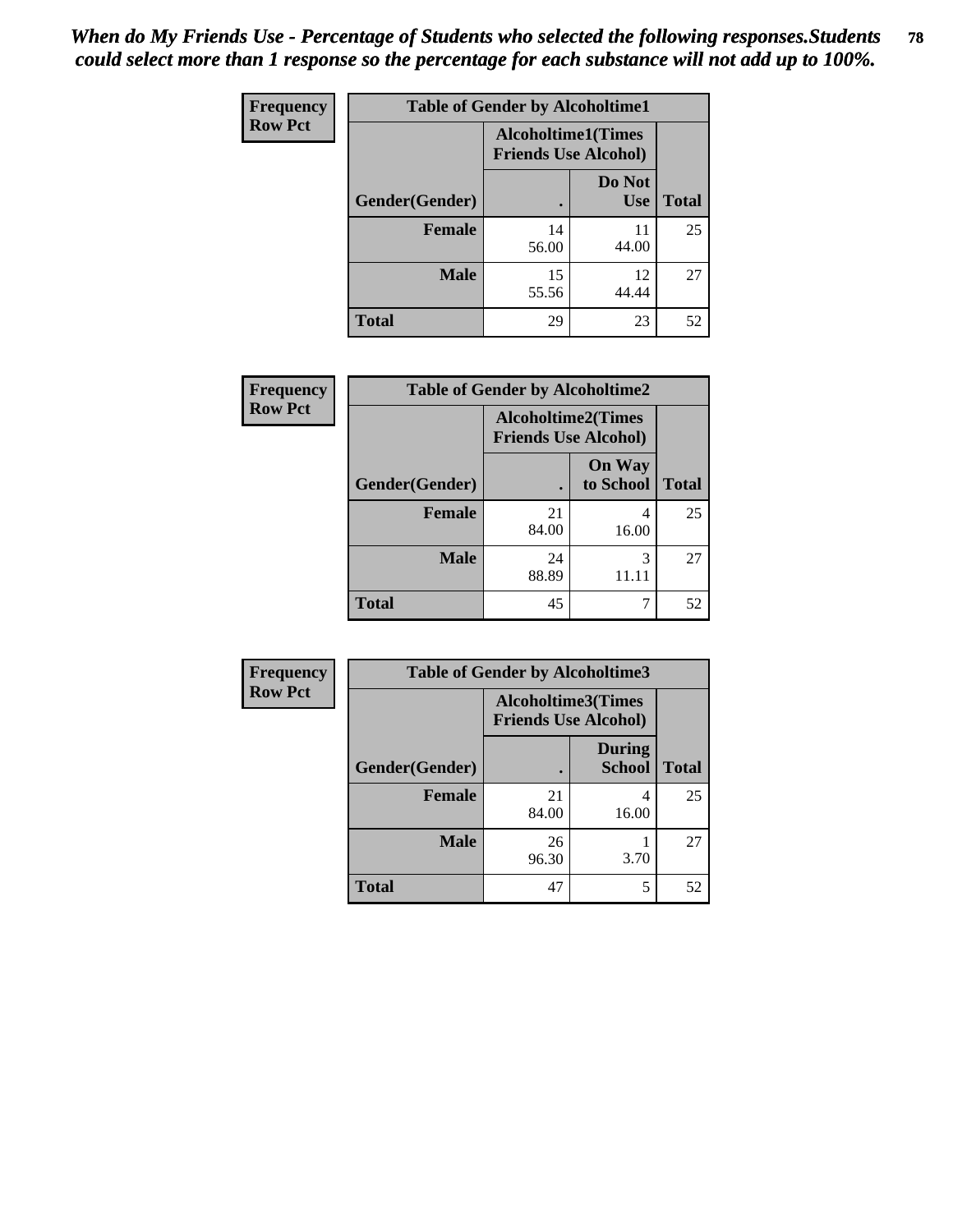*When do My Friends Use - Percentage of Students who selected the following responses.Students could select more than 1 response so the percentage for each substance will not add up to 100%.* **79**

| <b>Frequency</b> |                | <b>Table of Gender by Alcoholtime4</b>                   |                                                |              |
|------------------|----------------|----------------------------------------------------------|------------------------------------------------|--------------|
| <b>Row Pct</b>   |                | <b>Alcoholtime4(Times</b><br><b>Friends Use Alcohol)</b> |                                                |              |
|                  | Gender(Gender) | $\bullet$                                                | <b>On Way</b><br>Home<br>From<br><b>School</b> | <b>Total</b> |
|                  | <b>Female</b>  | 22<br>88.00                                              | 3<br>12.00                                     | 25           |
|                  | <b>Male</b>    | 24<br>88.89                                              | 3<br>11.11                                     | 27           |
|                  | <b>Total</b>   | 46                                                       | 6                                              | 52           |

| <b>Frequency</b> | <b>Table of Gender by Alcoholtime5</b> |                                                   |                   |              |
|------------------|----------------------------------------|---------------------------------------------------|-------------------|--------------|
| <b>Row Pct</b>   |                                        | Alcoholtime5(Times<br><b>Friends Use Alcohol)</b> |                   |              |
|                  | Gender(Gender)                         |                                                   | <b>Weeknights</b> | <b>Total</b> |
|                  | <b>Female</b>                          | 18<br>72.00                                       | 28.00             | 25           |
|                  | <b>Male</b>                            | 20<br>74.07                                       | 25.93             | 27           |
|                  | Total                                  | 38                                                | 14                | 52           |

| Frequency      | <b>Table of Gender by Alcoholtime6</b> |                                                          |                 |              |  |
|----------------|----------------------------------------|----------------------------------------------------------|-----------------|--------------|--|
| <b>Row Pct</b> |                                        | <b>Alcoholtime6(Times</b><br><b>Friends Use Alcohol)</b> |                 |              |  |
|                | Gender(Gender)                         |                                                          | <b>Weekends</b> | <b>Total</b> |  |
|                | Female                                 | 13<br>52.00                                              | 12<br>48.00     | 25           |  |
|                | <b>Male</b>                            | 12<br>44.44                                              | 15<br>55.56     | 27           |  |
|                | <b>Total</b>                           | 25                                                       | 27              | 52           |  |

| Frequency      | <b>Table of Gender by Tobaccotime1</b> |                                                          |                      |              |
|----------------|----------------------------------------|----------------------------------------------------------|----------------------|--------------|
| <b>Row Pct</b> |                                        | <b>Tobaccotime1(Times</b><br><b>Friends Use Tobacco)</b> |                      |              |
|                | Gender(Gender)                         |                                                          | Do Not<br><b>Use</b> | <b>Total</b> |
|                | Female                                 | 8<br>32.00                                               | 17<br>68.00          | 25           |
|                | <b>Male</b>                            | 11<br>40.74                                              | 16<br>59.26          | 27           |
|                | <b>Total</b>                           | 19                                                       | 33                   | 52           |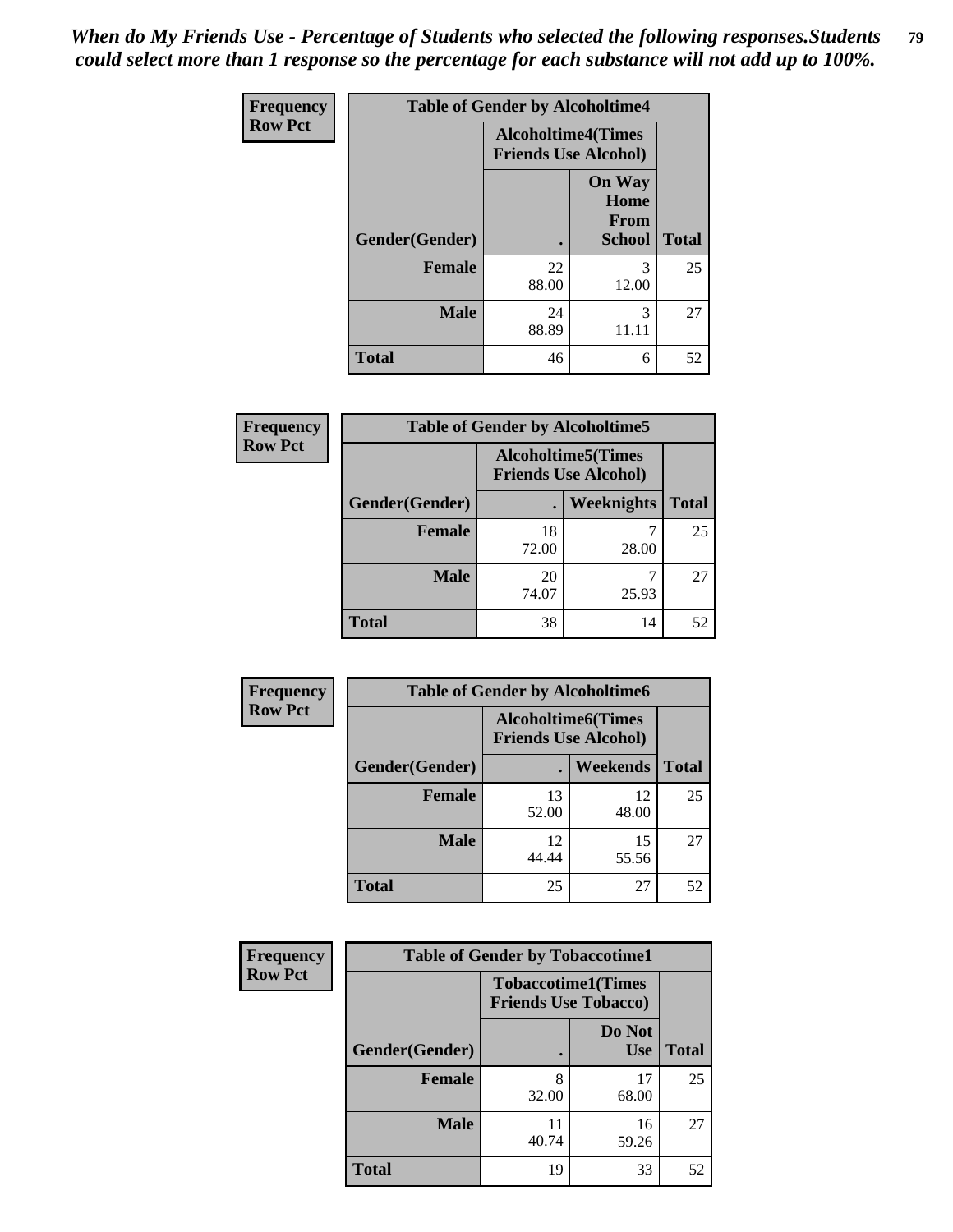| <b>Frequency</b> | <b>Table of Gender by Tobaccotime2</b> |                                                          |                            |              |
|------------------|----------------------------------------|----------------------------------------------------------|----------------------------|--------------|
| <b>Row Pct</b>   |                                        | <b>Tobaccotime2(Times</b><br><b>Friends Use Tobacco)</b> |                            |              |
|                  | Gender(Gender)                         | $\bullet$                                                | <b>On Way</b><br>to School | <b>Total</b> |
|                  | Female                                 | 22<br>88.00                                              | 3<br>12.00                 | 25           |
|                  | <b>Male</b>                            | 23<br>85.19                                              | 4<br>14.81                 | 27           |
|                  | <b>Total</b>                           | 45                                                       |                            | 52           |

| <b>Frequency</b> | <b>Table of Gender by Tobaccotime3</b> |                                                          |                                |              |
|------------------|----------------------------------------|----------------------------------------------------------|--------------------------------|--------------|
| <b>Row Pct</b>   |                                        | <b>Tobaccotime3(Times</b><br><b>Friends Use Tobacco)</b> |                                |              |
|                  | Gender(Gender)                         |                                                          | <b>During</b><br><b>School</b> | <b>Total</b> |
|                  | <b>Female</b>                          | 23<br>92.00                                              | 2<br>8.00                      | 25           |
|                  | <b>Male</b>                            | 23<br>85.19                                              | 4<br>14.81                     | 27           |
|                  | <b>Total</b>                           | 46                                                       | 6                              | 52           |

| <b>Frequency</b> | <b>Table of Gender by Tobaccotime4</b> |                                                          |                                                |              |
|------------------|----------------------------------------|----------------------------------------------------------|------------------------------------------------|--------------|
| <b>Row Pct</b>   |                                        | <b>Tobaccotime4(Times</b><br><b>Friends Use Tobacco)</b> |                                                |              |
|                  | Gender(Gender)                         |                                                          | <b>On Way</b><br>Home<br>From<br><b>School</b> | <b>Total</b> |
|                  | <b>Female</b>                          | 22<br>88.00                                              | 3<br>12.00                                     | 25           |
|                  | <b>Male</b>                            | 24<br>88.89                                              | 3                                              | 27           |
|                  | <b>Total</b>                           | 46                                                       | 6                                              | 52           |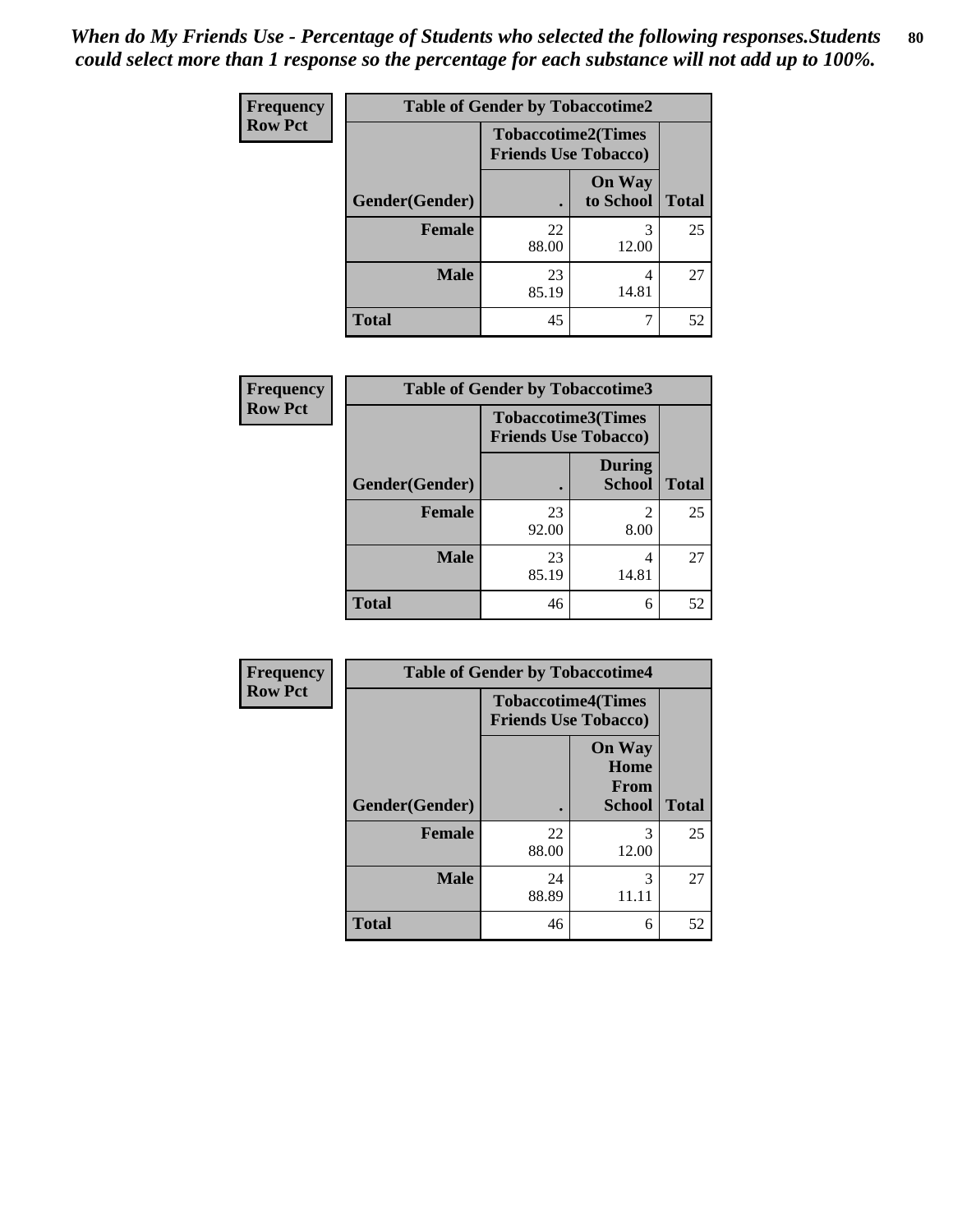*When do My Friends Use - Percentage of Students who selected the following responses.Students could select more than 1 response so the percentage for each substance will not add up to 100%.* **81**

| <b>Frequency</b> | <b>Table of Gender by Tobaccotime5</b> |             |                                                           |              |  |
|------------------|----------------------------------------|-------------|-----------------------------------------------------------|--------------|--|
| <b>Row Pct</b>   |                                        |             | <b>Tobaccotime5</b> (Times<br><b>Friends Use Tobacco)</b> |              |  |
|                  | Gender(Gender)                         |             | Weeknights                                                | <b>Total</b> |  |
|                  | <b>Female</b>                          | 20<br>80.00 | 5<br>20.00                                                | 25           |  |
|                  | <b>Male</b>                            | 21<br>77.78 | 6<br>22.22                                                | 27           |  |
|                  | <b>Total</b>                           | 41          | 11                                                        | 52           |  |

| <b>Frequency</b> | <b>Table of Gender by Tobaccotime6</b> |                                                          |             |              |
|------------------|----------------------------------------|----------------------------------------------------------|-------------|--------------|
| <b>Row Pct</b>   |                                        | <b>Tobaccotime6(Times</b><br><b>Friends Use Tobacco)</b> |             |              |
|                  | Gender(Gender)                         |                                                          | Weekends    | <b>Total</b> |
|                  | Female                                 | 18<br>72.00                                              | 28.00       | 25           |
|                  | <b>Male</b>                            | 17<br>62.96                                              | 10<br>37.04 | 27           |
|                  | <b>Total</b>                           | 35                                                       | 17          | 52           |

| <b>Frequency</b> | <b>Table of Gender by Marijuanatime1</b> |                                                               |             |              |
|------------------|------------------------------------------|---------------------------------------------------------------|-------------|--------------|
| <b>Row Pct</b>   |                                          | <b>Marijuanatime1(Times</b><br><b>Friends Use Marijuana</b> ) |             |              |
|                  | Gender(Gender)                           |                                                               | Do Not Use  | <b>Total</b> |
|                  | <b>Female</b>                            | 13<br>52.00                                                   | 12<br>48.00 | 25           |
|                  | <b>Male</b>                              | 14<br>51.85                                                   | 13<br>48.15 | 27           |
|                  | <b>Total</b>                             | 27                                                            | 25          | 52           |

| Frequency      | <b>Table of Gender by Marijuanatime2</b> |                                                        |                            |              |
|----------------|------------------------------------------|--------------------------------------------------------|----------------------------|--------------|
| <b>Row Pct</b> |                                          | Marijuanatime2(Times<br><b>Friends Use Marijuana</b> ) |                            |              |
|                | Gender(Gender)                           |                                                        | On Way to<br><b>School</b> | <b>Total</b> |
|                | <b>Female</b>                            | 17<br>68.00                                            | 8<br>32.00                 | 25           |
|                | <b>Male</b>                              | 20<br>74.07                                            | 25.93                      | 27           |
|                | <b>Total</b>                             | 37                                                     | 15                         | 52           |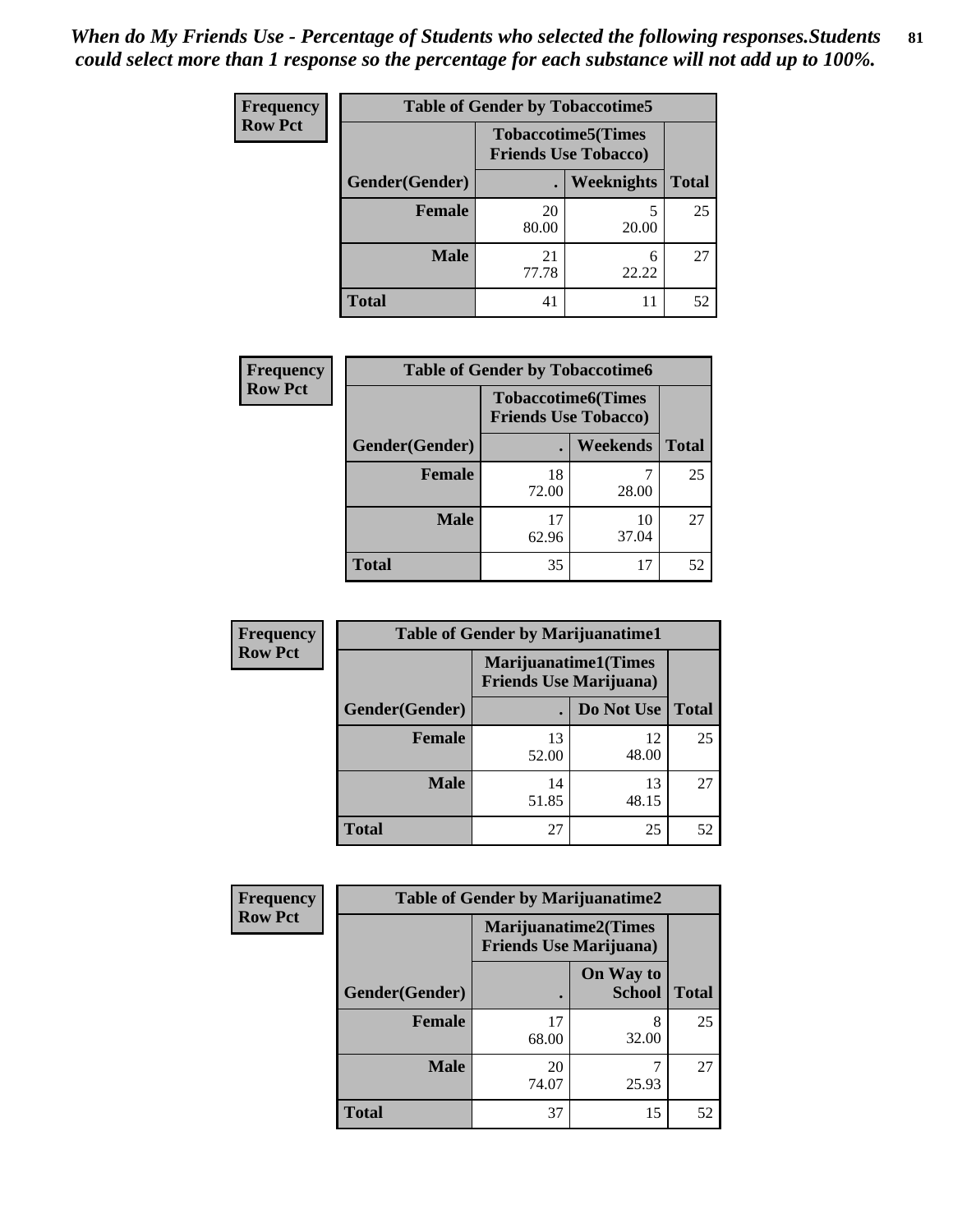| Frequency      | <b>Table of Gender by Marijuanatime3</b> |                                                        |                                |              |
|----------------|------------------------------------------|--------------------------------------------------------|--------------------------------|--------------|
| <b>Row Pct</b> |                                          | Marijuanatime3(Times<br><b>Friends Use Marijuana</b> ) |                                |              |
|                | Gender(Gender)                           |                                                        | <b>During</b><br><b>School</b> | <b>Total</b> |
|                | <b>Female</b>                            | 21<br>84.00                                            | 4<br>16.00                     | 25           |
|                | <b>Male</b>                              | 23<br>85.19                                            | 4<br>14.81                     | 27           |
|                | <b>Total</b>                             | 44                                                     | 8                              | 52           |

| <b>Frequency</b> | <b>Table of Gender by Marijuanatime4</b> |                                                               |                                                       |              |
|------------------|------------------------------------------|---------------------------------------------------------------|-------------------------------------------------------|--------------|
| <b>Row Pct</b>   |                                          | <b>Marijuanatime4(Times</b><br><b>Friends Use Marijuana</b> ) |                                                       |              |
|                  | Gender(Gender)                           |                                                               | <b>On Way</b><br>Home<br><b>From</b><br><b>School</b> | <b>Total</b> |
|                  | <b>Female</b>                            | 18<br>72.00                                                   | 28.00                                                 | 25           |
|                  | <b>Male</b>                              | 21<br>77.78                                                   | 6<br>22.22                                            | 27           |
|                  | <b>Total</b>                             | 39                                                            | 13                                                    | 52           |

| <b>Frequency</b> | <b>Table of Gender by Marijuanatime5</b> |             |                                                                |              |
|------------------|------------------------------------------|-------------|----------------------------------------------------------------|--------------|
| <b>Row Pct</b>   |                                          |             | <b>Marijuanatime5</b> (Times<br><b>Friends Use Marijuana</b> ) |              |
|                  | Gender(Gender)                           | ٠           | <b>Weeknights</b>                                              | <b>Total</b> |
|                  | <b>Female</b>                            | 17<br>68.00 | 8<br>32.00                                                     | 25           |
|                  | <b>Male</b>                              | 18<br>66.67 | 9<br>33.33                                                     | 27           |
|                  | <b>Total</b>                             | 35          | 17                                                             | 52           |

| Frequency      | <b>Table of Gender by Marijuanatime6</b> |                                                               |                 |              |  |
|----------------|------------------------------------------|---------------------------------------------------------------|-----------------|--------------|--|
| <b>Row Pct</b> |                                          | <b>Marijuanatime6(Times</b><br><b>Friends Use Marijuana</b> ) |                 |              |  |
|                | Gender(Gender)                           |                                                               | <b>Weekends</b> | <b>Total</b> |  |
|                | <b>Female</b>                            | 14<br>56.00                                                   | 11<br>44.00     | 25           |  |
|                | <b>Male</b>                              | 14<br>51.85                                                   | 13<br>48.15     | 27           |  |
|                | <b>Total</b>                             | 28                                                            | 24              | 52           |  |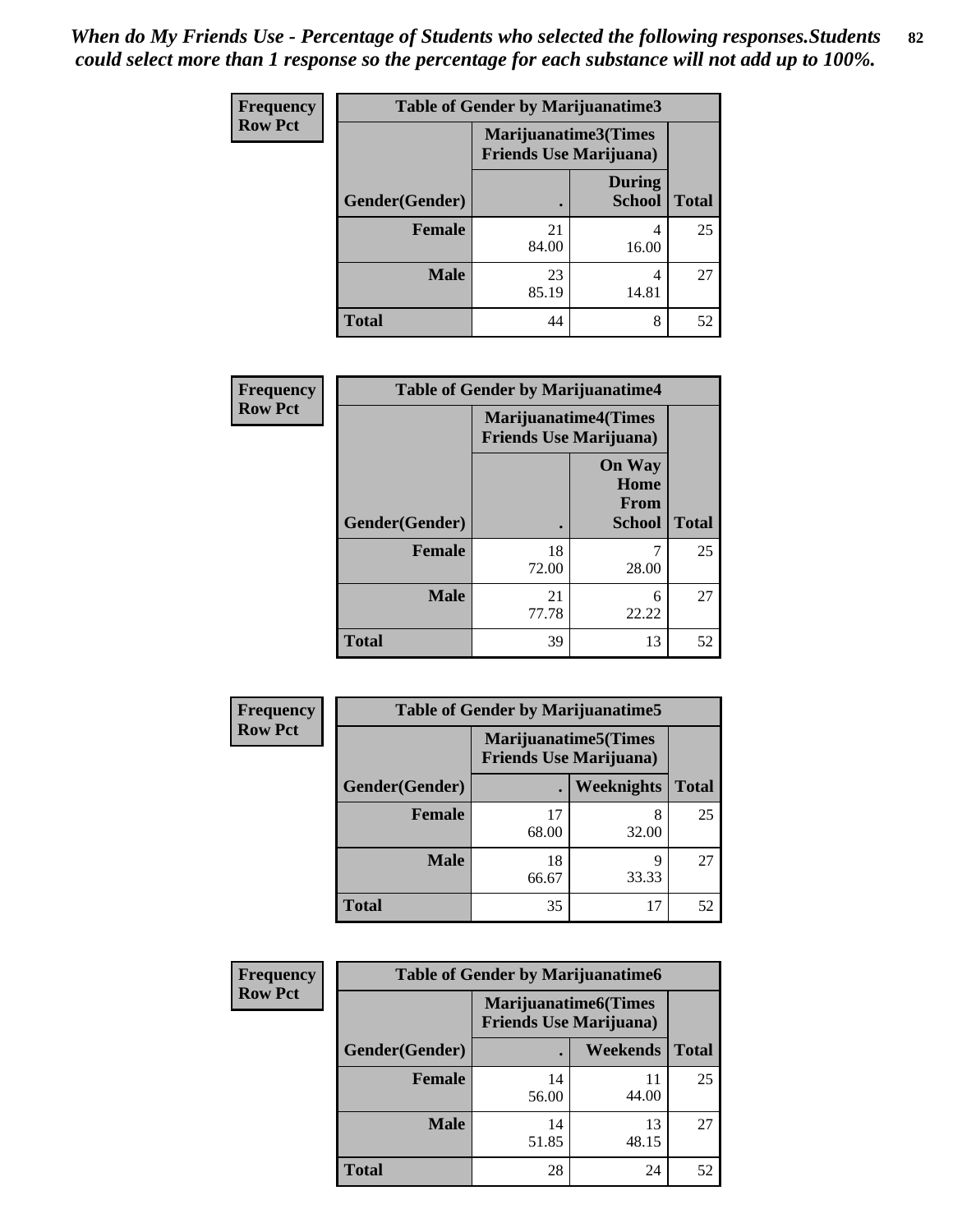| <b>Frequency</b> | <b>Table of Gender by Otherdrugtime1</b> |                        |                                                         |    |
|------------------|------------------------------------------|------------------------|---------------------------------------------------------|----|
| <b>Row Pct</b>   |                                          | <b>Illegal Drugs</b> ) | <b>Otherdrugtime1(Times</b><br><b>Friends Use Other</b> |    |
|                  | Gender(Gender)                           |                        | Do Not Use   Total                                      |    |
|                  | <b>Female</b>                            | 8<br>32.00             | 17<br>68.00                                             | 25 |
|                  | <b>Male</b>                              | 4<br>14.81             | 23<br>85.19                                             | 27 |
|                  | <b>Total</b>                             | 12                     | 40                                                      | 52 |

| Frequency      | <b>Table of Gender by Otherdrugtime2</b> |                                                                                   |                            |              |
|----------------|------------------------------------------|-----------------------------------------------------------------------------------|----------------------------|--------------|
| <b>Row Pct</b> |                                          | <b>Otherdrugtime2(Times</b><br><b>Friends Use Other</b><br><b>Illegal Drugs</b> ) |                            |              |
|                | Gender(Gender)                           |                                                                                   | On Way to<br><b>School</b> | <b>Total</b> |
|                | <b>Female</b>                            | 22<br>88.00                                                                       | 3<br>12.00                 | 25           |
|                | <b>Male</b>                              | 26<br>96.30                                                                       | 3.70                       | 27           |
|                | <b>Total</b>                             | 48                                                                                | 4                          | 52           |

| <b>Frequency</b> | Table of Gender by Otherdrugtime3 |                                                                                   |                                |              |
|------------------|-----------------------------------|-----------------------------------------------------------------------------------|--------------------------------|--------------|
| <b>Row Pct</b>   |                                   | <b>Otherdrugtime3(Times</b><br><b>Friends Use Other</b><br><b>Illegal Drugs</b> ) |                                |              |
|                  | Gender(Gender)                    | $\bullet$                                                                         | <b>During</b><br><b>School</b> | <b>Total</b> |
|                  | <b>Female</b>                     | 23<br>92.00                                                                       | $\mathfrak{D}$<br>8.00         | 25           |
|                  | <b>Male</b>                       | 27<br>100.00                                                                      | 0<br>0.00                      | 27           |
|                  | <b>Total</b>                      | 50                                                                                | $\overline{2}$                 | 52           |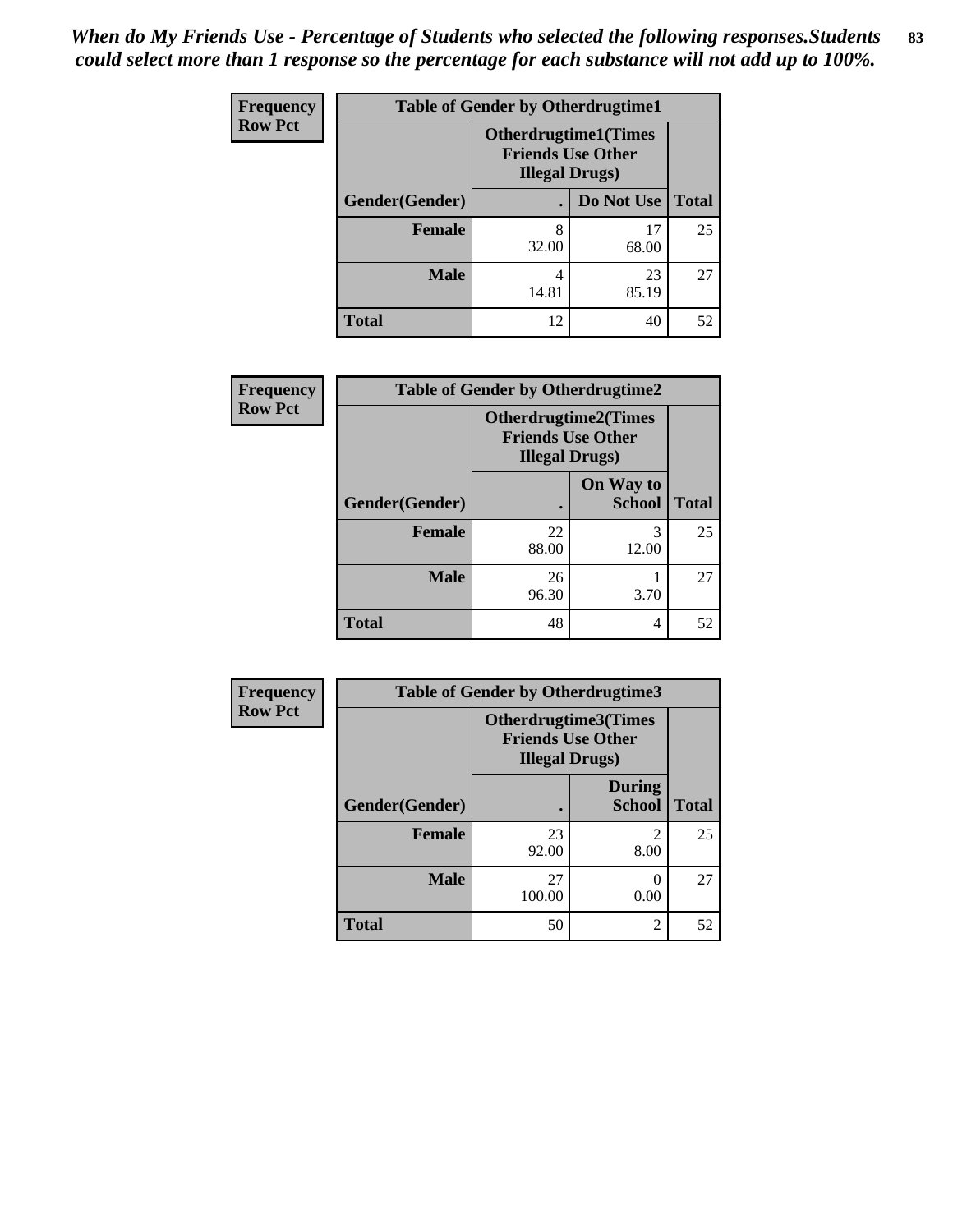*When do My Friends Use - Percentage of Students who selected the following responses.Students could select more than 1 response so the percentage for each substance will not add up to 100%.* **84**

| <b>Frequency</b> | <b>Table of Gender by Otherdrugtime4</b> |                                                                                   |                                                |              |  |
|------------------|------------------------------------------|-----------------------------------------------------------------------------------|------------------------------------------------|--------------|--|
| <b>Row Pct</b>   |                                          | <b>Otherdrugtime4(Times</b><br><b>Friends Use Other</b><br><b>Illegal Drugs</b> ) |                                                |              |  |
|                  | Gender(Gender)                           |                                                                                   | <b>On Way</b><br>Home<br>From<br><b>School</b> | <b>Total</b> |  |
|                  | <b>Female</b>                            | 22<br>88.00                                                                       | 3<br>12.00                                     | 25           |  |
|                  | <b>Male</b>                              | 25<br>92.59                                                                       | $\mathfrak{D}$<br>7.41                         | 27           |  |
|                  | <b>Total</b>                             | 47                                                                                | 5                                              | 52           |  |

| <b>Frequency</b> | <b>Table of Gender by Otherdrugtime5</b> |                                                                                    |                   |              |
|------------------|------------------------------------------|------------------------------------------------------------------------------------|-------------------|--------------|
| <b>Row Pct</b>   |                                          | <b>Otherdrugtime5</b> (Times<br><b>Friends Use Other</b><br><b>Illegal Drugs</b> ) |                   |              |
|                  | Gender(Gender)                           |                                                                                    | <b>Weeknights</b> | <b>Total</b> |
|                  | <b>Female</b>                            | 21<br>84.00                                                                        | 16.00             | 25           |
|                  | <b>Male</b>                              | 25<br>92.59                                                                        | ↑<br>7.41         | 27           |
|                  | <b>Total</b>                             | 46                                                                                 | 6                 | 52           |

| <b>Frequency</b> | <b>Table of Gender by Otherdrugtime6</b> |                                                                                   |            |              |
|------------------|------------------------------------------|-----------------------------------------------------------------------------------|------------|--------------|
| <b>Row Pct</b>   |                                          | <b>Otherdrugtime6(Times</b><br><b>Friends Use Other</b><br><b>Illegal Drugs</b> ) |            |              |
|                  | Gender(Gender)                           |                                                                                   | Weekends   | <b>Total</b> |
|                  | <b>Female</b>                            | 18<br>72.00                                                                       | 28.00      | 25           |
|                  | <b>Male</b>                              | 24<br>88.89                                                                       | 3<br>11.11 | 27           |
|                  | <b>Total</b>                             | 42                                                                                | 10         | 52           |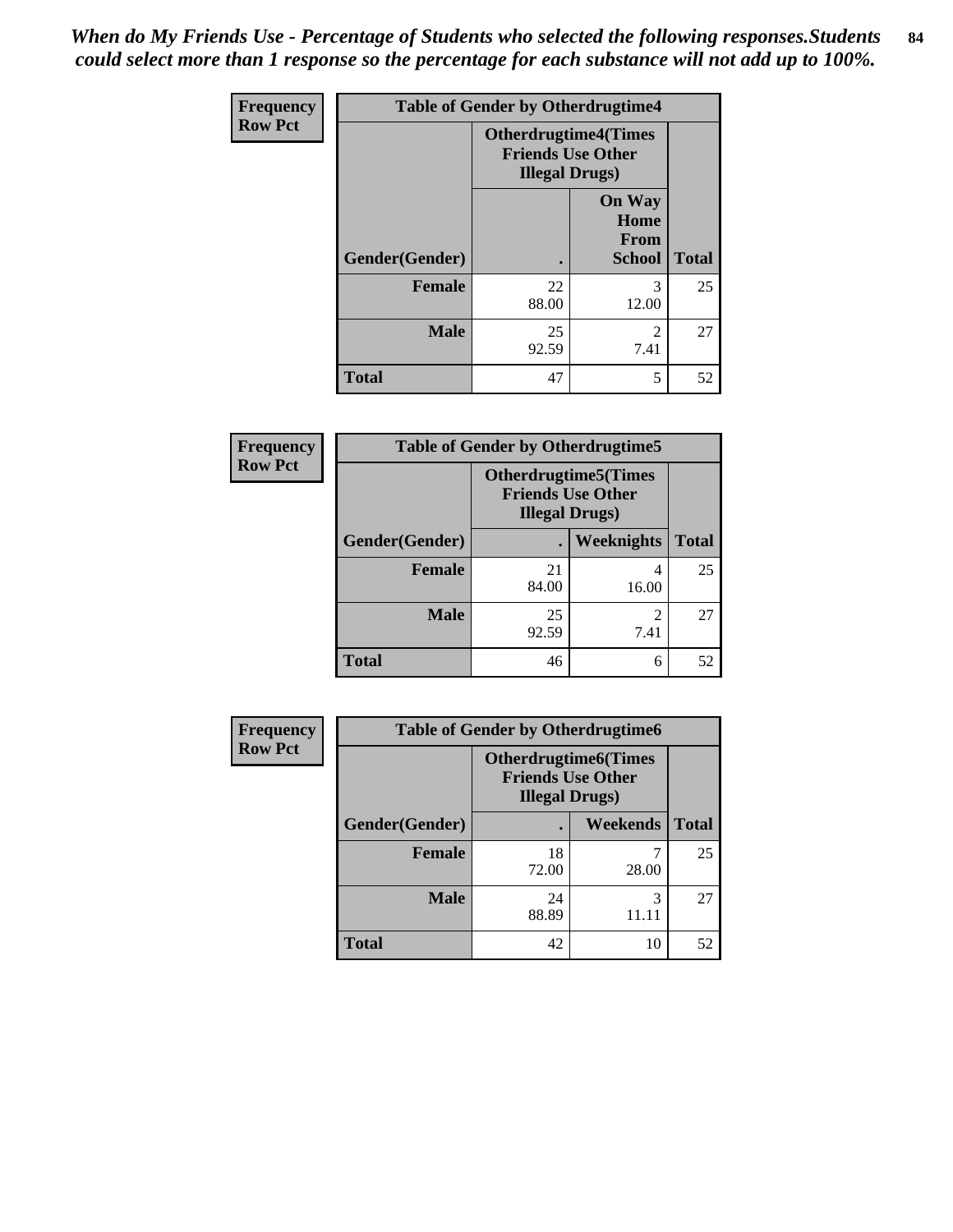## *Other Questions* **85**

| Frequency      |                | <b>Table of Gender by Educationalcohol</b>                                                                                    |                |              |  |
|----------------|----------------|-------------------------------------------------------------------------------------------------------------------------------|----------------|--------------|--|
| <b>Row Pct</b> |                | Educationalcohol(I<br>have been taught<br>about alcohol,<br>tobacco,<br>and other drugs<br>within the last year<br>at school) |                |              |  |
|                | Gender(Gender) | Yes                                                                                                                           | N <sub>0</sub> | <b>Total</b> |  |
|                | <b>Female</b>  | 13<br>52.00                                                                                                                   | 12<br>48.00    | 25           |  |
|                | <b>Male</b>    | 19<br>70.37                                                                                                                   | 8<br>29.63     | 27           |  |
|                | <b>Total</b>   | 32                                                                                                                            | 20             | 52           |  |

| Frequency      | <b>Table of Gender by Rodedrinking</b> |                                                                                                                     |                |              |
|----------------|----------------------------------------|---------------------------------------------------------------------------------------------------------------------|----------------|--------------|
| <b>Row Pct</b> |                                        | Rodedrinking(In<br>the past 30 days I<br>have ridden in a<br>car with a driver<br>who had been<br>drinking alcohol) |                |              |
|                | Gender(Gender)                         | Yes                                                                                                                 | N <sub>0</sub> | <b>Total</b> |
|                | <b>Female</b>                          | 4<br>16.00                                                                                                          | 21<br>84.00    | 25           |
|                | <b>Male</b>                            | 3<br>11.11                                                                                                          | 24<br>88.89    | 27           |
|                | <b>Total</b>                           |                                                                                                                     | 45             | 52           |

| Frequency      |                | <b>Table of Gender by Drugsschool</b>                                                                                               |                |              |  |
|----------------|----------------|-------------------------------------------------------------------------------------------------------------------------------------|----------------|--------------|--|
| <b>Row Pct</b> |                | <b>Drugsschool</b> (During<br>the past 12 months,<br>I have been offered,<br>sold,<br>or given illegal drugs<br>on school property) |                |              |  |
|                | Gender(Gender) | <b>Yes</b>                                                                                                                          | N <sub>0</sub> | <b>Total</b> |  |
|                | <b>Female</b>  | 4<br>16.00                                                                                                                          | 21<br>84.00    | 25           |  |
|                | <b>Male</b>    | 7<br>25.93                                                                                                                          | 20<br>74.07    | 27           |  |
|                | <b>Total</b>   | 11                                                                                                                                  | 41             | 52           |  |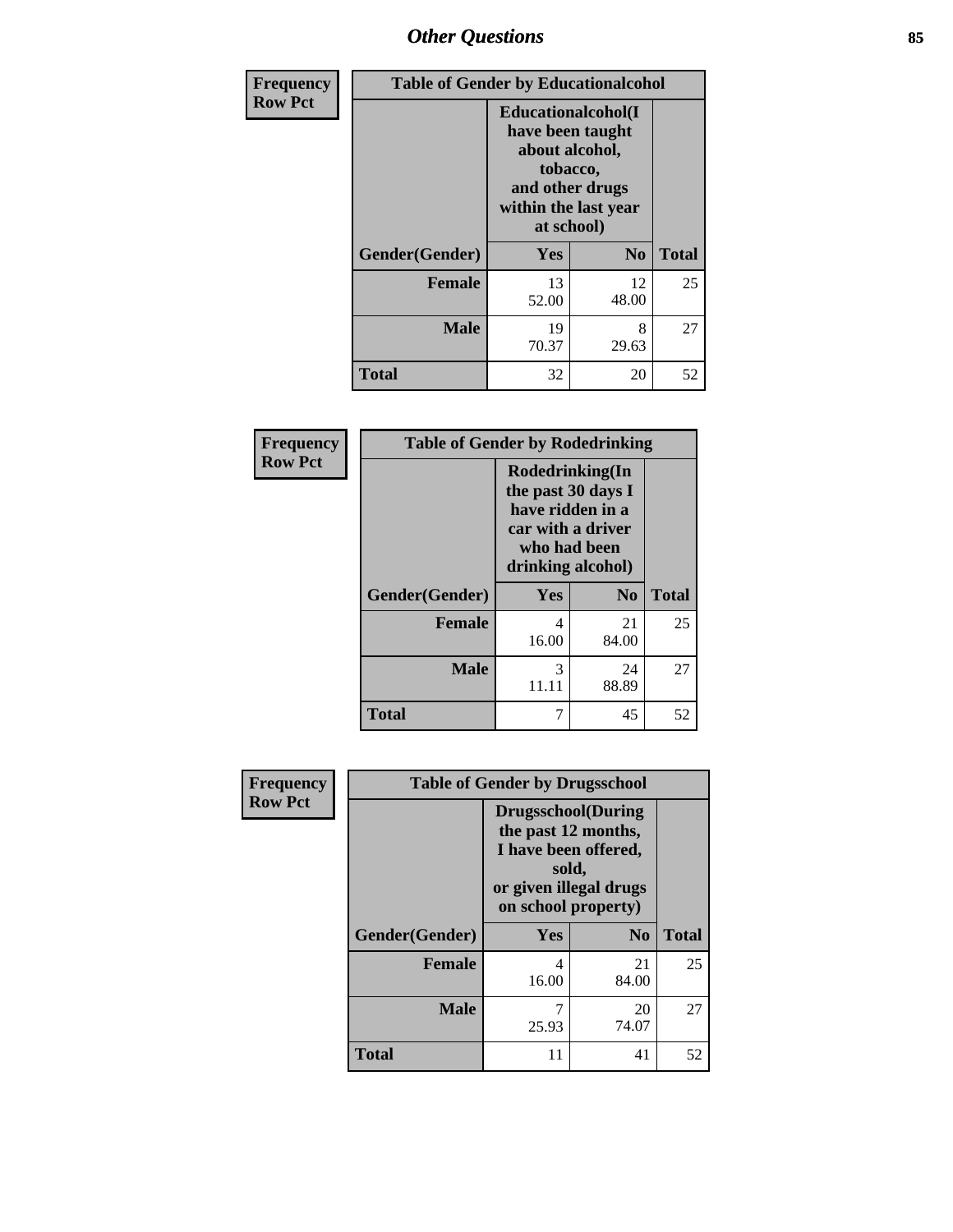*Other Questions* **86**

| <b>Frequency</b> | <b>Table of Gender by Bingedrinking</b> |                                                                                                                            |                           |                      |             |                  |              |
|------------------|-----------------------------------------|----------------------------------------------------------------------------------------------------------------------------|---------------------------|----------------------|-------------|------------------|--------------|
| <b>Row Pct</b>   |                                         | <b>Bingedrinking(I have drunk</b><br>five or more drinks of alcohol<br>at one sitting during the last<br>$30 \text{ days}$ |                           |                      |             |                  |              |
|                  |                                         | $\mathbf 0$                                                                                                                | 1 or<br>2                 | 3 <sub>to</sub><br>5 | <b>6 to</b> | All<br><b>30</b> |              |
|                  | <b>Gender</b> (Gender)                  | <b>Days</b>                                                                                                                | days                      | days                 | days        | days             | <b>Total</b> |
|                  | Female                                  | 24<br>96.00                                                                                                                | $\mathbf{\Omega}$<br>0.00 | 4.00                 | 0.00        | $\theta$<br>0.00 | 25           |
|                  | <b>Male</b>                             | 24<br>88.89                                                                                                                | 3.70                      | $\Omega$<br>0.00     | 3.70        | 3.70             | 27           |
|                  | <b>Total</b>                            | 48                                                                                                                         | 1                         | 1                    |             | 1                | 52           |

| Frequency      | <b>Table of Gender by Educationaids</b> |                                                                                                 |            |              |
|----------------|-----------------------------------------|-------------------------------------------------------------------------------------------------|------------|--------------|
| <b>Row Pct</b> |                                         | <b>Educationaids</b> (I<br>have been taught<br>about HIV/AIDS<br>at school in the<br>past year) |            |              |
|                | Gender(Gender)                          | Yes                                                                                             | $\bf N_0$  | <b>Total</b> |
|                | <b>Female</b>                           | 16<br>64.00                                                                                     | 9<br>36.00 | 25           |
|                | <b>Male</b>                             | 22<br>81.48                                                                                     | 5<br>18.52 | 27           |
|                | <b>Total</b>                            | 38                                                                                              | 14         | 52           |

| <b>Frequency</b> | <b>Table of Gender by Suicideconsider</b> |                        |                |              |
|------------------|-------------------------------------------|------------------------|----------------|--------------|
| <b>Row Pct</b>   |                                           | Suicideconsider        |                |              |
|                  | Gender(Gender)                            | Yes                    | N <sub>0</sub> | <b>Total</b> |
|                  | <b>Female</b>                             | 16.00                  | 21<br>84.00    | 25           |
|                  | <b>Male</b>                               | $\mathfrak{D}$<br>7.41 | 25<br>92.59    | 27           |
|                  | <b>Total</b>                              | 6                      | 46             | 52           |